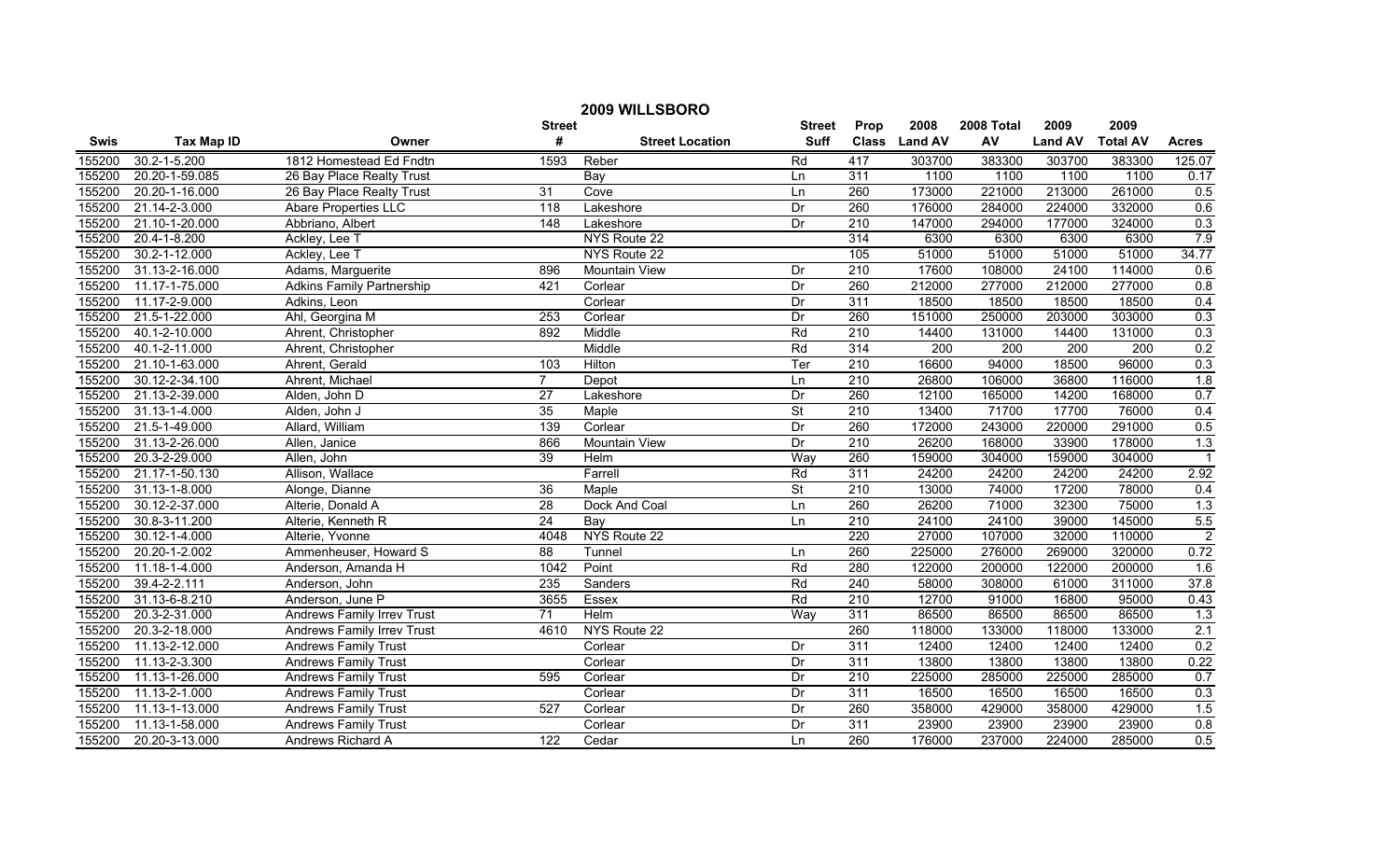| 2009 WILLSBORO |                        |                                    |                  |                        |               |                  |               |            |                |                 |                |
|----------------|------------------------|------------------------------------|------------------|------------------------|---------------|------------------|---------------|------------|----------------|-----------------|----------------|
|                |                        |                                    | <b>Street</b>    |                        | <b>Street</b> | Prop             | 2008          | 2008 Total | 2009           | 2009            |                |
| Swis           | <b>Tax Map ID</b>      | Owner                              | #                | <b>Street Location</b> | <b>Suff</b>   |                  | Class Land AV | AV         | <b>Land AV</b> | <b>Total AV</b> | <b>Acres</b>   |
| 155200         | 31.9-1-42.200          | Anjou Development Corp             | 39               | <b>Myers</b>           | Way           | 710              | 159600        | 1340600    | 159600         | 1340600         | 46.94          |
| 155200         | 40.7-1-4.220           | Antrim, Donald A                   | $\overline{82}$  | Elizabeth              | Way           | 260              | 574000        | 618000     | 715000         | 758000          | 24             |
| 155200         | 20.20-1-58.000         | Antrim, Richard D                  | 379              | Bay                    | Ln            | 260              | 19300         | 56300      | 21600          | 59000           | 0.4            |
| 155200         | 39.2-1-44.000          | Apostles Infinitelove Inc          | $\overline{213}$ | <b>Mountain View</b>   | Dr            | 260              | 190000        | 227000     | 190000         | 227000          | 184.54         |
| 155200         | 21.10-1-5.210          | Argyle Trust                       |                  | Point                  | Rd            | 322              |               |            | 308000         | 308000          | 9.2            |
| 155200         | 20.20-1-80.001         | Arnold Robert L                    | 326              | Bay                    | Ln            | 210              | 50000         | 226000     | 54000          | 230000          | 8.4            |
| 155200         | 11.17-1-62.000         | <b>Arnold William S</b>            | 363              | Corlear                | Dr            | 260              | 160000        | 215000     | 170000         | 225000          | 0.4            |
| 155200         | 20.20-1-30.000         | Arnold, Dean H                     | 5                | Blueberry              | Way           | 260              | 116000        | 233000     | 118000         | 235000          | 0.14           |
| 155200         | 30.3-1-27.000          | Arnold, Eric J                     | 605              | Reber                  | Rd            | $\overline{240}$ | 63000         | 235000     | 71000          | 243000          | 34.94          |
| 155200         | 21.10-1-21.200         | Arnold, John                       |                  | Lakeshore              | Dr            | $\overline{311}$ | 1100          | 1100       | 1100           | 1100            | 0.24           |
| 155200         | 20.20-1-55.400         | Arnold, Paul M                     | $\overline{370}$ | Bay                    | Ln            | $\overline{210}$ | 29900         | 205000     | 35000          | 210000          | 1.02           |
| 155200         | 21.9-9-8.000           | Arsenault, Philip                  |                  | Grove                  | Ave           | 311              | 3000          | 3000       | 3000           | 3000            | 0.1            |
| 155200         | 21.9-10-3.000          | Arsenault, Philip                  |                  | <b>Birch</b>           | Ave           | 311              | 18500         | 18500      | 18500          | 18500           | 0.4            |
| 155200         | 30.8-3-6.000           | Arsenault, Philip                  |                  | Bay                    | Ln            | 311              | 17600         | 17600      | 17600          | 17600           | 0.6            |
| 155200         | 31.13-6-33.000         | Ashline, David                     | 3629             | Essex                  | Rd            | 270              | 14300         | 24000      | 14300          | 24000           | 0.68           |
| 155200         | 31.13-6-12.000         | Ashline, David                     | 3639             | Essex                  | Rd            | 270              | 13400         | 56000      | 13400          | 56000           | 0.4            |
| 155200         | 31.9-1-51.000          | Ashline, James G                   | 3937             | NYS Route 22           |               | 210              | 22500         | 72300      | 30800          | 81000           | 0.84           |
| 155200         | 30.12-2-14.015         | Ashline, Michael J                 | 3984             | NYS Route 22           |               | 210              | 26400         | 109000     | 36200          | 119000          | 1.5            |
| 155200         | 31.13-6-25.200         | Ashline, Randy M                   | 29               | Woodlawn               | Ln            | 210              | 25900         | 136000     | 35600          | 146000          | 1.1            |
| 155200         | 30.12-2-42.000         | Ashline, Robert A                  | 14               | Depot                  | Ln            | 210              | 19400         | 122000     | 26500          | 129000          | 0.69           |
| 155200         | 21.9-10-16.000         | Ashline, Ward                      |                  | Pine                   | Ave           | 311              | 6300          | 6300       | 6300           | 6300            | 0.12           |
| 155200         | 21.9-10-15.000         | Ashline, Ward D                    | 4                | Pine                   | Ave           | 270              | 15700         | 38000      | 15700          | 38000           | 0.25           |
| 155200         | 31.9-1-6.112           | Assoc Comm Adk Region Inc          | 39               | Farrell                | Rd            | 642              | 56000         | 430000     | 56000          | 430000          | 3.15           |
| 155200         | 652.-9999-601.700/1882 | <b>AT&amp;T Communications Inc</b> |                  | <b>Outside Plant</b>   |               | 836              | $\mathbf 0$   | 18452      | $\mathbf 0$    | 16762           | 0.01           |
| 155200         | 652.-9999-601.700/1881 | <b>AT&amp;T Communications Inc</b> |                  | <b>Outside Plant</b>   |               | 836              | $\mathbf{0}$  | 189812     | $\Omega$       | 172423          | 0.01           |
| 155200         | 31.13-5-14.100         | Atkinson, Donald J                 | 1255             | Middle                 | Rd            | $\overline{210}$ | 16100         | 83500      | 22000          | 89000           | 0.53           |
| 155200         | 21.10-1-72.000         | Atkinson, William                  |                  | Vista                  | Dr            | $\overline{311}$ | 16500         | 16500      | 16500          | 16500           | 0.3            |
| 155200         | 21.10-1-58.000         | Aubin, Miles E                     | 704              | Point                  | Rd            | 210              | 25700         | 85000      | 30100          | 89000           | 0.83           |
| 155200         | 21.13-3-7.000          | Auch, Arthur A                     | 514              | Point                  | Rd            | 311              | 111000        | 113000     | 111000         | 113000          | 1.1            |
| 155200         | 21.13-3-8.000          | Auch, Arthur A                     | 510              | Point                  | Rd            | 260              | 192000        | 227000     | 241000         | 276000          | 1.8            |
| 155200         | 652.-9999-602.500/1881 | Ausable Valley Tel Co              |                  | <b>Outside Plant</b>   |               | 836              | 0             | 1239       | 0              | 846             | $\overline{0}$ |
| 155200         | 21.9-11-12.000         | Bacchi, Eileen                     | 46               | <b>Birch</b>           | Ave           | 270              | 15900         | 21400      | 15900          | 21400           | 0.3            |
| 155200         | 30.12-2-12.120         | Backman, David                     | 15               | Forster                | Way           | 210              | 15300         | 83300      | 21000          | 88000           | 0.49           |
| 155200         | 21.14-2-12.000         | Badgley, Linda T                   | 84               | Lakeshore              | Dr            | 260              | 167000        | 227000     | 215000         | 275000          | 0.4            |
| 155200         | 30.2-1-9.000           | Bahner, Florence S                 | 1545             | Reber                  | Rd            | 260              | 71700         | 128900     | 71700          | 128900          | 0.7            |
| 155200         | 20.20-1-40.000         | Bahnsen, Ralph                     | 390              | Bay                    | Ln            | 210              | 161000        | 222000     | 192000         | 255000          | 0.5            |
| 155200         | 21.5-1-11.200          | Bailey, Wayne R                    | $\overline{271}$ | Corlear                | Dr            | 260              | 121000        | 165000     | 127000         | 171000          | 0.2            |
| 155200         | 31.13-6-8.100          | Baker, Allen W                     |                  | Essex                  | Rd            | 311              | 400           | 400        | 400            | 400             | 0.1            |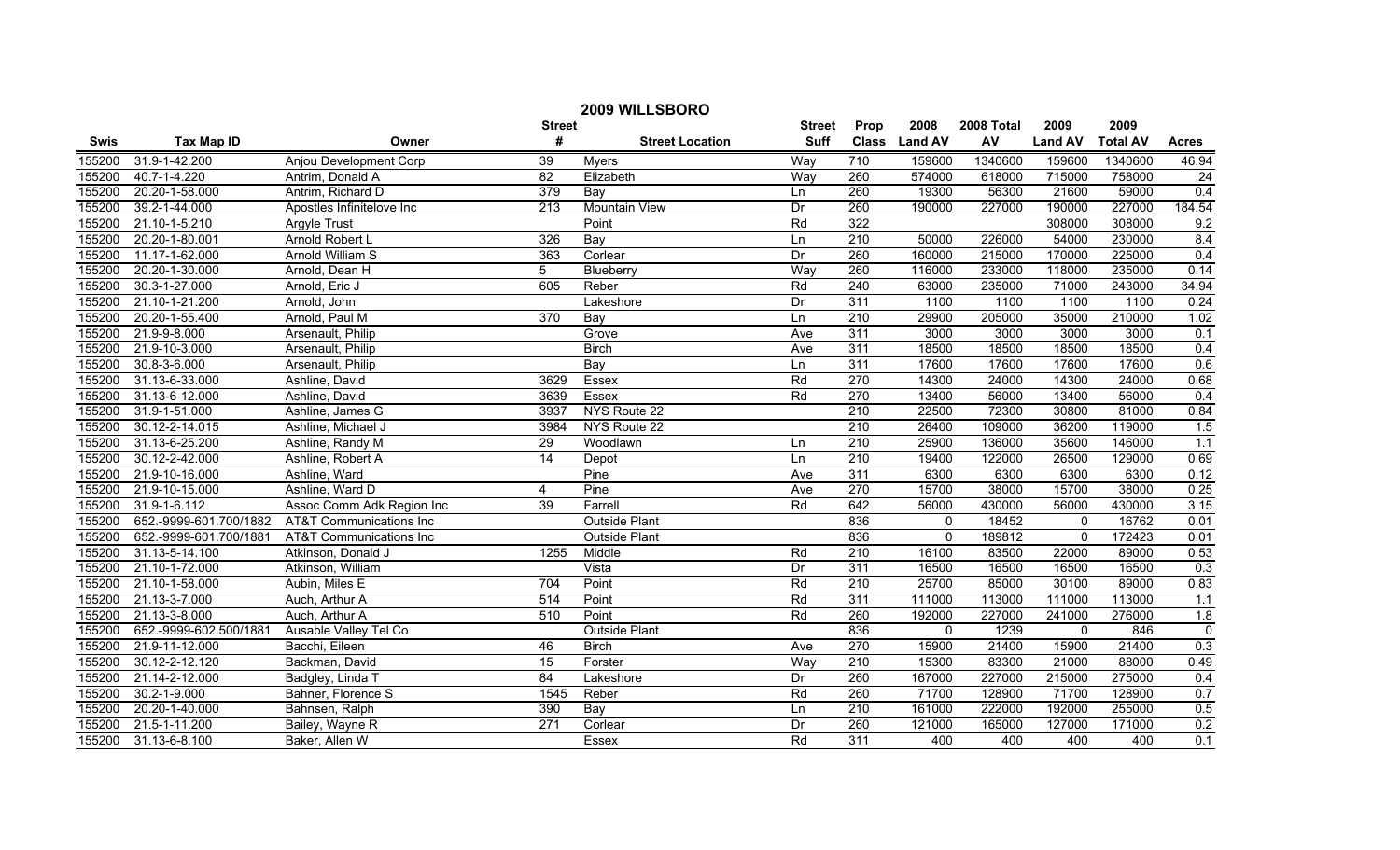| 2009 WILLSBORO |                        |                               |                 |                        |                          |                  |               |            |                |                 |                  |
|----------------|------------------------|-------------------------------|-----------------|------------------------|--------------------------|------------------|---------------|------------|----------------|-----------------|------------------|
|                |                        |                               | <b>Street</b>   |                        | <b>Street</b>            | Prop             | 2008          | 2008 Total | 2009           | 2009            |                  |
| <b>Swis</b>    | <b>Tax Map ID</b>      | Owner                         | #               | <b>Street Location</b> | Suff                     |                  | Class Land AV | AV         | <b>Land AV</b> | <b>Total AV</b> | <b>Acres</b>     |
| 155200         | 31.18-1-4.000          | Baker, Evelyn                 | 3405            | Essex                  | Rd                       | 270              | 13400         | 25000      | 13400          | 25000           | 0.4              |
| 155200         | 31.9-2-5.000           | Baker, John W                 | $\overline{16}$ | Stower                 | Ln                       | $\overline{210}$ | 13400         | 64800      | 17600          | 69000           | 0.4              |
| 155200         | 21.9-12-11.000         | Baker, Michelle K             | 40              | Spruce                 | Ave                      | 270              | 18500         | 18600      | 18500          | 18600           | 0.4              |
| 155200         | 31.9-1-13.000          | Baker, Ronald J Jr            | $\overline{27}$ | Point                  | Rd                       | 220              | 19600         | 98000      | 26800          | 105000          | 0.7              |
| 155200         | 11.17-1-17.000         | Baker, Ruth B                 | 28              | Hatch                  | Way                      | 210              | 22300         | 68000      | 26100          | 72000           | 0.6              |
| 155200         | 21.14-1-4.053          | Ball Wendy L                  | 40              | Hilton                 | Ter                      | 210              | 22300         | 79000      | 46000          | 103000          | 0.6              |
| 155200         | 31.13-7-3.000          | Ball, John                    | 30              | Woodlawn               | Ln                       | 210              | 17600         | 128000     | 24100          | 134000          | 0.6              |
| 155200         | 31.14-1-7.000          | Ball, Terry                   | 3476            | Essex                  | Rd                       | 210              | 30500         | 128000     | 42000          | 140000          | 4.88             |
| 155200         | 31.17-3-20.400         | Ball, Wendy                   |                 | Middle                 | Rd                       | $\overline{311}$ | 24500         | 24500      | 24500          | 24500           | 4.78             |
| 155200         | 21.13-2-4.001          | Banker, Ronald                |                 | Point                  | Rd                       | $\overline{311}$ | 3000          | 3000       | 3000           | 3000            | 0.1              |
| 155200         | 31.9-1-60.000          | <b>Banshee Holdings LLC</b>   |                 | Point                  | Rd                       | $\overline{311}$ | 22300         | 22300      | 22300          | 22300           | 2.9              |
| 155200         | 31.13-6-24.100         | <b>Barber Matthew F</b>       | 51              | Woodlawn               | Ln                       | 210              | 20000         | 78000      | 27100          | 85000           | 0.8              |
| 155200         | 21.9-9-24.000          | Barber, David                 | $\overline{24}$ | Grove                  | Ave                      | 210              | 15700         | 51000      | 17600          | 53000           | 0.25             |
| 155200         | 30.3-1-22.000          | Barber, Matthew F             |                 | Reber                  | Rd                       | 322              | 57000         | 57000      | 57000          | 57000           | 43.5             |
| 155200         | 21.9-2-9.000           | Bardeen, William L            | $\overline{71}$ | Corlear                | Dr                       | 260              | 177000        | 350000     | 225000         | 398000          | 0.6              |
| 155200         | $31.6 - 1 - 1.200$     | Baribeau, Rolland             |                 | Dugan                  | Way                      | 311              | 376000        | 376000     | 376000         | 376000          | 7.3              |
| 155200         | 31.5-1-9.200           | Baribeau, Rolland             | 274             | Point                  | Rd                       | 250              | 719000        | 1000000    | 970000         | 1370000         | 20.5             |
| 155200         | 40.1-2-18.000          | Barnaby, Joseph               | 3033            | <b>Essex</b>           | Rd                       | 210              | 19600         | 117000     | 29000          | 127000          | 0.7              |
| 155200         | 30.20-3-18.000         | Barnaby, Ronald J             | 1030            | Sunset                 | Dr                       | 210              | 25800         | 203000     | 35300          | 213000          | 1.03             |
| 155200         | 11.17-2-20.000         | Barnes, John A                | 372             | Corlear                | Dr                       | 260              | 24200         | 62000      | 28300          | 66000           | 0.7              |
| 155200         | 21.13-3-5.000          | Barone, Kathleen D            | 532             | Point                  | Rd                       | 260              | 153000        | 252000     | 195000         | 294000          | 0.77             |
| 155200         | 39.2-1-6.100           | Barron, Joseph G              | 30              | Nolette                | Ln                       | 210              | 31000         | 107000     | 31000          | 107000          | $6\phantom{1}6$  |
| 155200         | 31.10-1-3.000          | Barton, Cornelia J            | 101             | Perrys Point           | Way                      | 260              | 116000        | 219000     | 140000         | 243000          | 0.4              |
| 155200         | 31.17-3-5.100          | Barton, Elton                 | 1201            | Middle                 | Rd                       | 270              | 22500         | 45000      | 22500          | 45000           | 0.84             |
| 155200         | 21.10-1-74.000         | Barwood, Anthony G Jr         |                 | Vista                  | Dr                       | 311              | 20500         | 20500      | 20500          | 20500           | 0.5              |
| 155200         | 30.20-1-1.300          | <b>Bashaw Frank</b>           | 576             | <b>Mountain View</b>   | Dr                       | $\overline{270}$ | 26700         | 63300      | 26700          | 63300           | 1.77             |
| 155200         | 20.20-1-8.000          | Bates, Richard                | $\overline{72}$ | Tunnel                 | Ln                       | 260              | 133000        | 162000     | 147000         | 176000          | 0.19             |
| 155200         | 20.20-1-9.000          | Bates, Richard J              | 70              | Tunnel                 | Ln                       | $\overline{210}$ | 135000        | 176000     | 143000         | 184000          | 0.21             |
| 155200         | 21.9-2-10.200          | Battaline, Robert             | 65              | Corlear                | Dr                       | 260              | 192000        | 214000     | 218000         | 240000          | 0.75             |
| 155200         | 21.9-13-16.000         | Battle, Johnny C              | 697             | Point                  | Rd                       | 270              | 26800         | 51000      | 26800          | 51000           | 0.84             |
| 155200         | 39.2-1-34.000          | Bauer, Ronald R               | 753             | Sunset                 | Dr                       | 240              | 99000         | 308000     | 107000         | 316000          | 74.7             |
| 155200         | 39.3-2-23.000          | Baumann, Walter               | 168             | Spear                  | Rd                       | 210              | 29600         | 190000     | 29600          | 190000          | 4.86             |
| 155200         | 652.-9999-713.000/1881 | <b>BCE Nexxia Corporation</b> |                 | 888888 Outside Plant   |                          | 836              | 0             | 200254     | 0              | 195232          | 0.01             |
| 155200         | 31.13-3-15.200         | Beardsley, Rudolph            | 3719            | Main                   | $\overline{\mathsf{St}}$ | 484              | 11100         | 46000      | 11100          | 46000           | 0.2              |
| 155200         | 11.17-2-10.000         | Beardsley, Rudolph            |                 | Corlear                | Dr                       | $\overline{311}$ | 26600         | 26600      | 26600          | 26600           | 1.72             |
| 155200         | 11.17-1-74.000         | Beardsley, Rudolph            | 419             | Corlear                | Dr                       | 260              | 273000        | 335000     | 273000         | 335000          | $\overline{1.1}$ |
| 155200         | 39.2-1-30.000          | Beardsley, Rudolph G          |                 | Coonrod                | Rd                       | $\overline{311}$ | 8400          | 8400       | 8400           | 8400            | 7.01             |
| 155200         | 39.2-1-27.000          | Beardsley, Rudolph G          |                 | Coonrod                | Rd                       | 312              | 56000         | 56000      | 66000          | 66000           | 36.99            |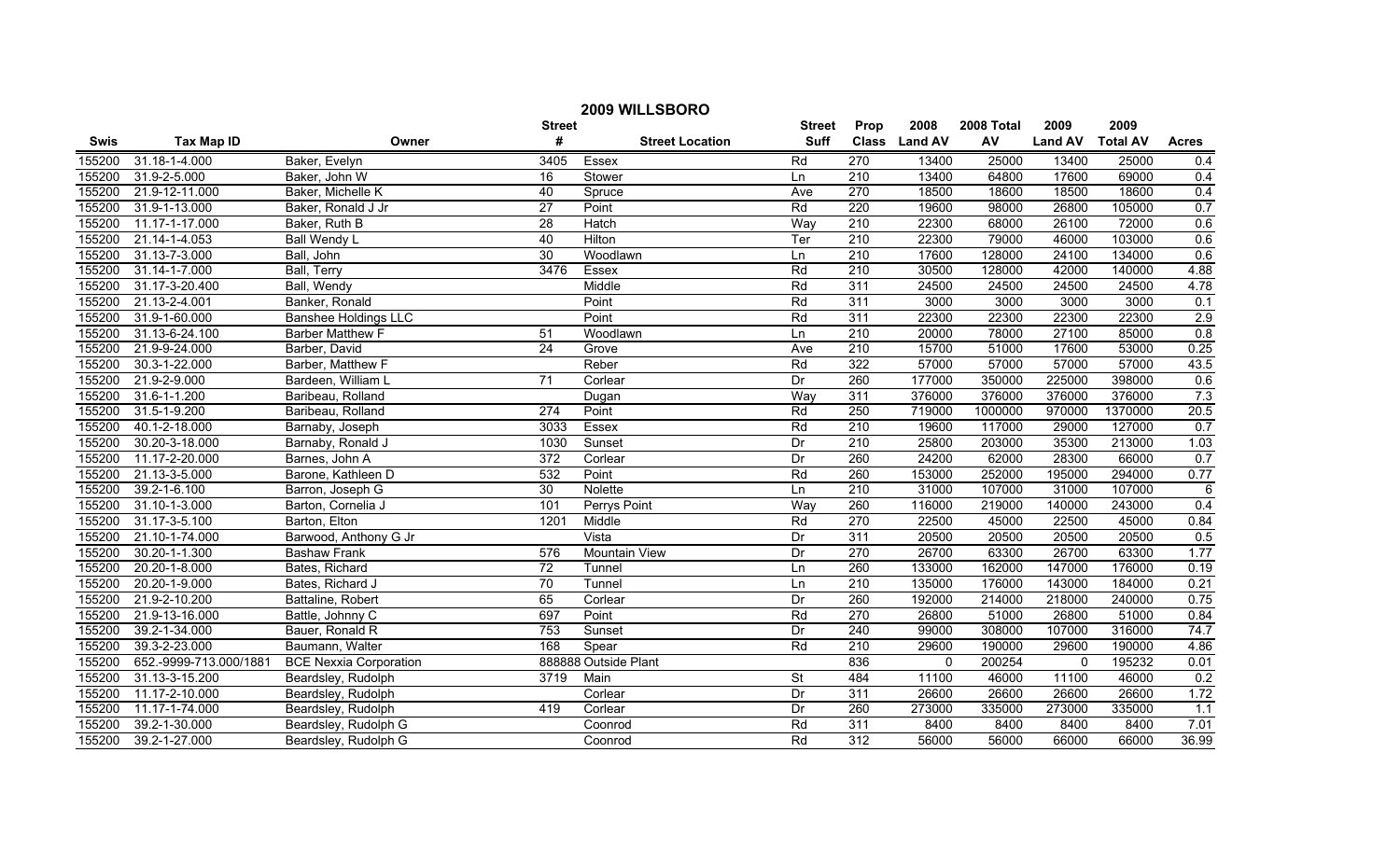| 2009 WILLSBORO |                   |                        |                   |                        |                          |                  |               |            |                |                 |                |
|----------------|-------------------|------------------------|-------------------|------------------------|--------------------------|------------------|---------------|------------|----------------|-----------------|----------------|
|                |                   |                        | <b>Street</b>     |                        | <b>Street</b>            | Prop             | 2008          | 2008 Total | 2009           | 2009            |                |
| <b>Swis</b>    | <b>Tax Map ID</b> | Owner                  | #                 | <b>Street Location</b> | <b>Suff</b>              |                  | Class Land AV | AV         | <b>Land AV</b> | <b>Total AV</b> | <b>Acres</b>   |
| 155200         | 31.13-5-5.000     | Beardsley, Rudolph G   | 1236              | Sunset                 | Dr                       | 210              | 15500         | 86000      | 21200          | 92000           | 0.5            |
| 155200         | 21.14-2-33.000    | Becker Henry J III     | 67                | Lakeshore              | Dr                       | 210              | 24000         | 86600      | 49000          | 106000          | 0.7            |
| 155200         | 21.14-2-16.000    | Becker Henry J III     |                   | Lakeshore              | Dr                       | $\overline{311}$ | 100400        | 100400     | 100400         | 100400          | 0.2            |
| 155200         | 21.14-2-34.000    | Becker, Lorraine B     | 71                | Lakeshore              | Dr                       | 260              | 23200         | 68000      | 27100          | 72000           | 0.6            |
| 155200         | 21.14-2-35.000    | Becker, Lorraine B     |                   | Lakeshore              | Dr                       | 311              | 3000          | 3000       | 3000           | 3000            | 0.2            |
| 155200         | 31.18-1-10.110    | Bedell, Reginald       | 3311              | Essex                  | Rd                       | 240              | 242000        | 487000     | 310000         | 555000          | 290            |
| 155200         | 21.9-7-3.200      | Bedoian, Michael       | 733               | Point                  | Rd                       | 240              | 48000         | 153000     | 56000          | 161000          | 21.6           |
| 155200         | 21.9-12-1.000     | Begley, Phebe          | $\overline{22}$   | Oak                    | Ave                      | 270              | 18500         | 41000      | 18500          | 41000           | 0.4            |
| 155200         | 40.1-2-8.120      | Belanger, Winfield L   | 908               | Middle                 | Rd                       | 210              | 29000         | 105300     | 29000          | 105300          | 4.3            |
| 155200         | 21.5-1-54.200     | Bell, Christopher Na   | 148               | Corlear                | Dr                       | 210              | 22300         | 117000     | 31000          | 127000          | 0.55           |
| 155200         | 31.13-7-1.000     | Belzile, Daniel        | 18                | Woodlawn               | Ln                       | 210              | 21700         | 220000     | 29700          | 228000          | 0.8            |
| 155200         | 31.13-4-37.000    | Belzile, Daniel        | 3744              | Main                   | $\overline{\mathsf{St}}$ | 411              | 19600         | 40000      | 19600          | 40000           | 0.5            |
| 155200         | 31.17-4-13.000    | Belzile, Daniel J Jr   | $\frac{115}{115}$ | Woodlawn               | Ln                       | 210              | 16100         | 133000     | 22000          | 139000          | 0.53           |
| 155200         | 31.17-4-11.000    | Belzile, Daniel J Sr   | 109               | Woodlawn               | Ln                       | 311              | 27600         | 27600      | 27600          | 27600           | 3.41           |
| 155200         | 31.9-1-29.000     | Belzile, Daniel J Sr   | 45                | Maple                  | $\overline{\mathsf{St}}$ | 210              | 13400         | 96300      | 17600          | 101000          | 0.4            |
| 155200         | 31.13-4-4.001     | Belzile, Daniel J Sr   | 3756              | Main                   | St                       | 210              | 11400         | 112000     | 15100          | 116000          | 0.3            |
| 155200         | 21.13-1-4.000     | Belzile, Evan L        | 635               | Point                  | Rd                       | 210              | 16600         | 48000      | 18500          | 50000           | 0.3            |
| 155200         | 30.12-1-13.100    | Belzile, Gilbert       | 163               | Fish And Game          | Dr                       | 240              | 44000         | 265000     | 60000          | 280000          | 15.38          |
| 155200         | 30.12-1-14.200    | Belzile, Joanne L      |                   | <b>Fish And Game</b>   | Dr                       | 311              | 2500          | 2500       | 2500           | 2500            | 2.09           |
| 155200         | 40.1-2-26.002     | Belzile, Maurice       | 791               | Middle                 | Rd                       | 240              | 37500         | 110500     | 37500          | 110500          | 14.9           |
| 155200         | 31.13-2-7.002     | Belzile, Robin         | 3791              | Main                   | $\overline{\mathsf{St}}$ | $\overline{210}$ | 10000         | 107000     | 10000          | 107000          | 0.17           |
| 155200         | 30.16-1-13.000    | Belzile, Roger         | $\overline{145}$  | Fish And Game          | Dr                       | 210              | 23100         | 140400     | 23100          | 140400          | 5.8            |
| 155200         | 39.2-1-12.300     | Benedict, Marshall C   | 905               | Sunset                 | Dr                       | 210              | 29800         | 98000      | 29800          | 98000           | $\overline{5}$ |
| 155200         | 31.17-3-3.200     | Benedict, Marshall C   |                   | Middle                 | Rd                       | 311              | 19600         | 19600      | 19600          | 19600           | 0.7            |
| 155200         | 31.13-5-17.002    | Benedict, Rita G       | 1237              | Middle                 | Rd                       | 270              | 25800         | 53000      | 25800          | 53000           |                |
| 155200         | 21.17-1-58.000    | Benedict, Robert R     |                   | Cedar                  | Ln                       | 311              | 4800          | 4800       | 4800           | 4800            | 1.75           |
| 155200         | 31.5-1-2.000      | Benedict, Robert R     | $\overline{225}$  | Farrell                | Rd                       | 210              | 30600         | 225000     | 41900          | 236000          | 5              |
| 155200         | 21.17-1-51.210    | Benedict, Robert R     |                   | Cedar                  | Ln                       | 322              | 83000         | 83000      | 83000          | 83000           | 76.42          |
| 155200         | 31.13-6-19.000    | Bennett, Christopher S | 3591              | Essex                  | Rd                       | 210              | 26200         | 107000     | 25900          | 117000          | 1.2            |
| 155200         | 11.18-1-9.000     | Benning, Ruth H        | 1026              | Point                  | Rd                       | 280              | 272000        | 450000     | 325000         | 505000          | 2.2            |
| 155200         | 40.1-2-33.200     | Benway, Jessie C       | 1089              | Middle                 | Rd                       | 210              | 23600         | 167000     | 23600          | 167000          | $\overline{4}$ |
| 155200         | 39.2-1-10.000     | Benway, Joanne L       | 408               | <b>Mountain View</b>   | Dr                       | 210              | 23700         | 66000      | 32400          | 75000           | 0.9            |
| 155200         | 30.20-1-2.000     | Benway, Patricia       | 24                | Joe Rivers             | Ln                       | 210              | 36600         | 121500     | 50000          | 135000          | 10             |
| 155200         | 30.20-1-1.400     | Benway, Steven         |                   | Joe Rivers             | Ln                       | 322              | 50000         | 50000      | 50000          | 50000           | 55.87          |
| 155200         | 30.16-1-12.000    | Benway, Steven         |                   | Fish And Game          | Dr                       | 322              | 13600         | 13600      | 13600          | 13600           | 25.13          |
| 155200         | 21.9-10-6.000     | Benway, Steven K       | $\overline{21}$   | <b>Birch</b>           | Ave                      | 210              | 15700         | 39600      | 17800          | 41500           | 0.25           |
| 155200         | 40.1-2-33.100     | Benway, Steven K       | 1105              | Middle                 | Rd                       | $\overline{240}$ | 83200         | 157200     | 83200          | 157200          | 73.74          |
| 155200         | 30.12-1-6.000     | Benway, Steven K       | 316               | Fish And Game          | Dr                       | 210              | 25800         | 65000      | 35300          | 75000           | 1.03           |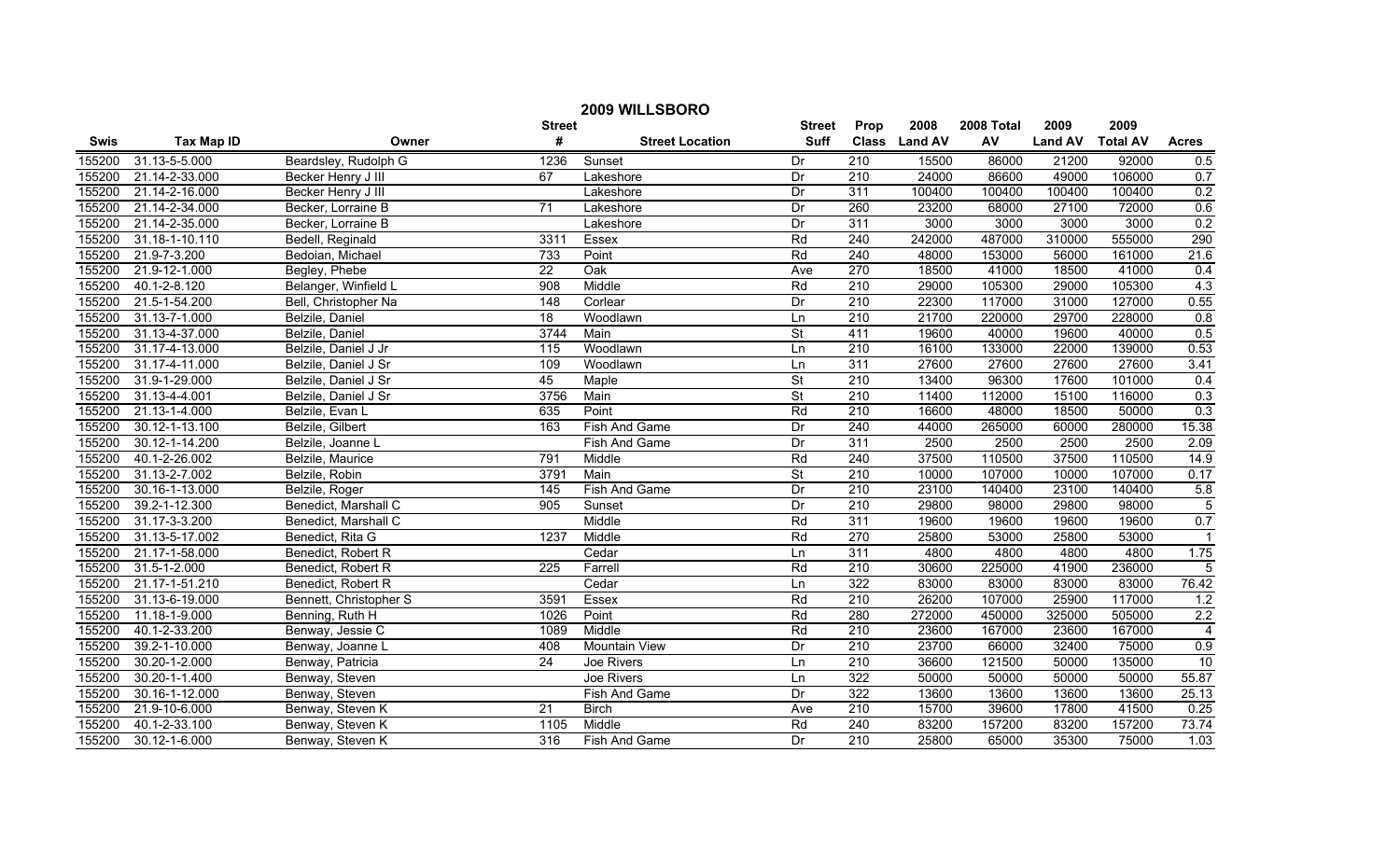|             | 2009 WILLSBORO     |                           |                 |                        |                          |                  |               |            |                |                 |                |
|-------------|--------------------|---------------------------|-----------------|------------------------|--------------------------|------------------|---------------|------------|----------------|-----------------|----------------|
|             |                    |                           | <b>Street</b>   |                        | <b>Street</b>            | Prop             | 2008          | 2008 Total | 2009           | 2009            |                |
| <b>Swis</b> | <b>Tax Map ID</b>  | Owner                     | #               | <b>Street Location</b> | <b>Suff</b>              |                  | Class Land AV | AV         | <b>Land AV</b> | <b>Total AV</b> | <b>Acres</b>   |
| 155200      | 30.4-1-14.200      | Benway, Steven K          |                 | Joe Rivers             | Ln                       | 314              |               |            | 9500           | 9500            | 8.4            |
| 155200      | 30.12-2-24.000     | Benway, Timothy           | 3973            | NYS Route 22           |                          | $\overline{210}$ | 26800         | 97000      | 36700          | 107000          | 1.8            |
| 155200      | 21.9-12-18.000     | Beres, Jacek              | 33              | EIm                    | Ave                      | 270              | 12000         | 20800      | 12000          | 20800           | 0.2            |
| 155200      | 21.9-11-6.000      | Bergin, Kathleen          | 24              | <b>Birch</b>           | Ave                      | 270              | 12300         | 32900      | 12300          | 32900           | 0.26           |
| 155200      | 21.10-1-12.000     | Berman, William F         | 185             | Lakeshore              | Dr                       | 260              | 222000        | 304000     | 259000         | 362000          | 3.1            |
| 155200      | 30.1-2-9.000       | Bernald, Barbara E        |                 | Beaver                 | Way                      | 910              | 75900         | 75900      | 75900          | 75900           | 2.5            |
| 155200      | 30.3-1-9.000       | Bernald, Edward A         |                 | Reber                  | Rd                       | 912              | 62200         | 62200      | 62200          | 62200           | 77.8           |
| 155200      | 30.1-1-24.000      | Bernald, Edward A         |                 | Reber                  | Rd                       | 912              | 40000         | 40000      | 40000          | 40000           | 50             |
| 155200      | 30.1-1-25.000      | Bernald, Edward A         | 1250            | Reber                  | Rd                       | $\overline{240}$ | 163000        | 254000     | 163000         | 254000          | 170.1          |
| 155200      | 21.17-1-38.200     | Bernard, Jessica          |                 | Point                  | Rd                       | 311              | 29300         | 29300      | 29300          | 29300           | 4.7            |
| 155200      | 30.20-3-13.110     | Besaw, Cindy M            | 1106            | Sunset                 | Dr                       | $\overline{210}$ | 20800         | 86000      | 28500          | 94000           | 1.65           |
| 155200      | 31.13-2-8.000      | Besaw, Walter A Jr        | 3795            | Main                   | $\overline{\mathsf{St}}$ | $\overline{210}$ | 10000         | 126000     | 13200          | 129000          | 0.2            |
| 155200      | 21.9-12-14.000     | Bethka, Paul L            | $\overline{13}$ | Cyprus                 | Ave                      | 270              | 16000         | 23000      | 16000          | 23000           | 0.3            |
| 155200      | 31.9-2-1.000       | Betters, George           | $\overline{22}$ | Gilliland              | Ln                       | $\overline{210}$ | 8300          | 73200      | 13100          | 65000           | 0.2            |
| 155200      | 11.18-1-11.200     | Bieck, Trudy AW           | 1020            | Point                  | Rd                       | $\overline{210}$ | 199000        | 246000     | 250000         | 297000          |                |
| 155200      | 11.17-1-49.000     | Bierce, George R          | 313             | Corlear                | Dr                       | 260              | 124000        | 163000     | 124000         | 163000          | 0.3            |
| 155200      | 11.17-1-43.000     | Bierce, George R          |                 | Corlear                | Dr                       | 311              | 18000         | 18000      | 18000          | 18000           | 0.38           |
| 155200      | 11.17-1-41.000     | Bierce, George R          | 326             | Corlear                | Dr                       | 210              | 33000         | 115000     | 38600          | 121000          | 0.5            |
| 155200      | 21.9-7-3.100       | Bierce, Marcia            | 743             | Point                  | Rd                       | 210              | 35700         | 134000     | 42000          | 140000          | 3.2            |
| 155200      | 31.13-4-26.000     | Bigelow, Catherine        | 3692            | Main                   | <b>St</b>                | 210              | 26000         | 110700     | 35600          | 121000          | 1.13           |
| 155200      | 40.1-1-6.002       | Bigelow, Dale             | 149             | Coonrod                | Rd                       | $\frac{11}{2}$   | 133000        | 327000     | 157000         | 351000          | 94.15          |
| 155200      | 39.2-1-21.200      | Bigelow, Debra M          | 876             | Sunset                 | Dr                       | $\overline{210}$ | 25000         | 123000     | 25000          | 123000          |                |
| 155200      | 40.1-1-4.000       | Bigelow, Gregg            |                 | Coonrod                | Rd                       | 322              | 63000         | 63000      | 72000          | 72000           | 60             |
| 155200      | 40.1-1-2.000       | Bigelow, Gregory          |                 | Coonrod                | Rd                       | 105              | 27200         | 27200      | 27200          | 27200           | 8.2            |
| 155200      | 40.1-2-31.200      | Bigelow, Gregory          |                 | Coonrod                | Rd                       | 311              | 23100         | 23100      | 23100          | 23100           | 28.83          |
| 155200      | 31.13-6-25.100     | Bigelow, Keith            | $\overline{37}$ | Woodlawn               | Ln                       | $\overline{210}$ | 26000         | 133000     | 35600          | 143000          | 1.2            |
| 155200      | 11.17-1-59.000     | Bigelow, Sarah T          | 349             | Corlear                | Dr                       | 260              | 155000        | 224000     | 155000         | 224000          | 0.32           |
| 155200      | 11.13-2-6.120      | Birden, Larsh A           |                 | Cayuga                 | $\overline{P}$           | 311              | 22300         | 22300      | 22300          | 22300           | 0.88           |
| 155200      | 21.9-12-7.000      | Blaauboer, Jane A         | $\overline{22}$ | Spruce                 | Ave                      | 270              | 11600         | 34600      | 11600          | 34600           | 0.2            |
| 155200      | 21.9-12-6.000      | Blaauboer, Matthew J      | $\overline{18}$ | Spruce                 | Ave                      | 270              | 12000         | 17300      | 12000          | 17300           | 0.2            |
| 155200      | $30.1 - 1 - 1.000$ | Black, Thomas             |                 | Reber                  | Rd                       | 912              | 103400        | 103400     | 103400         | 103400          | 129.2          |
| 155200      | 31.13-3-27.000     | Blaise, Genevieve         | 1271            | Sunset                 | Dr                       | 210              | 24600         | 88000      | 33700          | 97000           | 0.94           |
| 155200      | 31.13-6-8.220      | Blaise, Steven            | 3653            | Essex                  | Rd                       | 210              | 14300         | 85000      | 18800          | 89000           | 0.44           |
| 155200      | 31.13-2-11.000     | <b>Blanchard Samuel M</b> | 924             | <b>Mountain View</b>   | Dr                       | $\overline{210}$ | 50000         | 100000     | 50000          | 100000          | 1.35           |
| 155200      | 31.13-6-22.000     | Blanchard, Gordon R       | 57              | Woodlawn               | Ln                       | $\overline{210}$ | 26800         | 155000     | 36800          | 165000          | 1.8            |
| 155200      | 30.12-2-18.000     | Blanchard, Kathaleen A    | 3968            | NYS Route 22           |                          | $\overline{210}$ | 17600         | 85000      | 24100          | 91000           | 0.6            |
| 155200      | 31.17-4-5.000      | Blanchard, Kathleen A     |                 | Woodlawn               | Ln                       | 311              | 20000         | 20000      | 20000          | 20000           | $\overline{1}$ |
| 155200      | 31.13-5-6.000      | Blanchard, Kathryn S      | 1240            | Sunset                 | Dr.                      | 210              | 13400         | 157000     | 17700          | 161000          | 0.4            |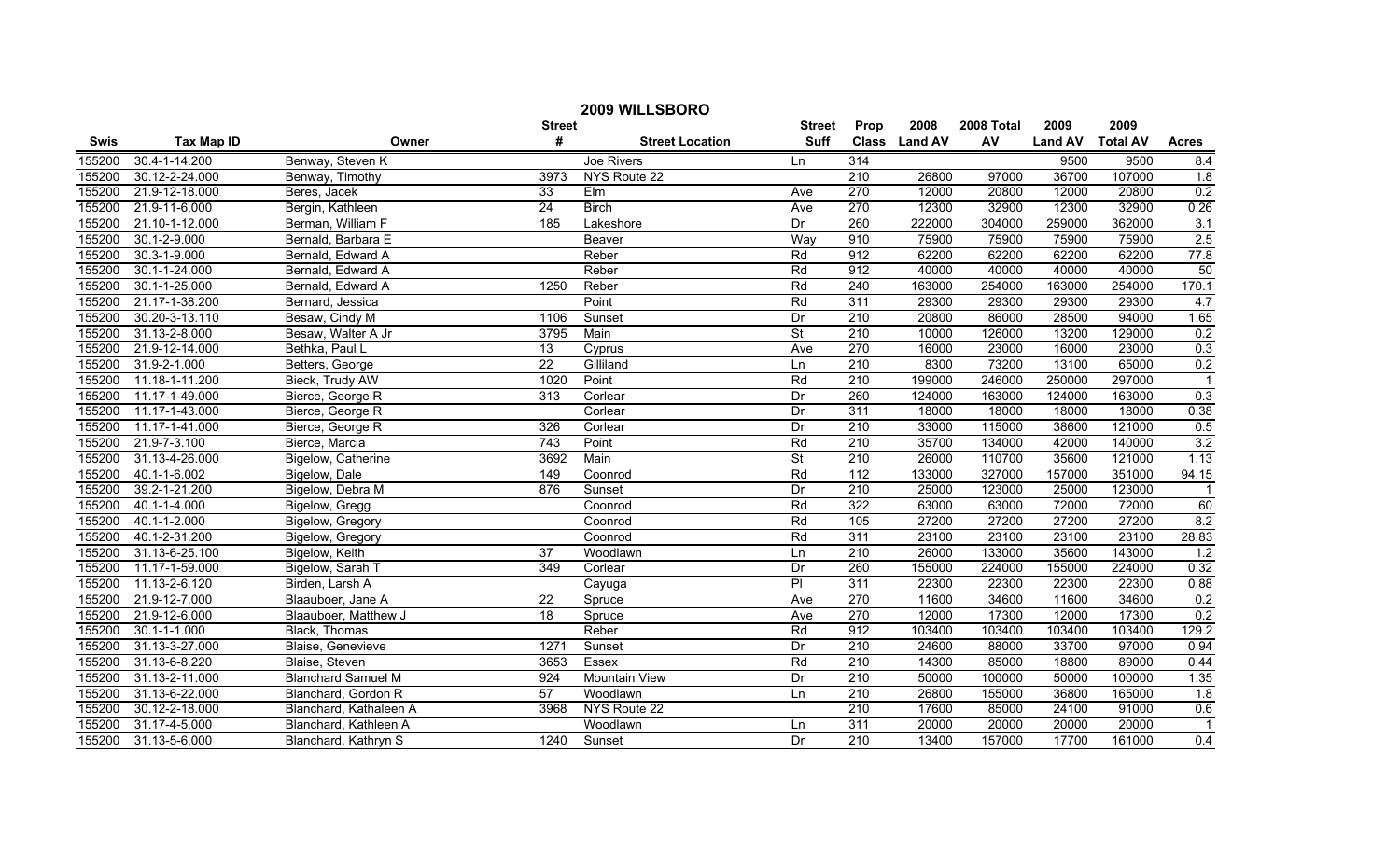| 2009 WILLSBORO |                   |                               |                  |                        |                          |                  |               |            |                |                 |                  |
|----------------|-------------------|-------------------------------|------------------|------------------------|--------------------------|------------------|---------------|------------|----------------|-----------------|------------------|
|                |                   |                               | <b>Street</b>    |                        | <b>Street</b>            | Prop             | 2008          | 2008 Total | 2009           | 2009            |                  |
| <b>Swis</b>    | <b>Tax Map ID</b> | Owner                         | #                | <b>Street Location</b> | <b>Suff</b>              |                  | Class Land AV | AV         | <b>Land AV</b> | <b>Total AV</b> | <b>Acres</b>     |
| 155200         | 21.9-2-1.000      | Blanchard, Lawrence C Jr      | 119              | Corlear                | Dr                       | 312              | 166000        | 168000     | 166000         | 168000          | 0.5              |
| 155200         | 30.12-2-4.000     | Blanchard, Lawrence C Jr      | 38               | Bay                    | Ln                       | $\overline{210}$ | 23700         | 131000     | 32400          | 140000          | 1.9              |
| 155200         | 39.1-1-35.000     | Blanchard, Richard            | $\overline{261}$ | Reber                  | Rd                       | 270              | 25400         | 45000      | 25400          | 45000           | 1.33             |
| 155200         | 31.13-3-33.000    | Blanchard, Robin              | 1237             | Sunset                 | Dr                       | 210              | 25800         | 87000      | 35300          | 97000           | $\overline{1}$   |
| 155200         | 31.13-3-32.000    | Blanchard, Roger              | 1241             | Sunset                 | Dr                       | 210              | 25800         | 198000     | 35300          | 208000          | $\overline{1}$   |
| 155200         | 39.1-1-18.000     | Blanchard, Samuel M           | 349              | Sunset                 | Dr                       | 483              | 23600         | 36300      | 23600          | 36300           | 1.7              |
| 155200         | 39.1-1-17.200     | Blanchard, Samuel M           | 335              | Sunset                 | Dr                       | 210              | 25000         | 186000     | 25000          | 186000          |                  |
| 155200         | 31.13-2-9.000     | Blanchard, Samuel M           | 3787             | Main                   | $\overline{\mathsf{St}}$ | 411              | 49000         | 182000     | 49000          | 182000          | 1.15             |
| 155200         | 31.17-4-2.000     | Blanchard, Scott E            |                  | Woodlawn               | Ln                       | 311              | 15500         | 15500      | 15500          | 15500           | 0.49             |
| 155200         | 31.13-6-20.000    | Blanchard, Scott E            | 69               | Woodlawn               | Ln                       | $\overline{210}$ | 16300         | 140000     | 22000          | 146000          | 0.54             |
| 155200         | 40.1-2-4.200      | Bliss, Lawrence M             |                  | Middle                 | Rd                       | 314              | 22700         | 22700      | 22700          | 22700           | 1.17             |
| 155200         | 40.1-2-4.100      | Bliss, Lawrence M             | 955              | Middle                 | Rd                       | 240              | 37400         | 129000     | 37400          | 129000          | 11.33            |
| 155200         | 30.1-1-28.000     | <b>Boardman Cemetery</b>      | 1044             | Reber                  | Rd                       | 695              | 15400         | 15400      | 15400          | 15400           | 0.5              |
| 155200         | 31.13-2-15.000    | Boardman, Curtis E            | $\overline{900}$ | <b>Mountain View</b>   | Dr                       | 210              | 24600         | 109000     | 33700          | 118000          | 0.94             |
| 155200         | 31.17-5-11.000    | Boardman, Dale                | 1058             | Middle                 | Rd                       | $\overline{240}$ | 42600         | 169000     | 58000          | 185000          | 15               |
| 155200         | 11.13-2-11.000    | Boardman, Dale                |                  | Corlear                | Dr                       | 311              | 15200         | 15200      | 15200          | 15200           | 0.6              |
| 155200         | 20.20-1-77.000    | Boardman, Gretchen F          | 430              | Bay                    | Ln                       | 260              | 27900         | 65000      | 27900          | 65000           | 0.9              |
| 155200         | 20.20-1-28.001    | Boardman, Gretchen F          |                  | Bay                    | Ln                       | 311              | 108100        | 108100     | 108100         | 108100          | 0.51             |
| 155200         | 20.20-1-52.200    | Boardman, Gretchen F          |                  | Bay                    | Ln                       | 311              | 34200         | 34200      | 34200          | 34200           | 12               |
| 155200         | 31.13-2-3.000     | Boardman, Wendell R Jr        | 9                | Mill                   | Ln                       | 210              | 10000         | 68000      | 13200          | 71000           | 0.2              |
| 155200         | 11.17-1-64.000    | Bogue, Robert L               | $\overline{373}$ | Corlear                | Dr                       | 260              | 121000        | 146000     | 121000         | 146000          | 0.2              |
| 155200         | 31.13-1-7.000     | Boisen, Eldo J                | 42               | Maple                  | $\overline{\mathsf{St}}$ | 210              | 15500         | 79800      | 21200          | 85000           | 0.5              |
| 155200         | 20.4-1-10.000     | Boney, Eugene D               |                  | NYS Route 22           |                          | 322              | 87000         | 87000      | 87000          | 87000           | 96.7             |
| 155200         | 21.9-2-13.000     | Boney, Eugene D               | 51               | Corlear                | Dr                       | 260              | 109000        | 163000     | 109000         | 163000          | 0.2              |
| 155200         | 21.13-1-3.000     | Bonfante, David               | 643              | Point                  | Rd                       | $\overline{210}$ | 36000         | 195000     | 42000          | 201000          | 2.8              |
| 155200         | 21.9-4-4.100      | Bonfante, David               | $\overline{16}$  | Elm                    | Ave                      | 311              | 900           | 900        | 900            | 900             | 0.13             |
| 155200         | 31.13-3-8.000     | Bonfey, Mark C                | 3745             | Main                   | $\overline{\mathsf{St}}$ | 422              | 24600         | 82700      | 24600          | 82700           | 0.3              |
| 155200         | 40.1-2-9.000      | Bonfey, Mark C                | 882              | Middle                 | Rd                       | 240              | 38000         | 174000     | 38000          | 174000          | 15.9             |
| 155200         | 30.4-1-14.100     | Bonnier, Lucia                |                  | Joe Rivers             | Ln                       | 105              |               |            | 60000          | 60000           | 56               |
| 155200         | 30.20-1-4.006     | Bonnier, Lucia A              | 583              | <b>Mountain View</b>   | Dr                       | 240              | 51000         | 220000     | 71000          | 253000          | 30               |
| 155200         | 21.9-12-20.000    | Bonnycastle, Dale             | 27               | Elm                    | Ave                      | 270              | 15800         | 20200      | 15800          | 20200           | 0.3              |
| 155200         | 31.9-1-55.110     | <b>Boquette Farm Partners</b> |                  | Point                  | Rd                       | 322              | 59000         | 59000      | 69000          | 69000           | 62.55            |
| 155200         | 31.14-2-1.002     | <b>Boquette Farm Partners</b> | 326              | River                  | Ln                       | 280              | 1190000       | 1537850    | 1277000        | 1897000         | 300              |
| 155200         | 31.9-1-10.000     | <b>Boquette Farm Partners</b> | 86               | Point                  | Rd                       | 322              | 12300         | 12300      | 12300          | 12300           | 13.7             |
| 155200         | 31.14-1-1.100     | <b>Boquette Farm Partners</b> |                  | Essex                  | Rd                       | $\overline{311}$ | 18500         | 18500      | 18500          | 18500           | 20.5             |
| 155200         | 21.9-2-5.000      | Bothwell, Peter T             | 93               | Corlear                | Dr                       | 260              | 172000        | 237000     | 220000         | 285000          | 0.5              |
| 155200         | 21.17-1-25.000    | Bouyea, Robert K              | 353              | Farrell                | Rd                       | 210              | 153000        | 292000     | 183000         | 322000          | 1.01             |
| 155200         | 31.13-6-10.000    | Bowen, Roswell O              | 3625             | Essex                  | Rd                       | 210              | 13400         | 79000      | 17600          | 84000           | $\overline{0.4}$ |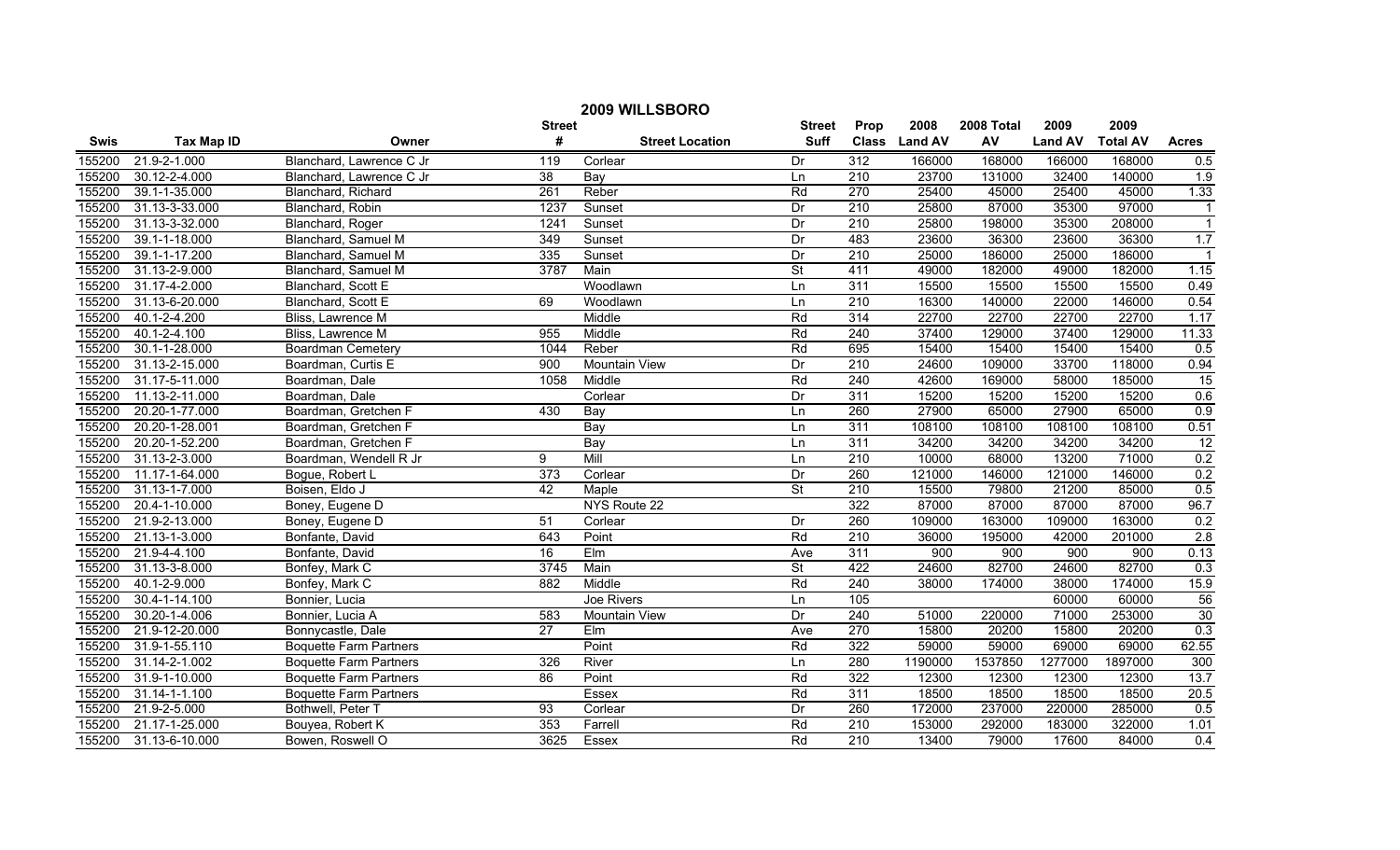| 2009 WILLSBORO |                    |                                |                 |                        |                          |                  |               |            |                |                 |                  |
|----------------|--------------------|--------------------------------|-----------------|------------------------|--------------------------|------------------|---------------|------------|----------------|-----------------|------------------|
|                |                    |                                | <b>Street</b>   |                        | <b>Street</b>            | Prop             | 2008          | 2008 Total | 2009           | 2009            |                  |
| Swis           | <b>Tax Map ID</b>  | Owner                          | #               | <b>Street Location</b> | <b>Suff</b>              |                  | Class Land AV | AV         | <b>Land AV</b> | <b>Total AV</b> | <b>Acres</b>     |
| 155200         | 11.17-1-66.100     | Bradt, George M III            | 381             | Corlear                | Dr                       | 210              | 169000        | 389000     | 172000         | 392000          | 0.42             |
| 155200         | 40.11-2-6.000      | Braidlea Farms Ltd Prtnrshp    | 2972            | Essex                  | Rd                       | 260              | 1016000       | 1086000    | 1350000        | 1420000         | 43.5             |
| 155200         | 40.1-2-20.000      | Braidlea Farms Ltd Prtnrshp    | $\overline{35}$ | <b>Braidlea Farm</b>   | Way                      | 250              | 289000        | 1550000    | 300000         | 1625000         | 220.8            |
| 155200         | 31.9-3-5.000       | Brandolino, Gina M             | 38              | Gilliland              | Ln                       | 210              | 17600         | 80900      | 24100          | 88000           | 0.6              |
| 155200         | 31.13-11-5.000     | <b>Brandywine Builders LLC</b> | 3526            | Essex                  | Rd                       | 442              | 22700         | 22700      | 56000          | 360000          | 3.24             |
| 155200         | 40.1-2-1.242       | Brant, Shirley C               |                 | Middle                 | Rd                       | 314              | 24100         | 24100      | 24100          | 24100           | 4.43             |
| 155200         | 40.1-2-1.251       | Brant, Shirley C               | 987             | Middle                 | Rd                       | 210              | 29300         | 125000     | 29300          | 125000          | 4.62             |
| 155200         | 21.13-2-23.112     | Brayden, David J               |                 | Hilton                 | Ter                      | 311              | 16800         | 16800      | 16800          | 16800           | 0.86             |
| 155200         | 21.13-2-40.000     | Brayden, David J               |                 | Lakeshore              | Dr                       | 311              | 8300          | 8300       | 8300           | 8300            | 0.3              |
| 155200         | 21.13-2-87.111     | Brayden, David J               |                 | Hilton                 | Ter                      | $\overline{311}$ | 25600         | 25600      | 25600          | 25600           | 3.43             |
| 155200         | 21.13-2-50.000     | Brayden, William C             | $\overline{16}$ | Lakeshore              | Dr                       | 260              | 155000        | 198000     | 203000         | 247000          | $\overline{0.4}$ |
| 155200         | 21.13-2-41.042     | Brayden, William C             | 13              | Lakeshore              | Dr                       | 260              | 21300         | 153000     | 44000          | 167000          | 0.42             |
| 155200         | 11.13-2-3.100      | Brennan, Denise J              |                 | Corlear                | Dr                       | 311              | 16500         | 16500      | 16500          | 16500           | 0.3              |
| 155200         | 11.13-1-34.100     | Brennan, Denise J              |                 | Corlear                | Dr                       | 311              | 169000        | 169000     | 169000         | 169000          | 0.4              |
| 155200         | 11.13-1-34.200     | Brennan, Denise J              | 625             | Corlear                | Dr                       | 260              | 251000        | 399000     | 319000         | 467000          | 0.8              |
| 155200         | 31.13-3-2.001      | Bridge, Gayle A                | 1227            | Sunset                 | Dr                       | 210              | 25800         | 107000     | 35300          | 117000          | $\overline{1}$   |
| 155200         | 30.20-3-3.000      | Bridge, Lawrence E             | 1166            | Sunset                 | Dr                       | 210              | 23700         | 92500      | 34100          | 100000          | 0.9              |
| 155200         | 31.13-3-14.000     | Bridge, Michael R              | 1203            | Sunset                 | Dr                       | 210              | 26500         | 109000     | 36300          | 119000          | 1.6              |
| 155200         | 31.13-12-5.000     | Bridge, Robert                 | 3598            | Essex                  | Rd                       | 210              |               |            | 25800          | 143000          | $\overline{1}$   |
| 155200         | 40.11-2-2.000      | Britain, Susan D               | 3046            | <b>Essex</b>           | Rd                       | 210              | 189000        | 375000     | 314000         | 581000          | 4.4              |
| 155200         | 21.5-1-14.000      | <b>Brock Timothy J</b>         | 267             | Corlear                | Dr                       | 260              | 110000        | 143000     | 118000         | 151000          | 0.2              |
| 155200         | 30.20-3-9.000      | Brockney, Barbara M            | 1142            | Sunset                 | Dr                       | 210              | 8300          | 72200      | 12000          | 75000           | 0.2              |
| 155200         | 31.9-1-17.000      | <b>Brown Patsy A</b>           | $\overline{20}$ | Farrell                | Rd                       | 210              | 22300         | 83500      | 30500          | 92000           | 0.83             |
| 155200         | 39.1-1-26.120      | <b>Brown Shane T</b>           | 280             | Reber                  | Rd                       | 210              | 28800         | 177000     | 28800          | 177000          | 4.1              |
| 155200         | 39.1-1-39.113      | Brown, Patsy A                 | 738             | Deerhead               | Rd                       | 311              | 28500         | 28500      | 28500          | 28500           | 3.9              |
| 155200         | 21.9-2-10.100      | Brown, Richard F               | 63              | Corlear                | Dr                       | 260              | 194000        | 382000     | 244000         | 432000          | 0.7              |
| 155200         | 20.3-2-13.000      | Brown, Shane T                 | 4688            | NYS Route 22           |                          | 210              | 29200         | 73000      | 29200          | 73000           | 4.5              |
| 155200         | 39.2-1-17.120      | Brugger, Fay V                 | 986             | Sunset                 | Dr                       | 240              | 30400         | 123000     | 30400          | 123000          | 10               |
| 155200         | 21.13-2-13.000     | Brunini, WJ Howard             |                 | Point                  | Rd                       | 311              | 3000          | 3000       | 3000           | 3000            | 0.2              |
| 155200         | 31.9-1-34.000      | Brunk, Max L                   | 3853            | NYS Route 22           |                          | 210              | 10300         | 61400      | 14500          | 65000           | 0.25             |
| 155200         | 11.17-2-3.000      | Bruno, Joseph                  | 450             | Corlear                | Dr                       | 210              | 24400         | 116000     | 28500          | 121000          | 0.69             |
| 155200         | 21.17-1-48.000     | Bruno, Robert A                | 268             | Farrell                | Rd                       | 240              | 31000         | 31000      | 45000          | 272000          | 14.7             |
| 155200         | $31.5 - 1 - 4.100$ | Bruno, Ronald C                | 205             | Farrell                | Rd                       | 210              | 28200         | 281000     | 38600          | 292000          | 3                |
| 155200         | 30.16-1-9.000      | Bruno, Ronald C Jr             | 1179            | Sunset                 | Dr                       | 210              | 25800         | 120000     | 35300          | 130000          | $\overline{1}$   |
| 155200         | 31.13-3-7.000      | Bruno, Ronald C Sr             | 3749            | Main                   | $\overline{\mathsf{St}}$ | 280              | 26900         | 192000     | 26900          | 192000          | 0.48             |
| 155200         | 30.16-2-3.000      | Buck, Walter Jr                | 3               | <b>Clarence Oliver</b> | Ln                       | 210              | 21700         | 105900     | 29700          | 114000          | 0.8              |
| 155200         | 31.9-3-15.000      | Buckley, Mark                  | 3804            | Main                   | $\overline{\mathsf{St}}$ | 210              | 23700         | 112000     | 32400          | 121000          | 0.9              |
| 155200         | 11.13-2-10.100     | Buczynski, Karen L             |                 | Corlear                | Dr                       | 260              | 15000         | 15000      | 17000          | 17000           | 0.5              |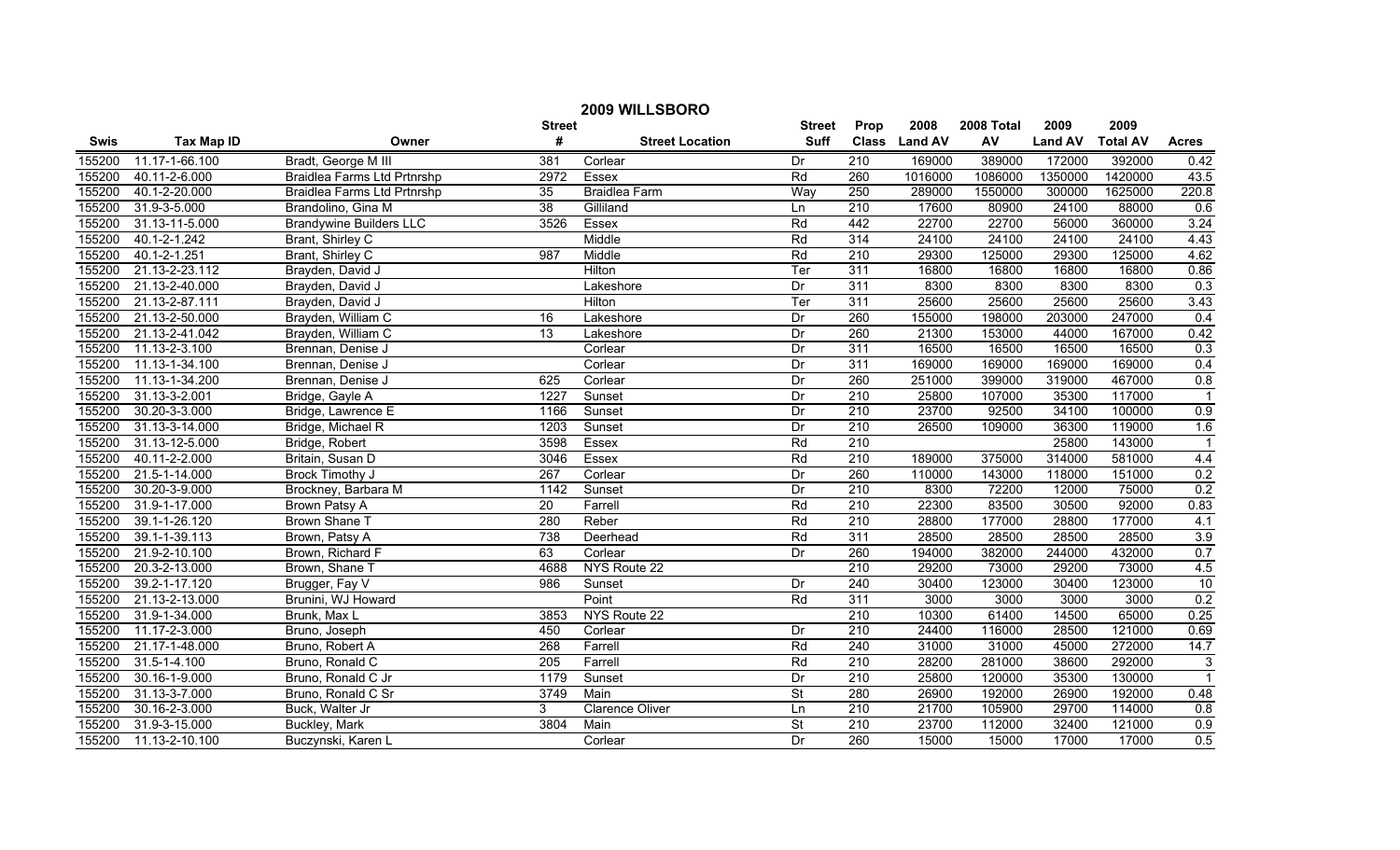| 2009 WILLSBORO |                    |                                  |                  |                        |               |                  |               |            |                |                 |                         |
|----------------|--------------------|----------------------------------|------------------|------------------------|---------------|------------------|---------------|------------|----------------|-----------------|-------------------------|
|                |                    |                                  | <b>Street</b>    |                        | <b>Street</b> | Prop             | 2008          | 2008 Total | 2009           | 2009            |                         |
| Swis           | <b>Tax Map ID</b>  | Owner                            | #                | <b>Street Location</b> | <b>Suff</b>   |                  | Class Land AV | AV         | <b>Land AV</b> | <b>Total AV</b> | <b>Acres</b>            |
| 155200         | 21.14-2-9.000      | <b>Buena Vista Park Cottages</b> | 98               | Lakeshore              | Dr            | 311              | 3400          | 3400       | 3400           | 3400            | 0.7                     |
| 155200         | 21.9-12-16.000     | Burnah, Ralph R                  |                  | EIm                    | Ave           | 311              | 3000          | 3000       | 3000           | 3000            | 0.1                     |
| 155200         | 21.9-12-17.000     | Burnah, Ralph R                  | 37               | EIm                    | Ave           | 270              | 15900         | 23100      | 15900          | 23100           | 0.3                     |
| 155200         | 39.1-1-4.110       | <b>Burns James</b>               | 496              | Reber                  | Rd            | 112              | 159000        | 276000     | 170000         | 287000          | 136.2                   |
| 155200         | 30.3-1-26.000      | <b>Burns James</b>               |                  | Reber                  | Rd            | 322              | 28000         | 28000      | 30000          | 30000           | 30                      |
| 155200         | 21.5-1-59.000      | Burns, Roger V Jr                |                  | Corlear                | Dr            | 311              | 20500         | 20500      | 20500          | 20500           | 0.5                     |
| 155200         | 30.12-1-7.000      | Burt, Corey M                    | 312              | Fish And Game          | Dr            | 210              | 19600         | 49000      | 27100          | 56000           | 1.19                    |
| 155200         | 31.18-1-12.000     | Burt, James                      | 342 <sup>7</sup> | Essex                  | Rd            | 270              | 8700          | 28000      | 8700           | 28000           | 0.21                    |
| 155200         | 31.17-3-1.111      | Burt, Robert                     | 16               | <b>Burt</b>            | Way           | $\overline{210}$ | 27000         | 182000     | 37000          | 192000          | $\overline{2}$          |
| 155200         | 21.14-1-14.000     | Burt, Steven N                   | 76               | Hilton                 | Ter           | 260              | 22600         | 81000      | 47000          | 110000          | 0.6                     |
| 155200         | 20.20-1-62.000     | Busone, Michael J                | 391              | Bay                    | Ln            | 260              | 22700         | 192000     | 26600          | 196000          | 0.6                     |
| 155200         | 20.20-1-60.000     | Busone, Michael J                |                  | Bay                    | Ln            | 312              | 6500          | 6500       | 6500           | 6500            | 0.1                     |
| 155200         | 20.20-1-73.000     | Busone, Vincent E Jr             | 440              | $\overline{Bav}$       | Ln            | 260              | 21100         | 57000      | 24700          | 61000           | 0.5                     |
| 155200         | 11.17-1-55.000     | Butler-Wilke, Bonnie L           | 339              | Corlear                | Dr            | 260              | 132000        | 199000     | 132000         | 199000          | 0.3                     |
| 155200         | 20.20-1-33.002     | Buyer, Richard                   | 400              | Bay                    | Ln            | 260              | 16600         | 55200      | 18600          | 57000           | 0.3                     |
| 155200         | 20.20-1-31.000     | Buyer, Richard                   | 3                | Blueberry              | Way           | 260              | 14000         | 54000      | 14000          | 54000           | 0.07                    |
| 155200         | 30.12-1-3.000      | Byers, Natalee L                 | $\overline{3}$   | Dane                   | Ln            | 210              | 25800         | 56200      | 35800          | 66000           | $\overline{\mathbf{1}}$ |
| 155200         | 30.8-1-9.000       | Byers, Natalee L                 | 4092             | NYS Route 22           |               | 210              | 26500         | 84000      | 26500          | 84000           | 0.86                    |
| 155200         | 30.8-1-3.122       | Byers, Natalee L                 | 4086             | NYS Route 22           |               | 210              | 16200         | 134000     | 16200          | 134000          | 0.51                    |
| 155200         | $31.6 - 1 - 1.100$ | <b>C&amp;C Associates LLC</b>    |                  | Dugan                  | Way           | 311              | 600000        | 600000     | 600000         | 600000          | 6.9                     |
| 155200         | 31.6-1-2.210       | <b>C&amp;C Associates LLC</b>    |                  | Dugan                  | Way           | 311              | 411000        | 411000     | 411000         | 411000          | 3.93                    |
| 155200         | 31.17-3-13.000     | Cabelus, Barbara                 | 1204             | Middle                 | Rd            | $\overline{210}$ | 25800         | 84000      | 35400          | 94000           | $\overline{1}$          |
| 155200         | 31.9-1-58.000      | Cable Comm Of Willsboro Inc      | 46               | Library                | Ln            | 835              | 21000         | 57000      | 21000          | 57000           | $\overline{1}$          |
| 155200         | 31.13-4-1.001      | <b>CAC Associates LLC</b>        |                  | Main                   | St            | 330              | 64800         | 64800      | 64800          | 64800           | 1.7                     |
| 155200         | 30.2-1-11.000      | Cadmus, Leslie W                 | 4394             | NYS Route 22           |               | 312              | 27100         | 31100      | 27100          | 72000           | 2.77                    |
| 155200         | 21.17-1-50.110     | Cadmus, Marie L                  | 257              | Farrell                | Rd            | $\overline{210}$ | 39800         | 169000     | 46000          | 176000          | 4.56                    |
| 155200         | 30.20-2-1.200      | Cahill, Stephen                  | 9                | Gal                    | Way           | 210              | 27600         | 69000      | 37800          | 73000           | 2.5                     |
| 155200         | 30.12-2-41.000     | Calkins, John H                  | 10               | Depot                  | Ln            | $\overline{210}$ | 13400         | 137000     | 17700          | 141000          | 0.4                     |
| 155200         | 31.17-3-17.000     | Calkins, Paula J                 | 1220             | Middle                 | Rd            | 210              | 15500         | 91000      | 21200          | 97000           | 0.5                     |
| 155200         | 31.17-3-11.000     | Calkins, Richard                 | 1192             | Middle                 | Rd            | 210              | 15500         | 105000     | 21200          | 111000          | 0.5                     |
| 155200         | 21.13-1-23.000     | Callaghan, Jerome R              |                  | Boat Launch            | Ln            | 311              | 25700         | 25700      | 25700          | 25700           | 1.73                    |
| 155200         | 21.13-1-22.100     | Callaghan, Jerome R              | 21               | Boat Launch            | Ln            | 240              | 37100         | 128000     | 50000          | 141000          | 10.4                    |
| 155200         | 31.13-12-1.000     | Callahan, Steve                  | 3608             | Essex                  | Rd            | 210              |               |            | 30000          | 122000          | 4.87                    |
| 155200         | 31.13-12-6.000     | Callahan, Steve                  |                  | Essex                  | Rd            | 210              |               |            | 20000          | 82000           | 0.92                    |
| 155200         | 30.8-1-7.009       | Callahan, Steven                 | 4115             | NYS Route 22           |               | 312              | 19600         | 23300      | 19600          | 23300           | 0.7                     |
| 155200         | 30.16-1-11.200     | Callahan, Steven Jr              | 1183             | Sunset                 | Dr            | $\overline{210}$ | 12400         | 30000      | 16400          | 34000           | 0.35                    |
| 155200         | 30.16-1-11.100     | Callahan, Steven Jr              |                  | Sunset                 | Dr            | $\overline{311}$ | 33500         | 33500      | 33500          | 33500           | $\overline{7}$          |
| 155200         | 30.12-1-2.000      | Callahan, Steven Jr              | 4073             | NYS Route 22           |               | 210              | 13400         | 37000      | 17700          | 37000           | 0.4                     |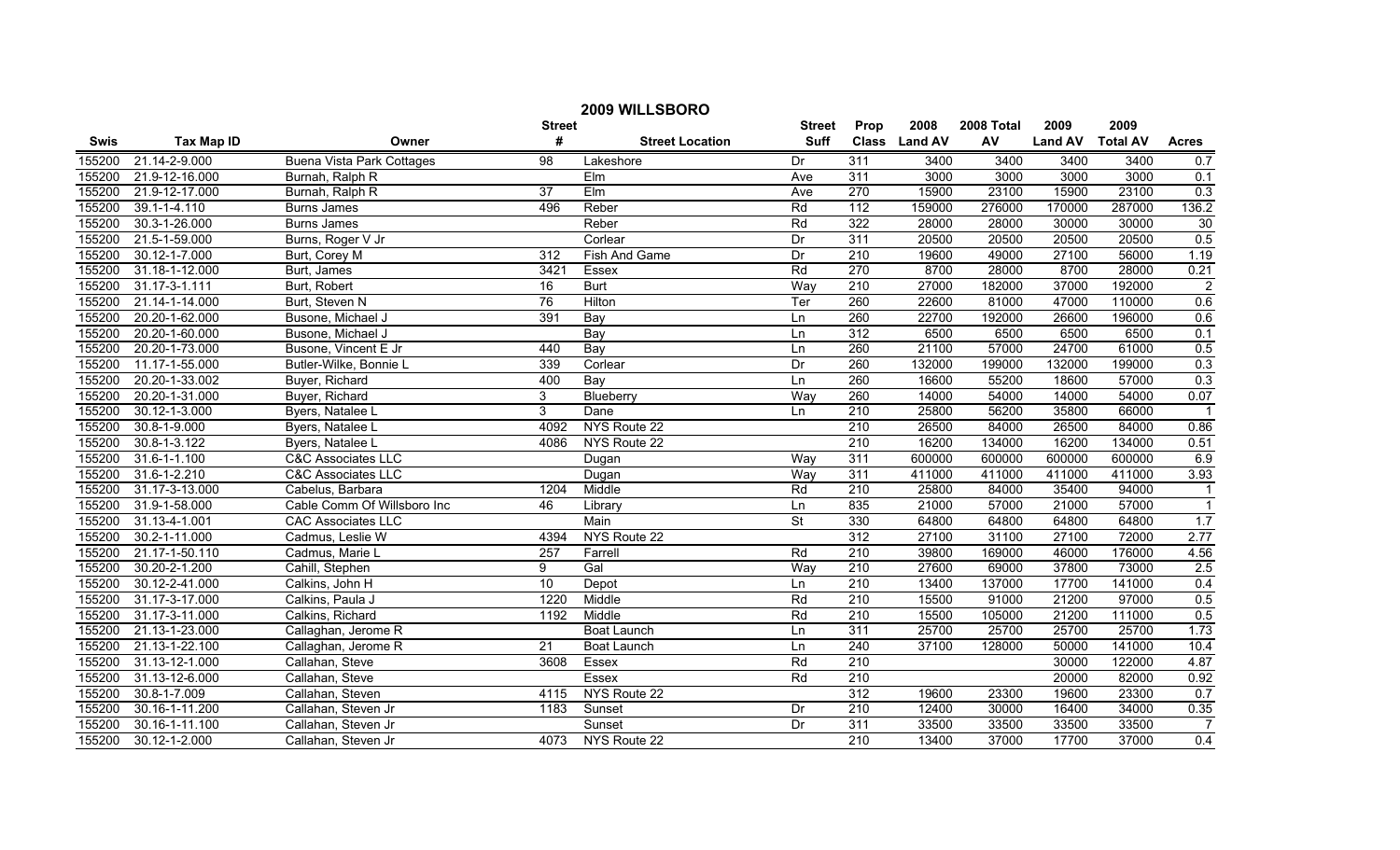|             | 2009 WILLSBORO    |                               |                 |                        |               |                  |               |            |                |                 |              |  |
|-------------|-------------------|-------------------------------|-----------------|------------------------|---------------|------------------|---------------|------------|----------------|-----------------|--------------|--|
|             |                   |                               | <b>Street</b>   |                        | <b>Street</b> | Prop             | 2008          | 2008 Total | 2009           | 2009            |              |  |
| <b>Swis</b> | <b>Tax Map ID</b> | Owner                         | #               | <b>Street Location</b> | <b>Suff</b>   |                  | Class Land AV | AV         | <b>Land AV</b> | <b>Total AV</b> | <b>Acres</b> |  |
| 155200      | 21.9-4-4.200      | Callanan, Helen T             | $\overline{12}$ | Elm                    | Ave           | 270              | 15700         | 25300      | 15700          | 25300           | 0.25         |  |
| 155200      | 31.14-1-8.000     | <b>Calvary Cemetery Assoc</b> |                 | Essex                  | Rd            | 695              | 5800          | 5800       | 5800           | 5800            | 1.69         |  |
| 155200      | 31.14-1-3.000     | <b>Calvary Cemetery Assoc</b> |                 | Essex                  | Rd            | 695              | 6400          | 7600       | 6400           | 7600            | 1.9          |  |
| 155200      | 20.3-2-8.200      | Campanozzi, Ralph G Jr        |                 | NYS Route 22           |               | 311              | 8100          | 8100       | 8100           | 8100            | 8.97         |  |
| 155200      | 20.3-2-8.100      | Campanozzi, Ralph G Jr        |                 | NYS Route 22           |               | 311              | 1400          | 1400       | 1400           | 1400            | 1.2          |  |
| 155200      | 20.3-2-7.000      | Campanozzi, Ralph G Jr        |                 | NYS Route 22           |               | 322              | 17800         | 17800      | 17800          | 17800           | 36.5         |  |
| 155200      | 21.9-4-24.000     | Capen, Rita                   | 52              | Frisbie                | Rd            | 270              | 18500         | 28000      | 18500          | 28000           | 0.4          |  |
| 155200      | 21.10-1-14.000    | Capkovitz, Stephan            | 170             | Lakeshore              | Dr            | 260              | 209000        | 303000     | 262000         | 356000          | 0.6          |  |
| 155200      | 21.5-1-71.200     | Capuano, Louis                |                 | Corlear                | Dr            | 311              | 20700         | 20700      | 20700          | 20700           | 1.25         |  |
| 155200      | 11.17-4-2.000     | Cardarelli, Justin            | 106             | Sabousin               | Dr            | 210              | 179000        | 269000     | 228000         | 318000          | 0.5          |  |
| 155200      | 11.17-4-4.000     | Cardarelli, Justin            |                 | Sabousin               | Dr            | $\overline{311}$ | 9600          | 9600       | 9600           | 9600            | 0.34         |  |
| 155200      | 11.17-4-5.000     | Cardarelli, Justin            |                 | Sabousin               | Dr            | 311              | 9700          | 9700       | 9700           | 9700            | 0.35         |  |
| 155200      | 39.4-2-2.113      | Cardarelli, Lori              |                 | Sanders                | Rd            | 311              | 17500         | 17500      | 17500          | 17500           | 19.5         |  |
| 155200      | 39.4-2-1.100      | Cardarelli, Lori              | 442             | Sunset                 | Dr            | 112              |               |            | 193000         | 283000          | 135.1        |  |
| 155200      | 30.20-3-15.112    | Cardarelli, Lori              |                 | Sunset                 | Dr            | 311              | 20000         | 20000      | 20000          | 20000           | 1.02         |  |
| 155200      | 11.17-1-51.000    | Cardinale, Joseph P           | 321             | Corlear                | Dr            | $\overline{210}$ | 174000        | 243000     | 174000         | 243000          | 0.5          |  |
| 155200      | 11.17-1-52.000    | Cardinale, Joseph P           | 323             | Corlear                | Dr            | 312              | 17400         | 49700      | 17400          | 49700           | 0.3          |  |
| 155200      | 21.13-2-54.000    | Carle, Scott                  | 22              | Ryan                   | Dr            | 210              | 137000        | 256000     | 185000         | 314000          | 0.2          |  |
| 155200      | 21.13-1-12.000    | Carle, Scott                  | 54              | Boat Launch            | Ln            | 311              | 346000        | 346000     | 346000         | 346000          | 6            |  |
| 155200      | 21.9-6-2.000      | Carleu, George                | 46              | Lilly                  | Ln            | $\overline{210}$ | 262000        | 416000     | 319000         | 473000          | 1.96         |  |
| 155200      | 21.9-2-14.000     | Caron, Anne M                 | 49              | Corlear                | Dr            | 260              | 121000        | 163000     | 121000         | 163000          | 0.2          |  |
| 155200      | 21.17-1-31.000    | Caron, Issie                  | 391             | Farrell                | Rd            | $\overline{240}$ | 403000        | 571000     | 510000         | 677000          | 10.2         |  |
| 155200      | 21.9-2-7.000      | Carpenter, Paul               | 79              | Corlear                | Dr            | 260              | 174000        | 287000     | 222000         | 335000          | 0.5          |  |
| 155200      | 30.20-3-19.200    | Carson, Donald                | 1006            | Sunset                 | Dr            | $\overline{210}$ | 26400         | 92000      | 36200          | 102000          | 1.54         |  |
| 155200      | 20.3-2-17.000     | Carson, Ellen                 | 4599            | NYS Route 22           |               | 280              | 103000        | 216000     | 146000         | 379000          | 1.2          |  |
| 155200      | 31.13-6-18.000    | Carson, Lorri                 | 3595            | Essex                  | Rd            | $\overline{210}$ | 19600         | 92000      | 26800          | 99000           | 0.7          |  |
| 155200      | 31.13-4-44.100    | Carson, Michael Jr            | 15              | Carson                 | Way           | 280              |               |            | 86000          | 150000          | 50.8         |  |
| 155200      | 31.13-4-44.200    | Carson, Ross Jr               |                 | Carson                 | Way           | 280              |               |            | 35000          | 98000           | 1.2          |  |
| 155200      | 39.2-1-17.400     | Carver, Jerry R               |                 | Sunset                 | Dr            | 311              | 20100         | 20100      | 20100          | 20100           | 1.1          |  |
| 155200      | 39.2-1-17.300     | Carver, John W                | 968             | Sunset                 | Dr            | 270              | 25100         | 30000      | 25100          | 30000           | 1.1          |  |
| 155200      | 39.2-1-45.000     | Carver, Kim                   | 503             | Sunset                 | Dr            | 105              | 47000         | 63000      | 47000          | 63000           | 25.72        |  |
| 155200      | 39.4-2-1.200      | Carver, Kim                   |                 | Sunset                 | Dr            | 105              |               |            | 82000          | 82000           | 49.5         |  |
| 155200      | 30.20-3-15.120    | Carver, Kim M                 | 1052            | Sunset                 | Dr            | 210              | 25800         | 25800      | 35300          | 39000           | 1.03         |  |
| 155200      | 20.3-2-23.000     | Casamento, Peter              | 4629            | NYS Route 22           |               | 418              | 109200        | 182200     | 109200         | 182200          | 0.81         |  |
| 155200      | 30.3-1-21.000     | Cassavaugh, Greg              |                 | Reber                  | Rd            | 240              | 16600         | 16600      | 16600          | 16600           | 30.3         |  |
| 155200      | 30.3-1-25.000     | Cassavaugh, Greg              | 656             | Reber                  | Rd            | $\overline{240}$ | 43000         | 60000      | 44000          | 61000           | 33.02        |  |
| 155200      | 31.5-1-10.000     | Catania, Thomas F             | 249             | Point                  | Rd            | 210              | 28100         | 185000     | 38500          | 195000          | 2.9          |  |
| 155200      | 40.1-2-21.000     | Cauley, Kent                  | 782             | Middle                 | Rd            | 280              | 58000         | 243000     | 60000          | 245000          | 26           |  |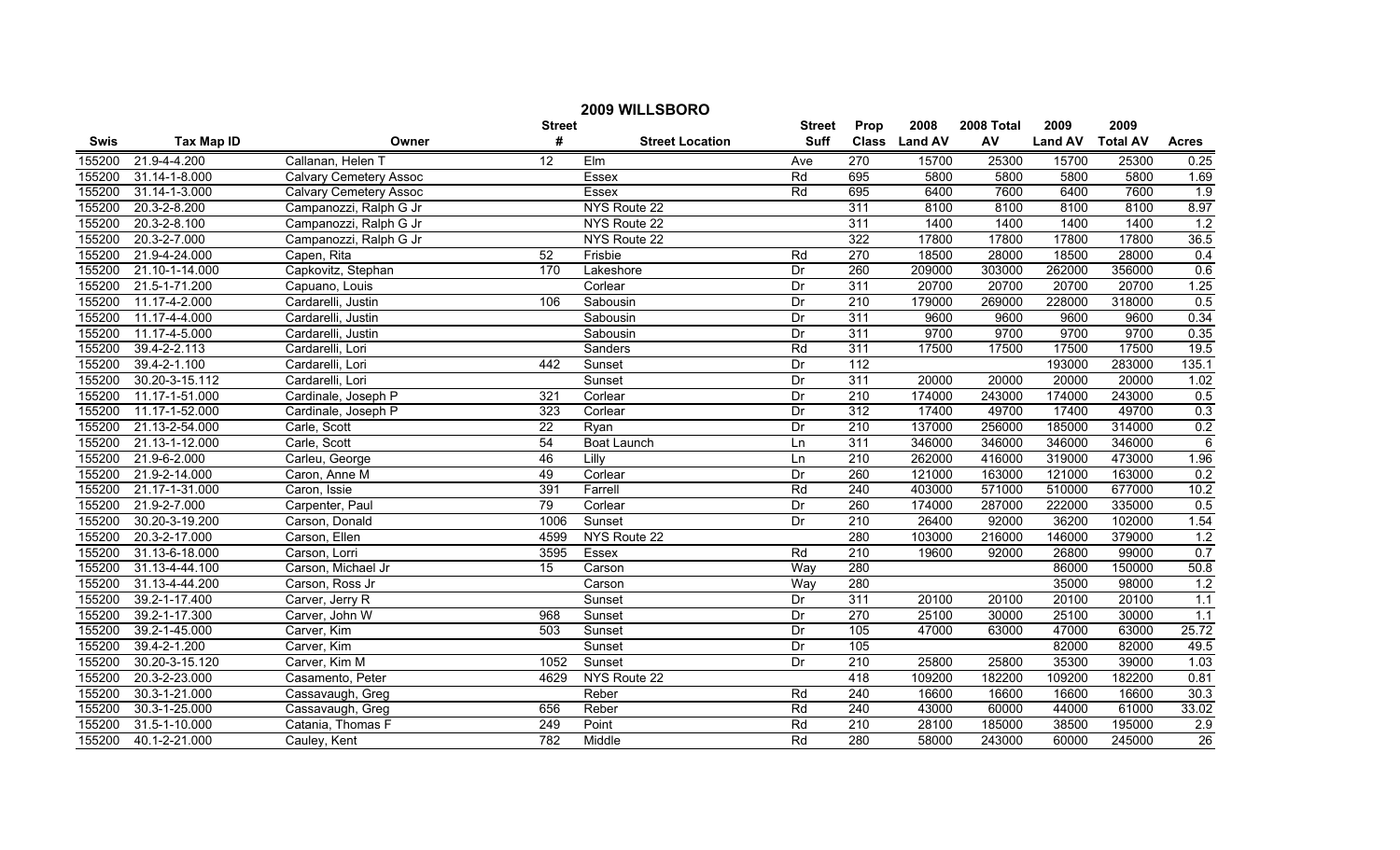| 2009 WILLSBORO |                   |                         |                 |                        |                          |                  |                  |                  |                  |                  |                  |
|----------------|-------------------|-------------------------|-----------------|------------------------|--------------------------|------------------|------------------|------------------|------------------|------------------|------------------|
|                |                   |                         | <b>Street</b>   |                        | <b>Street</b>            | Prop             | 2008             | 2008 Total       | 2009             | 2009             |                  |
| <b>Swis</b>    | <b>Tax Map ID</b> | Owner                   | #               | <b>Street Location</b> | <b>Suff</b>              |                  | Class Land AV    | AV               | <b>Land AV</b>   | <b>Total AV</b>  | <b>Acres</b>     |
| 155200         | 11.13-2-5.000     | Caveney, Dean R         |                 | Sabousin               | Dr                       | 311              | 25500            | 25500            | 25500            | 25500            | 0.9              |
| 155200         | 11.13-1-36.000    | Caveney, Dean R         | 637             | Corlear                | Dr                       | 260              | 293000           | 382000           | 351000           | 440000           | 1.2              |
| 155200         | 21.9-4-28.000     | Cayouette, Michael      |                 | Frisbie                | Rd                       | 311              | 1200             | 1200             | 1200             | 1200             | 0.2              |
| 155200         | 21.9-4-6.001      | Cayouette, Michael      | 68              | Frisbie                | Rd                       | 270              | 16600            | 26000            | 16600            | 26000            | 0.3              |
| 155200         | 21.10-1-5.120     | Cedar Lodge Trust       |                 | Point                  | Rd                       | 314              |                  |                  | 28000            | 28000            | 4.47             |
| 155200         | 21.10-1-5.220     | Cedar Lodge Trust       |                 | Point                  | Rd                       | 314              |                  |                  | 29000            | 29000            | 4.8              |
| 155200         | 21.10-1-5.110     | Cedar Lodge Trust       | 767             | Point                  | Rd                       | 240              |                  |                  | 47000            | 103000           | 26.23            |
| 155200         | 21.10-1-8.000     | Cedar Lodge Trust       | 43              | Ligonier               | Way                      | 260              | 488000           | 529000           | 533000           | 574000           | 5.2              |
| 155200         | 21.10-1-9.000     | Cedar Lodge Trust       | 47              | Ligonier               | Way                      | 260              | 29800            | 141000           | 35000            | 147000           | 1.58             |
| 155200         | 39.1-1-8.000      | Cemetery                |                 | Reber                  | Rd                       | 695              | $\overline{200}$ | $\overline{200}$ | $\overline{200}$ | $\overline{200}$ | 0.2              |
| 155200         | 39.2-1-39.000     | Champagne, Neil         |                 | Sunset                 | Dr                       | 105              | 51000            | 70000            | 51000            | 70000            | 30               |
| 155200         | 11.17-1-39.000    | Champine, John E Sr     | 360             | Corlear                | Dr                       | 260              | 19500            | 94000            | 21800            | 96000            | 0.4              |
| 155200         | 31.9-1-18.000     | Champlain National Bank | 3900            | NYS Route 22           |                          | 462              | 73000            | 940000           | 73000            | 940000           | 2.4              |
| 155200         | 20.20-1-17.181    | Chapman, Christopher N  | 35              | Cove                   | Ln                       | $\overline{210}$ | 199000           | 360500           | 216000           | 400000           | 0.8              |
| 155200         | 31.13-1-5.000     | Chartrand, Joseph O Jr  | $\overline{37}$ | Maple                  | $\overline{\mathsf{St}}$ | $\overline{210}$ | 15500            | 160000           | 21200            | 166000           | 0.5              |
| 155200         | 11.13-1-27.000    | Chaucer, Harry V        | 599             | Corlear                | Dr                       | $\overline{210}$ | 224000           | 314000           | 224000           | 314000           | 0.8              |
| 155200         | 11.13-1-47.200    | Chauvin Stephen P       | 116             | Sabousin               | Dr                       | 210              | 197000           | 310000           | 248000           | 361000           | 0.54             |
| 155200         | 21.13-2-73.000    | Chauvin, Ernest C       | 10              | Park                   | P                        | 260              | 34600            | 58700            | 41000            | 65000            | 0.7              |
| 155200         | 21.13-2-74.000    | Chauvin, Ernest C       |                 | Park                   | PI                       | 311              | 3000             | 3000             | 3000             | 3000             | 0.2              |
| 155200         | 11.17-1-56.000    | Chesanek, Dennis        | 341             | Corlear                | Dr                       | 260              | 124000           | 159000           | 124000           | 159000           | 0.3              |
| 155200         | 21.13-2-26.000    | Chesebro, Richard       | 16              | Hilton                 | Ter                      | 260              | 14900            | 38100            | 16700            | 39900            | 0.2              |
| 155200         | 20.20-3-12.100    | Choate, Ann             | 124             | Cedar                  | Ln                       | 312              | 166000           | 168000           | 166000           | 168000           | 0.4              |
| 155200         | 20.20-3-8.000     | Choate, Ann             |                 | Cedar                  | Ln                       | 311              | 133000           | 133000           | 133000           | 133000           | 0.7              |
| 155200         | 20.20-3-12.200    | Choate, John            |                 | Cedar                  | Ln                       | 210              | 174000           | 286000           | 222000           | 334000           | 0.5              |
| 155200         | 31.13-2-29.000    | Choate, Lauren          |                 | Mountain View          | Dr                       | 311              | 21200            | 21200            | 21200            | 21200            | 2.1              |
| 155200         | 31.13-2-28.000    | Choate, Lauren          | 856             | Mountain View          | Dr                       | 210              | 28200            | 235000           | 38600            | 245000           | 3                |
| 155200         | 21.17-1-67.000    | Choate, Lauren W        |                 | Cedar                  | Ln                       | $\overline{311}$ | 26000            | 26000            | 26000            | 26000            | 1.02             |
| 155200         | 21.10-1-69.000    | Christian, Francis      |                 | Vista                  | Dr                       | $\overline{311}$ | 1300             | 1300             | 1300             | 1300             | 0.2              |
| 155200         | 21.10-1-68.000    | Christian, Francis A    |                 | Vista                  | Dr                       | 311              | 1300             | 1300             | 1300             | 1300             | 0.2              |
| 155200         | 21.9-10-1.300     | Christiano, Cynthia A   | 44              | Pine                   | Ave                      | 270              | 14700            | 37000            | 14700            | 37000            | 0.25             |
| 155200         | 21.9-10-1.200     | Christiano, William M   |                 | Pine                   | Ave                      | 311              | 14700            | 14700            | 14700            | 14700            | 0.25             |
| 155200         | 21.9-10-1.600     | Christiano, William M   |                 | Pine                   | Ave                      | 311              | 11900            | 11900            | 11900            | 11900            | 0.25             |
| 155200         | 30.16-1-8.000     | Cioppa Tracey M         | 1182            | Sunset                 | Dr                       | 210              | 26000            | 142000           | 36000            | 152000           | 1.2              |
| 155200         | 31.13-3-22.002    | Clark, Darwin P III     | 10              | Staya                  | Way                      | $\overline{210}$ | 27000            | 66300            | 37000            | 76000            | $\overline{2}$   |
| 155200         | 21.13-3-4.002     | Clark, Joseph           | 540             | Point                  | Rd                       | 260              | 185000           | 238000           | 231000           | 284000           | 0.87             |
| 155200         | 21.10-1-1.000     | Clark, Pricilla         |                 | Point                  | Rd                       | 311              | 22700            | 22700            | 22700            | 22700            | 2.3              |
| 155200         | 21.13-2-66.000    | Clarke, Marie J         | $\overline{36}$ | Ryan                   | Dr                       | 260              | 16500            | 59400            | 18500            | 61000            | 0.2              |
| 155200         | 21.6-2-4.120      | Clarke, Thurston        |                 | Point                  | Rd                       | 312              | 265000           | 265000           | 265000           | 265000           | $\overline{3.8}$ |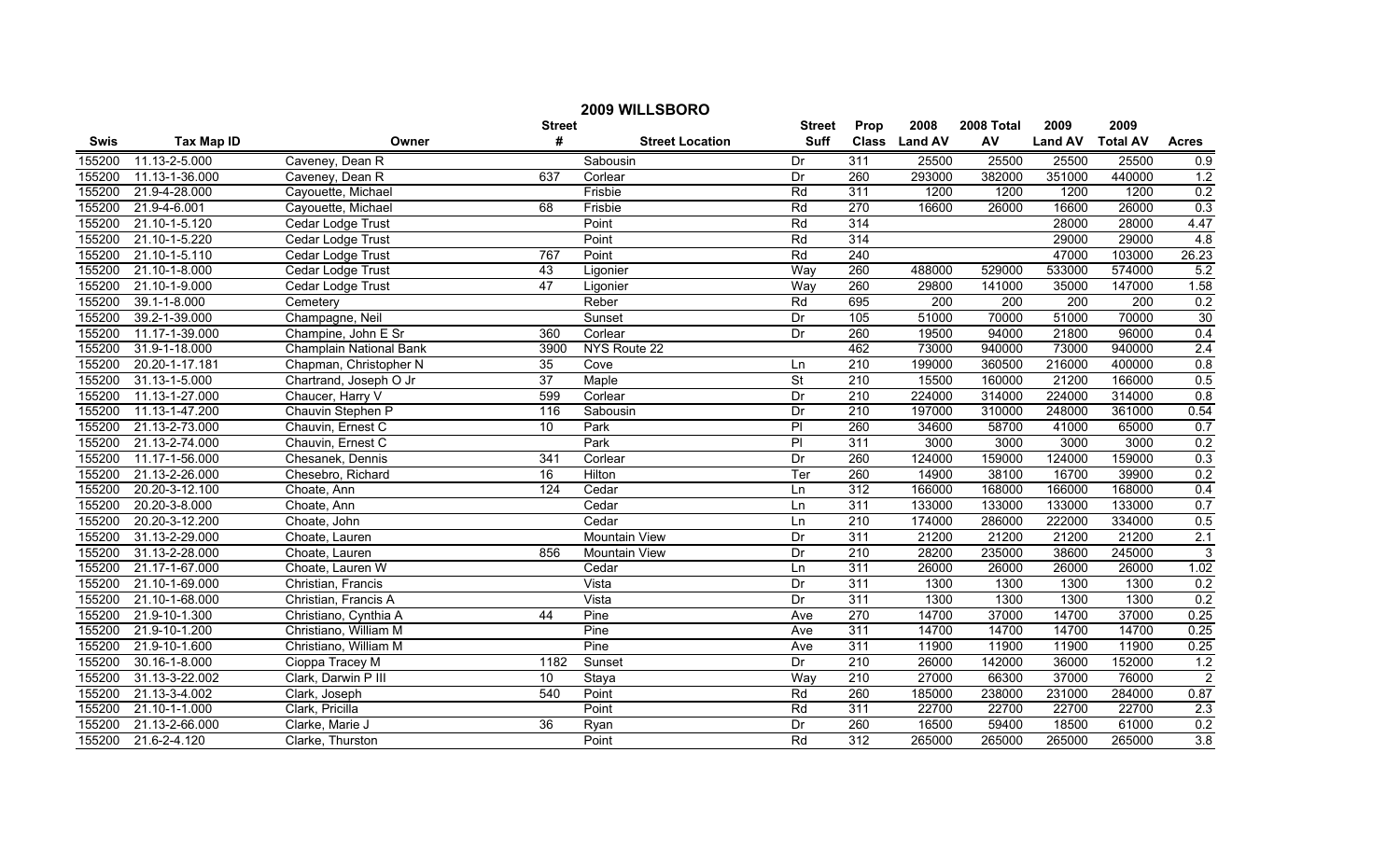| 2009 WILLSBORO |                    |                               |                 |                        |                |                  |               |            |                |                 |                |
|----------------|--------------------|-------------------------------|-----------------|------------------------|----------------|------------------|---------------|------------|----------------|-----------------|----------------|
|                |                    |                               | <b>Street</b>   |                        | <b>Street</b>  | Prop             | 2008          | 2008 Total | 2009           | 2009            |                |
| <b>Swis</b>    | <b>Tax Map ID</b>  | Owner                         | #               | <b>Street Location</b> | <b>Suff</b>    |                  | Class Land AV | AV         | <b>Land AV</b> | <b>Total AV</b> | <b>Acres</b>   |
| 155200         | 21.6-2-4.111       | Clarke, Thurston              | 854             | Point                  | Rd             | 210              | 37000         | 326000     | 43000          | 332000          | $\mathbf{3}$   |
| 155200         | 21.9-11-22.000     | Cleveland, Louise B           | 15              | Spruce                 | Ave            | 270              | 15300         | 35800      | 15300          | 35800           | 0.3            |
| 155200         | 21.14-2-22.100     | Clock, Jeffrey                |                 | Lakeshore              | Dr             | 312              | 70000         | 71000      | 70000          | 71000           | 0.2            |
| 155200         | 21.13-2-76.000     | Clock, Jeffrey A              |                 | Park                   | $\overline{P}$ | 311              | 3000          | 3000       | 3000           | 3000            | 0.2            |
| 155200         | 21.13-2-83.200     | Clock, Jeffrey A              |                 | Park                   | $\overline{P}$ | 311              | 3000          | 3000       | 3000           | 3000            | 0.14           |
| 155200         | 21.14-2-21.000     | Clock, Jeffrey A              | 54              | Lakeshore              | Dr             | 260              | 149000        | 208000     | 197000         | 230000          | 0.3            |
| 155200         | 21.13-2-77.000     | Clock, Jeffrey A              |                 | Park                   | PI             | 311              | 3300          | 3300       | 3300           | 3300            | 0.1            |
| 155200         | 21.14-2-29.000     | Clock, Jeffrey A              | 53              | Lakeshore              | Dr             | 260              | 20600         | 70000      | 23100          | 73000           | 0.4            |
| 155200         | 11.13-1-23.000     | Cohen, Jay I                  | 579             | Corlear                | Dr             | 260              | 139000        | 182000     | 139000         | 182000          | 0.3            |
| 155200         | 11.13-1-59.000     | Colangione, Nancy L           |                 | Corlear                | Dr             | 311              | 18500         | 18500      | 18500          | 18500           | 0.4            |
| 155200         | 11.13-1-10.000     | Colangione, Nancy L           | 513             | Corlear                | Dr             | 260              | 216000        | 293000     | 216000         | 293000          | 0.6            |
| 155200         | 11.17-1-14.002     | Cole, Marilyn                 | $\overline{48}$ | Sabousin               | Dr             | $\overline{210}$ | 238000        | 554000     | 293000         | 609000          | 1.52           |
| 155200         | 31.5-1-18.004/2    | Cole, Wallace                 | 91              | <b>Flat Rock</b>       | Way            | $\overline{210}$ | 5300          | 294000     | 50000          | 294000          | 0.01           |
| 155200         | 30.12-2-34.200     | Collins, Benjamin N           | 8               | Dock And Coal          | Ln             | 484              | 30200         | 40000      | 30200          | 40000           | 1.16           |
| 155200         | 39.3-2-18.200      | Comithier, Barbara            | 153             | Reber                  | Rd             | $\overline{210}$ | 25800         | 89000      | 25800          | 89000           | 1.66           |
| 155200         | 39.3-2-18.111      | Comithier, Barbara            |                 | Reber                  | Rd             | 311              | 14000         | 14000      | 14000          | 14000           | 0.65           |
| 155200         | $30.3 - 1 - 2.000$ | Condon, Edward J              |                 | Reber                  | Rd             | 312              | 20000         | 24200      | 19900          | 20000           |                |
| 155200         | 31.13-1-10.002     | <b>Congregational Society</b> | 3799            | Main                   | <b>St</b>      | 620              | 65000         | 266000     | 65000          | 266000          | 1.6            |
| 155200         | 21.9-2-11.000      | Connor, Col Richard           | 59              | Corlear                | Dr             | 210              | 194000        | 282000     | 244000         | 332000          | 0.7            |
| 155200         | 30.1-1-27.000      | Connor, Richard               |                 | Reber                  | Rd             | 322              | 141000        | 141000     | 141000         | 141000          | 147.4          |
| 155200         | 40.7-1-4.213       | Converse, James L             |                 | Elizabeth              | Way            | 311              | 266000        | 266000     | 279000         | 279000          | 3.1            |
| 155200         | 39.4-2-4.000       | Conway, James J               | 300             | Sanders                | Rd             | $\frac{11}{2}$   | 130000        | 399000     | 145000         | 414000          | 105.86         |
| 155200         | 39.4-2-5.000       | Conway, James J               |                 | Sanders                | Rd             | 105              | 97000         | 97000      | 102000         | 102000          | 81.8           |
| 155200         | 39.2-1-28.100      | Conway, William M             |                 | Coonrod                | Rd             | 105              | 61000         | 61000      | 70000          | 70000           | 60.6           |
| 155200         | 31.18-1-10.130     | Cook, Barry                   | 3               | Owens                  | Way            | 210              | 290000        | 685000     | 432000         | 819000          | 4.29           |
| 155200         | 30.20-1-5.100      | Cooley, William E             | 484             | Mountain View          | Dr             | 270              | 110000        | 129000     | 125000         | 144000          | 88.7           |
| 155200         | 21.17-1-49.000     | Coonrod, Gordon               | 293             | Farrell                | Rd             | $\overline{210}$ | 32000         | 106000     | 37000          | 111000          | 1.8            |
| 155200         | 21.13-3-6.200      | Coonrod, Keith K              |                 | Point                  | Rd             | 311              | 149000        | 149000     | 149000         | 149000          | 0.7            |
| 155200         | 21.13-3-6.100      | Coonrod, Kenneth              | 522             | Point                  | Rd             | 210              | 223000        | 365000     | 271000         | 411000          | 1.6            |
| 155200         | 31.13-11-4.000     | Coonrod, Matthew T            | 3538            | Essex                  | Rd             | 210              | 27000         | 125000     | 37000          | 135000          | $\overline{2}$ |
| 155200         | $30.1 - 2 - 7.000$ | Corell, Philip B              | 50              | Beaver                 | Way            | 210              | 77000         | 224000     | 77000          | 224000          | 2.7            |
| 155200         | 31.5-1-15.000      | <b>Cornell University</b>     | 21              | Sayward                | Ln             | 210              | 25800         | 97000      | 35400          | 107000          |                |
| 155200         | 31.5-1-13.000      | <b>Cornell University</b>     | 48              | Sayward                | Ln             | 210              | 13400         | 78100      | 17700          | 83000           | 0.4            |
| 155200         | 31.6-1-2.100       | <b>Cornell University</b>     |                 | Dugan                  | Way            | $\frac{105}{2}$  | 415000        | 415000     | 430000         | 430000          | 3.4            |
| 155200         | 31.6-1-4.000       | <b>Cornell University</b>     | 74              | Dugan                  | Way            | $\overline{210}$ | 225000        | 288000     | 279000         | 342000          | 1.2            |
| 155200         | 31.5-1-7.000       | <b>Cornell University</b>     |                 | Point                  | Rd             | $\frac{105}{2}$  | 125000        | 125000     | 156000         | 156000          | 104.9          |
| 155200         | 21.17-1-45.100     | <b>Cornell University</b>     |                 | Point                  | Rd             | 322              | 33600         | 33600      | 33600          | 33600           | 23.69          |
| 155200         | 31.5-1-9.100       | <b>Cornell University</b>     | 285             | Point                  | Rd             | 105              | 273000        | 294000     | 321000         | 342000          | 25.55          |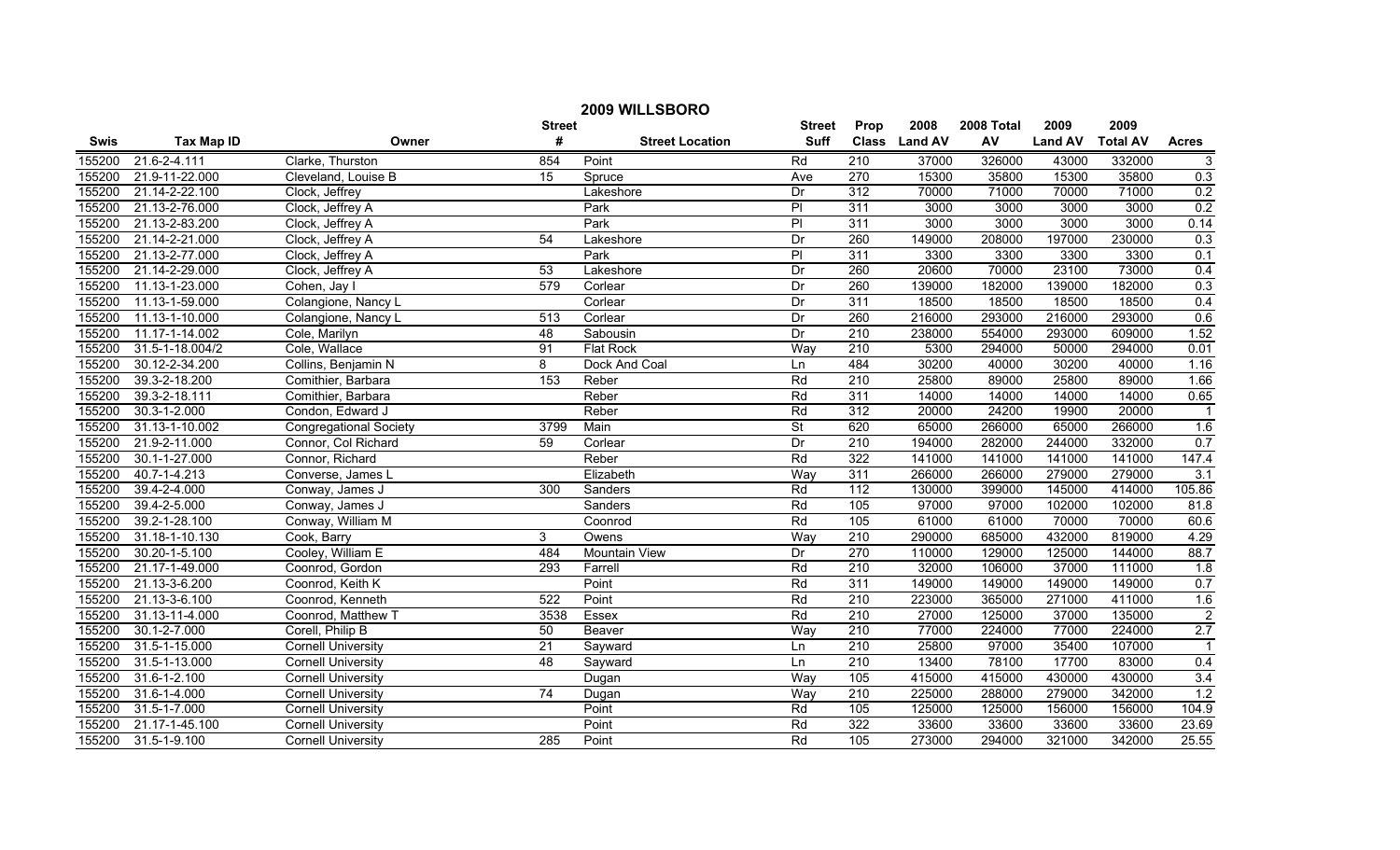|             | 2009 WILLSBORO     |                                    |                  |                        |                 |                  |                |            |                |                 |                  |
|-------------|--------------------|------------------------------------|------------------|------------------------|-----------------|------------------|----------------|------------|----------------|-----------------|------------------|
|             |                    |                                    | <b>Street</b>    |                        | <b>Street</b>   | Prop             | 2008           | 2008 Total | 2009           | 2009            |                  |
| <b>Swis</b> | <b>Tax Map ID</b>  | Owner                              | #                | <b>Street Location</b> | <b>Suff</b>     | <b>Class</b>     | <b>Land AV</b> | AV         | <b>Land AV</b> | <b>Total AV</b> | <b>Acres</b>     |
| 155200      | 31.5-1-11.000      | <b>Cornell University</b>          | $\overline{31}$  | Sayward                | Ln              | 105              | 223000         | 280000     | 177000         | 334000          | 189              |
| 155200      | 31.5-1-12.000      | <b>Cornell University</b>          |                  | Sayward                | Ln              | 105              | 12800          | 12800      | 15800          | 15800           | 12.14            |
| 155200      | 21.13-2-80.000     | <b>Cornerstone Alliance Church</b> |                  | Ryan                   | Dr              | 311              | 3000           | 3000       | 3000           | 3000            | 0.2              |
| 155200      | 21.13-2-79.000     | <b>Cornerstone Alliance Church</b> |                  | Ryan                   | Dr              | 311              | 3000           | 3000       | 3000           | 3000            | 0.1              |
| 155200      | 21.5-1-15.000      | Cornwright, William                | 264              | Corlear                | Dr              | 260              | 121000         | 153000     | 133000         | 165000          | 0.4              |
| 155200      | 30.1-1-26.001      | Cosgrove, Darren T                 |                  | Reber                  | Rd              | 322              | 45000          | 45000      | 45000          | 45000           | 50               |
| 155200      | 31.9-1-48.000      | Costin, Noma                       |                  | NYS Route 22           |                 | 311              | 22800          | 22800      | 22800          | 22800           | 3.3              |
| 155200      | 31.14-2-3.000      | Couling, Sylvia H                  | 297              | River                  | Ln              | 260              | 568000         | 627000     | 637000         | 696000          | 3.2              |
| 155200      | 31.9-2-2.001       | Courtney, Cindy L                  | $\overline{2}$   | Stower                 | Ln              | 210              | 11400          | 50800      | 15100          | 54000           | 0.3              |
| 155200      | 21.5-1-57.000      | Cousineau, Barbara J               |                  | Corlear                | Dr              | 311              | 20500          | 20500      | 20500          | 20500           | 0.5              |
| 155200      | 21.5-1-56.000      | Cousineau, Joseph E                | 168              | Corlear                | Dr              | $\overline{210}$ | 22600          | 132000     | 30000          | 139000          | 0.5              |
| 155200      | 21.9-4-11.000      | Cox, William                       | $\overline{38}$  | Elm                    | Ave             | 270              | 12600          | 24000      | 12600          | 24000           | 0.2              |
| 155200      | 21.14-1-2.000      | Cramer, William H III              | 65               | Hilton                 | Ter             | 260              | 20400          | 54700      | 44000          | 63000           | 0.5              |
| 155200      | 21.10-1-13.000     | <b>Crance Living Trust</b>         | $\overline{172}$ | Lakeshore              | Dr              | 260              | 232000         | 288000     | 232000         | 288000          | 0.8              |
| 155200      | 11.13-1-46.000     | Croll, Lionel                      | 124              | Sabousin               | Dr              | 260              | 201000         | 263000     | 252000         | 315000          | 0.6              |
| 155200      | 21.6-2-6.200       | Cromie, William J                  | 832              | Point                  | Rd              | $\overline{210}$ | 267000         | 403000     | 324000         | 460000          | 3.2              |
| 155200      | 21.6-2-4.112       | Cromie, William J                  |                  | Point                  | Rd              | 311              | 20000          | 20000      | 20000          | 20000           | 1.13             |
| 155200      | 21.6-2-6.100       | Cromie, William J                  |                  | Point                  | Rd              | 312              | 211000         | 253000     | 211000         | 253000          | 2.8              |
| 155200      | 31.13-6-23.000     | Cross, Donald L                    | 55               | Woodlawn               | Ln              | 210              | 19600          | 130000     | 26800          | 137000          | 0.7              |
| 155200      | 31.13-5-14.200     | Cross, Gifford A                   | 1249             | Middle                 | Rd              | 270              | 17200          | 49000      | 17200          | 49000           | 0.58             |
| 155200      | 30.12-2-15.200     | Cross, Jack L                      | 3                | Industrial             | Ln              | $\overline{270}$ | 11400          | 43000      | 11400          | 43000           | 0.3              |
| 155200      | $30.8 - 1 - 3.111$ | Cross, Jeffrey                     | 16               | Dane                   | Ln              | 210              | 26000          | 26000      | 26000          | 26000           | 6.03             |
| 155200      | 21.17-1-53.000     | Cross, John L                      | $\overline{5}$   | Cedar                  | Ln              | 210              | 30800          | 81000      | 36000          | 87000           | 1.37             |
| 155200      | 31.17-1-1.112      | Cross, Terry B                     | 3543             | Essex                  | Rd              | $\overline{210}$ | 26800          | 59000      | 36800          | 69000           | 1.83             |
| 155200      | 31.17-1-1.120      | <b>Crosshore's Properties LLC</b>  | 3553             | Essex                  | Rd              | $\overline{210}$ | 27300          | 105000     | 37400          | 115000          | 2.23             |
| 155200      | 21.17-1-59.000     | Crowningshield, Craig A            | 59               | Cedar                  | Ln              | $\overline{210}$ | 33000          | 110000     | 38600          | 116000          | 2.13             |
| 155200      | 31.13-3-20.001     | Crowningshield, Dereck L           | 1215             | Sunset                 | Dr              | 210              | 26400          | 94000      | 36200          | 104000          | $\mathbf{1}$     |
| 155200      | 40.1-2-24.100      | Crowningshield, Donalda            | 855              | Middle                 | Rd              | 210              | 24800          | 85000      | 24800          | 85000           |                  |
| 155200      | 31.17-3-42.000     | Crowningshield, Leroy              | 1131             | Middle                 | Rd              | 210              | 27200          | 143000     | 37200          | 153000          | 2.2              |
| 155200      | 39.1-2-5.000       | Crowningshield, Martin A           | 97               | <b>Mountain View</b>   | Dr              | $\overline{210}$ | 25700          | 71000      | 25700          | 71000           | 1.6              |
| 155200      | 40.1-2-1.252       | Crowningshield, Patricia A         | 979              | Middle                 | Rd              | 210              | 29600          | 120000     | 29600          | 120000          | 4.87             |
| 155200      | 31.13-9-1.000      | Crowningshield, Rebecca A          | 3563             | Essex                  | Rd              | 210              | 17600          | 87600      | 24100          | 94000           | 0.6              |
| 155200      | 30.20-2-12.000     | Crowningshield, Roger              | 1101             | Sunset                 | Dr              | 210              | 26000          | 65000      | 35600          | 75000           | 1.8              |
| 155200      | 31.13-5-15.000     | Crowningshield, Travis             | 1245             | Middle                 | Rd              | 270              | 15500          | 49300      | 15500          | 49300           | 0.5              |
| 155200      | 21.9-13-17.000     | Cullum, Creig                      | 707              | Point                  | Rd              | $\overline{210}$ | 22800          | 46000      | 26700          | 50000           | 0.58             |
| 155200      | 21.14-1-26.000     | Cullum, Todd M                     | $\overline{89}$  | Lakeshore              | $\overline{Dr}$ | 260              | 18400          | 59400      | 20600          | 62000           | 0.3              |
| 155200      | 21.6-3-4.200       | Cumbo, Frank                       |                  | Point                  | Rd              | 311              | 261000         | 261000     | 261000         | 261000          | 2.76             |
| 155200      | 31.13-1-12.000     | Cummings, Craig A                  | $\overline{22}$  | Maple                  | <b>St</b>       | 210              | 10000          | 102000     | 15000          | 115000          | $\overline{0.2}$ |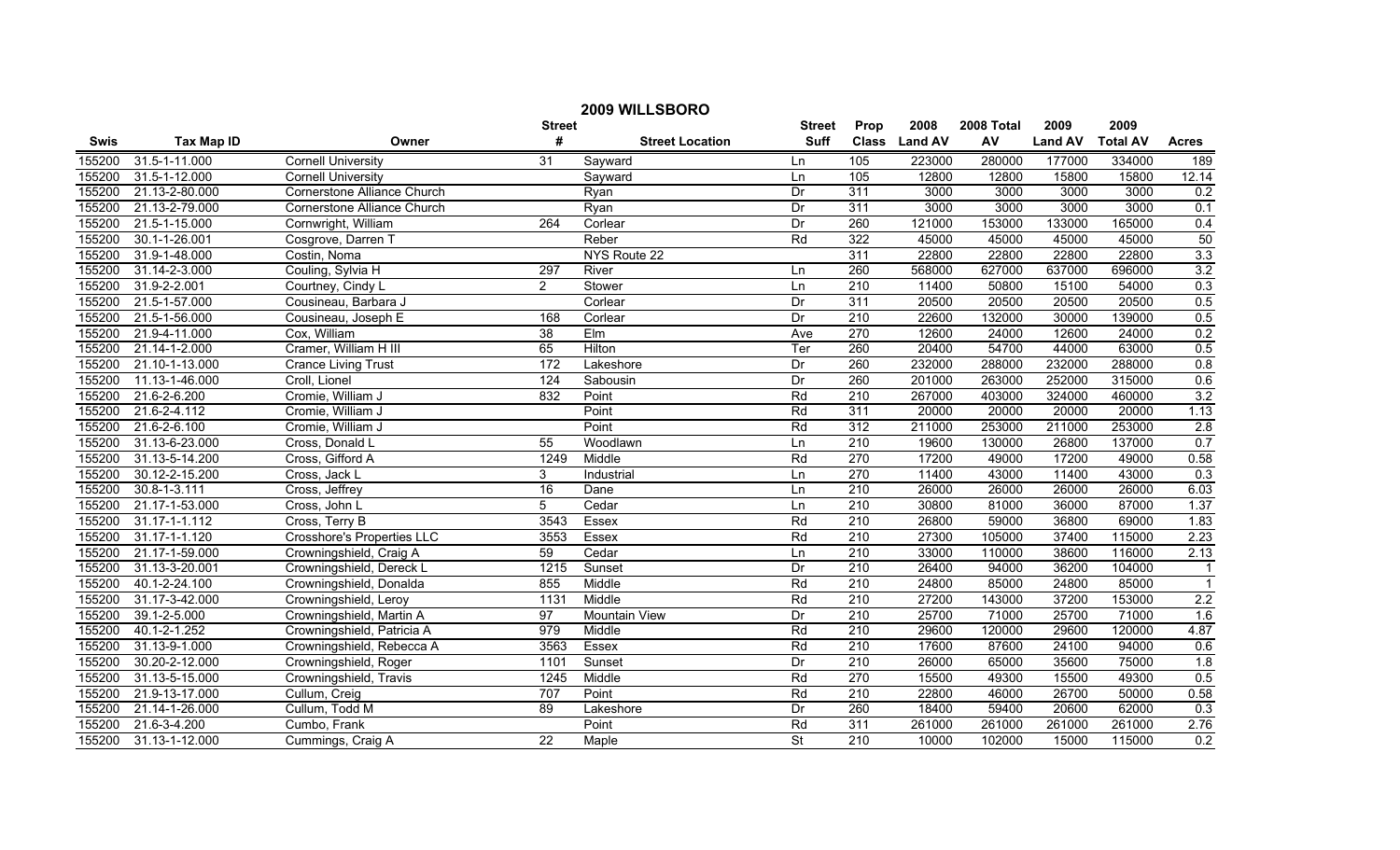| 2009 WILLSBORO |                     |                        |                  |                        |               |                  |               |            |                |                 |                |
|----------------|---------------------|------------------------|------------------|------------------------|---------------|------------------|---------------|------------|----------------|-----------------|----------------|
|                |                     |                        | <b>Street</b>    |                        | <b>Street</b> | Prop             | 2008          | 2008 Total | 2009           | 2009            |                |
| <b>Swis</b>    | <b>Tax Map ID</b>   | Owner                  | #                | <b>Street Location</b> | <b>Suff</b>   |                  | Class Land AV | AV         | <b>Land AV</b> | <b>Total AV</b> | <b>Acres</b>   |
| 155200         | 30.2-1-6.000        | Curley, John Jr        | 1529             | Reber                  | Rd            | 312              | 74000         | 77400      | 74000          | 77400           | 0.8            |
| 155200         | 20.3-2-39.000       | Currier, Ralph Jr      | 43               | Carver                 | Ln            | 210              | 26800         | 89000      | 26800          | 89000           | 2.5            |
| 155200         | 21.5-1-34.000       | Curtis, Paul H         | 219              | Corlear                | Dr            | 210              | 216000        | 377000     | 269000         | 430000          | 0.6            |
| 155200         | 30.20-3-16.000      | Cushing, Catherine D   | 1044             | Sunset                 | Dr            | 210              | 12600         | 113000     | 16600          | 117000          | 0.36           |
| 155200         | 20.20-1-54.100      | Cushing, Edward        |                  | Bay                    | Ln            | 311              | 1700          | 1700       | 1700           | 1700            | 0.6            |
| 155200         | 30.8-3-11.110       | Cushing, Edward        | 143              | Bay                    | Ln            | 112              |               |            | 32000          | 117000          | 2.8            |
| 155200         | $30.12 - 1 - 1.100$ | Cushing, Edward Jr     |                  | NYS Route 22           |               | 105              | 108000        | 108000     | 120000         | 120000          | 100.36         |
| 155200         | 30.8-3-10.000       | Cushing, Thomas        | 102              | Bay                    | Ln            | 270              | 29700         | 66000      | 99000          | 135000          | 99.02          |
| 155200         | 21.9-11-4.000       | Cutting, Lawrence A    | $\overline{20}$  | <b>Birch</b>           | Ave           | 270              | 16000         | 27300      | 16000          | 27300           | 0.3            |
| 155200         | 31.9-3-14.000       | Cutting, Marne K       | $\overline{15}$  | Mill                   | Ln            | $\overline{210}$ | 23700         | 98000      | 32400          | 107000          | 0.84           |
| 155200         | 20.3-2-19.000       | <b>Czuwak Henry</b>    | 3                | Weigands               | Way           | 260              | 98000         | 132000     | 98000          | 132000          | 0.3            |
| 155200         | 21.9-9-7.000        | Dalbec, Yvon           |                  | Grove                  | Ave           | 311              | 3000          | 3000       | 3000           | 3000            | 0.14           |
| 155200         | 21.9-9-6.000        | Dalbec, Yvon           |                  | Grove                  | Ave           | 311              | 3000          | 3000       | 3000           | 3000            | 0.14           |
| 155200         | 40.7-1-4.110        | Dalton, Herbert F Jr   | $\overline{31}$  | Dalton                 | Way           | $\overline{240}$ | 32000         | 165000     | 165000         | 325000          | 14.58          |
| 155200         | 21.9-11-21.024      | Dalton, John J         | 9                | Spruce                 | Ave           | 270              | 15900         | 24600      | 15900          | 24600           | 0.3            |
| 155200         | 31.17-4-14.200      | Daly, Susan            |                  | Woodlawn               | Ln            | 311              |               |            | 11300          | 11300           | 0.47           |
| 155200         | 21.5-1-33.000       | Damico, Barbara        | 227              | Corlear                | Dr            | 260              | 141000        | 192000     | 155000         | 207000          |                |
| 155200         | 21.10-1-54.000      | Danforth, Ronald       |                  | Targhee                | Way           | 311              | 3100          | 3100       | 3100           | 3100            | 0.1            |
| 155200         | 21.10-1-53.000      | Danforth, Ronald       |                  | Targhee                | Way           | 311              | 3100          | 3100       | 3100           | 3100            | 0.2            |
| 155200         | 21.9-13-23.000      | Danforth, Ronald       | 5                | Beach                  | Dr            | 260              | 22500         | 78000      | 26300          | 82000           | 0.6            |
| 155200         | 31.9-3-16.000       | DAngelo, Anthony       | 3832             | NYS Route 22           |               | 210              | 23700         | 192000     | 32400          | 201000          | 0.9            |
| 155200         | 21.6-1-6.162        | DAngelo, Anthony       | 952              | Point                  | Rd            | 260              | 181000        | 211000     | 229000         | 240000          | 1.03           |
| 155200         | 21.6-1-2.007        | DAngelo, Anthony J     | 950              | Point                  | Rd            | 260              | 184000        | 213000     | 233000         | 240000          | $\overline{1}$ |
| 155200         | 21.17-1-16.000      | DAngelo, Anthony R     | 309              | Farrell                | Rd            | 260              | 337000        | 366000     | 330000         | 359000          | $\overline{6}$ |
| 155200         | 21.9-9-18.000       | DAngelo, Christopher A | 42               | Grove                  | Ave           | 270              | 15700         | 26300      | 15700          | 26300           | 0.25           |
| 155200         | 31.9-1-47.000       | DAngelo, Irene V       | 3925             | NYS Route 22           |               | 425              | 25900         | 75300      | 25900          | 75300           | 0.4            |
| 155200         | 21.9-12-3.001       | Davey, Laurie A        | 3                | EIm                    | Ave           | 270              | 15600         | 21300      | 15600          | 21300           | 0.28           |
| 155200         | 39.2-1-35.200       | Davis, Michael H       | 691              | Sunset                 | Dr            | 240              | 56000         | 125000     | 58000          | 127000          | 26.6           |
| 155200         | 39.3-2-9.100        | Davis, Willis J        | 205              | Spear                  | Rd            | 270              | 70000         | 75000      | 70000          | 75000           | 52             |
| 155200         | 21.9-12-9.000       | Dawson, Carl A         |                  | Spruce                 | Ave           | 270              | 12600         | 15000      | 12600          | 15000           | 0.2            |
| 155200         | 21.13-2-78.000      | Day, Bradley           |                  | Ryan                   | Dr            | 311              | 22400         | 22400      | 22400          | 22400           | 0.7            |
| 155200         | 21.13-2-6.000       | Day, Winifred          |                  | Point                  | Rd            | 311              | 24200         | 24200      | 24200          | 24200           | 0.7            |
| 155200         | 39.1-1-33.000       | Dayton, Stephen R      | 36               | Sunset                 | Dr            | 210              | 27500         | 175000     | 27500          | 175000          | 3.1            |
| 155200         | 21.5-1-45.000       | Deacon, Debra          | 163              | Corlear                | Dr            | 260              | 179000        | 273000     | 227000         | 321000          | 0.6            |
| 155200         | 21.9-4-14.100       | Decker, Robert H       | 48               | EIm                    | Ave           | 270              | 16500         | 19600      | 16500          | 19600           | 0.34           |
| 155200         | 21.9-12-24.000      | Degon, Fern A          | $\overline{13}$  | EIm                    | Ave           | 270              | 12100         | 12100      | 12100          | 12100           | 0.3            |
| 155200         | 21.10-1-23.000      | Delaney, Thomas J      | $\overline{128}$ | Lakeshore              | Dr            | 260              | 213000        | 296000     | 266000         | 349000          | 0.7            |
| 155200         | 21.10-1-28.110      | Delaney, Thomas J Jr   | 129              | Lakeshore              | Dr            | 210              | 16500         | 164000     | 18300          | 166000          | 0.29           |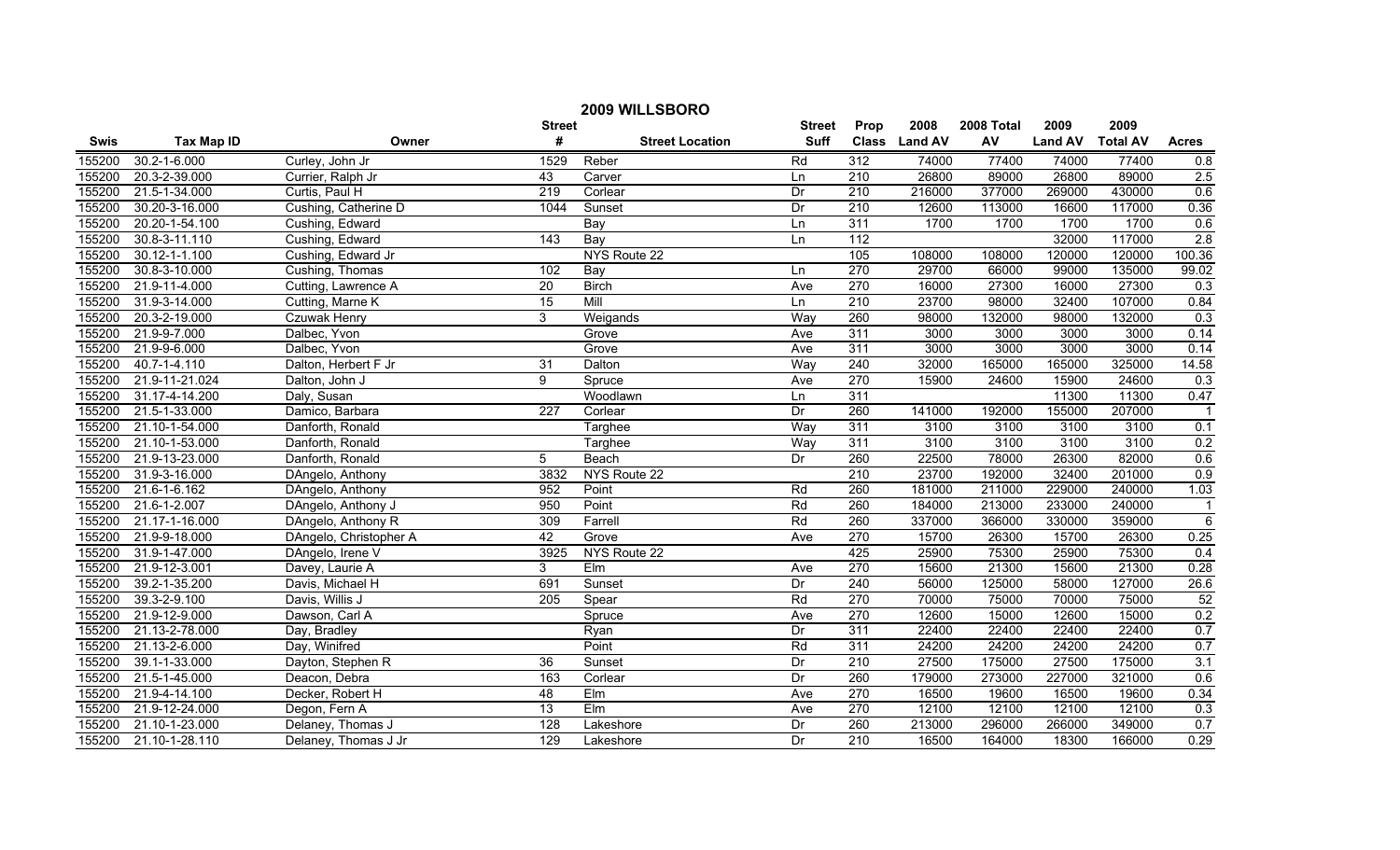|             | 2009 WILLSBORO     |                      |                  |                        |                          |                  |               |            |                |                 |                |  |
|-------------|--------------------|----------------------|------------------|------------------------|--------------------------|------------------|---------------|------------|----------------|-----------------|----------------|--|
|             |                    |                      | <b>Street</b>    |                        | <b>Street</b>            | Prop             | 2008          | 2008 Total | 2009           | 2009            |                |  |
| <b>Swis</b> | <b>Tax Map ID</b>  | Owner                | #                | <b>Street Location</b> | <b>Suff</b>              |                  | Class Land AV | AV         | <b>Land AV</b> | <b>Total AV</b> | <b>Acres</b>   |  |
| 155200      | 20.20-3-10.000     | DelGiacco, Betsy M   | 134              | Cedar                  | Ln                       | 260              | 172000        | 224000     | 220000         | 272000          | 0.5            |  |
| 155200      | 30.1-1-19.000      | DelGiacco, Betsy M   |                  | Reber                  | Rd                       | 910              | 66900         | 66900      | 66900          | 66900           | 83.67          |  |
| 155200      | 21.17-1-66.000     | DelGiacco, Maria     |                  | Cedar                  | Ln                       | 311              | 26300         | 26300      | 26300          | 26300           | 1.08           |  |
| 155200      | 21.5-1-66.000      | DeLise, Charles T    | 215              | Corlear                | Dr                       | 260              | 173000        | 230000     | 221000         | 278000          | 1.5            |  |
| 155200      | 21.9-10-2.000      | Dellea Linda A       |                  | Pine                   | Ave                      | 311              | 3000          | 3000       | 3000           | 3000            | 0.2            |  |
| 155200      | 21.9-12-25.001     | DeLuca, Helen        | 14               | Oak                    | Ave                      | 270              | 15900         | 28700      | 15900          | 28700           | 0.3            |  |
| 155200      | 21.5-1-5.000       | deMello, Carol       | 289              | Corlear                | Dr                       | 210              | 173000        | 280000     | 221000         | 317000          | 0.5            |  |
| 155200      | 11.17-1-70.000     | Demello, Robert W    | 405              | Corlear                | Dr                       | 260              | 174000        | 212000     | 174000         | 212000          | 0.5            |  |
| 155200      | 21.9-10-10.000     | Demetros, Robert P   | 9                | <b>Birch</b>           | Ave                      | 270              | 15700         | 30000      | 15700          | 30000           | 0.31           |  |
| 155200      | 21.17-1-24.000     | Demoree, Arthur      | $\overline{347}$ | Farrell                | Rd                       | $\overline{210}$ | 223000        | 407000     | 276000         | 448000          | 2.1            |  |
| 155200      | 31.9-3-13.000      | DeNeale, Leanna L    | 19               | Mill                   | Ln                       | $\overline{220}$ | 17600         | 96000      | 24100          | 103000          | 0.55           |  |
| 155200      | 31.18-1-10.150     | DeNeale, Richard J   |                  | Essex                  | Rd                       | 311              | 275000        | 275000     | 288000         | 288000          | 4.09           |  |
| 155200      | 31.9-1-1.120       | DeNeale, Richard J   |                  | NYS Route 22           |                          | 330              | 25800         | 25800      | 25800          | 25800           | $\overline{1}$ |  |
| 155200      | $31.9 - 1 - 1.130$ | DeNeale, Richard J   |                  | NYS Route 22           |                          | 330              | 26200         | 26200      | 26200          | 26200           | 1.32           |  |
| 155200      | 40.1-2-34.018      | DeNeale, Richard J   | 3221             | Essex                  | Rd                       | $\overline{240}$ | 285000        | 539000     | 312000         | 539000          | 318.6          |  |
| 155200      | 20.20-2-5.200      | Denison, C Jeffrey   |                  | Cedar                  | Ln                       | 270              |               |            | 20000          | 26800           | 0.36           |  |
| 155200      | 20.20-1-19.000     | Denison, Claudia C   | 426              | Bay                    | Ln                       | 260              | 91000         | 147000     | 95000          | 151000          | 0.74           |  |
| 155200      | 20.20-2-5.100      | Denison, Lester E    | 183              | Cedar                  | Ln                       | 270              |               |            | 59000          | 59000           | 0.2            |  |
| 155200      | 31.13-6-29.000     | Dennett, Paul F      | 1252             | Middle                 | Rd                       | 280              | 25800         | 90000      | 25800          | 90000           | $\overline{1}$ |  |
| 155200      | 21.13-2-33.000     | DePatto, Dennis      |                  | Lakeshore              | Dr                       | 311              | 3000          | 3000       | 3000           | 3000            | 0.1            |  |
| 155200      | 31.13-3-21.000     | Desautels, Joseph J  | 3697             | Main                   | <b>St</b>                | $\overline{210}$ | 19600         | 60400      | 26800          | 68000           | 0.7            |  |
| 155200      | 40.1-2-32.000      | deSlosser, Hada L    | 3269             | Essex                  | Rd                       | $\overline{240}$ | 125000        | 281000     | 148000         | 308000          | 112.58         |  |
| 155200      | 21.9-4-9.000       | DesMarais, Albertine | $\overline{32}$  | EIm                    | Ave                      | 270              | 13500         | 17500      | 13500          | 17500           | 0.2            |  |
| 155200      | 21.9-9-3.000       | DeZalia, Bernard     | 3                | Grove                  | Ave                      | 311              | 11900         | 11900      | 11900          | 11900           | 0.2            |  |
| 155200      | 21.9-9-2.000       | DeZalia, Bernard     |                  | Grove                  | Ave                      | 311              | 3000          | 3000       | 3000           | 3000            | 0.1            |  |
| 155200      | 21.9-9-25.000      | DeZalia, Bernard     | 11               | Grove                  | Ave                      | 270              | 19100         | 59000      | 19100          | 59000           | 0.43           |  |
| 155200      | 21.9-9-4.000       | DeZalia, Bernard P   |                  | Grove                  | Ave                      | 311              | 12400         | 12400      | 12400          | 12400           | 0.21           |  |
| 155200      | 21.9-9-5.000       | DeZalia, Bernard P   |                  | Grove                  | Ave                      | 311              | 3000          | 3000       | 3000           | 3000            | 0.1            |  |
| 155200      | 31.13-1-1.200      | DiCarlo, Michael     | $\overline{13}$  | Maple                  | <b>St</b>                | 210              | 28700         | 122000     | 39000          | 132000          | 3.45           |  |
| 155200      | 30.12-1-5.000      | DiCarlo, Michael L   | 322              | Fish And Game          | Dr                       | 210              | 15500         | 84700      | 21000          | 89000           | 0.5            |  |
| 155200      | 31.13-4-41.000     | Dicenzo, William     | 3754             | Main                   | $\overline{\mathsf{St}}$ | 432              | 12200         | 16600      | 12200          | 16600           | 0.2            |  |
| 155200      | 21.13-2-60.000     | Dicesare, Gerald P   | 31               | Ryan                   | Dr                       | 260              | 16000         | 61300      | 38000          | 66000           | 0.2            |  |
| 155200      | 21.13-2-62.000     | Dicesare, Gerald P   |                  | Point                  | Rd                       | 311              | 11800         | 11800      | 11800          | 11800           | 0.5            |  |
| 155200      | 11.13-1-51.100     | Dicesare, Stephen P  | 158              | Sabousin               | Dr                       | 260              | 103000        | 222000     | 103000         | 222000          | 0.33           |  |
| 155200      | 40.1-2-27.001      | Dickerson, Audrey E  | 3103             | Essex                  | Rd                       | $\overline{210}$ | 26200         | 87000      | 36000          | 97000           | 1.3            |  |
| 155200      | 39.3-2-18.112      | Dickerson, Darren    |                  | Reber                  | Rd                       | 105              | 40000         | 40000      | 43000          | 43000           | 43             |  |
| 155200      | 39.3-2-15.100      | Dickerson, Darren    |                  | Reber                  | Rd                       | 314              | 400           | 400        | 400            | 400             | 0.36           |  |
| 155200      | 39.1-1-38.000      | Dickerson, Darren    | 755              | Deerhead               | Rd                       | 534              | 18000         | 40000      | 18000          | 40000           | 0.33           |  |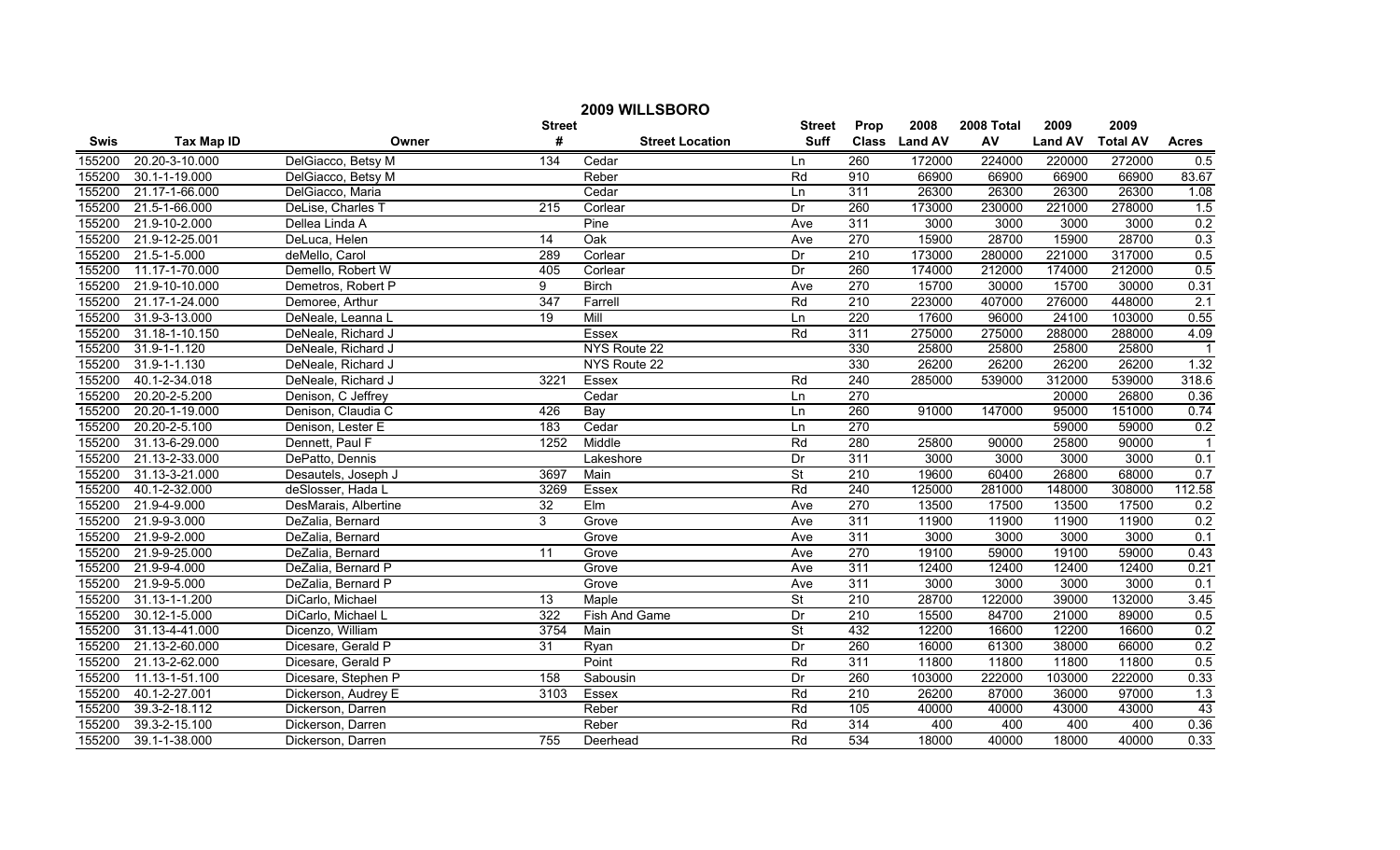| 2009 WILLSBORO |                   |                        |                  |                        |                          |                  |                  |            |                |                  |              |
|----------------|-------------------|------------------------|------------------|------------------------|--------------------------|------------------|------------------|------------|----------------|------------------|--------------|
|                |                   |                        | <b>Street</b>    |                        | <b>Street</b>            | Prop             | 2008             | 2008 Total | 2009           | 2009             |              |
| <b>Swis</b>    | <b>Tax Map ID</b> | Owner                  | #                | <b>Street Location</b> | <b>Suff</b>              |                  | Class Land AV    | AV         | <b>Land AV</b> | <b>Total AV</b>  | <b>Acres</b> |
| 155200         | 39.1-1-26.111     | Dickerson, Darren      |                  | Reber                  | Rd                       | 105              | 41000            | 41000      | 47000          | 47000            | 43.2         |
| 155200         | 39.3-2-7.000      | Dickerson, Darren      | 174              | Reber                  | Rd                       | $\overline{112}$ | 113000           | 213000     | 131000         | 231000           | 95           |
| 155200         | 39.3-2-18.120     | Dickerson, Duane       |                  | Reber                  | Rd                       | 105              | 24000            | 24000      | 28000          | 28000            | 41.54        |
| 155200         | 39.3-2-16.000     | Dickerson, Duane P     | 105              | Reber                  | Rd                       | 210              | 22000            | 133000     | 22000          | 133000           | 0.85         |
| 155200         | 21.13-2-10.002    | Dickerson, Edrie       | 592              | Point                  | Rd                       | 260              | 23400            | 37000      | 27400          | 41000            | 0.66         |
| 155200         | 30.3-1-31.000     | Dickerson, Edrie       | 616              | Reber                  | Rd                       | 210              | 26800            | 132800     | 26800          | 132800           | 2.5          |
| 155200         | 30.3-1-29.000     | Dickerson, Glenn O     | 621              | Reber                  | Rd                       | 260              | 46000            | 139000     | 46000          | 139000           | 42.6         |
| 155200         | 39.3-2-19.000     | Dickerson, Gregg S     | 90               | Reber                  | Rd                       | 240              | 44000            | 285000     | 45000          | 285000           | 17.41        |
| 155200         | 39.3-2-15.200     | Dickerson, Gregg S     |                  | Reber                  | Rd                       | 314              | $\overline{200}$ | 200        | 200            | $\overline{200}$ | 0.13         |
| 155200         | 30.20-2-10.000    | Dickerson, Jerri       | 1121             | Sunset                 | Dr                       | $\overline{210}$ | 26000            | 106000     | 35600          | 116000           | 1.14         |
| 155200         | 40.1-2-8.200/1    | Dickerson, Judith M    | 273              | Coonrod                | Rd                       | 270              | $\Omega$         | 21000      | $\Omega$       | 21000            | 0.01         |
| 155200         | 39.1-1-26.202     | Dickerson, Philip D    | 303              | Reber                  | Rd                       | $\overline{210}$ | 34300            | 114000     | 34300          | 114000           | 8.77         |
| 155200         | 39.3-2-17.000     | Dickerson, Philip D    | $\overline{135}$ | Reber                  | Rd                       | $\overline{210}$ | 14400            | 65000      | 14400          | 65000            | 0.3          |
| 155200         | 31.17-3-41.200    | Dickerson, Randy C     | 1173             | Middle                 | Rd                       | 210              | 26100            | 140000     | 35700          | 150000           | 1.23         |
| 155200         | 30.3-1-24.000     | Dickerson, Todd D      | 661              | Reber                  | Rd                       | 240              | 33400            | 68000      | 33400          | 68000            | 11.5         |
| 155200         | 31.17-3-41.110    | Dickerson, Vicki       | 1177             | Middle                 | Rd                       | 240              | 55000            | 189000     | 61000          | 198000           | 42.2         |
| 155200         | 21.14-2-22.200    | Dickerson, William     | 50               | Lakeshore              | Dr                       | 260              | 147000           | 225000     | 195000         | 273000           | 0.3          |
| 155200         | 30.3-1-23.202     | Dickerson, William     |                  | Reber                  | Rd                       | 311              | 54000            | 54000      | 54000          | 54000            | 69.42        |
| 155200         | 21.5-1-60.000     | Dickinson, Barbara E   | 188              | Corlear                | Dr                       | 260              | 22000            | 93000      | 29900          | 100000           | 0.5          |
| 155200         | 31.13-2-1.200     | Dickinson, Stanley J   |                  | Main                   | $\overline{\mathsf{St}}$ | 311              | 700              | 700        | 700            | 700              | 0.56         |
| 155200         | 31.13-2-2.000     | Dickinson, Stanley J   | 11               | Mill                   | Ln                       | $\overline{210}$ | 11400            | 63000      | 15100          | 67000            | 0.3          |
| 155200         | 21.17-1-11.000    | Dietz, Grace P         | 84               | Cedar                  | Ln                       | 260              | 179000           | 247000     | 210000         | 278000           | 0.5          |
| 155200         | 31.13-5-11.000    | Disogra, Beatrice A    | 1266             | Sunset                 | Dr                       | $\overline{210}$ | 24600            | 92000      | 33700          | 101000           | 0.94         |
| 155200         | 21.10-1-38.001    | Divalerio, Christina M |                  | Vista                  | Dr                       | 311              | 16200            | 16200      | 16200          | 16200            | 0.28         |
| 155200         | 21.10-1-61.001    | DiValerio, Paul        |                  | Club                   | Dr                       | 311              | 16500            | 16500      | 16500          | 16500            | 0.3          |
| 155200         | 21.10-1-33.003    | DiValerio, Paul        | 21               | Targhee                | Way                      | 312              | 34000            | 74000      | 34000          | 74000            | 2.53         |
| 155200         | 21.10-1-55.002    | Dixon, David M         | 3                | Targhee                | Way                      | 260              | 17400            | 79000      | 19500          | 81000            | 0.34         |
| 155200         | 20.3-2-32.000     | Dodd-Davis, Irene      | 60               | Helm                   | Way                      | 260              | 386000           | 458000     | 386000         | 458000           | 3.5          |
| 155200         | 31.13-2-13.000    | Dodds, Douglas         | 906              | <b>Mountain View</b>   | Dr                       | 210              | 29500            | 136000     | 40000          | 147000           | 4.1          |
| 155200         | 21.9-9-14.200     | Dombrowski, Stan       | 23               | Pine                   | Ave                      | 311              | 22300            | 22300      | 22300          | 22300            | 0.76         |
| 155200         | 21.9-9-23.000     | Dombrowski, Stan A     | 26               | Grove                  | Ave                      | 210              | 15700            | 96000      | 17600          | 98000            | 0.25         |
| 155200         | 21.9-11-9.000     | Dombrowski, Timothy    | 36               | <b>Birch</b>           | Ave                      | 270              | 16600            | 30000      | 16600          | 30000            | 0.3          |
| 155200         | 21.9-9-22.000     | Dombrowski, Timothy L  | 30               | Grove                  | Ave                      | 311              | 12400            | 12400      | 12400          | 12400            | 0.25         |
| 155200         | 21.17-1-10.000    | Donnelly, Evelyn C     | 90               | Cedar                  | Ln                       | 260              | 176000           | 253000     | 224000         | 301000           | 0.6          |
| 155200         | 21.17-1-62.000    | Donnelly, Karen M      |                  | Cedar                  | Ln                       | 311              | 19400            | 19400      | 19400          | 19400            | 1.21         |
| 155200         | 21.9-11-3.000     | Donovan, Daniel        | $\overline{16}$  | <b>Birch</b>           | Ave                      | 270              | 12200            | 24500      | 12200          | 24500            | 0.2          |
| 155200         | 11.13-1-7.001     | Doody, John A          |                  | Corlear                | Dr                       | 311              | 18500            | 18500      | 18500          | 18500            | 0.4          |
| 155200         | 11.13-1-12.000    | Doody, John A          | 521              | Corlear                | Dr                       | 210              | 230000           | 580000     | 235000         | 589000           | 0.78         |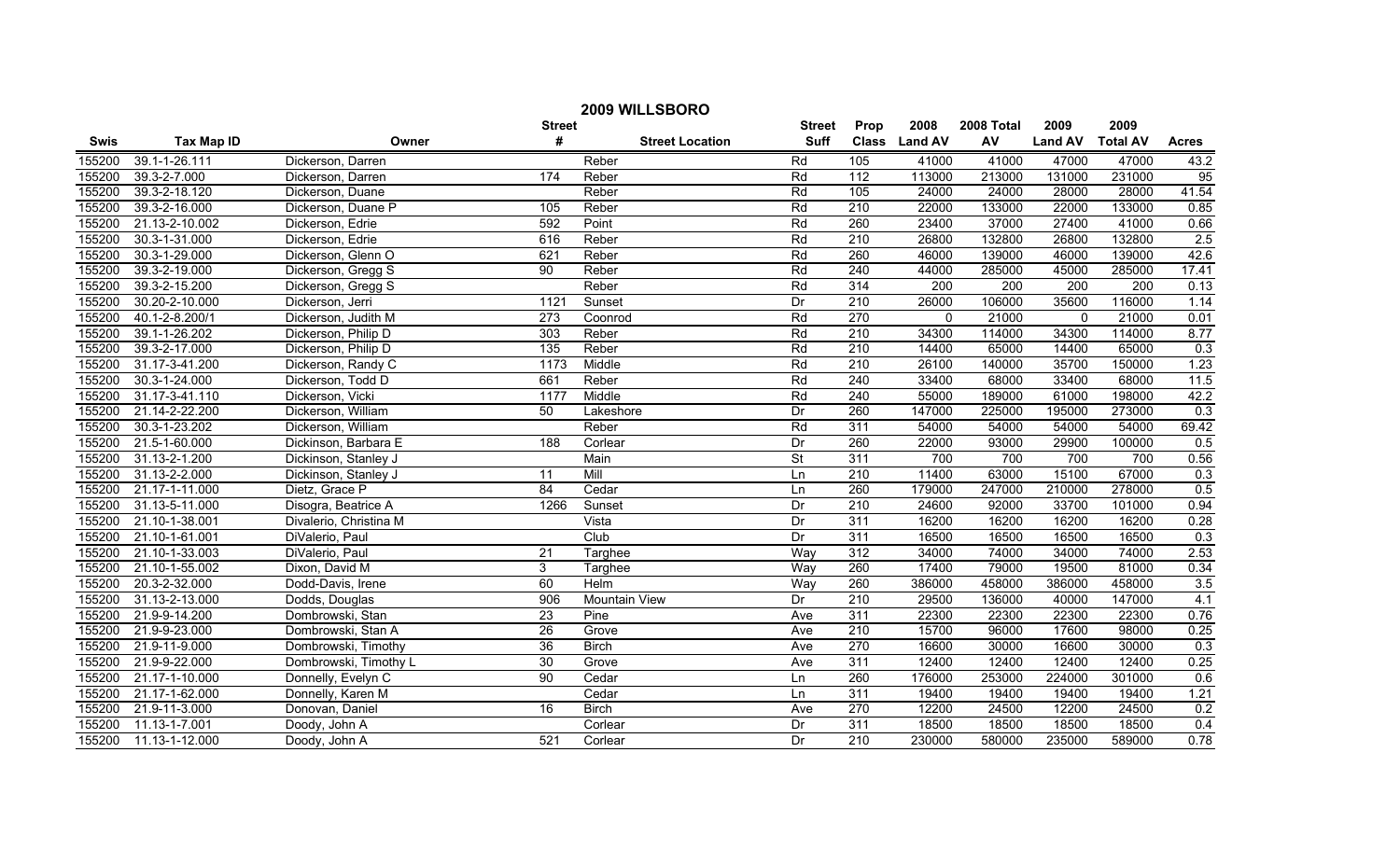| 2009 WILLSBORO |                             |                      |                  |                        |               |                  |               |            |                |                 |                |
|----------------|-----------------------------|----------------------|------------------|------------------------|---------------|------------------|---------------|------------|----------------|-----------------|----------------|
|                |                             |                      | <b>Street</b>    |                        | <b>Street</b> | Prop             | 2008          | 2008 Total | 2009           | 2009            |                |
| <b>Swis</b>    | <b>Tax Map ID</b>           | Owner                | #                | <b>Street Location</b> | <b>Suff</b>   |                  | Class Land AV | AV         | <b>Land AV</b> | <b>Total AV</b> | <b>Acres</b>   |
| 155200         | 21.9-6-1.000                | Doolittle, Thomas    | 62               | Lilly                  | Ln            | 260              | 391000        | 627000     | 429000         | 665000          | 5.47           |
| 155200         | 21.13-2-59.000              | Dorsman, Neil W      | 9                | Ryan                   | Dr            | 260              | 17400         | 95000      | 19500          | 97000           | 0.3            |
| 155200         | 20.20-1-66.001              | Doshna, Ronald       | $\overline{241}$ | Bay                    | Ln            | $\overline{210}$ | 38200         | 190000     | 44700          | 196000          | $\overline{4}$ |
| 155200         | 20.4-1-6.000                | Doshna, Ronald       |                  | NYS Route 22           |               | 322              | 60000         | 60000      | 60000          | 60000           | 74.56          |
| 155200         | 31.13-11-2.000              | Doty, Gary R         | 3554             | Essex                  | Rd            | 210              | 29000         | 344000     | 39000          | 354000          | 3.65           |
| 155200         | 31.13-11-1.000              | Doty, Thelma         | 3544             | <b>Essex</b>           | Rd            | 240              | 38700         | 110000     | 53000          | 124000          | 11.76          |
| 155200         | 21.17-1-44.000              | Doxtater George H    | 345              | Point                  | Rd            | 210              | 26000         | 76000      | 30000          | 80000           | 0.8            |
| 155200         | 31.9-1-7.000                | Doyle, Douglas A Sr  | 62               | Farrell                | Rd            | 210              | 15500         | 87700      | 21200          | 93000           | 0.5            |
| 155200         | 20.3-2-20.000               | Doyle, James         | $\overline{5}$   | Weigands               | Way           | 210              | 78000         | 238000     | 78000          | 238000          | 0.2            |
| 155200         | 20.20-1-43.000              | Doyle, John H        | 382              | $\overline{Bav}$       | Ln            | 260              | 170000        | 225000     | 283000         | 329000          | 0.7            |
| 155200         | 20.3-2-2.320                | Dragon, Rosaline E   |                  | Reber                  | Rd            | 311              | 17600         | 17600      | 17600          | 17600           | 19.6           |
| 155200         | 21.5-1-46.000               | Draper, Mary T       | 159              | Corlear                | Dr            | 260              | 176000        | 242000     | 224000         | 290000          | 0.6            |
| 155200         | 21.13-1-1.160               | Drengberg, Larry     | 17               | Ledge                  | Ln            | 210              | 272000        | 590000     | 325000         | 648000          | 3.4            |
| 155200         | 31.18-1-8.120               | Dresden, Jacob A     | 3338             | Essex                  | Rd            | 260              | 280000        | 351000     | 420000         | 490000          | 4.08           |
| 155200         | 31.13-1-21.000              | Drinkwine John Jr    | 897              | <b>Mountain View</b>   | Dr            | 210              | 15500         | 128000     | 21700          | 139000          | 0.5            |
| 155200         | 39.2-1-19.000               | Drinkwine, John      | 926              | Sunset                 | Dr            | 210              | 26100         | 104000     | 26100          | 104000          | 1.9            |
| 155200         | 39.2-1-17.200               | Drinkwine, Leo F     | 984              | Sunset                 | Dr            | 210              | 26300         | 145000     | 26300          | 145000          | 2.1            |
| 155200         | 21.9-14-11.000              | Drollette, Richard L | 70               | Corlear                | Dr            | 210              | 17800         | 17800      | 26000          | 190000          | 1.22           |
| 155200         | 21.9-14-12.000              | Drollette, Richard L |                  | Corlear                | Dr            | 311              | 21300         | 21300      | 21300          | 21300           | 1.24           |
| 155200         | 11.17-2-1.000               | Duffy, James T       | 454              | Corlear                | Dr            | 210              | 16600         | 145000     | 18600          | 147000          | 0.3            |
| 155200         | 11.17-2-2.000               | Duffy, Joan          |                  | Corlear                | Dr            | 311              | 4400          | 4400       | 4400           | 4400            | 0.34           |
| 155200         | 11.18-1-10.000              | Dugan, Brian G Sr    | 1024             | Point                  | Rd            | 260              | 222000        | 266000     | 275000         | 319000          | 0.8            |
| 155200         | 31.6-1-3.002                | Dugan, Penelope      | 96               | Dugan                  | Way           | 260              | 329000        | 390000     | 387000         | 448000          | 1.92           |
| 155200         | 21.5-1-6.000                | Dunn, Robert B       | 285              | Corlear                | Dr            | 260              | 120000        | 179000     | 128000         | 187000          | 0.2            |
| 155200         | 20.20-1-25.000              | Duprey, Janet L      | 410              | Bay                    | Ln            | 260              | 163000        | 194000     | 196000         | 212000          | 0.4            |
| 155200         | 20.20-1-26.000              | Duprey, John P       | 408              | Bay                    | Ln            | 260              | 98000         | 168000     | 98000          | 168000          | 0.2            |
| 155200         | 39.2-1-40.000               | Duquette, Teddi L    |                  | Sunset                 | Dr            | 322              | 75000         | 75000      | 84000          | 84000           | 68.24          |
| 155200         | 11.13-1-8.002               | Dursema, Judith C    | 503              | Corlear                | Dr            | 260              | 208000        | 338000     | 208000         | 338000          | 0.6            |
| 155200         | 31.5-1-3.000                | Duval, Jean-Audoin   | 219              | Farrell                | Rd            | 210              | 26800         | 130000     | 37000          | 200000          | 1.8            |
| 155200         | 11.13-1-24.000              | Dwyer, Susan G       | 585              | Corlear                | Dr            | 260              | 140000        | 235000     | 140000         | 235000          | 0.3            |
| 155200         | 11.13-1-49.000              | Dwyer, Thomas J      |                  | Sabousin               | Dr            | 311              | 16700         | 16700      | 16700          | 16700           | 0.4            |
| 155200         | 11.13-1-42.000              | Dwyer, Thomas J      | 142              | Sabousin               | Dr            | 210              | 173000        | 240000     | 223000         | 290000          | 0.4            |
| 155200         | 39.2-1-22.100               | Dybas, Allen J       | 860              | Sunset                 | Dr            | 240              | 92000         | 505000     | 96000          | 509000          | 66.96          |
| 155200         | 39.2-1-17.110               | Dybas, Allen J       |                  | Sunset                 | Dr            | 912              | 124000        | 124000     | 124000         | 124000          | 145.1          |
| 155200         | 21.14-1-18.000              | Dye, Sean            |                  | Lakeshore              | Dr            | 311              | 3000          | 3000       | 3000           | 3000            | 0.14           |
| 155200         | 21.14-1-19.000              | Dye, Sean            | 107              | Lakeshore              | Dr            | 260              | 9000          | 51000      | 29000          | 71000           | 0.14           |
| 155200         | 21.9-13-11.000              | Dynia, Michael       | $\overline{12}$  | Frisbie                | Rd            | 270              | 16600         | 21000      | 16600          | 21000           | 0.3            |
| 155200         | $\overline{31.5}$ -1-18.004 | Eagle Eye Partners   | 106              | <b>Flat Rock</b>       | Way           | 311              | 1357000       | 1357000    | 1357000        | 1357000         | 240            |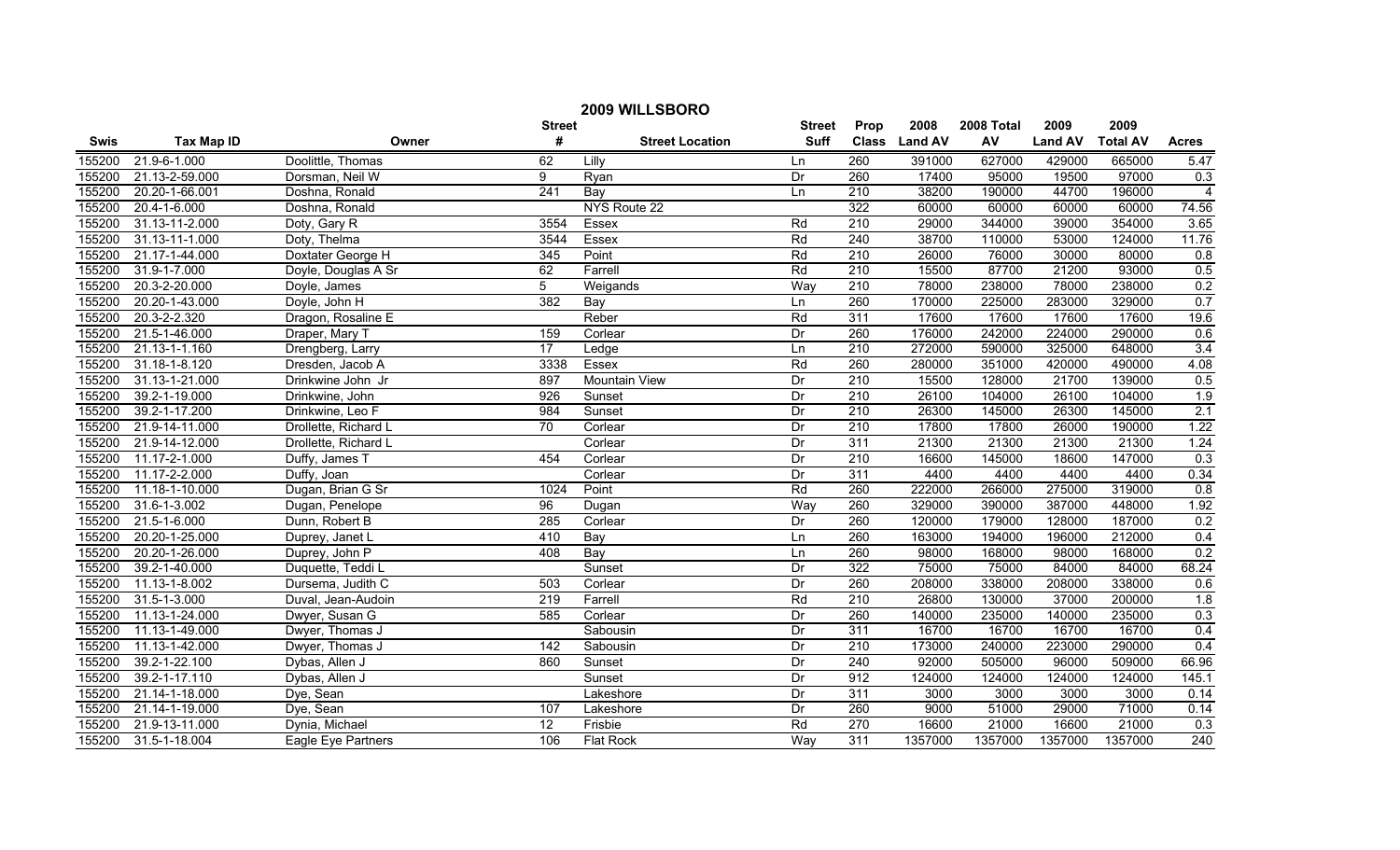|        | 2009 WILLSBORO     |                                       |                 |                        |                          |                  |               |            |                |                 |                  |  |
|--------|--------------------|---------------------------------------|-----------------|------------------------|--------------------------|------------------|---------------|------------|----------------|-----------------|------------------|--|
|        |                    |                                       | <b>Street</b>   |                        | <b>Street</b>            | Prop             | 2008          | 2008 Total | 2009           | 2009            |                  |  |
| Swis   | <b>Tax Map ID</b>  | Owner                                 | #               | <b>Street Location</b> | <b>Suff</b>              |                  | Class Land AV | AV         | <b>Land AV</b> | <b>Total AV</b> | <b>Acres</b>     |  |
| 155200 | 20.20-2-2.000      | Eaton Charles H II                    | 192             | Cedar                  | Ln                       | 260              | 141000        | 199000     | 179000         | 225000          | 0.5              |  |
| 155200 | $30.1 - 1 - 8.000$ | Eddy, Condit Jr                       | 365             | Carver                 | Ln                       | $\overline{312}$ | 27800         | 65700      | 27800          | 65700           | 3.3              |  |
| 155200 | 21.13-1-11.111     | <b>Edgewater Farm Corp</b>            | 553             | Point                  | Rd                       | 240              | 252000        | 472000     | 300000         | 520000          | 13.37            |  |
| 155200 | 11.13-1-21.000     | Egglefield, Ellen F                   | 565             | Corlear                | Dr                       | 260              | 132000        | 203000     | 132000         | 203000          | 0.3              |  |
| 155200 | 11.17-4-3.000      | <b>Eickhoff Trust</b>                 | $\overline{98}$ | Sabousin               | Dr                       | 210              | 311000        | 412000     | 358000         | 467000          | 1.2              |  |
| 155200 | 11.13-1-1.000      | Eisenhardt, Constance M               | 487             | Corlear                | Dr                       | 260              | 256000        | 338000     | 256000         | 338000          | 0.86             |  |
| 155200 | 21.9-13-21.002     | Elizabeth Ann Prop Inc                | 676             | Point                  | Rd                       | 210              | 17400         | 74000      | 19500          | 76000           | 0.34             |  |
| 155200 | 30.1-1-15.320      | Elliot, Stephen P                     |                 | Reber                  | Rd                       | 311              | 66000         | 66000      | 66000          | 66000           | 1.5              |  |
| 155200 | 21.17-1-22.053     | Elliott, Denton W                     | 70              | Champine               | Way                      | 260              | 354000        | 512000     | 403000         | 561000          | 3.07             |  |
| 155200 | 21.10-1-51.000     | Elliott, George Jr                    | $\overline{77}$ | Hilton                 | Ter                      | 260              | 16600         | 83000      | 18600          | 85000           | 0.3              |  |
| 155200 | 30.1-1-17.000      | Elliott, Stephen P                    | 1437            | Reber                  | Rd                       | 260              | 129000        | 155000     | 129000         | 155000          | 9.1              |  |
| 155200 | 30.1-1-15.310      | Elliott, Stephen P                    |                 | Reber                  | Rd                       | $\overline{311}$ | 4400          | 4400       | 4400           | 4400            | 0.7              |  |
| 155200 | 30.1-1-9.400       | Elliott, Stephen P                    |                 | Carver                 | Ln                       | 322              | 40000         | 40000      | 40000          | 40000           | $\overline{24}$  |  |
| 155200 | 21.9-8-5.000       | Ellis, Nancy Ann                      | 15              | $\overline{Oak}$       | Ave                      | 270              | 16600         | 26700      | 16600          | 26700           | 0.3              |  |
| 155200 | 11.17-1-84.000     | Ellis, Renee                          | 9               | <b>Brothers</b>        | Way                      | 210              | 21700         | 151000     | 25400          | 155000          | 0.8              |  |
| 155200 | 21.13-2-11.010     | Ellis, Robert                         |                 | Point                  | Rd                       | $\overline{311}$ | 8800          | 8800       | 8800           | 8800            | 0.48             |  |
| 155200 | 21.9-9-28.000      | Erasmus Ferrara LLC                   | 34              | Grove                  | Ave                      | 210              | 9500          | 90000      | 9500           | 90000           | 0.23             |  |
| 155200 | 21.9-9-29.000      | Erasmus Ferrara LLC                   | 33              | Pine                   | Ave                      | 210              | 9500          | 90000      | 9500           | 90000           | 0.23             |  |
| 155200 | 21.9-11-13.000     | Erasmus Ferrara LLC                   | 25              | Cyprus                 | Ave                      | 210              | 23000         | 148000     | 23000          | 148000          | 0.76             |  |
| 155200 | 11.17-1-38.000     | Erikson, Judith J                     | 364             | Corlear                | Dr                       | 312              | 20400         | 35000      | 20400          | 35000           | 0.5              |  |
| 155200 | 21.14-2-31.032     | Errico, Margaret M                    | 63              | Lakeshore              | Dr                       | 260              | 22300         | 55200      | 26100          | 59000           | 0.6              |  |
| 155200 | 21.13-3-3.002      | Essex Co ARC Facilities Inc           | 536             | Point                  | Rd                       | 210              | 19200         | 99300      | 21500          | 102000          | 0.28             |  |
| 155200 | 21.9-13-12.000     | <b>Essex Co ARC Facilities Inc</b>    | 665             | Point                  | Rd                       | 210              | 30800         | 98200      | 36000          | 103000          | 1.4              |  |
| 155200 | 40.1-2-2.200       | Essex Co Facilities Inc               | 937             | Middle                 | Rd                       | $\overline{210}$ | 28300         | 154800     | 28300          | 154800          | 3.72             |  |
| 155200 | 31.9-1-42.100/1    | Essex Co IDA                          | 19              | <b>Myers</b>           | Way                      | 330              | 99700         | 462000     | 99700          | 346500          | 10               |  |
| 155200 | 31.13-1-1.100      | Essex Co IDA                          |                 | Maple                  | $\overline{\mathsf{St}}$ | 322              | 81000         | 81000      | 81000          | 81000           | 90.85            |  |
| 155200 | 30.12-2-15.100     | Essex Co IDA                          |                 | NYS Route 22           |                          | 311              | 600           | 600        | 600            | 600             | 0.54             |  |
| 155200 | 30.12-3-1.000      | Essex Co IDA                          |                 | NYS Route 22           |                          | 330              | 24800         | 24800      | 24800          | 24800           | $\overline{5}$   |  |
| 155200 | 31.9-1-42.100      | Essex Co IDA                          | 19              | Myers                  | Wav                      | 330              | 99700         | 693000     | 99700          | 808500          | 10               |  |
| 155200 | 39.4-2-2.120       | <b>Essex County</b>                   |                 | <b>Sanders</b>         | Rd                       | 311              | 31000         | 31000      | 31000          | 31000           | 13.22            |  |
| 155200 | 31.9-1-46.002      | <b>Essex County</b>                   | 3921            | NYS Route 22           |                          | 455              | 42300         | 154900     | 42300          | 154900          | 1.6              |  |
| 155200 | 21.13-1-11.112     | <b>Essex County ARC Facilities In</b> | 529             | Point                  | Rd                       | 210              | 35800         | 223000     | 39000          | 235000          | $\overline{3}$   |  |
| 155200 | 31.13-2-25.000     | <b>Essex County Facilities Inc</b>    | 870             | <b>Mountain View</b>   | Dr                       | 210              | 26900         | 172000     | 36900          | 182000          | 1.92             |  |
| 155200 | 30.16-2-1.120      | <b>Essex County Facilities Inc</b>    | 39              | <b>Clarence Oliver</b> | Ln                       | 642              | 80000         | 410000     | 80000          | 410000          | 10               |  |
| 155200 | 30.12-2-20.001     | <b>Essex County IDA</b>               |                 | NYS Route 22           |                          | $\overline{311}$ | 26000         | 26000      | 26000          | 26000           | $\overline{6}$   |  |
| 155200 | 31.13-6-13.000     | Estus, Shirley                        | 3619            | Essex                  | Rd                       | 210              | 21700         | 81200      | 29700          | 89000           | $\overline{0.8}$ |  |
| 155200 | 31.13-4-7.000      | Eton Centers Co                       | 3766            | Main                   | $\overline{\mathsf{St}}$ | 454              | 84000         | 415000     | 84000          | 415000          | 11.22            |  |
| 155200 | 21.9-13-3.002      | Evens, Maria                          | 40              | Cyprus                 | Ave                      | 270              | 18800         | 37500      | 18800          | 37500           | 0.49             |  |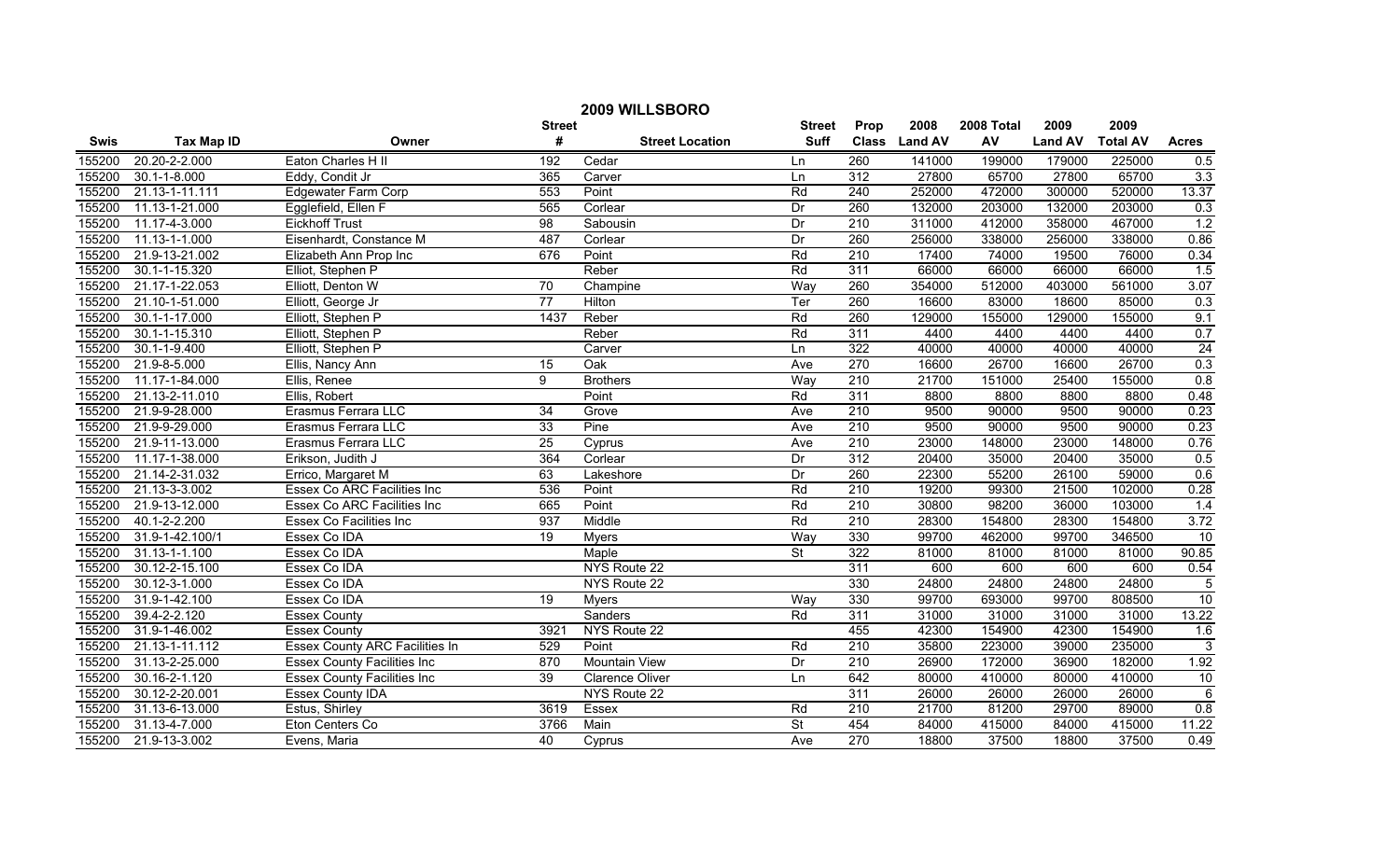| 2009 WILLSBORO |                   |                                   |                 |                        |                          |                  |               |            |                |                 |                  |
|----------------|-------------------|-----------------------------------|-----------------|------------------------|--------------------------|------------------|---------------|------------|----------------|-----------------|------------------|
|                |                   |                                   | <b>Street</b>   |                        | <b>Street</b>            | Prop             | 2008          | 2008 Total | 2009           | 2009            |                  |
| <b>Swis</b>    | <b>Tax Map ID</b> | Owner                             | #               | <b>Street Location</b> | <b>Suff</b>              |                  | Class Land AV | AV         | <b>Land AV</b> | <b>Total AV</b> | <b>Acres</b>     |
| 155200         | 21.14-1-12.000    | Everhart, Frederick               |                 | Hilton                 | Ter                      | 311              | 3000          | 3000       | 3000           | 3000            | 0.2              |
| 155200         | 21.14-1-1.000     | Everhart, Frederick               | 69              | Hilton                 | Ter                      | 260              | 14000         | 57400      | 14000          | 57400           | 0.1              |
| 155200         | 40.11-2-3.000     | Family Trust Under Will of        | 3036            | Essex                  | Rd                       | 260              | 343000        | 419000     | 488000         | 564000          | 9.5              |
| 155200         | 11.13-1-30.000    | Farrara, Raymond R                | 609             | Corlear                | $\overline{Dr}$          | 260              | 181000        | 237000     | 240000         | 300000          | 0.45             |
| 155200         | 21.17-1-52.000    | <b>Farrell Bay Properties LLC</b> | 383             | Farrell                | Rd                       | 260              | 283000        | 382000     | 341000         | 440000          | 3.06             |
| 155200         | 21.17-1-17.000    | Farrell, Rita                     | 321             | Farrell                | Rd                       | 240              | 329000        | 424000     | 387000         | 482000          | 10.2             |
| 155200         | 20.20-1-11.001    | Faruolo, Alarik                   |                 | Tunnel                 | Ln                       | 322              | 95700         | 95700      | 95700          | 95700           | 121              |
| 155200         | 31.5-1-1.000      | Faruolo, Alarik                   |                 | Farrell                | Rd                       | 311              | 82000         | 82000      | 82000          | 82000           | 109.04           |
| 155200         | 39.1-1-5.000      | Feeley Wayne A                    | 342             | Reber                  | Rd                       | 321              | 42000         | 42000      | 42000          | 42000           | 47.6             |
| 155200         | 39.1-1-6.000      | Feeley Wayne A                    |                 | Reber                  | Rd                       | 322              | 63000         | 63000      | 63000          | 63000           | 185.74           |
| 155200         | 39.1-1-39.200     | Feeley, Peter A                   | 330             | Reber                  | Rd                       | $\overline{210}$ | 27600         | 130000     | 27600          | 130000          | 3.2              |
| 155200         | 31.13-6-1.000     | Feeley, Wayne A                   | 1290            | Middle                 | Rd                       | 210              | 19600         | 119000     | 26800          | 126000          | 0.7              |
| 155200         | 21.10-1-48.050    | Feltt, Carlos R Sr                | 85              | Hilton                 | Ter                      | $\overline{210}$ | 24700         | 119000     | 28900          | 123000          | 0.73             |
| 155200         | 21.5-1-21.000     | Feltt, William                    | 255             | Corlear                | Dr                       | 260              | 134000        | 213000     | 177000         | 257000          | 0.3              |
| 155200         | 11.13-1-45.000    | Fensterer, Ruth L                 | 128             | Sabousin               | Dr                       | 260              | 195000        | 256000     | 245000         | 306000          | 0.7              |
| 155200         | 21.13-1-2.410     | Ferrando, Dr Denise               | 633             | Point                  | Rd                       | $\overline{210}$ | 45000         | 169000     | 53000          | 177000          | 6.27             |
| 155200         | 30.4-1-13.000     | Ferris, Mary Ellen White          | 141             | Joe Rivers             | Ln                       | 312              | 69000         | 71000      | 69000          | 71000           | 55.68            |
| 155200         | 31.9-1-11.000     | Ferris, Mary Ellen White          | 15              | Point                  | Rd                       | 210              | 17600         | 96900      | 24100          | 104000          | 0.6              |
| 155200         | 39.2-1-37.000     | Feuerle, Alexandra                | 686             | Sunset                 | Dr                       | 240              | 107000        | 237000     | 110000         | 240000          | 91.9             |
| 155200         | 39.1-2-8.000      | Finley, Patrick C Sr              | 53              | <b>Mountain View</b>   | Dr                       | 270              | 34200         | 47000      | 34200          | 47000           | 8.65             |
| 155200         | 21.9-12-2.000     | Fisher, William C                 | 8               | Spruce                 | Ave                      | $\overline{270}$ | 14300         | 21100      | 14300          | 21100           | 0.24             |
| 155200         | 11.17-1-69.000    | Fitzgerald, Elizabeth             | 393             | Corlear                | Dr                       | 260              | 315000        | 450000     | 315000         | 450000          | 1.2              |
| 155200         | 11.17-2-13.000    | Fitzgerald, Elizabeth             |                 | Corlear                | Dr                       | 311              | 20700         | 20700      | 20700          | 20700           | 0.52             |
| 155200         | 30.3-1-23.110     | Fitzgibbon, James S               | 755             | Reber                  | Rd                       | $\overline{312}$ | 45000         | 49000      | 45000          | 49000           | 50               |
| 155200         | 20.3-2-21.000     | Fitzmaurice, Anne M               | $\overline{7}$  | Weigands               | Way                      | 260              | 62000         | 99000      | 62000          | 99000           | 0.2              |
| 155200         | 40.6-1-3.000      | Fiust, Peter V                    | 3262            | Essex                  | Rd                       | 260              | 180000        | 204000     | 250000         | 274000          | 2.4              |
| 155200         | 20.20-1-13.000    | Flanagan, Cynthia A               | $\overline{23}$ | Cove                   | Ln                       | 260              | 133000        | 158000     | 135000         | 160000          | 0.2              |
| 155200         | 31.5-1-18.004/1   | <b>Flat Rock Partners</b>         | 212             | <b>Flat Rock</b>       | Way                      | 250              | 36000         | 394000     | 50000          | 394000          | 0.01             |
| 155200         | 21.14-2-10.037    | Flesher, Roberta B                | 92              | Lakeshore              | Dr                       | 260              | 160000        | 244000     | 198000         | 282000          | 0.37             |
| 155200         | 31.13-1-6.000     | Flora, Augustus                   | 41              | Maple                  | $\overline{\mathsf{St}}$ | $\overline{210}$ | 11400         | 44500      | 15100          | 48000           | 0.3              |
| 155200         | 31.9-1-35.000     | Flora, Claudia R                  | 3855            | NYS Route 22           |                          | $\overline{210}$ | 9900          | 53200      | 14400          | 57000           | 0.24             |
| 155200         | 31.9-1-32.000     | Flora, Glen                       | 3835            | NYS Route 22           |                          | 210              | 15100         | 96000      | 19900          | 99000           | 0.48             |
| 155200         | 30.8-3-4.000      | Flora, Halsey                     | 53              | Bay                    | Ln                       | 270              | 8300          | 16800      | 8300           | 16800           | 0.2              |
| 155200         | 21.17-1-32.200    | Flora, Stanley                    | 427             | Point                  | Rd                       | $\overline{210}$ | 35600         | 133000     | 42000          | 139000          | 3.06             |
| 155200         | 39.2-1-38.000     | Flora, Tammy                      | 559             | Sunset                 | Dr                       | 270              | 19200         | 42000      | 19200          | 42000           | 0.7              |
| 155200         | 21.10-1-24.200    | Foley, Carrie B                   | 121             | Lakeshore              | $\overline{Dr}$          | 260              | 14200         | 61100      | 14200          | 61100           | 0.14             |
| 155200         | 21.14-1-16.000    | Foley, Richard A                  |                 | Lakeshore              | Dr                       | 312              | 9000          | 20200      | 9000           | 20200           | 0.14             |
| 155200         | 21.14-1-15.000    | Foley, Richard A                  |                 | Lakeshore              | Dr                       | 311              | 16500         | 16500      | 16500          | 16500           | $\overline{0.3}$ |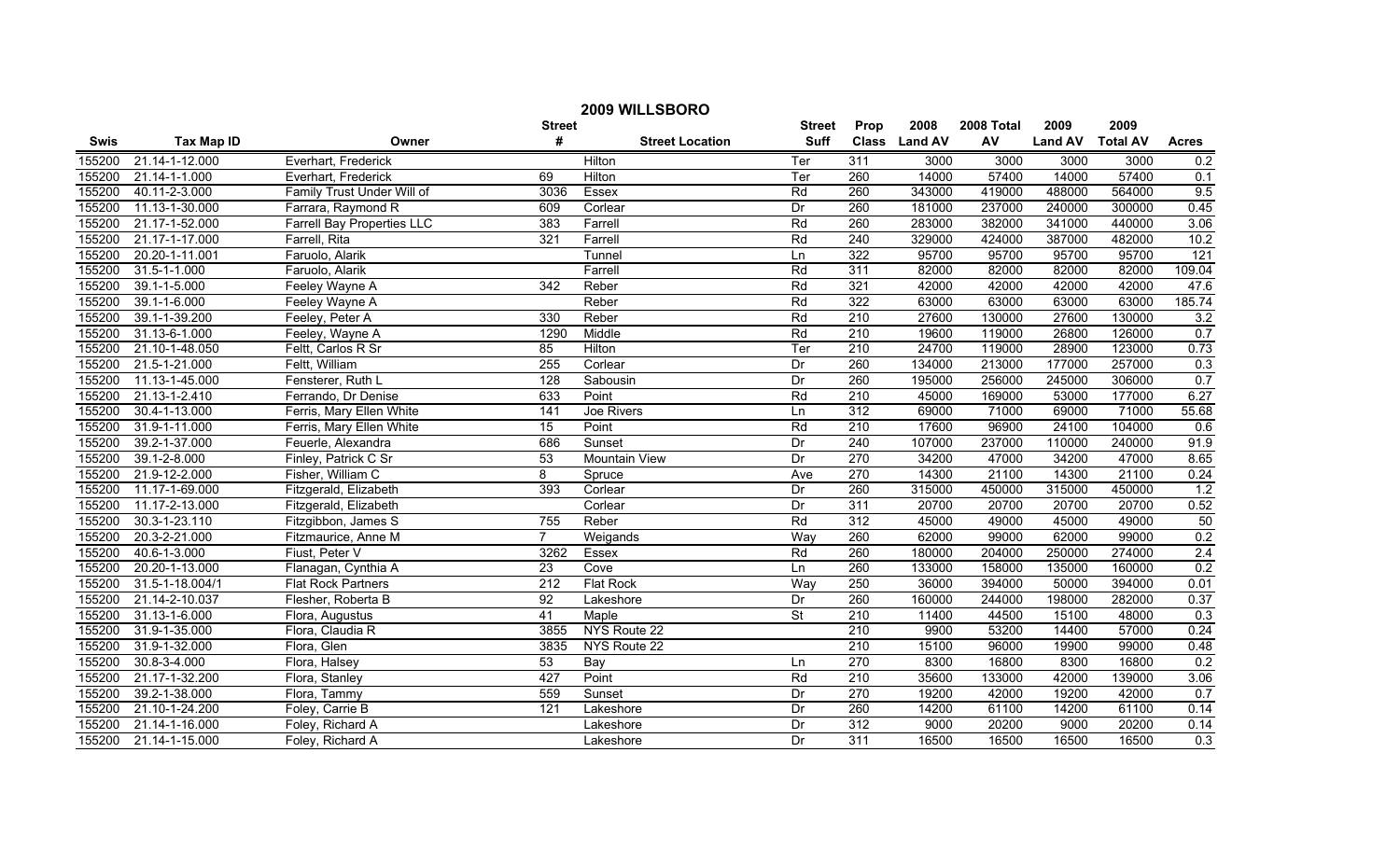| 2009 WILLSBORO |                   |                               |                  |                        |                 |                  |               |            |                |                 |                 |
|----------------|-------------------|-------------------------------|------------------|------------------------|-----------------|------------------|---------------|------------|----------------|-----------------|-----------------|
|                |                   |                               | <b>Street</b>    |                        | <b>Street</b>   | Prop             | 2008          | 2008 Total | 2009           | 2009            |                 |
| <b>Swis</b>    | <b>Tax Map ID</b> | Owner                         | #                | <b>Street Location</b> | <b>Suff</b>     |                  | Class Land AV | AV         | <b>Land AV</b> | <b>Total AV</b> | <b>Acres</b>    |
| 155200         | 21.9-9-14.112     | Foote, Yvonne J               | $\overline{37}$  | Pine                   | Ave             | 270              | 15000         | 20500      | 15000          | 20500           | 0.25            |
| 155200         | 21.5-1-69.200     | Forgea, Michael               | 286              | Corlear                | Dr              | 311              | 23100         | 23100      | 23100          | 23100           | 0.78            |
| 155200         | 31.17-5-1.000     | Forgenie, Alan P              | 1146             | Middle                 | Rd              | $\overline{210}$ | 17600         | 82000      | 24100          | 87000           | 0.6             |
| 155200         | 21.9-4-8.000      | Fosse, Nicole R               | 30               | Elm                    | Ave             | 270              | 12000         | 18600      | 12000          | 18600           | 0.2             |
| 155200         | 39.2-1-3.200      | Foster, Marshall S Jr         | 17               | Nolette                | Ln              | 210              | 34000         | 96800      | 34000          | 96800           | 8.5             |
| 155200         | 39.2-1-6.200      | Foster, Robert G              | 50               | Nolette                | Ln              | 240              | 44000         | 135000     | 44000          | 135000          | 22.7            |
| 155200         | 11.17-1-37.000    | Foster, Wallace W             | 369              | Corlear                | Dr              | 260              | 153000        | 213000     | 153000         | 213000          | 0.6             |
| 155200         | 30.1-1-18.200     | Fox, Thomas                   |                  | Reber                  | Rd              | 311              | 308000        | 308000     | 308000         | 308000          | 46.8            |
| 155200         | 21.9-4-27.000     | Frances, Leonard W            | 62               | Frisbie                | Rd              | 270              | 18500         | 25000      | 18500          | 25000           | 0.4             |
| 155200         | 21.9-2-24.300     | Frankel Julius                | $\overline{19}$  | Corlear                | Dr              | 260              | 177000        | 276000     | 225000         | 324000          | 0.69            |
| 155200         | 21.9-14-14.110    | Frankel, Julius               |                  | Corlear                | Dr              | 311              | 21100         | 21100      | 21100          | 21100           | 1.83            |
| 155200         | 21.13-1-20.000    | <b>Frederick Living Trust</b> | 41               | Rowley                 | Way             | 260              | 309000        | 366000     | 367000         | 424000          | 1.1             |
| 155200         | 21.5-1-20.000     | French, Brian C               | 257              | Corlear                | Dr              | 260              | 120000        | 340000     | 133000         | 352000          | 0.3             |
| 155200         | 31.9-1-53.000     | French, Ethel                 | 3941             | NYS Route 22           |                 | $\overline{210}$ | 15500         | 77300      | 21200          | 83000           | 0.5             |
| 155200         | 31.13-2-12.000    | Frenier, Kevin W Sr           | $\overline{922}$ | Mountain View          | $\overline{Dr}$ | $\overline{210}$ | 10000         | 60000      | 13200          | 63000           | 0.2             |
| 155200         | 11.17-1-81.000    | Friday, James A               | 453              | Corlear                | Dr              | 260              | 157000        | 202000     | 157000         | 202000          | 0.3             |
| 155200         | 21.10-1-67.000    | Frisbie, Ross A               |                  | Vista                  | Dr              | 311              | 18500         | 18500      | 18500          | 18500           | 0.4             |
| 155200         | 21.10-1-7.000     | Fuller, James B               | 37               | Ligonier               | Way             | 260              | 158000        | 223000     | 194000         | 259000          | 0.4             |
| 155200         | 21.10-1-6.000     | Fuller, James B               |                  | Ligonier               | Way             | 311              | 204000        | 204000     | 204000         | 204000          | 0.7             |
| 155200         | 21.9-11-1.000     | Gagnon, Marie                 | 8                | <b>Birch</b>           | Ave             | 270              | 27500         | 35000      | 27500          | 35000           | 0.88            |
| 155200         | 21.5-1-37.000     | Galanopoulos, Dimitrios G     | 199              | Corlear                | Dr              | $\overline{210}$ | 248000        | 414000     | 291000         | 414000          | 0.7             |
| 155200         | 21.14-2-20.000    | Galdieri, Marcia              | 56               | Lakeshore              | Dr              | 260              | 140000        | 183000     | 191000         | 246000          | 0.3             |
| 155200         | 20.20-1-35.000    | Gardner, Faith B              | 9                | Blueberry              | Way             | 260              | 152000        | 227000     | 193000         | 268000          | 0.3             |
| 155200         | 21.13-2-22.000    | Garland, Benjamin Jr          | 45               | Hilton                 | Ter             | 260              | 13900         | 50000      | 15600          | 52000           | 0.2             |
| 155200         | 31.13-1-18.000    | Garvey, Carl R                | 6                | Maple                  | <b>St</b>       | 210              | 13400         | 121000     | 17700          | 125000          | 0.4             |
| 155200         | 39.1-1-4.200      | Garvey, Carl R                |                  | Reber                  | Rd              | 311              | 25900         | 25900      | 25900          | 25900           | 5.9             |
| 155200         | 30.20-3-15.111    | Garvey, Melinda               | 1078             | Sunset                 | Dr              | 210              | 25800         | 88000      | 35300          | 98000           | 1.02            |
| 155200         | 39.3-2-11.000     | Garvey, Wayne                 |                  | Spear                  | Rd              | 105              | 91000         | 91000      | 104000         | 104000          | $\overline{87}$ |
| 155200         | 39.2-1-42.000     | Garvey, Wayne                 | 495              | Sunset                 | Dr              | 240              | 61000         | 136000     | 70000          | 145000          | 31.3            |
| 155200         | 39.2-1-43.000     | Garvey, Wayne                 | 425              | Sunset                 | Dr              | 105              | 120000        | 240000     | 135000         | 255000          | 101             |
| 155200         | 39.4-2-6.000      | Garvey, Wayne                 |                  | Sanders                | Rd              | 322              | 33500         | 33500      | 33500          | 33500           | 37.3            |
| 155200         | 30.20-3-1.000     | Gay Jane M                    | 1176             | Sunset                 | Dr              | 210              | 21700         | 58900      | 29700          | 67000           | 0.8             |
| 155200         | 39.1-1-28.000     | Gay, Jane                     | 55               | Sunset                 | Dr              | 210              | 26200         | 126000     | 26200          | 126000          | $\overline{2}$  |
| 155200         | 30.3-1-13.300     | Gay, Jane S                   |                  | Reber                  | Rd              | 322              | 25800         | 25800      | 25800          | 25800           | 53.7            |
| 155200         | 39.1-2-4.000      | Gay, Kellyann H               | $\overline{13}$  | Ellsberry              | Ln              | $\overline{210}$ | 11200         | 71000      | 11200          | 71000           | 0.2             |
| 155200         | 39.2-1-36.000     | Gay, Timothy D Sr             | 627              | Sunset                 | Dr              | 280              | 22800         | 117000     | 22800          | 117000          | 0.9             |
| 155200         | 31.17-5-2.000     | Gay, William E                | 1142             | Middle                 | Rd              | 270              | 26000         | 60000      | 26000          | 60000           | 1.2             |
| 155200         | 21.9-2-18.000     | Gentile, Annette L            | 35               | Corlear                | Dr              | 260              | 97000         | 146000     | 105000         | 154000          | 0.2             |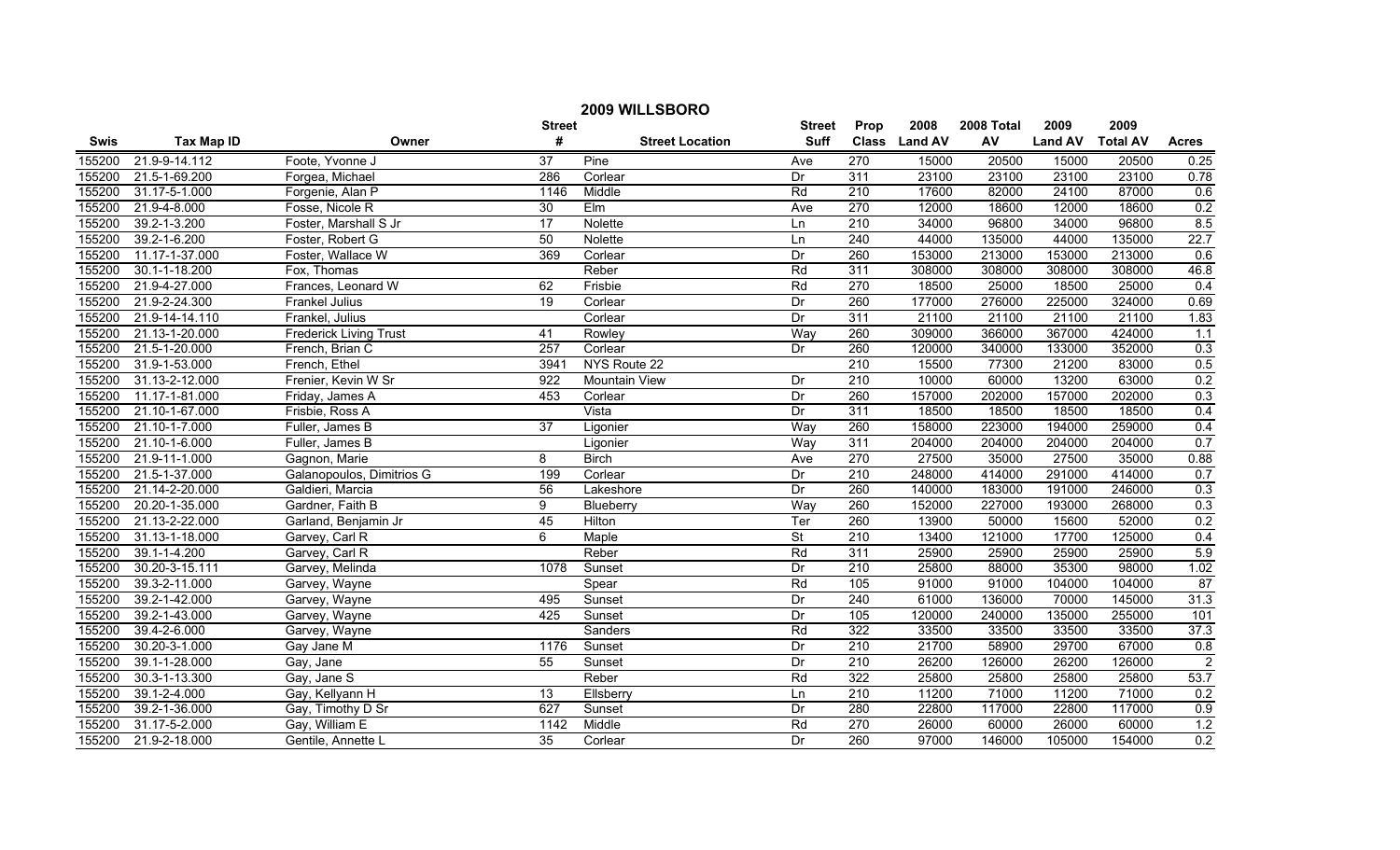| 2009 WILLSBORO |                   |                                |               |                        |                 |                  |               |            |                |                 |              |
|----------------|-------------------|--------------------------------|---------------|------------------------|-----------------|------------------|---------------|------------|----------------|-----------------|--------------|
|                |                   |                                | <b>Street</b> |                        | <b>Street</b>   | Prop             | 2008          | 2008 Total | 2009           | 2009            |              |
| <b>Swis</b>    | <b>Tax Map ID</b> | Owner                          | #             | <b>Street Location</b> | <b>Suff</b>     |                  | Class Land AV | AV         | <b>Land AV</b> | <b>Total AV</b> | <b>Acres</b> |
| 155200         | 21.13-2-55.000    | Gentile, Donald                | 562           | Point                  | Rd              | 260              | 173000        | 223000     | 224000         | 274000          | 0.4          |
| 155200         | 21.9-2-19.000     | Gentile, Donald                | 33            | Corlear                | Dr              | 260              | 123000        | 152000     | 123000         | 152000          | 0.2          |
| 155200         | 21.14-1-9.100     | Gerard, Joseph P               | 53            | Hilton                 | Ter             | 260              | 20200         | 61400      | 42000          | 63000           | 0.43         |
| 155200         | 21.5-1-3.002      | Germain-Ford, Anita            | 295           | Corlear                | Dr              | 270              | 121200        | 131200     | 135000         | 145000          | 0.4          |
| 155200         | 21.5-1-50.000     | Germain, Raymond S             | 135           | Corlear                | Dr              | 260              | 172000        | 268000     | 220000         | 316000          | 0.5          |
| 155200         | 31.13-8-1.000     | <b>GH Essex Properties LLC</b> | 3575          | Essex                  | Rd              | 210              | 31300         | 120000     | 43000          | 132000          | 5.6          |
| 155200         | 31.5-1-16.000     | Giancola, Allan                | 173           | Farrell                | Rd              | 210              | 25900         | 197000     | 35500          | 207000          | 1.1          |
| 155200         | 31.5-1-17.000     | Giancola, Allan                |               | Farrell                | Rd              | 311              | 17600         | 17600      | 17600          | 17600           | 0.6          |
| 155200         | 39.1-1-4.120      | Gibbons, Phyllis W             |               | Reber                  | Rd              | 311              | 22400         | 22400      | 22400          | 22400           | 3.02         |
| 155200         | 20.20-1-57.001    | Gifford, Gary G                |               | Bay                    | Ln              | 311              | 16400         | 16400      | 16400          | 16400           | 0.6          |
| 155200         | 20.20-1-79.112    | Gifford, Ralph W               | 24            | Cove                   | Ln              | 210              | 17800         | 55900      | 17800          | 55900           | 0.32         |
| 155200         | 20.20-1-6.000     | Gifford, Raymond H             | 78            | Tunnel                 | Ln              | $\overline{210}$ | 134000        | 244000     | 153000         | 291000          | 0.3          |
| 155200         | 21.13-2-56.000    | Gifford, Richard D             | 560           | Point                  | Rd              | 260              | 194000        | 225000     | 244000         | 275000          | 0.66         |
| 155200         | 11.13-2-2.000     | Gilbert, A Donald Jr           |               | Sabousin               | Dr              | 311              | 16500         | 16500      | 16500          | 16500           | 0.3          |
| 155200         | 11.13-2-3.200     | Gilbert, A Donald Jr           |               | Sabousin               | Dr              | 311              | 16500         | 16500      | 16500          | 16500           | 0.3          |
| 155200         | 11.13-1-31.000    | Gilbert, A Donald Jr           | 613           | Corlear                | Dr              | 260              | 157000        | 222000     | 205000         | 270000          | 0.4          |
| 155200         | 11.13-1-32.000    | Gilbert, A Donald Jr           |               | Corlear                | Dr              | 311              | 109200        | 109200     | 109200         | 109200          | 0.2          |
| 155200         | 21.5-1-27.000     | Gilbo, Darcy L                 | 243           | Corlear                | Dr              | 260              | 128000        | 160000     | 139000         | 175000          | 0.3          |
| 155200         | 11.17-1-57.000    | Gill, Joan                     | 343           | Corlear                | Dr              | 260              | 124000        | 186000     | 124000         | 186000          | 0.3          |
| 155200         | 21.10-1-19.000    | Gillam, Brent B                | 150           | Lakeshore              | Dr              | 260              | 147000        | 223000     | 177000         | 253000          | 0.33         |
| 155200         | 21.9-4-12.000     | Gilligan Michel                | 40            | Elm                    | Ave             | 270              | 12000         | 18400      | 12000          | 18400           | 0.2          |
| 155200         | 21.17-1-13.000    | Gilligan, Edward               | 78            | Cedar                  | Ln              | 260              | 176000        | 249000     | 224000         | 297000          | 0.6          |
| 155200         | 31.9-1-19.000     | <b>Gilliland Cemetery</b>      | 3882          | NYS Route 22           |                 | 695              | 6300          | 7000       | 6300           | 7000            | 1.9          |
| 155200         | 39.2-1-11.200     | <b>Gillilland Family Trust</b> | 444           | <b>Mountain View</b>   | Dr              | 240              | 65000         | 249000     | 184000         | 349000          | 128          |
| 155200         | 39.2-1-11.112     | Gillilland, Shaun              |               | Mountain View          | Dr              | $\overline{240}$ | 210800        | 420600     | 282000         | 605000          | 225          |
| 155200         | 39.2-1-11.111     | Gillilland, Shaun              | 445           | Mountain View          | Dr              | $\overline{112}$ | 386000        | 499000     | 104000         | 104000          | 71.61        |
| 155200         | 11.13-1-15.000    | Giltner, Philip W Jr           | 539           | Corlear                | Dr              | 260              | 135000        | 188000     | 135000         | 188000          | 0.5          |
| 155200         | 11.13-1-57.000    | Giltner, Philip W Jr           |               | Corlear                | Dr              | 311              | 8800          | 8800       | 8800           | 8800            | 0.2          |
| 155200         | 20.3-2-30.000     | Gladding, Augusta J            | 53            | Helm                   | Way             | 210              | 118000        | 323000     | 123000         | 338000          | 1.9          |
| 155200         | 31.9-1-52.000     | Glodich, Mark R                | 3939          | NYS Route 22           |                 | 270              | 8300          | 20000      | 8300           | 20000           | 0.2          |
| 155200         | 21.9-7-5.000      | Goedewaagen, Anne              | 829           | Point                  | Rd              | 210              | 30100         | 136000     | 35200          | 141000          | 1.1          |
| 155200         | 21.14-2-13.000    | Goedtel, Marie C               | 80            | Lakeshore              | Dr              | 260              | 167000        | 213000     | 215000         | 261000          | 0.4          |
| 155200         | 20.20-1-29.002    | Goepper, Carl E                | 404           | Bay                    | Ln              | 210              | 131000        | 376000     | 162000         | 407000          | 0.6          |
| 155200         | 11.17-2-5.000     | Gohlke, Harold R               |               | Corlear                | Dr              | 311              | 4300          | 4300       | 4300           | 4300            | 0.34         |
| 155200         | 11.17-2-4.000     | Gohlke, Harold R               | 444           | Corlear                | Dr              | $\overline{210}$ | 19000         | 89000      | 21300          | 91000           | 0.3          |
| 155200         | 11.17-1-78.000    | Golden, Michael C              | 443           | Corlear                | $\overline{Dr}$ | $\overline{210}$ | 211000        | 396000     | 211000         | 396000          | 0.6          |
| 155200         | 21.9-5-1.000      | Gosson, Robert C               | 55            | Frisbie                | Rd              | 210              | 27900         | 199000     | 32600          | 204000          | 0.9          |
| 155200         | 21.9-4-2.000      | Gosson, Robert C               | 6             | EIm                    | Ave             | 311              | 3000          | 3000       | 3000           | 3000            | 0.2          |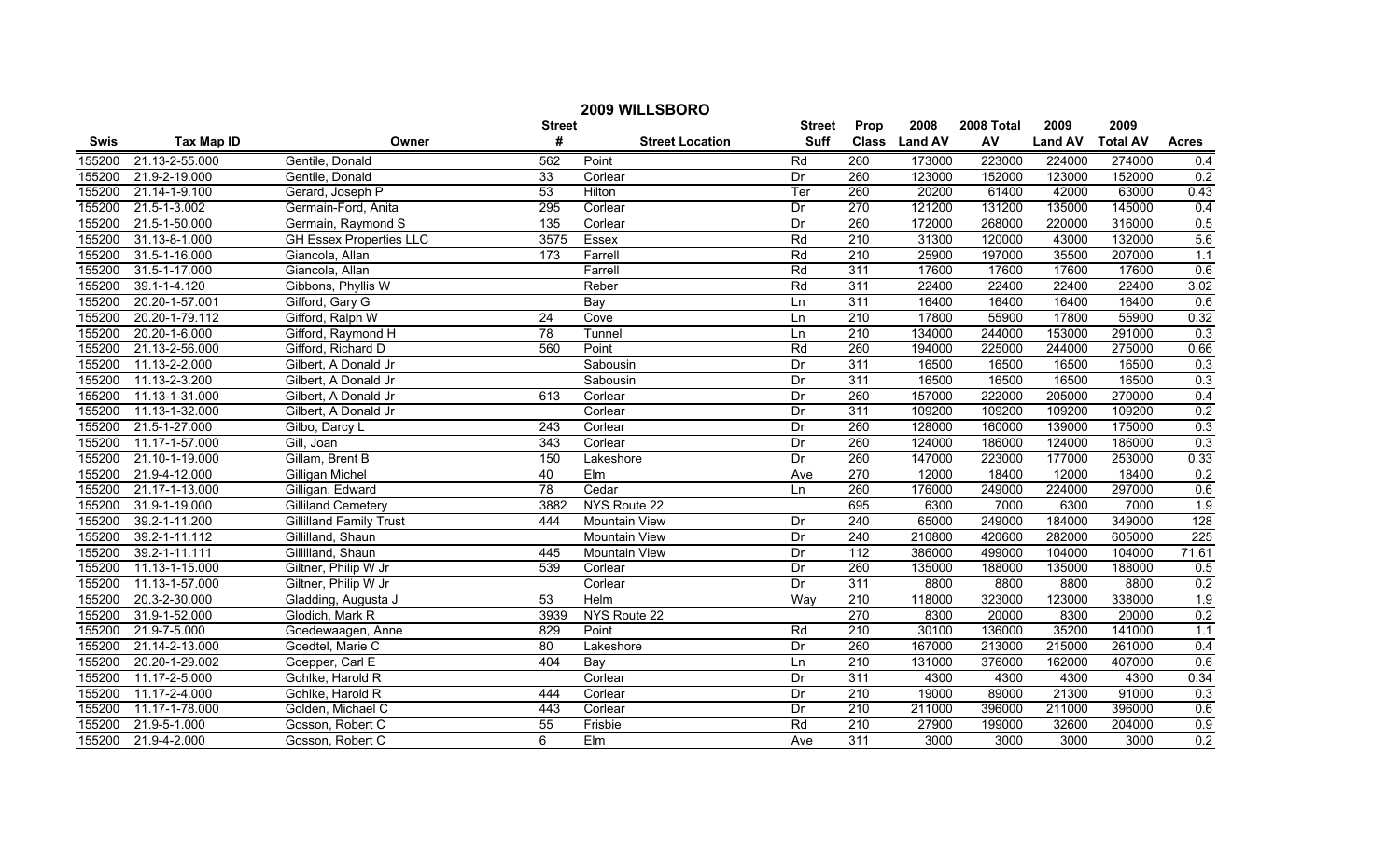| 2009 WILLSBORO |                    |                       |                  |                        |                          |                  |               |            |                |                 |                  |
|----------------|--------------------|-----------------------|------------------|------------------------|--------------------------|------------------|---------------|------------|----------------|-----------------|------------------|
|                |                    |                       | <b>Street</b>    |                        | <b>Street</b>            | Prop             | 2008          | 2008 Total | 2009           | 2009            |                  |
| <b>Swis</b>    | <b>Tax Map ID</b>  | Owner                 | #                | <b>Street Location</b> | <b>Suff</b>              |                  | Class Land AV | AV         | <b>Land AV</b> | <b>Total AV</b> | <b>Acres</b>     |
| 155200         | 39.3-2-3.000       | Gough Carla L         | 252              | Reber                  | Rd                       | 210              | 27100         | 75000      | 27100          | 75000           | 2.77             |
| 155200         | 39.1-1-27.000      | Gough, Dwight         | 67               | Sunset                 | Dr                       | 210              | 19200         | 83000      | 19200          | 83000           | 0.7              |
| 155200         | 20.20-1-70.000     | Gould, Thomas F       | 419              | Bay                    | Ln                       | 260              | 30000         | 76000      | 35000          | 81000           | 1.1              |
| 155200         | 20.20-3-4.000      | Gowans, David W       | 158              | Cedar                  | Ln                       | 210              | 178000        | 242000     | 226000         | 296000          | 0.7              |
| 155200         | 31.13-1-9.000      | Gowin, Stanley L      | 30               | Maple                  | $\overline{\mathsf{St}}$ | 210              | 23700         | 158000     | 32600          | 167000          | 0.9              |
| 155200         | 11.18-1-6.000      | Grady Robert J        | 1038             | Point                  | Rd                       | 260              | 132000        | 167000     | 150000         | 185000          | 0.2              |
| 155200         | 40.7-1-4.120       | Grady, Bruce R        | 3132             | Essex                  | Rd                       | 210              | 279000        | 577000     | 389000         | 689000          | 7.53             |
| 155200         | 21.6-1-1.002       | Grady, Edward         | 980              | Point                  | Rd                       | 210              | 277000        | 513000     | 335000         | 532000          | 2.28             |
| 155200         | 11.13-1-20.000     | Graffunder, John E    | 557              | Corlear                | Dr                       | 260              | 150000        | 246000     | 150000         | 246000          | 0.8              |
| 155200         | 20.20-1-78.002     | Grandy, James M       | 30               | Cove                   | Ln                       | 260              | 27100         | 60100      | 27100          | 60100           | 1.1              |
| 155200         | 20.20-3-7.000      | Grant, Cathie         | 140              | Cedar                  | Ln                       | 260              | 176000        | 272000     | 224000         | 320000          | 0.6              |
| 155200         | $30.1 - 2 - 5.000$ | Grant, Kenneth E      |                  | Beaver                 | Way                      | 311              | 115400        | 115400     | 115400         | 115400          | 2.9              |
| 155200         | 21.10-1-50.000     | Green, Justin         | 720              | Point                  | Rd                       | 210              | 13600         | 68100      | 15200          | 69000           | 0.2              |
| 155200         | 20.20-1-76.000     | Green, Wayne H        | 428              | Bay                    | Ln                       | 260              | 30800         | 96000      | 36000          | 101000          | 0.61             |
| 155200         | 21.13-2-42.093     | Greene, Herman P      |                  | Lakeshore              | Dr                       | 311              | 3000          | 3000       | 3000           | 3000            | 0.17             |
| 155200         | 21.14-1-6.002      | Greenman, Nathaniel M | 48               | Hilton                 | Ter                      | $\overline{210}$ | 20000         | 71000      | 42000          | 74000           | 0.3              |
| 155200         | 21.14-2-19.000     | Grenthal, Jane E      | 60               | Lakeshore              | Dr                       | 260              | 141000        | 199000     | 183000         | 241000          | 0.3              |
| 155200         | 21.9-12-22.000     | Grignon, Michel       | 19               | Elm                    | Ave                      | 270              | 16600         | 22000      | 16600          | 22000           | 0.3              |
| 155200         | 21.9-13-2.100      | Gross, Richard J      | 46               | Cyprus                 | Ave                      | 270              | 18900         | 38000      | 18900          | 38000           | 0.42             |
| 155200         | 39.1-1-17.100      | Grosse, Roland R      |                  | Sunset                 | Dr                       | 311              | 121000        | 121000     | 121000         | 121000          | 117.1            |
| 155200         | 30.8-1-5.007       | Groves, Shari W       | $\overline{17}$  | Dane                   | Ln                       | 210              | 25800         | 98000      | 35000          | 108000          |                  |
| 155200         | 21.13-2-70.000     | Grube, Carol R        | $\overline{4}$   | Lakeshore              | Dr                       | 260              | 16000         | 52000      | 18900          | 55000           | 0.2              |
| 155200         | 21.13-2-36.000     | Gruendling, Hilmar M  | 35               | Lakeshore              | Dr                       | 260              | 19200         | 96000      | 21500          | 99000           | 0.4              |
| 155200         | 21.13-2-37.000     | Gruendling, Hilmar M  |                  | Lakeshore              | Dr                       | $\overline{210}$ | 3000          | 3000       | 3000           | 3000            | 0.1              |
| 155200         | 21.13-2-46.000     | Gruendling, Hilmar M  |                  | Lakeshore              | Dr                       | $\overline{311}$ | 138000        | 138000     | 138000         | 138000          | 0.4              |
| 155200         | 21.14-2-27.000     | Gruendling, Sharon L  |                  | Lakeshore              | Dr                       | 312              | 2800          | 22000      | 2800           | 22000           | 0.1              |
| 155200         | 21.14-2-24.000     | Gruendling, Sharon L  | 40               | Lakeshore              | Dr                       | 260              | 165000        | 340000     | 213000         | 388000          | 0.4              |
| 155200         | 11.13-1-19.000     | Guba, Alexander G     | 553              | Corlear                | Dr                       | 260              | 148000        | 206000     | 148000         | 206000          | 0.3              |
| 155200         | 20.3-2-34.000      | Gusberti, Loretta     | 4713             | NYS Route 22           |                          | 260              | 26400         | 65000      | 26400          | 65000           | 2.2              |
| 155200         | 20.20-1-65.002     | Hahn, Robert L        | 405              | Bay                    | Ln                       | 260              | 17500         | 44700      | 19600          | 47000           | 0.32             |
| 155200         | 21.10-1-10.200     | Hale, Bruce E         | 55               | Ligonier               | Way                      | 260              | 360000        | 687000     | 382000         | 709000          | 3.21             |
| 155200         | 21.9-12-4.002      | Halfyard, William     | 14               | Spruce                 | Ave                      | 270              | 15700         | 24200      | 15700          | 24200           | 0.25             |
| 155200         | 21.13-2-49.000     | Hall, Brian           | $\overline{22}$  | Lakeshore              | Dr                       | 260              | 215000        | 299000     | 269000         | 340000          | 0.6              |
| 155200         | 40.6-1-4.000       | Hall, Dorothy G       | 3242             | Essex                  | Rd                       | $\overline{210}$ | 446000        | 651000     | 566000         | 799000          | 9                |
| 155200         | 21.9-9-11.016      | Hall, Marie S         | $\overline{721}$ | Point                  | Rd                       | 210              | 27400         | 116000     | 36000          | 126000          | 0.87             |
| 155200         | $30.8 - 1 - 1.000$ | Hallstead, Candice R  | 4154             | NYS Route 22           |                          | $\overline{210}$ | 41000         | 79000      | 45000          | 85000           | $\overline{2.8}$ |
| 155200         | 31.13-2-14.000     | Hamel, Ronnie S       | 904              | Mountain View          | Dr                       | 210              | 13600         | 100000     | 17900          | 104000          | 0.41             |
| 155200         | 31.17-5-4.000      | Hamms, Jeffrey G      | 1122             | Middle                 | Rd                       | 210              | 26300         | 106000     | 36100          | 120000          | 2.17             |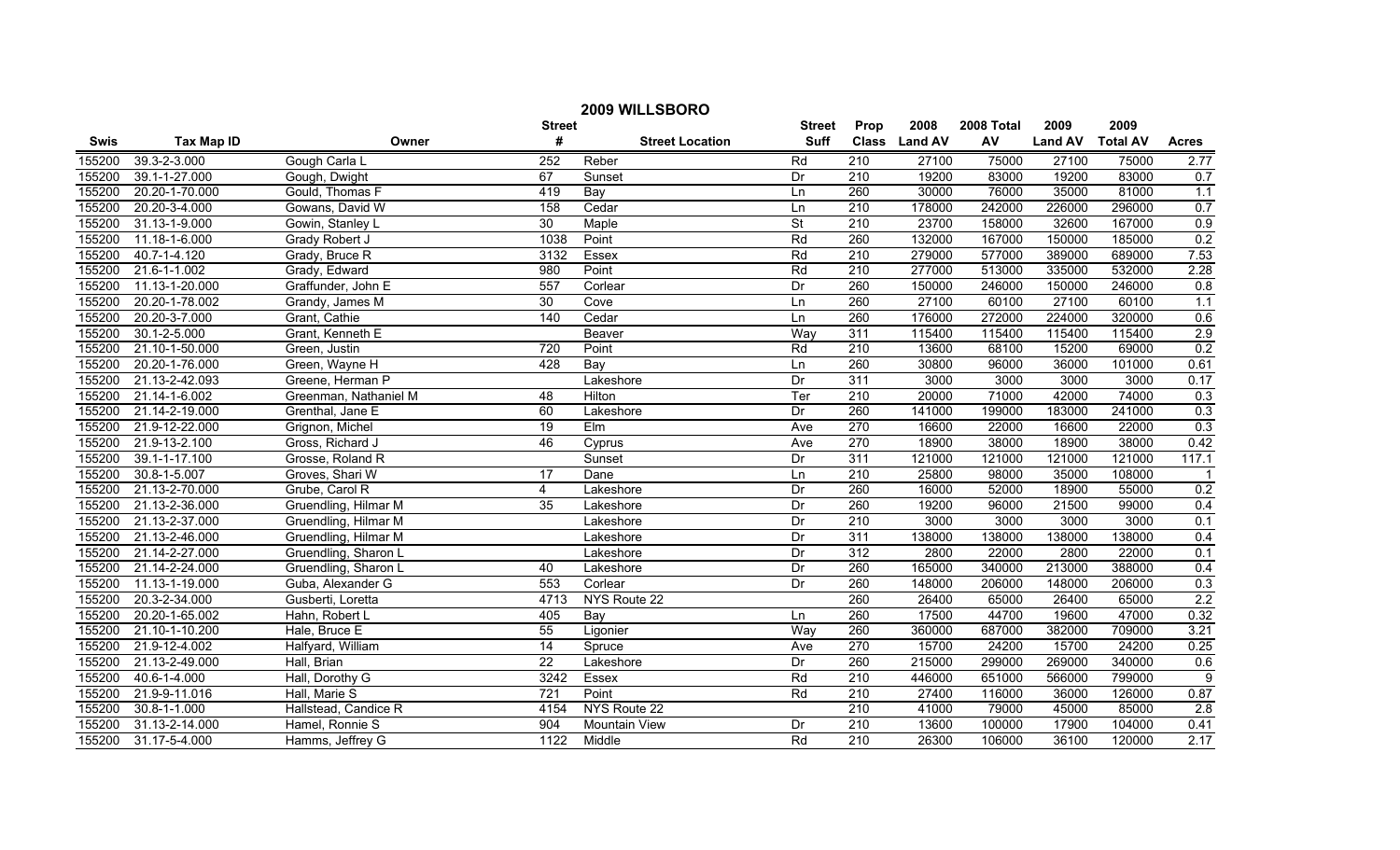| 2009 WILLSBORO |                   |                         |                 |                        |               |                  |               |            |                |                 |                |
|----------------|-------------------|-------------------------|-----------------|------------------------|---------------|------------------|---------------|------------|----------------|-----------------|----------------|
|                |                   |                         | <b>Street</b>   |                        | <b>Street</b> | Prop             | 2008          | 2008 Total | 2009           | 2009            |                |
| <b>Swis</b>    | <b>Tax Map ID</b> | Owner                   | #               | <b>Street Location</b> | <b>Suff</b>   |                  | Class Land AV | AV         | <b>Land AV</b> | <b>Total AV</b> | <b>Acres</b>   |
| 155200         | 31.13-4-28.002    | Hamms, John             | 3700            | Main                   | <b>St</b>     | 210              | 26800         | 130000     | 36800          | 140000          | 1.85           |
| 155200         | 31.13-6-21.000    | Hamms, John E           |                 | Woodlawn               | Ln            | 311              | 21700         | 21700      | 21700          | 21700           | 0.8            |
| 155200         | 30.12-1-11.100    | Hamms, Nicholas R       | $\overline{22}$ | Joyce                  | Ln            | $\overline{210}$ | 26700         | 99000      | 36500          | 109000          | 1.76           |
| 155200         | 30.12-2-12.110    | Hamms, Russell          | $\overline{2}$  | Forster                | Way           | 210              | 26600         | 128000     | 36400          | 138000          | 1.69           |
| 155200         | 30.12-2-12.200    | Hamms, Sandra J         | $\overline{23}$ | Forster                | Way           | 210              | 21500         | 76000      | 29500          | 84000           | 0.79           |
| 155200         | 31.13-1-30.000    | Hanna, Lorena A         | 845             | <b>Mountain View</b>   | Dr            | 210              | 21700         | 39000      | 29700          | 47000           | 0.8            |
| 155200         | 20.3-2-16.000     | Hannan Robert M         | 4583            | NYS Route 22           |               | 260              | 140000        | 177000     | 140000         | 177000          |                |
| 155200         | 20.20-3-11.000    | Hanrahan, Leo           | 132             | Cedar                  | Ln            | 260              | 174000        | 224000     | 222000         | 272000          | 0.4            |
| 155200         | 21.9-7-2.000      | Harbison, Marsha        |                 | Point                  | Rd            | 322              | 122000        | 122000     | 122000         | 122000          | 120.3          |
| 155200         | 21.6-3-2.000      | Harbison, Marsha        |                 | Point                  | Rd            | 311              | 264000        | 264000     | 264000         | 264000          | 3.2            |
| 155200         | 21.6-2-1.000      | Harbison, Marsha        | 888             | Point                  | Rd            | 210              | 404000        | 484000     | 426000         | 507000          | 2.6            |
| 155200         | 21.6-3-1.000      | Harbison, Ralph W Trust |                 | Point                  | Rd            | 311              | 31100         | 31100      | 31100          | 31100           | 5.4            |
| 155200         | 21.6-2-2.000      | Harbison, Ralph W Trust | 886             | Point                  | Rd            | $\overline{210}$ | 389000        | 588000     | 427000         | 613000          | 2.3            |
| 155200         | 21.10-1-36.000    | Harwood, Robert L       | 157             | Lakeshore              | Dr            | 260              | 16100         | 56300      | 18000          | 58000           | 0.2            |
| 155200         | 21.6-1-5.152      | Haseltine, William B    | 960             | Point                  | Rd            | 260              | 272000        | 279000     | 330000         | 337000          | $\overline{2}$ |
| 155200         | 11.17-1-29.001    | Hatch Bros Inc          |                 | Sabousin               | Dr            | 311              | 600           | 600        | 600            | 600             | 0.3            |
| 155200         | 11.17-1-25.111    | Hatch Bros Inc          |                 | Sabousin               | Dr            | 322              | 139000        | 139000     | 139000         | 139000          | 145.23         |
| 155200         | 11.17-1-63.000    | Hatch Bros Inc          |                 | Corlear                | Dr            | 311              | 100           | 100        | 100            | 100             | 0.2            |
| 155200         | 21.13-2-84.100    | Hatch Bros Inc          |                 | Point                  | Rd            | 312              | 3000          | 3000       | 3000           | 3000            | 0.13           |
| 155200         | 11.17-1-83.000    | Hatch Bros Inc          |                 | Corlear                | Dr            | 312              | 3000          | 3000       | 3000           | 3000            | 1.1            |
| 155200         | 11.13-2-6.110     | Hatch Bros Inc          |                 | Cayuga                 | P             | 311              | 6000          | 6000       | 6000           | 6000            | 0.24           |
| 155200         | 11.17-4-6.000     | Hatch Bros Inc          |                 | Sabousin               | Dr            | 311              | 2500          | 2500       | 2500           | 2500            | 0.17           |
| 155200         | 11.18-1-13.000    | Hatch Bros Inc          |                 | Point                  | Rd            | 312              | 15800         | 15800      | 15800          | 15800           | 0.6            |
| 155200         | 11.13-1-28.029    | Hatch Bros Inc          |                 | Corlear                | Dr            | $\overline{311}$ | 20000         | 20000      | 20000          | 20000           | 3.38           |
| 155200         | 11.13-1-22.000    | Hatch Bros Inc          |                 | Corlear                | Dr            | $\overline{311}$ | 500           | 500        | 500            | 500             | 0.5            |
| 155200         | 11.17-1-6.000     | Hatch Bros Inc          |                 | Corlear                | Dr            | 311              | 10000         | 10000      | 10000          | 10000           | 0.57           |
| 155200         | 11.17-1-18.000    | Hatch, Edward           | 1037            | Point                  | Rd            | 210              | 33000         | 164000     | 38600          | 169000          | 2.1            |
| 155200         | 11.17-1-91.001    | Hatch, Edward           |                 | Sabousin               | Dr            | $\overline{311}$ | 6700          | 6700       | 6700           | 6700            | 4.5            |
| 155200         | 11.17-4-1.000     | Hatch, Edward P         | 110             | Sabousin               | Dr            | 260              | 215000        | 294000     | 268000         | 325000          | 1.15           |
| 155200         | 30.2-1-20.000     | Hatch, Frances          |                 | NYS Route 22           |               | 314              | 6000          | 6000       | 6000           | 6000            | $\overline{5}$ |
| 155200         | 11.17-1-20.000    | Hatch, Michael E        |                 | Sabousin               | Dr            | 311              | 18500         | 18500      | 18500          | 18500           | 0.5            |
| 155200         | 11.17-1-13.000    | Hatch, Michael E        | 54              | Sabousin               | Dr            | 260              | 220000        | 283000     | 273000         | 336000          | 0.8            |
| 155200         | 11.17-1-9.000     | Hatch, Robert D         | 82              | Sabousin               | Dr            | 260              | 335000        | 412000     | 383000         | 460000          | 1.1            |
| 155200         | 21.13-2-5.000     | Hatch, Robert D         |                 | Point                  | Rd            | 311              | 3000          | 3000       | 3000           | 3000            | 0.1            |
| 155200         | 11.17-1-23.000    | Hatch, Robert D         |                 | Sabousin               | Dr            | 312              | 25800         | 34800      | 25800          | 34800           | 0.9            |
| 155200         | 30.8-3-3.000      | Hathaway Adam           | 57              | Bay                    | Ln            | 270              | 19600         | 35000      | 19600          | 35000           | 0.7            |
| 155200         | 30.20-2-6.000     | Hathaway, Blanche       | 1139            | Sunset                 | Dr            | 260              | 20700         | 62000      | 28300          | 69000           | 0.75           |
| 155200         | 31.13-6-4.000     | Hathaway, Carl V        | 3669            | Essex                  | Rd            | 432              | 27600         | 74300      | 27600          | 74300           | 0.5            |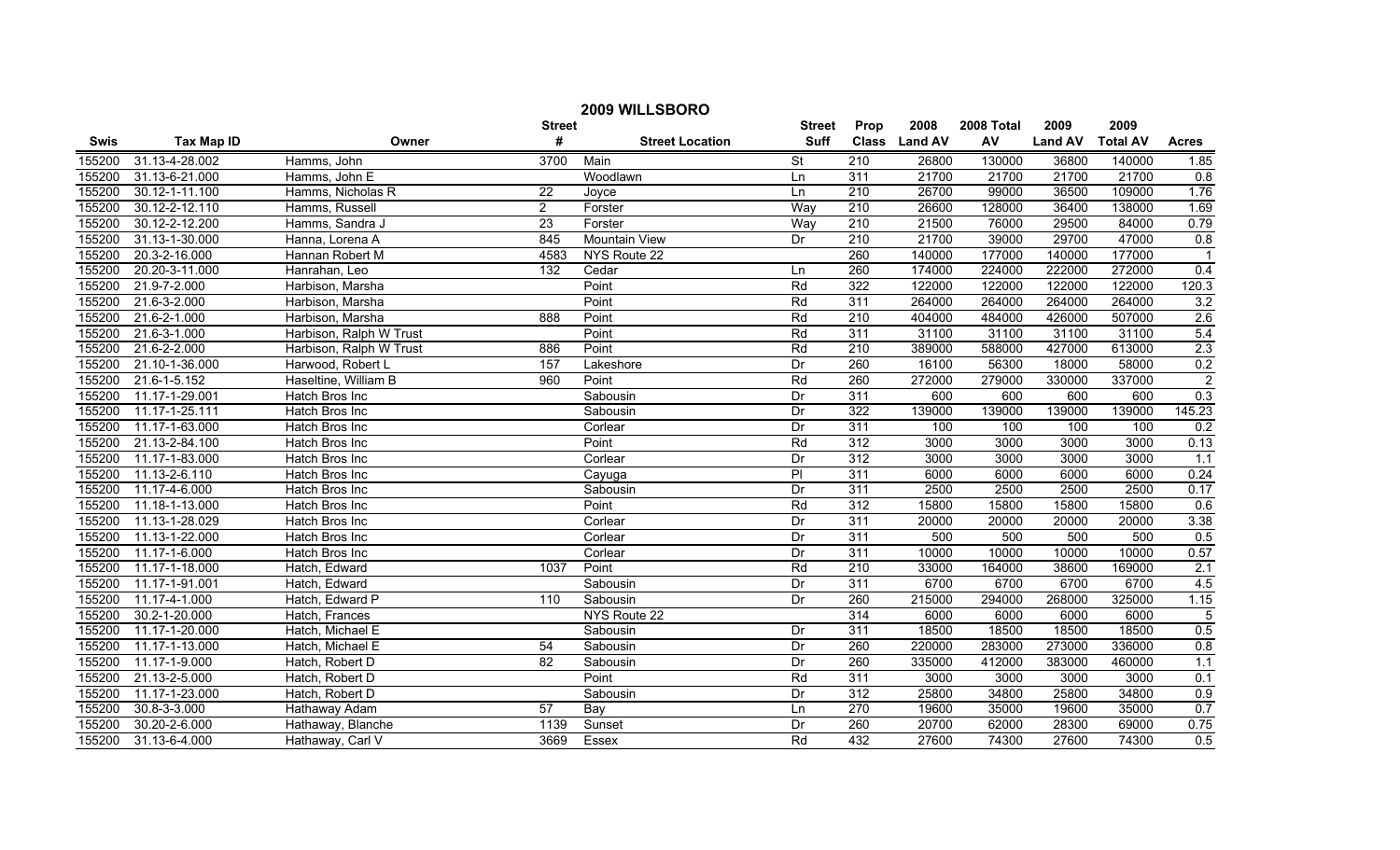| 2009 WILLSBORO |                   |                             |                  |                        |                          |                  |               |            |                |                 |              |
|----------------|-------------------|-----------------------------|------------------|------------------------|--------------------------|------------------|---------------|------------|----------------|-----------------|--------------|
|                |                   |                             | <b>Street</b>    |                        | <b>Street</b>            | Prop             | 2008          | 2008 Total | 2009           | 2009            |              |
| <b>Swis</b>    | <b>Tax Map ID</b> | Owner                       | #                | <b>Street Location</b> | <b>Suff</b>              |                  | Class Land AV | AV         | <b>Land AV</b> | <b>Total AV</b> | <b>Acres</b> |
| 155200         | 31.9-1-43.000     | Hathaway, Ethel             | 3901             | NYS Route 22           |                          | 423              | 47000         | 95000      | 47000          | 95000           | 0.98         |
| 155200         | 21.9-9-10.015     | Hathaway, Gary A Jr         | $\overline{7}$   | Pine                   | Ave                      | 270              | 16500         | 52300      | 16500          | 52300           | 0.25         |
| 155200         | 30.20-2-11.000    | Hathaway, Heather M         | 1111             | Sunset                 | Dr                       | $\overline{210}$ | 26500         | 105500     | 36300          | 115000          | 1.6          |
| 155200         | 39.1-1-16.000     | Hathaway, L Vaughn          | 128              | <b>Mountain View</b>   | Dr                       | 240              | 71000         | 166000     | 71000          | 166000          | 52.5         |
| 155200         | 21.9-2-12.000     | Hathaway, Ralph             | 55               | Corlear                | Dr                       | 260              | 192000        | 238000     | 242000         | 288000          | 0.52         |
| 155200         | 31.13-2-24.000    | Hathaway, Spencer K         | 874              | <b>Mountain View</b>   | Dr                       | 210              | 26300         | 118000     | 36100          | 128000          | 1.43         |
| 155200         | 21.9-4-25.000     | Hathaway, Spencer K         | 56               | Frisbie                | Rd                       | 270              | 12600         | 19800      | 12600          | 19800           | 0.2          |
| 155200         | 39.2-1-8.000      | Hathaway, Sterling          |                  | <b>Mountain View</b>   | Dr                       | 311              | 15000         | 15000      | 15000          | 15000           | 1.78         |
| 155200         | 39.1-2-1.000      | Hathaway, Vaughan           | $\overline{25}$  | Ellsberry              | Ln                       | 240              | 135000        | 243000     | 135000         | 243000          | 123.5        |
| 155200         | 39.1-2-3.000      | Hathaway, Wanda G           | $\overline{135}$ | <b>Mountain View</b>   | Dr                       | $\overline{210}$ | 15200         | 89000      | 15200          | 89000           | 0.4          |
| 155200         | 20.3-2-2.120      | Haupt, Thomas               |                  | Reber                  | Rd                       | 314              | 5500          | 5500       | 5500           | 5500            | 4.6          |
| 155200         | 20.3-2-2.220      | Haupt, Thomas               |                  | Reber                  | Rd                       | 322              | 11400         | 11400      | 11400          | 11400           | 20.19        |
| 155200         | 20.3-2-2.210      | Haupt, Thomas               |                  | Reber                  | Rd                       | 322              | 15400         | 15400      | 15400          | 15400           | 30.24        |
| 155200         | 20.3-2-3.000      | Haupt, Thomas               |                  | NYS Route 22           |                          | 312              | 57000         | 61000      | 57000          | 61000           | 100          |
| 155200         | 20.3-2-2.111      | Haupt, Thomas               |                  | Reber                  | Rd                       | 314              | 5500          | 5500       | 5500           | 5500            | 6.3          |
| 155200         | 20.3-2-2.112      | Haupt, Thomas               |                  | Reber                  | Rd                       | 322              | 14500         | 14500      | 14500          | 14500           | 25.6         |
| 155200         | 20.3-2-2.113      | Haupt, Thomas               |                  | Reber                  | Rd                       | 314              | 1200          | 1200       | 1200           | 1200            | 1.4          |
| 155200         | 21.5-1-71.122     | Hauser, Margaret A          |                  | Corlear                | Dr                       | 311              | 3100          | 3100       | 3100           | 3100            | 1.6          |
| 155200         | 21.5-1-23.000     | Hauser, Margaret A          | 251              | Corlear                | Dr                       | 260              | 127000        | 170000     | 139000         | 183000          | 0.3          |
| 155200         | 40.6-1-15.019     | Haverlick, John J           | 3137             | Essex                  | Rd                       | 210              | 27100         | 165000     | 41000          | 179000          | 2.1          |
| 155200         | 39.3-2-1.000      | Hegnauer, Richard           | 219              | Reber                  | Rd                       | 240              | 35200         | 90000      | 35200          | 90000           | 12.42        |
| 155200         | 21.17-1-32.110    | Heintz, William J II        | 467              | Point                  | Rd                       | $\overline{240}$ | 62000         | 156000     | 72000          | 166000          | 25.4         |
| 155200         | 31.9-3-7.000      | Heintz, William J II        | 49               | Gilliland              | Ln                       | 443              | 38600         | 38700      | 38600          | 38700           | 0.82         |
| 155200         | 21.9-2-8.000      | Henderson, Peter            | 75               | Corlear                | Dr                       | $\overline{210}$ | 179000        | 274000     | 227000         | 322000          | 0.57         |
| 155200         | 30.12-2-39.000    | Henninger, Ronald           | 15               | Depot                  | Ln                       | $\overline{210}$ | 7900          | 23000      | 7900           | 23000           | 0.4          |
| 155200         | 21.9-4-23.000     | Henrichs, Robert E          | 48               | Frisbie                | Rd                       | 270              | 16600         | 24800      | 16600          | 24800           | 0.3          |
| 155200         | 21.9-11-18.000    | Henry, Samuel D             | 31               | Spruce                 | Ave                      | 270              | 14600         | 35000      | 14600          | 35000           | 0.5          |
| 155200         | 39.3-2-14.000     | Heppolette, John D          |                  | Reber                  | Rd                       | 105              | 65000         | 65000      | 72000          | 72000           | 64.58        |
| 155200         | 30.2-1-29.000     | Herbert, Anna M             | 1502             | Reber                  | Rd                       | 260              | 25200         | 71500      | 25200          | 71500           | 1.2          |
| 155200         | 30.2-1-19.030     | Herbert, Anna M             |                  | Reber                  | Rd                       | 314              | 13000         | 13000      | 13000          | 13000           | 1.1          |
| 155200         | 31.9-1-28.000     | <b>Heron Properties Inc</b> | 46               | Maple                  | $\overline{\mathsf{St}}$ | 484              | 8300          | 21700      | 8300           | 21700           | 0.2          |
| 155200         | 11.13-1-48.067    | Herr, Ernest C              |                  | Sabousin               | Dr                       | 311              | 14500         | 14500      | 14500          | 14500           | 1.03         |
| 155200         | 11.13-1-11.000    | Herr, Ernest C              | 517              | Corlear                | Dr                       | 260              | 180000        | 255000     | 180000         | 255000          | 0.6          |
| 155200         | 21.13-2-23.400    | Hess, Robert C              |                  | Hilton                 | Ter                      | 311              | 3000          | 3000       | 3000           | 3000            | 0.1          |
| 155200         | 20.20-2-3.000     | Higgins, Doreen J           | 186              | Cedar                  | Ln                       | 210              | 135000        | 261000     | 173000         | 299000          | 0.5          |
| 155200         | 20.3-2-12.000/1   | <b>Highland Forests Inc</b> | 182              | <b>Burnham</b>         | Way                      | 260              | 12000         | 165000     | 30000          | 170000          | 0.01         |
| 155200         | 20.4-2-1.000      | <b>Highland Forests LLC</b> |                  | NYS Route 22           |                          | 911              | 116000        | 116000     | 116000         | 116000          | 5.2          |
| 155200         | 20.4-1-13.000     | <b>Highland Forests LLC</b> |                  | NYS Route 22           |                          | 911              | 21100         | 21100      | 21100          | 21100           | 46.8         |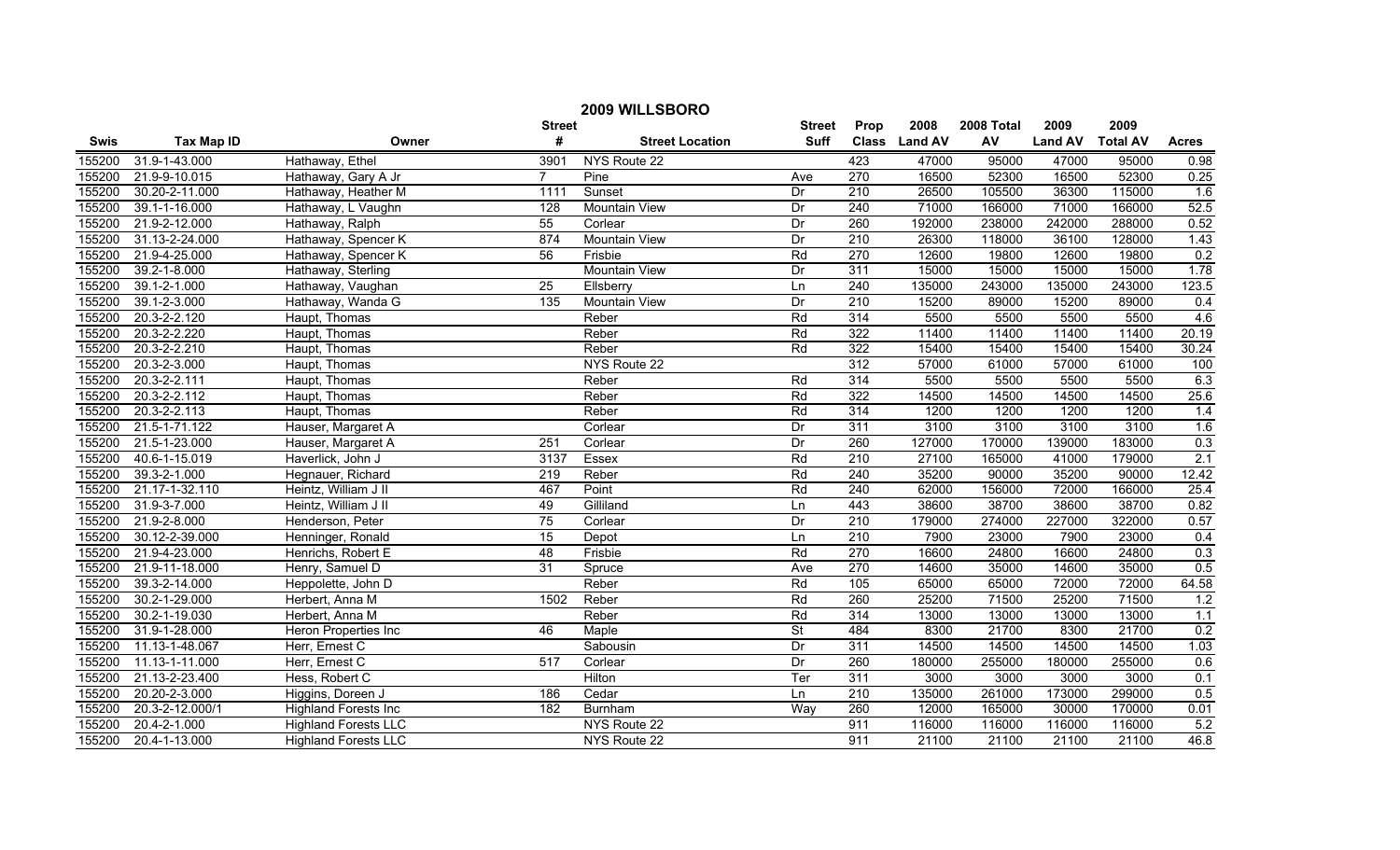|        |                             |                              |               | 2009 WILLSBORO         |               |                  |                |            |                |                 |                |
|--------|-----------------------------|------------------------------|---------------|------------------------|---------------|------------------|----------------|------------|----------------|-----------------|----------------|
|        |                             |                              | <b>Street</b> |                        | <b>Street</b> | Prop             | 2008           | 2008 Total | 2009           | 2009            |                |
| Swis   | <b>Tax Map ID</b>           | Owner                        | #             | <b>Street Location</b> | <b>Suff</b>   | <b>Class</b>     | <b>Land AV</b> | AV         | <b>Land AV</b> | <b>Total AV</b> | <b>Acres</b>   |
| 155200 | 20.4-1-12.000               | <b>Highland Forests LLC</b>  |               | NYS Route 22           |               | 911              | 137500         | 137500     | 137500         | 137500          | 303.6          |
| 155200 | 20.4-1-2.000                | <b>Highland Forests LLC</b>  |               | NYS Route 22           |               | 911              | 110300         | 110300     | 110300         | 110300          | 243.8          |
| 155200 | 20.4-1-1.000                | <b>Highland Forests LLC</b>  |               | Burnham                | Way           | 911              | 279500         | 279500     | 279500         | 279500          | 238.5          |
| 155200 | 20.3-2-14.000               | <b>Highland Forests LLC</b>  |               | NYS Route 22           |               | 911              | 81000          | 81000      | 81000          | 81000           | 101.2          |
| 155200 | 20.3-2-12.000/2             | <b>Highland Forests LLC</b>  | 210           | <b>Burnham</b>         | Way           | $\overline{210}$ | 0              | 198000     | 30000          | 198000          |                |
| 155200 | 20.3-2-12.000               | <b>Highland Forests LLC</b>  |               | Burnham                | Way           | 911              | 333845         | 333845     | 323000         | 323000          | 94.6           |
| 155200 | 20.3-2-11.000/1             | <b>Highland Forests LLC</b>  |               | Highlands              | Rd            | 210              | 12000          | 190000     | 30000          | 207000          | 0.01           |
| 155200 | 20.3-2-11.000               | <b>Highland Forests LLC</b>  | 47            | <b>Highlands</b>       | Rd            | 911              | 120100         | 120100     | 120100         | 120100          | 150.1          |
| 155200 | 20.2-3-1.000                | <b>Highland Forests LLC</b>  |               | NYS Route 22           |               | 911              | 611000         | 611000     | 611000         | 611000          | 16.6           |
| 155200 | 20.2-2-6.000                | <b>Highland Forests LLC</b>  |               | NYS Route 22           |               | 911              | 205400         | 205400     | 205400         | 205400          | 256.8          |
| 155200 | 20.2-2-5.000                | <b>Highland Forests LLC</b>  |               | NYS Route 22           |               | 911              | 37900          | 37900      | 37900          | 37900           | 47.4           |
| 155200 | 20.2-2-3.000                | <b>Highland Forests LLC</b>  |               | NYS Route 22           |               | 911              | 154900         | 154900     | 154900         | 154900          | 193.6          |
| 155200 | 20.2-2-2.000/2              | <b>Highland Forests LLC</b>  |               | NYS Route 22           |               | $\overline{210}$ | 21600          | 182000     | 30000          | 190000          |                |
| 155200 | 20.2-2-2.000/1              | <b>Highland Forests LLC</b>  |               | NYS Route 22           |               | 260              | 12000          | 32300      | 30000          | 120000          | 0.01           |
| 155200 | 20.2-2-2.000                | <b>Highland Forests LLC</b>  | 80            | Burnham                | Way           | 911              | 966100         | 992600     | 918000         | 945000          | 35.7           |
| 155200 | $20.\overline{2-2-1.000/1}$ | <b>Highland Forests LLC</b>  |               | NYS Route 22           |               | $\overline{210}$ | 264000         | 276000     | 30000          | 211000          |                |
| 155200 | 20.2-2-1.000                | <b>Highland Forests LLC</b>  | 272           | Highlands              | Rd            | 911              | 102600         | 473300     | 379000         | 562000          | 83             |
| 155200 | 20.3-2-9.000                | <b>Highland Forests LLC</b>  |               | NYS Route 22           |               | 911              | 100900         | 100900     | 100900         | 100900          | 126.11         |
| 155200 | 20.2-2-1.000/2              | <b>Highland Forests LLC</b>  |               | NYS Route 22           |               | 210              | 230000         | 355000     | 30000          | 169000          |                |
| 155200 | 20.3-2-12.000/3             | <b>Highlands Forest LLC</b>  | 226           | <b>Burnham</b>         | Way           | 260              | 12000          | 241000     | 30000          | 246000          | 0.01           |
| 155200 | 20.4-1-1.000/1              | <b>Highlands Forests LLC</b> | 128           | <b>Burnham</b>         | Way           | 210              | 4500           | 293000     | 30000          | 318000          | 0.01           |
| 155200 | 21.10-1-34.002              | Hill, James                  | 151           | Lakeshore              | Dr            | 260              | 21800          | 59000      | 25500          | 63000           | 0.7            |
| 155200 | 11.17-1-45.100              | Hill, Richard H Jr           | 304           | Corlear                | Dr            | 260              | 20100          | 60000      | 22200          | 65000           | 0.45           |
| 155200 | $21.5 - 1 - 1.100$          | Hill, Richard H Jr           |               | Corlear                | Dr            | $\overline{311}$ | 56400          | 56400      | 56400          | 56400           | 0.18           |
| 155200 | 21.17-1-64.000              | Hislop, Christine            |               | Cedar                  | Ln            | 311              | 28200          | 28200      | 28200          | 28200           | 1.12           |
| 155200 | 21.17-1-65.000              | Hislop, Christine            |               | Cedar                  | Ln            | 311              | 26000          | 26000      | 26000          | 26000           | 1.01           |
| 155200 | 21.10-1-15.000              | Hobelsberger, Maximilian H   |               | Lakeshore              | Dr            | 260              | 217000         | 287000     | 270000         | 340000          | 0.6            |
| 155200 | 40.6-1-9.000                | Hoffman, Barbara K           | 3172          | Essex                  | Rd            | 311              | 184000         | 184000     | 193000         | 380000          | 2.6            |
| 155200 | 20.20-3-16.000              | Hofmann, Nancy W             | 116           | Cedar                  | Ln            | 260              | 174000         | 228000     | 222000         | 276000          | 0.5            |
| 155200 | 20.20-1-50.002              | Hohn Theodore A              | 11            | Waterview              | Way           | $\overline{210}$ | 176000         | 281000     | 196000         | 301000          |                |
| 155200 | 40.1-2-17.000               | Hoke, Elwyn M                | 3041          | <b>Essex</b>           | Rd            | 210              | 26300          | 126000     | 39000          | 141000          | 1.4            |
| 155200 | 30.2-1-16.000               | Holihan, Jean P              | 4234          | NYS Route 22           |               | 210              | 25000          | 87800      | 25000          | 87800           |                |
| 155200 | 11.13-1-50.066              | Holland, David A             | 135           | Sabousin               | Dr            | 210              | 29900          | 145000     | 35000          | 150000          | 1.04           |
| 155200 | 11.13-2-4.000               | Holland, Elizabeth           |               | Sabousin               | Dr            | 311              | 22400          | 22400      | 22400          | 22400           | 0.7            |
| 155200 | 11.13-1-35.000              | Holland, Elizabeth S         | 629           | Corlear                | Dr            | $\overline{210}$ | 208000         | 282000     | 259000         | 333000          | 0.7            |
| 155200 | 30.20-2-15.000              | Holland, Scott               | 1057          | Sunset                 | Dr            | $\overline{210}$ | 27000          | 88100      | 37000          | 98000           | $\overline{2}$ |
| 155200 | 30.8-3-5.000                | Hopkins, John W              | 49            | Bay                    | Ln            | 270              | 27000          | 55300      | 27000          | 55300           | 2.04           |
| 155200 | 39.2-1-29.000               | Hopper, Jennifer E           | 97            | <b>McAuliffe</b>       | Ln            | $\overline{112}$ | 172000         | 205000     | 193000         | 226000          | 148.61         |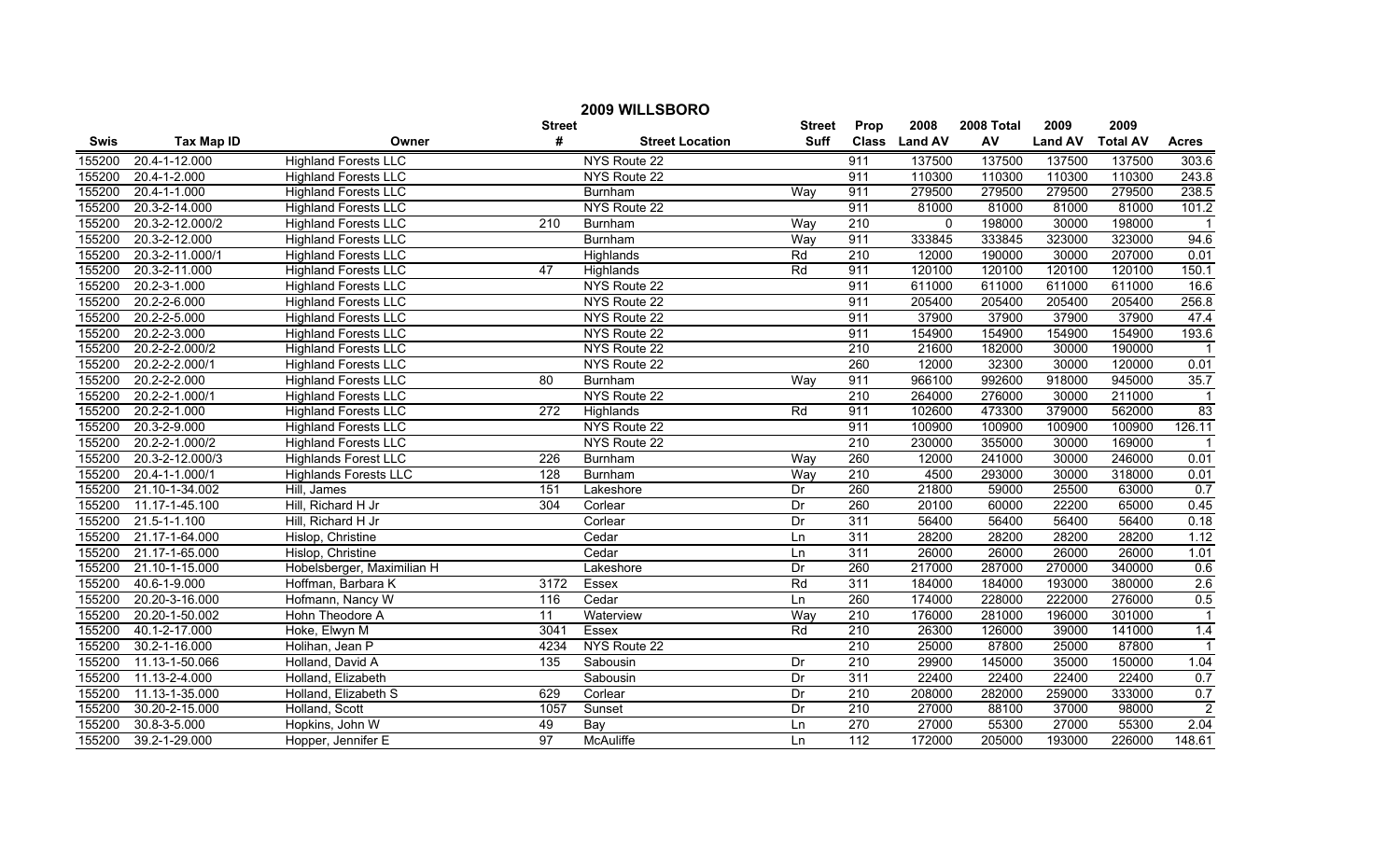| 2009 WILLSBORO |                   |                       |                  |                        |                 |                  |               |            |                |                 |                         |
|----------------|-------------------|-----------------------|------------------|------------------------|-----------------|------------------|---------------|------------|----------------|-----------------|-------------------------|
|                |                   |                       | <b>Street</b>    |                        | <b>Street</b>   | Prop             | 2008          | 2008 Total | 2009           | 2009            |                         |
| <b>Swis</b>    | <b>Tax Map ID</b> | Owner                 | $\pmb{\#}$       | <b>Street Location</b> | <b>Suff</b>     |                  | Class Land AV | AV         | <b>Land AV</b> | <b>Total AV</b> | <b>Acres</b>            |
| 155200         | 20.20-1-47.000    | Horn, Jeffrey         | 372              | Bay                    | Ln              | 260              | 90000         | 90000      | 100000         | 105000          | 0.2                     |
| 155200         | 11.17-1-72.000    | Horn, Suzanne A       | 413              | Corlear                | Dr              | 210              | 177000        | 303000     | 177000         | 303000          | 0.6                     |
| 155200         | 31.13-6-30.000/1  | Hoskins Judy L        | 1260             | Middle                 | Rd              | 270              | 300           | 11800      | 300            | 11800           | 0.01                    |
| 155200         | 31.13-6-30.000    | Hoskins Judy L        | 1258             | Middle                 | Rd              | 210              | 25900         | 118000     | 35500          | 128000          | 1.1                     |
| 155200         | 30.12-2-10.000    | Hotaling, James J     | 4                | Bay                    | Ln              | 210              | 27600         | 130000     | 37800          | 140000          | 2.41                    |
| 155200         | 21.14-2-26.000    | Houghtaling, David    | 36               | Lakeshore              | Dr              | 260              | 217000        | 312000     | 270000         | 365000          | 0.7                     |
| 155200         | 21.14-1-8.000     | Howard, Richard       | 52               | Hilton                 | Ter             | 260              | 13800         | 48700      | 36000          | 65000           | 0.2                     |
| 155200         | 31.13-1-2.000     | Huestis, Robert W     | 25               | Maple                  | <b>St</b>       | 471              | 50000         | 241000     | 50000          | 241000          | 1.5                     |
| 155200         | 30.20-3-13.200    | Huff, Richard         | 1096             | Sunset                 | Dr              | $\overline{270}$ | 21700         | 33500      | 21700          | 33500           | 0.8                     |
| 155200         | 31.9-1-2.000/2009 | <b>HUI LLC</b>        | 3922             | NYS Route 22           |                 | 452              |               |            | 48000          | 214000          |                         |
| 155200         | 31.9-1-3.000      | <b>HUI LLC</b>        | 3922             | NYS Route 22           |                 | 541              | 21200         | 170000     | 21200          | 170000          | 0.2                     |
| 155200         | 31.9-1-2.000      | <b>HUI LLC</b>        | 3922             | NYS Route 22           |                 | 452              | 48000         | 214000     | 48000          | 214000          | 1.1                     |
| 155200         | 31.9-1-37.000     | Hulse, Irene M        | 3859             | NYS Route 22           |                 | 210              | 8300          | 51700      | 13500          | 54000           | 0.2                     |
| 155200         | 40.1-2-1.212      | Hulse, William W      | 1019             | Middle                 | Rd              | $\overline{210}$ | 29700         | 129000     | 29700          | 129000          | 4.9                     |
| 155200         | 21.10-1-18.000    | Hunn, Peter E         |                  | Lakeshore              | Dr              | 311              | 59000         | 59000      | 59000          | 59000           | 0.2                     |
| 155200         | 21.10-1-66.000    | Hunn, Peter E         | 13               | Vista                  | Dr              | $\overline{210}$ | 14200         | 88700      | 16000          | 90000           | 0.2                     |
| 155200         | 31.13-7-8.000     | Hurlburt, Donald      | 70               | Woodlawn               | Ln              | 210              | 15500         | 65000      | 21200          | 71000           | 0.5                     |
| 155200         | 39.1-1-37.000     | Hutchins, Alyson L    | 253              | Reber                  | Rd              | 210              | 25000         | 93400      | 25000          | 93400           | $\overline{\mathbf{1}}$ |
| 155200         | 31.13-1-24.000    | Hutchins, Dawn C      | 883              | <b>Mountain View</b>   | Dr              | 210              | 17600         | 99000      | 24100          | 106000          | 0.6                     |
| 155200         | 30.3-1-20.000     | Hutchins, Eldred      |                  | Reber                  | Rd              | 322              | 13400         | 13400      | 13400          | 13400           | 31.08                   |
| 155200         | 30.20-3-12.000    | Hutchins, Eric W      | $\overline{17}$  | Lobdell                | Ln              | 270              | 19600         | 37200      | 19600          | 37200           | 0.7                     |
| 155200         | 20.3-2-38.000     | Imbrogna, Valerie W   | 27               | Carver                 | Ln              | $\overline{210}$ | 26400         | 124000     | 26400          | 124000          | 2.1                     |
| 155200         | 21.9-2-2.100      | Imobersteg, Lisa O    | 111              | Corlear                | Dr              | 210              | 169000        | 236000     | 217000         | 433000          | 0.4                     |
| 155200         | 21.5-1-71.110     | Indian Bay Marina Inc |                  | Corlear                | Dr              | 330              | 35000         | 35000      | 35000          | 35000           | 6.3                     |
| 155200         | 21.5-1-30.000     | Indian Bay Marina Inc | $\overline{237}$ | Corlear                | Dr              | 570              | 151000        | 217000     | 151000         | 217000          | 1.3                     |
| 155200         | 21.5-1-29.000     | Indian Bay Marina Inc | 239              | Corlear                | Dr              | 260              | 143000        | 177000     | 147000         | 181000          | 0.8                     |
| 155200         | 30.20-2-14.200    | Irvine, Patricia H    | 1091             | Sunset                 | $\overline{Dr}$ | 210              | 28200         | 132800     | 38600          | 143000          | $\overline{3}$          |
| 155200         | 30.20-3-6.000     | Ives, Faye            | 1156             | Sunset                 | Dr              | 210              | 23700         | 73000      | 32400          | 82000           | 0.9                     |
| 155200         | 21.10-1-21.100    | Jacob, James W        |                  | Lakeshore              | Dr              | 311              | 1100          | 1100       | 1100           | 1100            | 0.24                    |
| 155200         | 21.10-1-45.000    | Jacob, James W        | 31               | Club                   | Dr              | 260              | 15100         | 66100      | 17900          | 68000           | 0.2                     |
| 155200         | 21.10-1-46.000    | Jacob, James W        |                  | Club                   | Dr              | 311              | 12400         | 12400      | 12400          | 12400           | 0.2                     |
| 155200         | 31.9-1-44.100     | Jacques, Chasity L    | 3909             | NYS Route 22           |                 | 210              | 21100         | 65600      | 28900          | 74000           | 0.77                    |
| 155200         | 31.17-3-36.000    | Jacques, Dorothy S    | 1152             | Middle                 | Rd              | 210              | 15900         | 106000     | 21700          | 112000          | 0.52                    |
| 155200         | 39.2-1-21.100     | Jacques, Elizabeth    | 892              | Sunset                 | Dr              | $\overline{270}$ | 25600         | 44100      | 25600          | 44100           | 1.5                     |
| 155200         | 30.12-2-36.000    | Jacques, Joyce        | 32               | Dock And Coal          | Ln              | 210              | 4100          | 59000      | 4100           | 59000           | 0.1                     |
| 155200         | 30.12-2-16.000    | Jacques, Nathan J     | 3978             | NYS Route 22           |                 | $\overline{210}$ | 23700         | 103800     | 32400          | 112000          | 0.9                     |
| 155200         | 30.20-1-5.200     | Jacques, Peter A      | 531              | Mountain View          | Dr              | 240              | 54800         | 154800     | 54000          | 220000          | 30                      |
| 155200         | 31.17-4-4.000     | Jacques, Timothy      | 84               | Woodlawn               | Ln              | 210              | 23700         | 186000     | 32400          | 195000          | 0.9                     |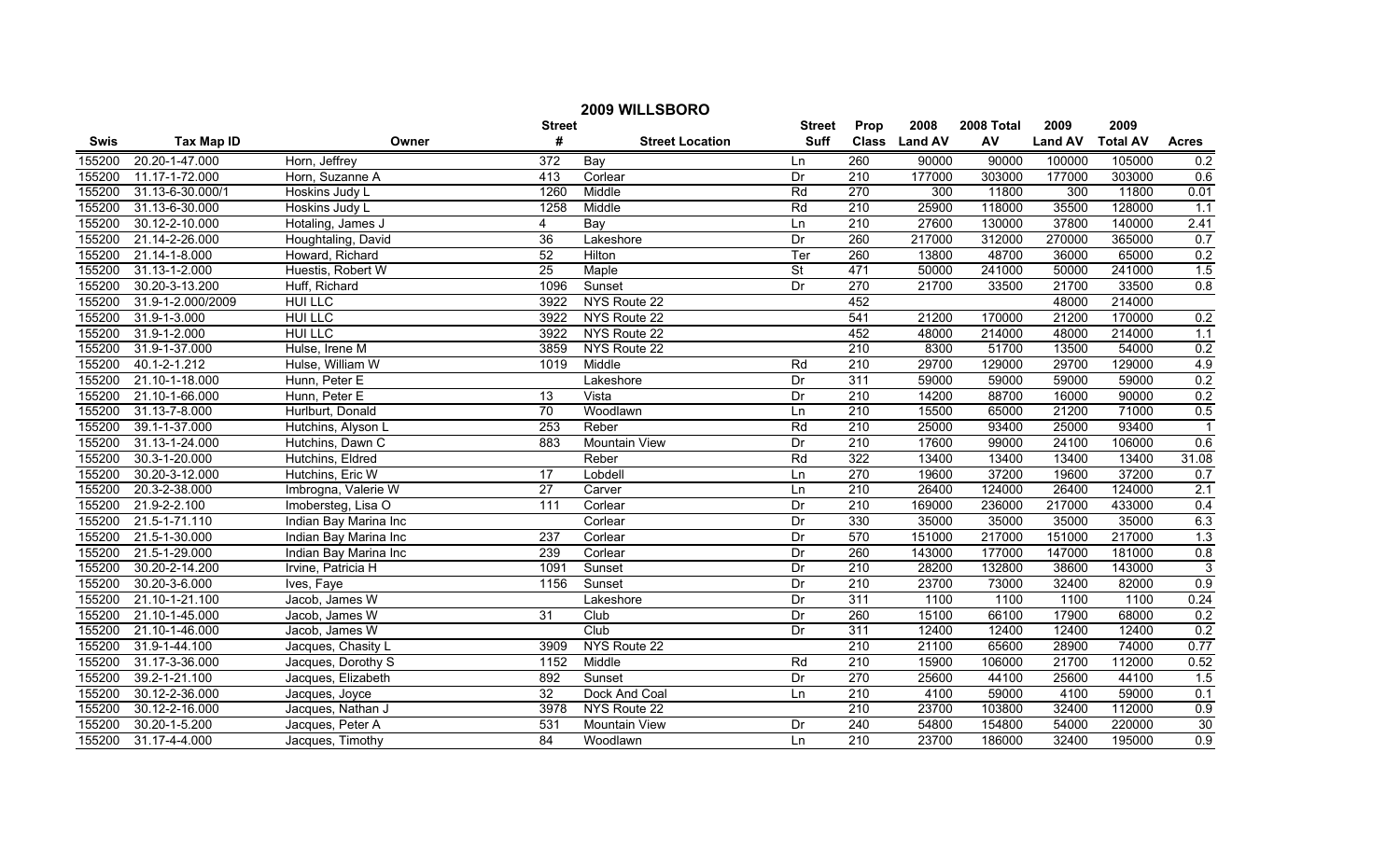| 2009 WILLSBORO |                   |                             |                  |                        |               |                  |               |            |                |                 |                         |
|----------------|-------------------|-----------------------------|------------------|------------------------|---------------|------------------|---------------|------------|----------------|-----------------|-------------------------|
|                |                   |                             | <b>Street</b>    |                        | <b>Street</b> | Prop             | 2008          | 2008 Total | 2009           | 2009            |                         |
| <b>Swis</b>    | <b>Tax Map ID</b> | Owner                       | #                | <b>Street Location</b> | <b>Suff</b>   |                  | Class Land AV | AV         | <b>Land AV</b> | <b>Total AV</b> | <b>Acres</b>            |
| 155200         | 31.13-5-12.000    | James, Kenda C              | 1283             | Middle                 | Rd            | 240              | 43000         | 149000     | 59000          | 165000          | 19.4                    |
| 155200         | 31.17-3-15.000    | Jaquish Dirk                | 1210             | Middle                 | Rd            | 220              | 26300         | 109000     | 36000          | 119000          | 1.5                     |
| 155200         | 31.17-3-14.000    | Jaquish Dirk                | 1206             | Middle                 | Rd            | $\overline{270}$ | 17600         | 31900      | 17600          | 31900           | 0.6                     |
| 155200         | 31.17-3-20.500    | Jaquish, Dirk               |                  | Middle                 | Rd            | 311              | 17100         | 17100      | 17100          | 17100           | 2.71                    |
| 155200         | 21.13-2-25.000    | Jaquish, Dirk A             |                  | Hilton                 | Ter           | 311              | 3000          | 3000       | 3000           | 3000            | 0.1                     |
| 155200         | 21.13-2-23.200    | Jaquish, Dirk A             | $\overline{28}$  | Hilton                 | Ter           | 210              | 21700         | 108000     | 24300          | 111000          | 0.4                     |
| 155200         | 31.13-6-27.000    | Jaquish, Jason D            | $\overline{3}$   | Woodlawn               | Ln            | 210              | 15500         | 43400      | 21200          | 49000           | 0.5                     |
| 155200         | 31.9-1-14.000     | Jaquish, Lawrence L         | 46               | River                  | Ln            | 210              | 21700         | 55000      | 29700          | 63000           | 0.8                     |
| 155200         | 30.12-2-5.000     | Jaquish, Rodger             | $\overline{23}$  | Bay                    | Ln            | 210              | 19600         | 59200      | 26800          | 59200           | 0.7                     |
| 155200         | 30.12-2-2.000     | Jaquish, Rodger L           | $\overline{16}$  | Wickes                 | Way           | 210              | 27000         | 69000      | 37000          | 79000           | $\overline{2}$          |
| 155200         | 31.17-3-20.200    | Jaquish, Vaughan            | 1232             | Middle                 | Rd            | 220              | 26300         | 68000      | 36100          | 78000           | 1.45                    |
| 155200         | 39.3-2-4.000      | Jarvis, Lori A              | 220              | Reber                  | Rd            | 210              | 25600         | 89000      | 25600          | 89000           | 1.5                     |
| 155200         | 30.20-3-8.000     | Jerdo, John                 | 1146             | Sunset                 | Dr            | 210              | 25800         | 74500      | 35300          | 84000           | $\overline{1}$          |
| 155200         | 21.5-1-38.000     | Johanson, Norman E          |                  | Corlear                | Dr            | 311              | 140000        | 140000     | 140000         | 140000          | 0.3                     |
| 155200         | 21.13-1-22.200    | Johnson, Leon P             | $\overline{31}$  | <b>Boat Launch</b>     | Ln            | $\overline{210}$ | 39300         | 79000      | 46000          | 86000           | 4.4                     |
| 155200         | 21.9-13-19.000    | Johnson, Oliver             |                  | Club                   | Dr            | 311              | 1100          | 1100       | 1100           | 1100            | 0.1                     |
| 155200         | 21.9-13-20.200    | Johnson, Oliver             |                  | Club                   | Dr            | 311              | 700           | 700        | 700            | 700             | 0.11                    |
| 155200         | 21.9-13-18.000    | Johnson, Oliver             | 4                | Club                   | Dr            | 260              | 16600         | 53000      | 18500          | 55000           | 0.3                     |
| 155200         | 21.9-13-20.100    | Johnson, Oliver F           |                  | Club                   | Dr            | 311              | 13800         | 13800      | 13800          | 13800           | 0.91                    |
| 155200         | 21.10-1-56.000    | Johnson, Oliver F           |                  | Club                   | Dr            | 311              | 21600         | 21600      | 21600          | 21600           | 1.76                    |
| 155200         | 20.3-2-15.200     | Johnson, Scott C            | 4525             | NYS Route 22           |               | 417              | 277000        | 546900     | 277000         | 546900          | 8.68                    |
| 155200         | 20.20-1-23.000    | Jones, Douglas R            | 416              | Bay                    | Ln            | 260              | 87000         | 134000     | 93000          | 140000          | 0.15                    |
| 155200         | 20.20-1-22.000    | Jones, Douglas R            | 418              | Bay                    | Ln            | 260              | 93000         | 121000     | 99000          | 127000          | 0.2                     |
| 155200         | 21.13-1-1.120     | Jones, Gary W               | 3                | Ledge                  | Ln            | $\overline{210}$ | 275000        | 517000     | 330000         | 572000          | $\overline{2.8}$        |
| 155200         | 31.9-3-3.000      | Jones, Kirk                 | 44               | Gilliland              | Ln            | $\overline{210}$ | 23700         | 67400      | 32400          | 76000           | 0.9                     |
| 155200         | 21.5-1-48.000     | Joos, Edward                | $\overline{143}$ | Corlear                | Dr            | $\overline{210}$ | 195000        | 303000     | 246000         | 354000          | 0.5                     |
| 155200         | 31.13-3-12.001    | Joslyn, Jason D             | 1233             | Sunset                 | Dr            | 210              | 25800         | 91000      | 35400          | 101000          | $\overline{\mathbf{1}}$ |
| 155200         | 11.17-1-53.000    | Joslyn, Jerry               | 333              | Corlear                | Dr            | 280              | 176000        | 245000     | 176000         | 245000          | 0.4                     |
| 155200         | 11.17-1-25.200    | Joslyn, Jerry F             | 331              | Corlear                | Dr            | 312              | 20400         | 35500      | 20400          | 35500           | 0.5                     |
| 155200         | 21.17-1-39.000    | <b>JW Realty</b>            | 314              | Point                  | Rd            | 240              | 715000        | 1036000    | 818000         | 1140000         | 19.6                    |
| 155200         | 21.13-2-16.000    | Kain, George F Jr           |                  | Beach                  | Dr            | 311              | 18500         | 18500      | 18500          | 18500           | 0.4                     |
| 155200         | 39.3-2-13.000     | Kalma, Dennis               | 103              | Spear                  | Rd            | 240              | 44000         | 155000     | 44000          | 155000          | 25.3                    |
| 155200         | 11.17-1-24.000    | Kassner, Beverly L          |                  | Sabousin               | Dr            | 311              | 18500         | 18500      | 18500          | 18500           | 0.4                     |
| 155200         | 11.17-1-7.000     | Kassner, Beverly L          | 88               | Sabousin               | Dr            | 260              | 183000        | 311000     | 233000         | 361000          | 0.5                     |
| 155200         | 21.9-12-23.000    | Keach, Jill                 | 17               | EIm                    | Ave           | $\overline{210}$ | 16600         | 53000      | 18500          | 55000           | 0.3                     |
| 155200         | 11.17-1-58.000    | Keane, Edward               | $\frac{1}{345}$  | Corlear                | Dr            | 260              | 183000        | 216000     | 183000         | 216000          | 0.5                     |
| 155200         | 30.2-1-2.000      | Keating, Martha C           |                  | Beaver                 | Way           | 311              | 71000         | 71000      | 71000          | 71000           | 0.6                     |
| 155200         | 40.11-2-5.000     | <b>Kelemen Living Trust</b> | 3010             | Essex                  | Rd            | 240              | 606000        | 902000     | 765000         | 1060000         | 22.4                    |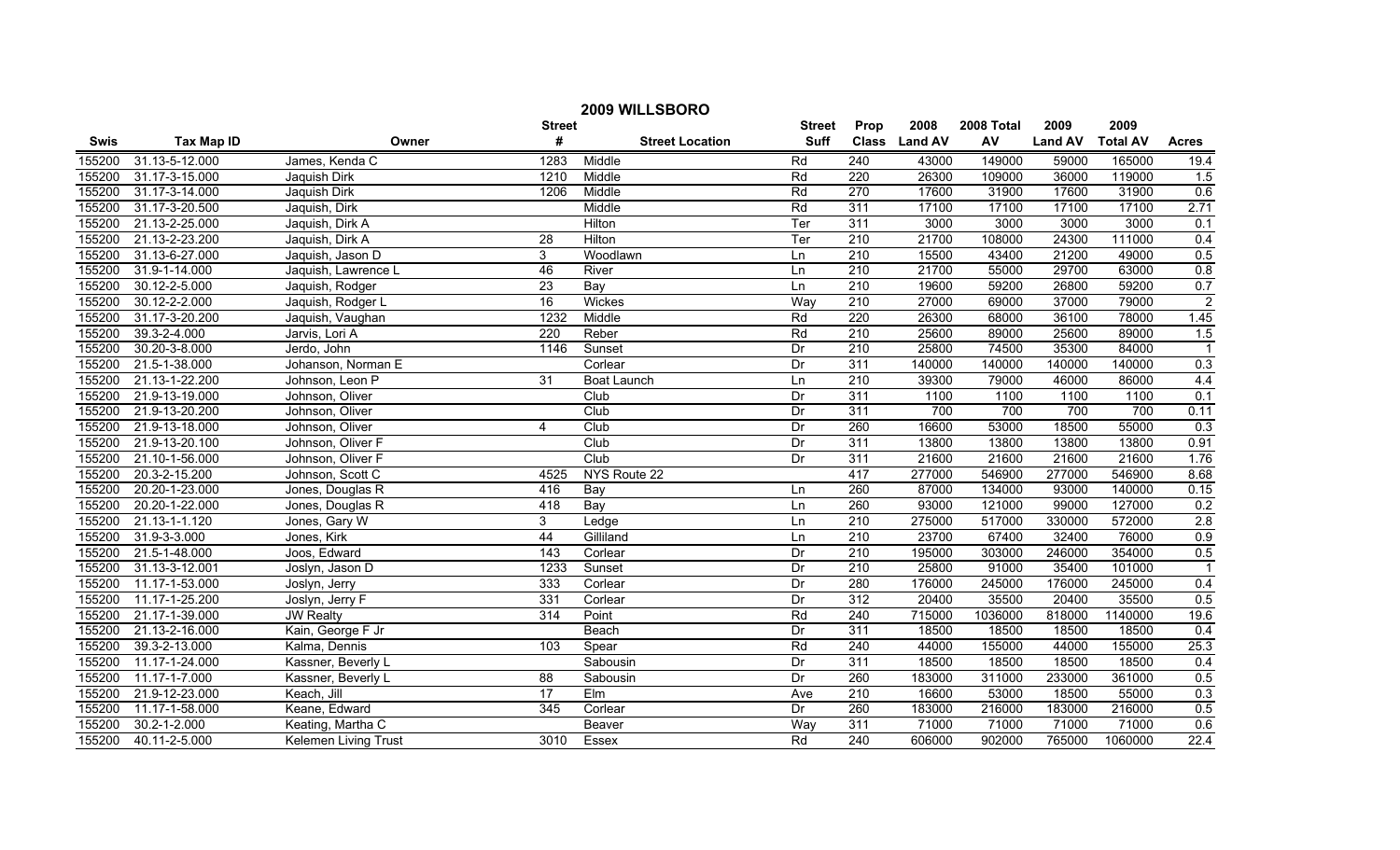| 2009 WILLSBORO |                   |                           |                  |                        |                |                  |               |            |                |                 |              |
|----------------|-------------------|---------------------------|------------------|------------------------|----------------|------------------|---------------|------------|----------------|-----------------|--------------|
|                |                   |                           | <b>Street</b>    |                        | <b>Street</b>  | Prop             | 2008          | 2008 Total | 2009           | 2009            |              |
| Swis           | <b>Tax Map ID</b> | Owner                     | #                | <b>Street Location</b> | <b>Suff</b>    |                  | Class Land AV | AV         | <b>Land AV</b> | <b>Total AV</b> | <b>Acres</b> |
| 155200         | 21.17-1-1.000     | Kelley, Joseph W          | 116              | Cedar                  | Ln             | 260              | 174000        | 232000     | 222000         | 280000          | 0.5          |
| 155200         | 11.18-1-1.000     | Kellogg, Megan C          | $\overline{18}$  | <b>Brothers</b>        | Way            | 260              | 125000        | 165000     | 155000         | 205000          | 0.2          |
| 155200         | 20.20-1-63.000    | <b>Kelly Family Trust</b> | 401              | Bay                    | Ln             | 280              | 25900         | 97000      | 25900          | 97000           | 0.8          |
| 155200         | 21.13-3-2.001     | Kemp-Albert, Martha R     | 490              | Point                  | Rd             | 260              | 205000        | 275000     | 252000         | 322000          | 2.6          |
| 155200         | 21.13-2-87.200    | Kennedy, Philip           |                  | Hilton                 | Ter            | 311              | 19100         | 19100      | 19100          | 19100           | 0.43         |
| 155200         | 21.14-1-13.000    | Kennedy, Philip J         | 68               | Hilton                 | Ter            | 260              | 14500         | 87000      | 34500          | 111000          | 0.1          |
| 155200         | 21.14-1-11.000    | Kennedy, Philip J         |                  | Beach                  | Dr             | 312              | 6600          | 18500      | 6600           | 18500           | 0.1          |
| 155200         | 11.17-1-48.000    | Kessler, Paul D           | 309              | Corlear                | Dr             | 312              | 223000        | 332000     | 223000         | 332000          | 0.61         |
| 155200         | 21.13-3-9.000     | Key, Ronald F             | 504              | Point                  | Rd             | 260              | 162000        | 220000     | 204000         | 245000          | 1.5          |
| 155200         | 21.13-2-64.001    | Kidwell, Faith M          | 20               | Hilton                 | Ter            | $\overline{210}$ | 18200         | 94000      | 20300          | 96000           | 0.3          |
| 155200         | 11.13-1-39.000    | Kilburn, Susan J          | 657              | Corlear                | Dr             | 260              | 273000        | 365000     | 331000         | 423000          | 1.1          |
| 155200         | 21.9-2-24.200     | Kilmer, Charles R         | 13               | Corlear                | Dr             | 210              | 158000        | 340000     | 190000         | 372000          | 0.61         |
| 155200         | 21.9-2-24.100     | Kilmer, Charles R         |                  | Corlear                | Dr             | 311              | 9000          | 9000       | 9000           | 9000            | 0.62         |
| 155200         | 21.9-14-14.120    | Kilmer, Charles R         |                  | Corlear                | Dr             | 311              | 20500         | 20500      | 20500          | 20500           | 1.59         |
| 155200         | 30.3-1-30.000     | King, Alan                |                  | Reber                  | Rd             | $\overline{311}$ | 40000         | 50000      | 40000          | 50000           | 89           |
| 155200         | 30.12-2-23.120    | King, Alan                | 3965             | NYS Route 22           |                | 433              | 28500         | 31000      | 28500          | 31000           | 3.45         |
| 155200         | 30.12-2-23.200    | King, Alan J              |                  | NYS Route 22           |                | 311              | 9700          | 9700       | 9700           | 9700            | 2.12         |
| 155200         | 31.9-1-49.000     | King, Alan J              | 3943             | NYS Route 22           |                | 210              | 14100         | 65200      | 19300          | 70000           | 2.97         |
| 155200         | 30.12-2-23.111    | King, Allen J             | 3969             | NYS Route 22           |                | 433              | 50000         | 87000      | 50000          | 87000           | 1.07         |
| 155200         | 31.17-3-20.300    | King, Beth A              | 1230             | Middle                 | Rd             | 210              | 27800         | 91000      | 38100          | 101000          | 2.65         |
| 155200         | 31.9-3-12.000     | King, Brian               | 22               | Mill                   | Ln             | 210              | 8300          | 61100      | 13500          | 64000           | 0.2          |
| 155200         | 31.17-5-8.000     | King, Daniel              | 1102             | Middle                 | Rd             | 210              | 28200         | 92000      | 38600          | 102000          | 3            |
| 155200         | 31.13-2-18.000    | King, Dean E              | 890              | <b>Mountain View</b>   | Dr             | 210              | 13400         | 67000      | 17700          | 71000           | 0.4          |
| 155200         | 30.12-2-22.000    | King, Frank               | 396 <sup>2</sup> | NYS Route 22           |                | 270              | 13900         | 18900      | 13900          | 18900           | 0.42         |
| 155200         | 20.20-1-7.000     | King, Frank T             | $\overline{74}$  | Tunnel                 | Ln             | 280              | 149000        | 206000     | 175000         | 232000          | 0.54         |
| 155200         | 31.9-3-10.000     | King, Gary                | $\overline{23}$  | Mill                   | Ln             | $\overline{220}$ | 11400         | 97200      | 15200          | 101000          | 0.69         |
| 155200         | 21.13-2-63.000    | King, Gerald              | 44               | Park                   | $\overline{P}$ | 270              | 30600         | 36000      | 30600          | 36000           | 1.3          |
| 155200         | 30.12-2-13.000    | King, John A              | 3988             | NYS Route 22           |                | 210              | 10000         | 117000     | 13200          | 120000          | 0.2          |
| 155200         | 31.13-2-22.000    | King, Kevin               | 886              | <b>Mountain View</b>   | Dr             | 210              | 25900         | 110000     | 35400          | 119000          | 1.1          |
| 155200         | 21.14-1-5.200     | King, Robert              |                  | <b>Hilton</b>          | Ter            | 311              | 3000          | 3000       | 3000           | 3000            | 0.2          |
| 155200         | 21.14-2-17.000    | King, Robert T            | 68               | Lakeshore              | Dr             | 260              | 124000        | 179000     | 124000         | 179000          | 0.3          |
| 155200         | 39.2-1-7.000      | King, Sherry H            | 285              | <b>Mountain View</b>   | Dr             | 210              | 25900         | 120000     | 25900          | 120000          | 1.74         |
| 155200         | 31.17-3-1.112     | King, Warren              | 27               | <b>Burt</b>            | Way            | 270              | 26500         | 45000      | 26500          | 45000           | 1.6          |
| 155200         | 31.17-5-3.000     | Kingson, Eric R           | 1136             | Middle                 | Rd             | 240              | 49000         | 120000     | 67000          | 138000          | 26.36        |
| 155200         | 40.1-2-29.100     | Kinley, James A           | 754              | Middle                 | Rd             | $\overline{210}$ | 25000         | 143000     | 25000          | 143000          | -1           |
| 155200         | 31.9-1-55.200     | Kirkby, Theresa M         | $\overline{7}$   | Point                  | Rd             | 210              | 26000         | 184000     | 35600          | 194000          | 1.13         |
| 155200         | 21.5-1-9.000      | Kister, Joseph F          | 277              | Corlear                | Dr             | 210              | 105000        | 202000     | 110000         | 207000          | 0.2          |
| 155200         | 21.13-2-57.000    | Kittel, James A           | $\overline{13}$  | Ryan                   | Dr             | 260              | 19800         | 138000     | 22000          | 140000          | 0.4          |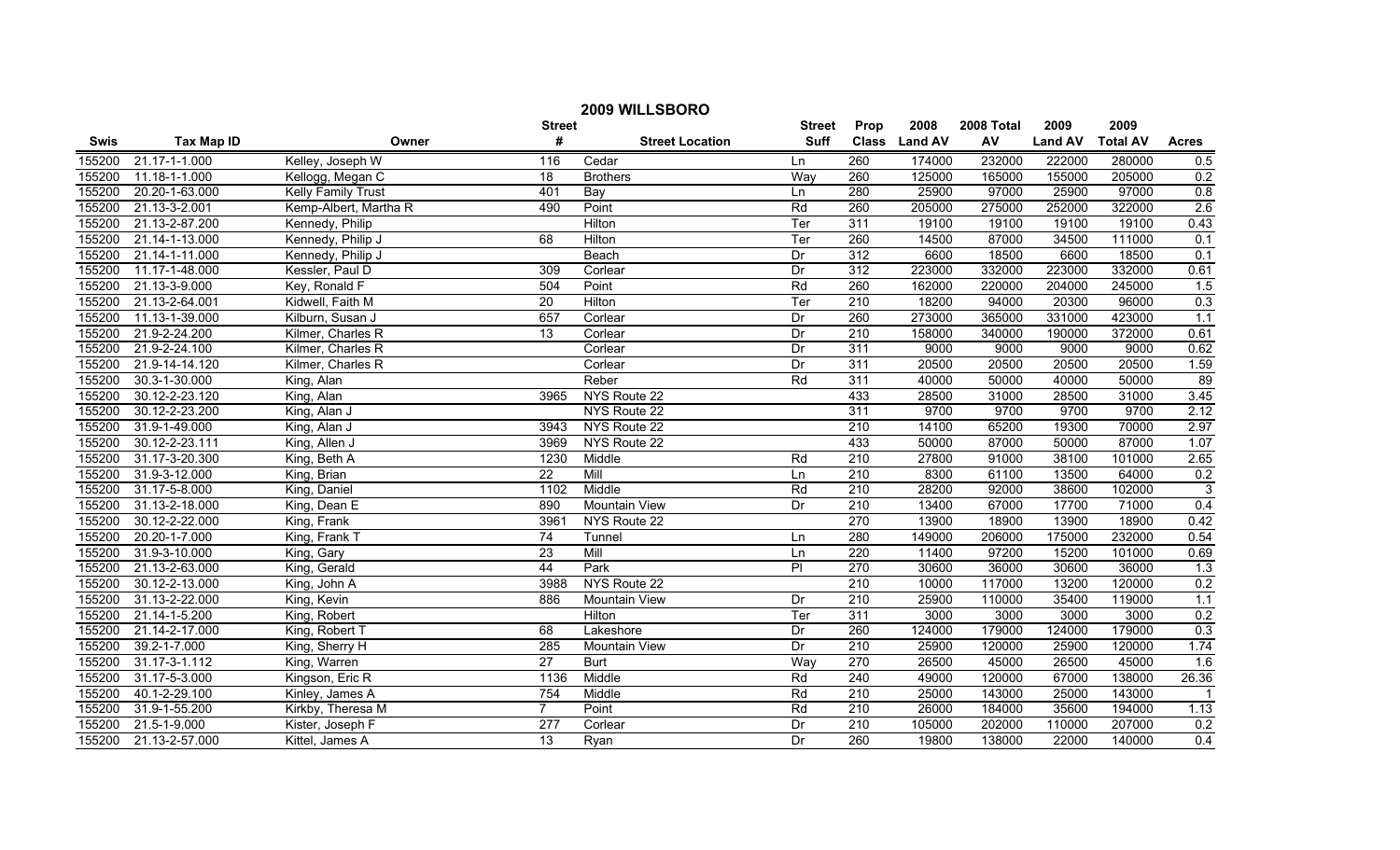| 2009 WILLSBORO |                    |                           |                 |                        |                          |                  |               |            |                |                 |                 |
|----------------|--------------------|---------------------------|-----------------|------------------------|--------------------------|------------------|---------------|------------|----------------|-----------------|-----------------|
|                |                    |                           | <b>Street</b>   |                        | <b>Street</b>            | Prop             | 2008          | 2008 Total | 2009           | 2009            |                 |
| <b>Swis</b>    | <b>Tax Map ID</b>  | Owner                     | #               | <b>Street Location</b> | <b>Suff</b>              |                  | Class Land AV | AV         | <b>Land AV</b> | <b>Total AV</b> | <b>Acres</b>    |
| 155200         | 21.13-2-12.092     | Kittel, Nancy E           |                 | Point                  | Rd                       | 311              | 5000          | 5000       | 5000           | 5000            | 0.07            |
| 155200         | 21.13-1-8.200      | Klein, Andre              | 115             | Marina                 | Ln                       | $\overline{210}$ | 43000         | 260000     | 50000          | 268000          | 5.76            |
| 155200         | 21.13-1-1.221      | Klein, Robert             | 216             | Marina                 | Ln                       | $\overline{210}$ | 506000        | 828000     | 559000         | 880000          | 3.37            |
| 155200         | 30.4-1-8.000       | Kline, Harriet D          |                 | Joe Rivers             | Ln                       | 912              | 70000         | 70000      | 70000          | 70000           | 107             |
| 155200         | 30.4-1-9.000       | Kline, Harriet D          |                 | Joe Rivers             | Ln                       | 912              | 28700         | 28700      | 28700          | 28700           | 77              |
| 155200         | 40.6-1-2.000       | Knaus, William A          | 3260            | Essex                  | Rd                       | 260              | 195000        | 297000     | 320000         | 420000          | 2.73            |
| 155200         | 30.8-3-7.000       | Knickerbocker-Hill, Zoe M | 54              | Bay                    | Ln                       | 210              | 12000         | 119000     | 15800          | 123000          | 0.2             |
| 155200         | 21.9-4-3.000       | Knickerbocker, Mark M     | $\overline{8}$  | Elm                    | Ave                      | 270              | 16600         | 26400      | 16600          | 26400           | 0.3             |
| 155200         | 11.18-1-8.000      | Knox, Bernice C           | 1034            | Point                  | Rd                       | 260              | 110000        | 152000     | 110000         | 152000          | 0.1             |
| 155200         | 11.18-1-7.000      | Knox, Bernice C           | 1036            | Point                  | Rd                       | 260              | 129000        | 178000     | 145000         | 190000          | 0.2             |
| 155200         | 11.13-1-33.000     | Koehne, Jean M            | 617             | Corlear                | Dr                       | 260              | 162000        | 254000     | 162000         | 254000          | 0.4             |
| 155200         | 21.10-1-30.291     | Kopyc, Robert J           | 36              | Club                   | Dr                       | 260              | 18500         | 59000      | 20700          | 61000           | 0.4             |
| 155200         | 21.10-1-21.300     | Kopyc, Robert J           |                 | Lakeshore              | Dr                       | 311              | 1200          | 1200       | 1200           | 1200            | 0.24            |
| 155200         | 21.9-4-10.000      | Kowalski, Zenon M         | 34              | $E$ Im                 | Ave                      | 270              | 12300         | 35200      | 12300          | 35200           | 0.2             |
| 155200         | 20.20-3-2.000      | Krawiec, John A           | 170             | Cedar                  | Ln                       | 260              | 196000        | 236000     | 227000         | 267000          | 0.67            |
| 155200         | $30.1 - 2 - 8.000$ | Krotz, Charles            | 58              | Beaver                 | Way                      | $\overline{210}$ | 87000         | 206000     | 87000          | 206000          | 3.2             |
| 155200         | 21.9-12-10.000     | Kucharek, Krzysztof       | 34              | Spruce                 | Ave                      | 270              | 17000         | 24000      | 17000          | 24000           | 0.32            |
| 155200         | 11.17-1-76.000     | Kuhn, John H              | 425             | Corlear                | Dr                       | 210              | 174000        | 272000     | 174000         | 272000          | 0.5             |
| 155200         | 11.13-1-14.000     | Kunz, Curtis E            | 535             | Corlear                | Dr                       | 210              | 236000        | 327000     | 236000         | 327000          | 1.1             |
| 155200         | 21.13-1-16.000     | Kyrtatas, Anna            | 53              | Boat Launch            | Ln                       | 210              | 293000        | 500000     | 357000         | 564000          | 1.1             |
| 155200         | 11.13-1-55.000     | LaBarge, William P        | $\overline{2}$  | Cayuga                 | $\overline{P}$           | 260              | 19300         | 102000     | 41000          | 105000          | 0.4             |
| 155200         | 31.18-1-5.000      | Labbe, Nelson C           |                 | Essex                  | Rd                       | 321              | 38800         | 38800      | 38800          | 38800           | 24.5            |
| 155200         | 20.20-3-3.000      | LaBerge, Kathryn B        | 164             | Cedar                  | $\overline{\ln}$         | 260              | 164000        | 227000     | 202000         | 267000          | 0.88            |
| 155200         | 31.9-1-8.000       | Lacey, Bruce              |                 | Farrell                | Rd                       | 311              | 13400         | 13400      | 13400          | 13400           | 0.4             |
| 155200         | 31.9-1-9.000       | Lacey, Bruce              | 60              | Farrell                | Rd                       | $\overline{210}$ | 13400         | 89000      | 17700          | 93000           | 0.4             |
| 155200         | 30.20-3-11.000     | Lacey, Candace M          | $\overline{11}$ | Lobdell                | Ln                       | $\overline{210}$ | 24800         | 136800     | 29500          | 92000           | 0.2             |
| 155200         | 21.13-2-29.000     | Lacy, Allen               |                 | Lakeshore              | Dr                       | 311              | 3100          | 3100       | 3100           | 3100            | 0.2             |
| 155200         | 21.13-2-31.000     | Lacy, Allen J             |                 | Lakeshore              | Dr                       | 311              | 3100          | 3100       | 3100           | 3100            | 0.2             |
| 155200         | 21.13-2-30.000     | Lacy, Allen J             |                 | Lakeshore              | Dr                       | 311              | 3300          | 3300       | 3300           | 3300            | 0.2             |
| 155200         | 21.9-4-1.000       | LaFerriere, Robert        | 4               | Elm                    | Ave                      | 270              | 16600         | 26000      | 16600          | 26000           | 0.3             |
| 155200         | $20.2 - 2 - 4.000$ | LaFountain, Shawn         |                 | NYS Route 22           |                          | 323              | 20800         | 20800      | 20800          | 20800           | 23.1            |
| 155200         | 40.6-1-13.000      | Lake View Cemetery        | 3142            | Essex                  | Rd                       | 695              | 17400         | 23300      | 17400          | 23300           | 5.9             |
| 155200         | 31.13-3-26.000     | LaMountain, Reginald J    | 1277            | Sunset                 | Dr                       | 210              | 13400         | 45600      | 17600          | 50000           | 0.4             |
| 155200         | 31.13-4-9.000      | Lane Construction         |                 | Main                   | $\overline{\mathsf{St}}$ | 322              | 82000         | 82000      | 82000          | 82000           | 102             |
| 155200         | 20.20-1-48.148     | Lane Kathryn M            |                 | Bay                    | Ln                       | 311              | 89000         | 89000      | 89000          | 89000           | 0.78            |
| 155200         | 21.14-2-7.000      | Lange, Jonathan T         | 106             | Lakeshore              | Dr                       | 260              | 180000        | 235000     | 228000         | 283000          | 0.6             |
| 155200         | 20.3-2-33.000      | Langworthy, Henry J       | $\overline{17}$ | Helm                   | Way                      | 240              | 248000        | 354000     | 248000         | 375000          | 39.5            |
| 155200         | $30.1 - 1 - 7.000$ | Lansing, Dwight H         | 1265            | Reber                  | Rd                       | 260              | 320000        | 355000     | 320000         | 355000          | $\overline{77}$ |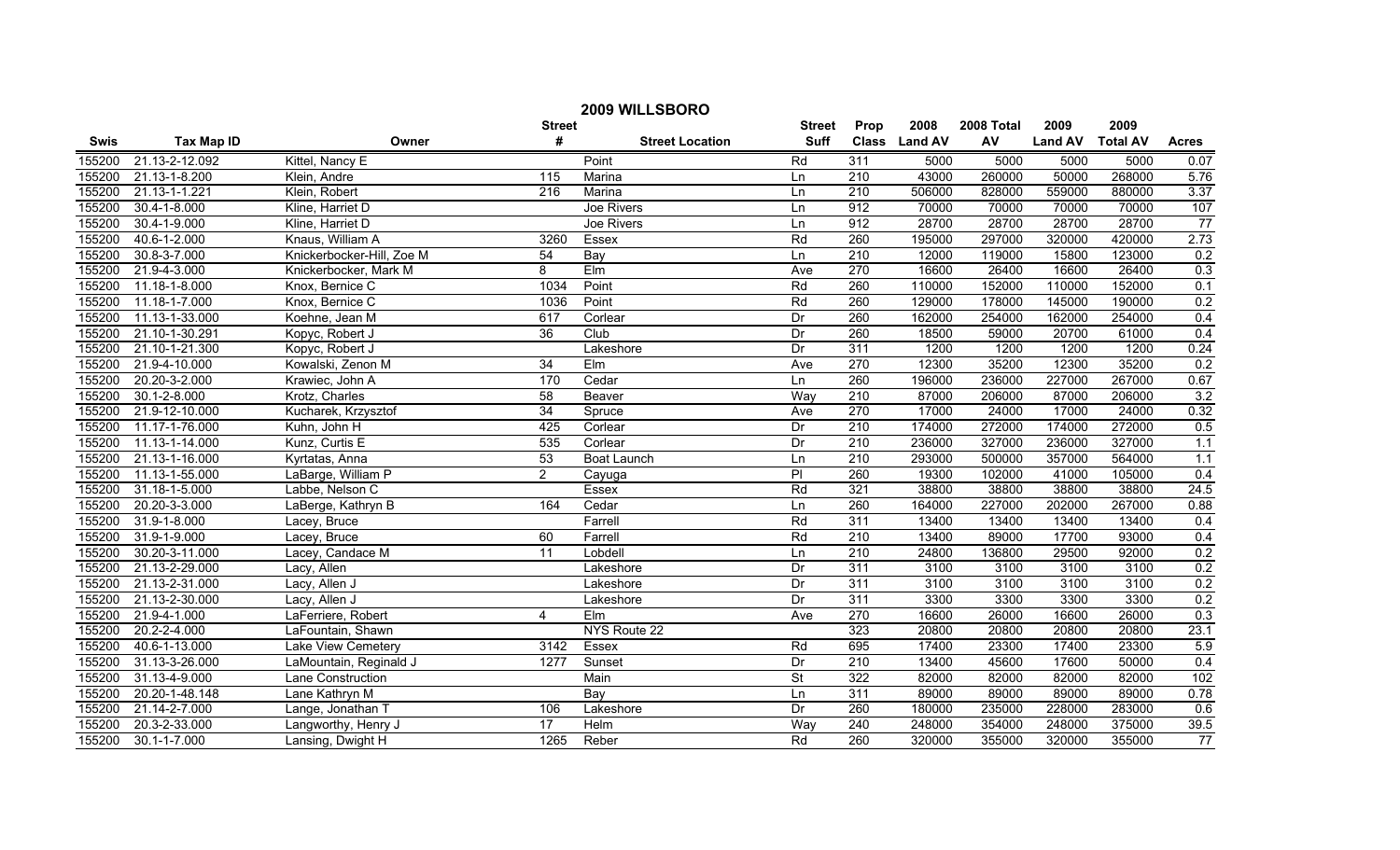| 2009 WILLSBORO |                   |                       |                 |                        |                          |                  |               |            |                |                 |                |
|----------------|-------------------|-----------------------|-----------------|------------------------|--------------------------|------------------|---------------|------------|----------------|-----------------|----------------|
|                |                   |                       | <b>Street</b>   |                        | <b>Street</b>            | Prop             | 2008          | 2008 Total | 2009           | 2009            |                |
| <b>Swis</b>    | <b>Tax Map ID</b> | Owner                 | #               | <b>Street Location</b> | <b>Suff</b>              |                  | Class Land AV | AV         | <b>Land AV</b> | <b>Total AV</b> | <b>Acres</b>   |
| 155200         | 31.9-3-11.000     | LaPine, Charlotte     | $\overline{26}$ | Mill                   | Ln                       | 270              | 11400         | 20000      | 11400          | 20000           | 0.3            |
| 155200         | 31.13-11-3.000    | LaPine, Claire        | 3560            | Essex                  | Rd                       | 210              | 15500         | 50000      | 21200          | 56000           | 0.5            |
| 155200         | 31.13-4-20.000    | LaPine, Ginger        | 3650            | Essex                  | Rd                       | $\overline{210}$ | 26100         | 80400      | 35700          | 90000           | 1.27           |
| 155200         | 39.4-2-2.200      | LaPine, Jerry L       | 275             | Sanders                | Rd                       | 210              | 32600         | 123000     | 32600          | 123000          | 7.3            |
| 155200         | 21.10-1-52.000    | LaPlante, George L Jr | 71              | Hilton                 | Ter                      | 260              | 20200         | 58200      | 22600          | 61000           | 0.4            |
| 155200         | 30.20-3-2.000     | LaPoint, Cynthia G    | 1172            | Sunset                 | Dr                       | 210              | 25800         | 99000      | 35300          | 109000          | $\overline{1}$ |
| 155200         | 21.9-11-7.200     | LaRock, Denice        |                 | <b>Birch</b>           | Ave                      | 311              | 7500          | 7500       | 7500           | 7500            | 0.25           |
| 155200         | 21.14-2-8.000     | LaRoe, William P      | 104             | Lakeshore              | Dr                       | 260              | 176000        | 216000     | 224000         | 264000          | 0.5            |
| 155200         | 31.13-5-3.002     | Lashway, Beverly J    | 1224            | Sunset                 | Dr                       | 210              | 30500         | 123000     | 41800          | 136000          | 4.9            |
| 155200         | 21.14-1-25.000    | Lasko, Nancy          | 91              | Lakeshore              | Dr                       | 260              | 14100         | 56800      | 15800          | 59000           | 0.2            |
| 155200         | 21.9-9-19.000     | Latalski, Roman T     | 20              | Grove                  | Ave                      | 270              | 15700         | 36100      | 15700          | 36100           | 0.25           |
| 155200         | 30.12-2-8.000     | Latford, James N      | 4016            | NYS Route 22           |                          | 210              | 19600         | 98000      | 26800          | 105000          | 0.7            |
| 155200         | 30.12-2-19.000    | LaVarnway, Rodney L   | 3962            | NYS Route 22           |                          | 240              | 103000        | 192000     | 117000         | 206000          | 86.97          |
| 155200         | 21.17-1-21.000    | Lawrence Willis H     | 345             | Farrell                | Rd                       | 260              | 6500          | 6600       | 6500           | 6600            | 0.2            |
| 155200         | 21.9-12-5.000     | Lawrence, Elizabeth G | 16              | Spruce                 | Ave                      | 270              | 15800         | 21100      | 15800          | 21100           | 0.19           |
| 155200         | 21.17-1-23.000    | Lawrence, John        |                 | Farrell                | Rd                       | 311              | 3000          | 3000       | 3000           | 3000            | 0.2            |
| 155200         | 31.13-6-16.000    | Lawrence, Philip      | 3605            | <b>Essex</b>           | Rd                       | 210              | 26000         | 77000      | 35600          | 87000           | 1.18           |
| 155200         | 30.2-1-27.100     | Lawrence, Willis H    | 4337            | NYS Route 22           |                          | 312              | 196000        | 201400     | 196000         | 201400          | 244.97         |
| 155200         | 21.17-1-20.022    | Lawrence, Willis H    | 345             | Farrell                | Rd                       | 260              | 184000        | 222000     | 233000         | 271000          | 1.25           |
| 155200         | 31.9-1-5.000      | Lease John III        | 33              | Farrell                | Rd                       | 210              | 2900          | 64200      | 2900           | 64200           | 0.07           |
| 155200         | 31.13-1-20.200    | Lease John III        | 901             | <b>Mountain View</b>   | Dr                       | 210              | 10000         | 103000     | 13200          | 106000          | 0.23           |
| 155200         | 30.12-2-17.000    | Lease, John           | 3972            | NYS Route 22           |                          | 220              | 26200         | 135000     | 35900          | 145000          | 1.3            |
| 155200         | 31.13-4-35.000    | Lease, John           | 3738            | Main                   | $\overline{\mathsf{St}}$ | 210              | 10000         | 26000      | 10000          | 26000           | 0.1            |
| 155200         | 31.17-3-35.000    | Lease, John           | 1158            | Middle                 | Rd                       | $\overline{210}$ | 26300         | 79000      | 36000          | 89000           | 1.4            |
| 155200         | 30.12-1-8.000     | Lease, John           | 296             | Fish And Game          | Dr                       | $\overline{210}$ | 15500         | 72000      | 21000          | 77000           | 0.5            |
| 155200         | 31.9-3-9.000      | Lease, John           |                 | NYS Route 22           |                          | 311              | 47000         | 47000      | 47000          | 47000           | $\overline{5}$ |
| 155200         | 31.13-4-40.000    | Lease, John           | 3750            | Main                   | $\overline{\mathsf{St}}$ | 210              | 11400         | 85000      | 15100          | 89000           | 0.3            |
| 155200         | 31.13-1-20.100    | Lease, John           |                 | Mountain View          | Dr                       | $\overline{311}$ | 12800         | 12800      | 12800          | 12800           | 0.37           |
| 155200         | 31.13-3-3.001     | Lease, John III       | 1223            | Sunset                 | Dr                       | 220              | 25800         | 143000     | 35300          | 153000          | $\overline{1}$ |
| 155200         | 21.9-13-14.000    | Lease, John J III     | 679             | Point                  | Rd                       | 260              | 22000         | 77100      | 25700          | 80000           | 0.5            |
| 155200         | 31.13-2-1.100     | Lease, John J III     | 3796            | Main                   | $\overline{\mathsf{St}}$ | 411              | 20500         | 136000     | 20500          | 136000          | 0.49           |
| 155200         | 21.5-1-63.000     | LeClair, Bruce A      | 200             | Corlear                | Dr                       | 260              | 22100         | 83000      | 29800          | 89000           | 0.5            |
| 155200         | 21.9-11-19.001    | LeClerc, Raymond      | 11              | Spruce                 | Ave                      | 270              | 11900         | 17800      | 11900          | 17800           | 0.2            |
| 155200         | 11.13-1-43.000    | Ledden, John          | 136             | Sabousin               | Dr                       | 260              | 152000        | 238000     | 200000         | 286000          | 0.3            |
| 155200         | 11.13-1-5.001     | Ledden, John M        |                 | Corlear                | Dr                       | 311              | 7500          | 7500       | 7500           | 7500            | 0.17           |
| 155200         | 31.18-1-13.200    | Lee, Brett A          | 3425            | Essex                  | Rd                       | 210              | 27600         | 91000      | 37800          | 102000          | 2.54           |
| 155200         | 21.17-1-55.000    | Lee, David E          |                 | Lee                    | Way                      | 210              | 28600         | 110000     | 28600          | 243000          | 2.84           |
| 155200         | 39.3-2-9.200      | Lee, Jimmy            | 204             | Spear                  | Rd                       | 314              | 15000         | 15000      | 15000          | 15000           | $\overline{5}$ |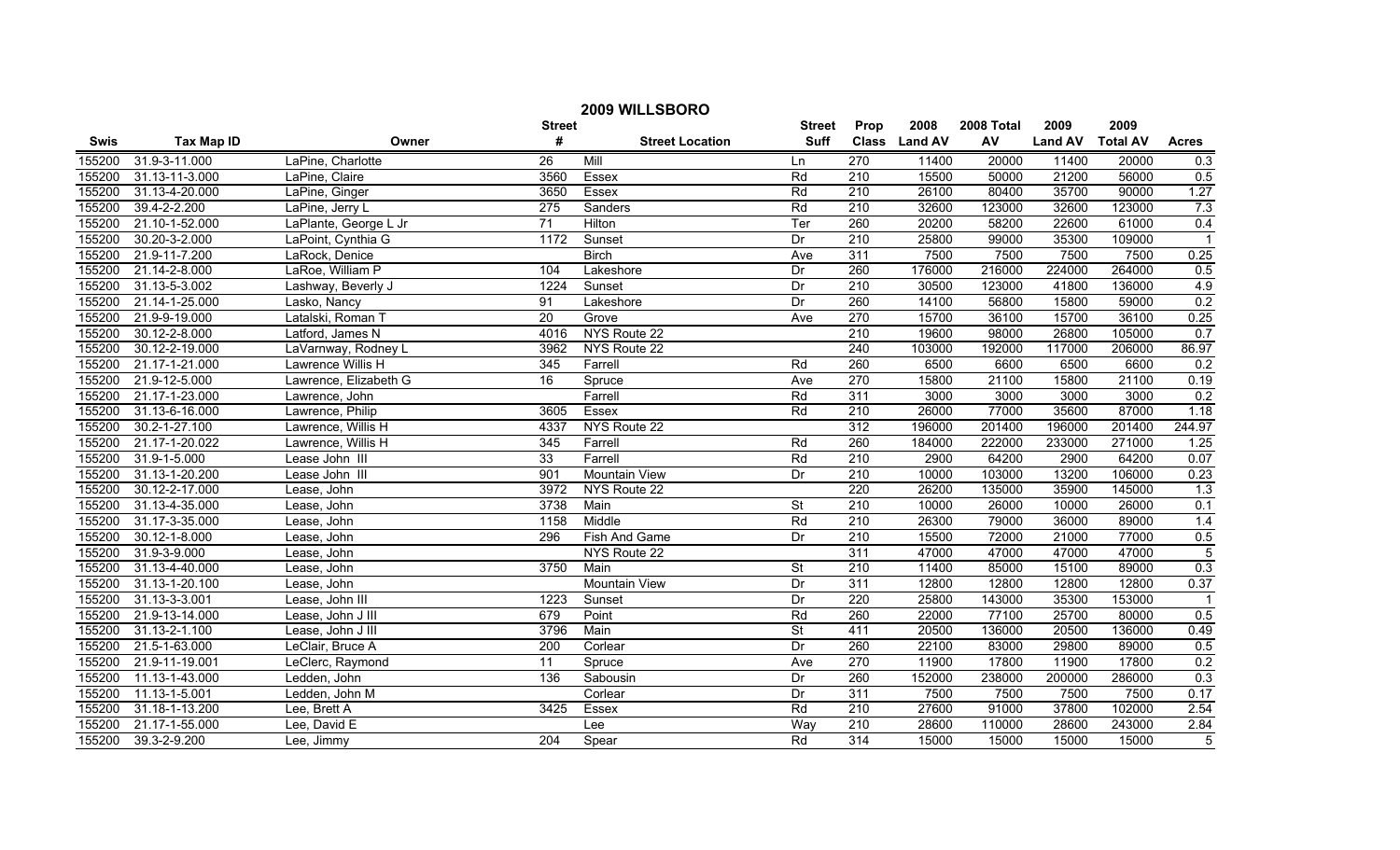|             | 2009 WILLSBORO         |                         |                 |                        |               |                  |               |            |                |                 |                  |  |
|-------------|------------------------|-------------------------|-----------------|------------------------|---------------|------------------|---------------|------------|----------------|-----------------|------------------|--|
|             |                        |                         | <b>Street</b>   |                        | <b>Street</b> | Prop             | 2008          | 2008 Total | 2009           | 2009            |                  |  |
| <b>Swis</b> | <b>Tax Map ID</b>      | Owner                   | #               | <b>Street Location</b> | <b>Suff</b>   |                  | Class Land AV | AV         | <b>Land AV</b> | <b>Total AV</b> | <b>Acres</b>     |  |
| 155200      | 39.1-1-22.000          | Lee, Jimmy D            | 159             | Sunset                 | Dr            | 210              | 25600         | 88000      | 25600          | 88000           | 1.5              |  |
| 155200      | 31.13-7-6.000          | Lee, John H             | 50              | Woodlawn               | Ln            | $\overline{210}$ | 15500         | 103000     | 21200          | 109000          | 0.5              |  |
| 155200      | 31.13-4-18.000         | Lee, Lawrence A         | 3632            | Essex                  | Rd            | $\overline{210}$ | 15500         | 139000     | 21200          | 145000          | 0.5              |  |
| 155200      | 31.13-4-17.000         | Lee, Lawrence A         |                 | <b>Essex</b>           | Rd            | 311              | 15500         | 15500      | 15500          | 15500           | 0.5              |  |
| 155200      | 21.10-1-64.003         | Lee, Robert G           | 109             | Hilton                 | Ter           | 210              | 21500         | 180000     | 25200          | 184000          | 0.56             |  |
| 155200      | 30.20-1-3.200          | Lee, Robin P            | 668             | Mountain View          | Dr            | 240              | 36000         | 125000     | 49000          | 138000          | 13.24            |  |
| 155200      | 20.20-1-53.000         | Lee, Timothy M          | 294             | Bay                    | Ln            | 210              | 32600         | 88000      | 38300          | 94000           | $\overline{2}$   |  |
| 155200      | 40.1-2-12.000          | Leerkes, Brad A         | 854             | Middle                 | Rd            | 210              | 32000         | 114000     | 32000          | 114000          | 6.8              |  |
| 155200      | 31.9-1-50.000          | LeFerriere, Bryant      | 3933            | NYS Route 22           |               | $\overline{210}$ | 17600         | 78300      | 24100          | 85000           | 0.6              |  |
| 155200      | 30.12-2-33.000         | Leibeck, James          | 4005            | NYS Route 22           |               | $\overline{210}$ | 21700         | 123000     | 29700          | 131000          | 0.8              |  |
| 155200      | 21.9-11-7.100          | Leistner Tina M         | $\overline{25}$ | Spruce                 | Ave           | 270              | 18300         | 36000      | 18300          | 36000           | 0.39             |  |
| 155200      | 31.13-4-25.000         | Leitenberger, Debra L   | 3680            | Essex                  | Rd            | $\overline{210}$ | 19600         | 53700      | 26800          | 61000           | 0.7              |  |
| 155200      | 20.20-1-46.000         | Leonessa, Jean C        | 3               | Waterview              | Way           | 260              | 13800         | 42600      | 13800          | 42600           | 0.18             |  |
| 155200      | 21.17-1-36.200         | LeRoy, Russell          | 58              | Champine               | Way           | 260              | 346000        | 457000     | 400000         | 511000          | 5.2              |  |
| 155200      | 31.18-1-7.100          | Leslie, Michael M       | 3414            | Essex                  | Rd            | $\overline{210}$ | 52000         | 79000      | 61000          | 88000           | 8                |  |
| 155200      | 31.18-1-11.000         | Lesperance, Anthony J   | $\overline{92}$ | Creative               | Way           | 210              | 48000         | 116000     | 48000          | 116000          | 8.95             |  |
| 155200      | 652.-9999-760.700/1881 | Level 3 Communications  |                 | <b>Outside Plant</b>   |               | 836              | $\mathbf 0$   | 517705     | $\mathbf 0$    | 522853          | $\overline{0}$   |  |
| 155200      | 652.-9999-760.700/1882 | Level 3 Communications  |                 | <b>Outside Plant</b>   |               | 836              | $\Omega$      | 50328      | $\Omega$       | 50828           | $\overline{0}$   |  |
| 155200      | 21.17-1-2.000          | Levy, Ann               | 114             | Cedar                  | Ln            | 260              | 174000        | 230000     | 222000         | 278000          | 0.5              |  |
| 155200      | 21.5-1-24.000          | Lewis, Lawrence A       | 249             | Corlear                | Dr            | 260              | 121000        | 168000     | 121000         | 168000          | 0.2              |  |
| 155200      | 21.9-1-1.000           | Lilly, Donald           | 82              | Lilly                  | Ln            | 260              | 180000        | 271000     | 232000         | 323000          | 0.4              |  |
| 155200      | 21.9-7-1.100           | Lilly, Robert           |                 | Frisbie                | Rd            | 322              | 94900         | 94900      | 94900          | 94900           | 93.92            |  |
| 155200      | 21.9-14-14.130         | Lilly, Robert F         |                 | Corlear                | Dr            | 311              | 22500         | 22500      | 22500          | 22500           | 2.32             |  |
| 155200      | 39.2-1-35.100          | Lincoln David R         | 647             | Sunset                 | Dr            | $\overline{240}$ | 90000         | 164000     | 100000         | 174000          | 65               |  |
| 155200      | 31.17-3-10.000         | Lincoln-Spooner, Lori E | 1188            | Middle                 | Rd            | 270              | 15500         | 35000      | 15500          | 35000           | 0.5              |  |
| 155200      | 31.17-3-33.100         | Lincoln-Spooner, Lori E | 1184            | Middle                 | Rd            | $\overline{210}$ | 27200         | 100000     | 37200          | 117000          | 2.2              |  |
| 155200      | 31.17-3-34.100         | Lincoln, David R        | 1164            | Middle                 | Rd            | 322              | 35400         | 35400      | 35400          | 35400           | 21.58            |  |
| 155200      | 31.17-3-33.200         | Lincoln, David R        |                 | Middle                 | Rd            | 322              | 39400         | 39400      | 39400          | 39400           | 17.2             |  |
| 155200      | 31.17-3-34.200         | Lincoln, June F         | 1168            | Middle                 | Rd            | 210              | 26200         | 124000     | 36000          | 134000          | 1.3              |  |
| 155200      | 21.10-1-11.100         | Lindemann, Arhtur E Jr  | 726             | Point                  | Rd            | 312              | 317000        | 320000     | 317000         | 320000          | 12.2             |  |
| 155200      | 21.10-1-10.112         | Lindemann, Arthur E Jr  | 83              | Ligonier               | Way           | 240              | 384000        | 624000     | 442000         | 682000          | 18.95            |  |
| 155200      | 31.9-1-39.000          | Lindsay, Gary           | 3869            | NYS Route 22           |               | 210              | 11400         | 68400      | 15000          | 72000           | 0.3              |  |
| 155200      | 30.20-3-15.200         | Lindsay, Gary R         | 1084            | Sunset                 | Dr            | 210              | 13600         | 101000     | 17800          | 105000          | 0.41             |  |
| 155200      | 31.13-6-31.000         | Lindsay, Michael B      | 1266            | Middle                 | Rd            | 210              | 22500         | 185000     | 30800          | 193000          | 0.84             |  |
| 155200      | 21.9-14-6.000          | Lindsay, Richard N      | 104             | Corlear                | Dr            | $\overline{210}$ | 33900         | 198000     | 39800          | 222000          | 2.48             |  |
| 155200      | 21.9-14-5.000          | Lindsay, Richard N      |                 | Corlear                | Dr            | 311              | 8900          | 8900       | 8900           | 8900            | 0.97             |  |
| 155200      | 21.9-14-4.000          | Lindsay, Richard N      |                 | Corlear                | Dr            | 311              | 11200         | 11200      | 11200          | 11200           | $\overline{1.8}$ |  |
| 155200      | 20.3-2-15.111          | Lindsay, Shelley        | 4577            | NYS Route 22           |               | 415              | 81000         | 100000     | 81000          | 100000          | 0.75             |  |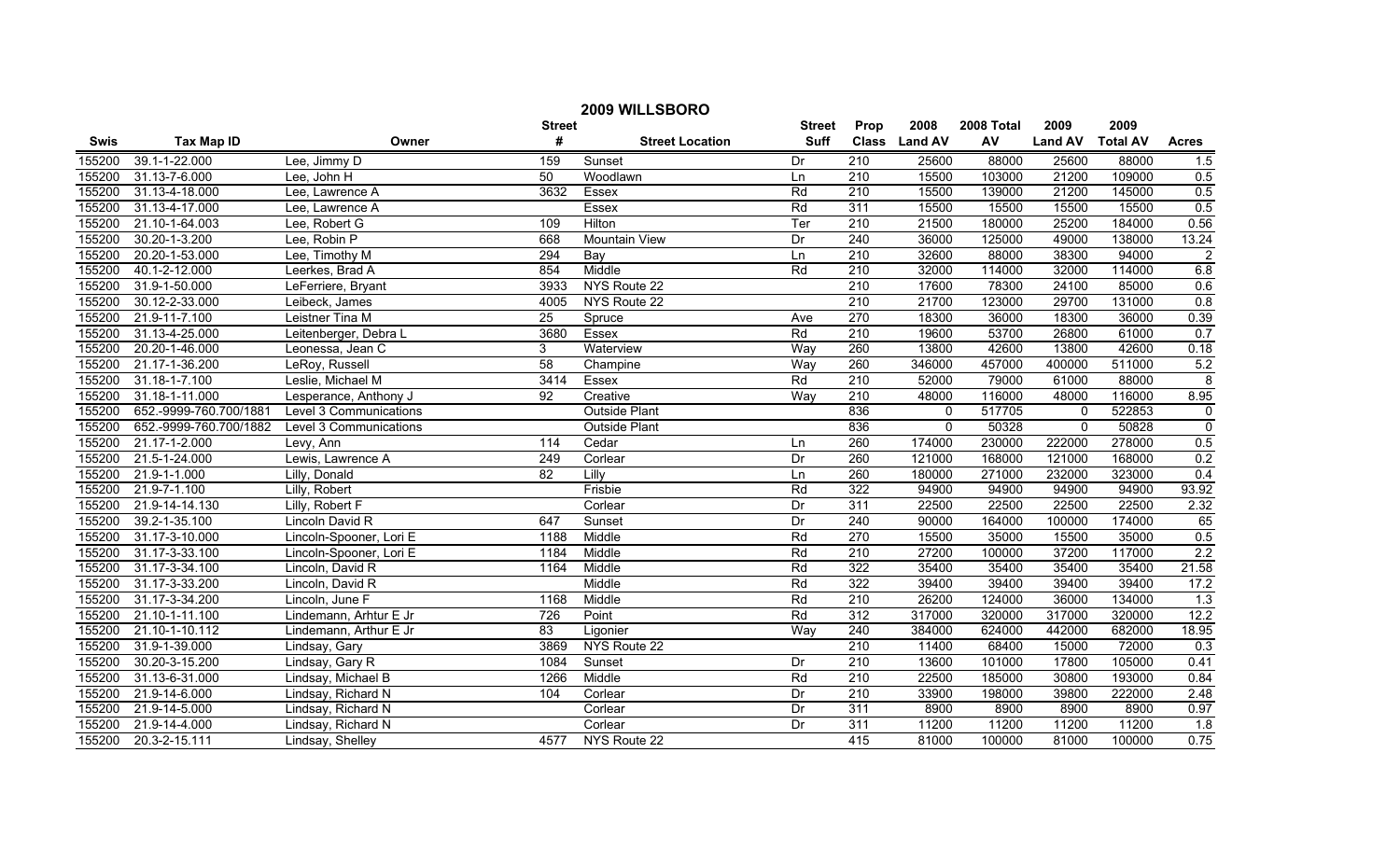| 2009 WILLSBORO |                    |                                |                 |                        |                          |                  |               |            |                |                 |                 |
|----------------|--------------------|--------------------------------|-----------------|------------------------|--------------------------|------------------|---------------|------------|----------------|-----------------|-----------------|
|                |                    |                                | <b>Street</b>   |                        | <b>Street</b>            | Prop             | 2008          | 2008 Total | 2009           | 2009            |                 |
| <b>Swis</b>    | <b>Tax Map ID</b>  | Owner                          | #               | <b>Street Location</b> | <b>Suff</b>              |                  | Class Land AV | AV         | <b>Land AV</b> | <b>Total AV</b> | <b>Acres</b>    |
| 155200         | 21.9-14-7.000      | Lindsay, Steven                | 92              | Corlear                | Dr                       | 210              | 32100         | 120000     | 37600          | 126000          | 1.83            |
| 155200         | 21.9-9-14.002      | Litchfield, Lyle               | 43              | Pine                   | Ave                      | 270              | 15700         | 31600      | 15700          | 31600           | 0.25            |
| 155200         | 11.17-2-8.000      | Little, Charles F Jr           | 432             | Corlear                | Dr                       | $\overline{210}$ | 23800         | 70000      | 27800          | 74000           | 0.68            |
| 155200         | 21.5-1-51.000      | Lloyd, William H Jr            | 131             | Corlear                | Dr                       | 260              | 172000        | 266000     | 220000         | 314000          | 0.5             |
| 155200         | 21.9-14-2.200      | Lloyd, William Jr              |                 | Corlear                | Dr                       | 311              | 19100         | 19100      | 19100          | 19100           | $\overline{1}$  |
| 155200         | 21.9-14-2.100      | Lloyd, William Sr              |                 | Corlear                | Dr                       | 311              | 19100         | 19100      | 19100          | 19100           | $\overline{1}$  |
| 155200         | 30.20-3-10.000     | Lobdell, Mildred               | 9               | Lobdell                | Ln                       | 270              | 8300          | 14100      | 8300           | 14100           | 0.2             |
| 155200         | 31.13-2-23.000     | Lobdell, Rodney                | 880             | <b>Mountain View</b>   | Dr                       | 210              | 27100         | 146000     | 37100          | 156000          | 2.1             |
| 155200         | 31.17-3-1.121      | Lobdell, Spencer               | $\overline{38}$ | <b>Burt</b>            | Way                      | 270              | 23100         | 45000      | 23100          | 45000           | 0.87            |
| 155200         | 20.3-2-10.000      | Lobdell, Spencer               | 4802            | NYS Route 22           |                          | 210              | 23000         | 96000      | 23000          | 96000           | 0.9             |
| 155200         | 31.17-3-1.122      | Lobdell, Steven E              | 46              | <b>Burt</b>            | Wav                      | 210              | 27100         | 116000     | 37100          | 220000          | 2.09            |
| 155200         | 31.13-3-4.005      | Long, Roger C                  | 3759            | Main                   | $\overline{\mathsf{St}}$ | 485              | 34700         | 208000     | 34700          | 208000          | 0.75            |
| 155200         | 31.13-3-6.200      | Long, Roger C                  |                 | Main                   | $\overline{\mathsf{St}}$ | 426              | 14500         | 14500      | 14500          | 14500           | 0.18            |
| 155200         | 31.5-1-4.200       | Longware, Herbert S            | 195             | Farrell                | Rd                       | 210              | 28200         | 240000     | 38600          | 255000          | $\overline{3}$  |
| 155200         | 20.3-2-24.000      | Lorch, Edward J Jr             | 4637            | NYS Route 22           |                          | 210              | 95000         | 170000     | 95000          | 170000          | 0.5             |
| 155200         | 20.3-2-40.000      | Loven, Franklin G              | 85              | Carver                 | Ln                       | 210              | 28600         | 159000     | 28600          | 159000          | 4.01            |
| 155200         | 11.17-2-7.000      | Lucier, Donald M               | 436             | Corlear                | Dr                       | 210              | 22500         | 113000     | 26300          | 117000          | 0.54            |
| 155200         | 21.13-1-1.130      | Luhrs, Linda M                 | 208             | Marina                 | Ln                       | 210              | 257000        | 550000     | 330000         | 718000          | 3.4             |
| 155200         | 21.17-1-18.000     | Lukens, Robert H               | 341             | Farrell                | Rd                       | 210              | 291000        | 381000     | 349000         | 439000          | 3.1             |
| 155200         | 31.13-5-16.000     | Lustig, Charles                | 1241            | Middle                 | Rd                       | 210              | 15500         | 70300      | 21200          | 76000           | 0.5             |
| 155200         | 31.13-4-29.000     | Lustig, Charles                | 3704            | Main                   | $\overline{\mathsf{St}}$ | $\overline{210}$ | 25800         | 95900      | 35400          | 106000          | $\overline{1}$  |
| 155200         | 21.9-9-14.120      | Lyles, Ruby P                  | $\overline{38}$ | Grove                  | Ave                      | 270              | 16900         | 33000      | 16900          | 33000           | 0.23            |
| 155200         | 30.3-1-16.000      | Lyme Adk Timberlands I LLC     |                 | Reber                  | Rd                       | 912              | 68200         | 68200      | 68200          | 68200           | 142             |
| 155200         | $30.1 - 1 - 2.000$ | Lyme Adk Timberlands I LLC     |                 | Reber                  | Rd                       | 912              | 120300        | 120300     | 120300         | 120300          | 224.5           |
| 155200         | 30.3-1-15.000      | Lyme Adk Timberlands I LLC     |                 | Reber                  | Rd                       | 912              | 61600         | 61600      | 61600          | 61600           | 128.3           |
| 155200         | 30.3-1-18.000      | Lyme Adk Timberlands I LLC     |                 | Reber                  | Rd                       | 912              | 64800         | 73800      | 64800          | 73800           | 135             |
| 155200         | 30.3-1-19.000      | Lyme Adk Timberlands I LLC     |                 | Reber                  | Rd                       | 912              | 10100         | 10100      | 10100          | 10100           | $\overline{21}$ |
| 155200         | 30.4-1-1.000       | Lyme Adk Timberlands I LLC     |                 | Joe Rivers             | Ln                       | 912              | 85600         | 85600      | 85600          | 85600           | 107             |
| 155200         | 31.14-1-4.000      | <b>Lynde Memorial Cemetery</b> | 3516            | Essex                  | Rd                       | 695              | 9000          | 10200      | 9000           | 10200           | 2.86            |
| 155200         | $30.1 - 1 - 5.000$ | M Piette & Sons Inc            |                 | Reber                  | Rd                       | 322              | 33000         | 33000      | 33000          | 33000           | 15.7            |
| 155200         | $30.1 - 1 - 4.000$ | M Piette & Sons Inc            |                 | Reber                  | Rd                       | 321              | 107000        | 107000     | 107000         | 107000          | 100             |
| 155200         | 31.17-3-19.000     | MacDougal, Christel M          | 1226            | Middle                 | Rd                       | 210              | 17600         | 59000      | 24100          | 66000           | 0.6             |
| 155200         | 31.17-1-1.200      | MacDougal, Frederick           | 3559            | <b>Essex</b>           | Rd                       | 210              | 27000         | 94000      | 37000          | 104000          | $\overline{2}$  |
| 155200         | 31.17-1-1.111      | MacDougal, Gail                | 3547            | Essex                  | Rd                       | 240              | 42000         | 99800      | 57000          | 115000          | 11.75           |
| 155200         | 31.13-3-29.000     | MacDougal, Maurice W           | 1257            | Sunset                 | Dr                       | 210              | 25800         | 99000      | 35300          | 109000          | -1              |
| 155200         | 21.13-2-3.100      | MacDougal, Wanda B             |                 | Point                  | Rd                       | 314              | 300           | 300        | 300            | 300             | 0.14            |
| 155200         | 21.13-2-3.200      | MacDougal, Wanda B             | 642             | Point                  | Rd                       | 260              | 18500         | 102000     | 41000          | 114000          | 0.39            |
| 155200         | 30.12-2-35.000     | MacDougal, William W           | $\overline{13}$ | Dock And Coal          | Ln                       | 270              | 15500         | 30900      | 15500          | 30900           | 0.5             |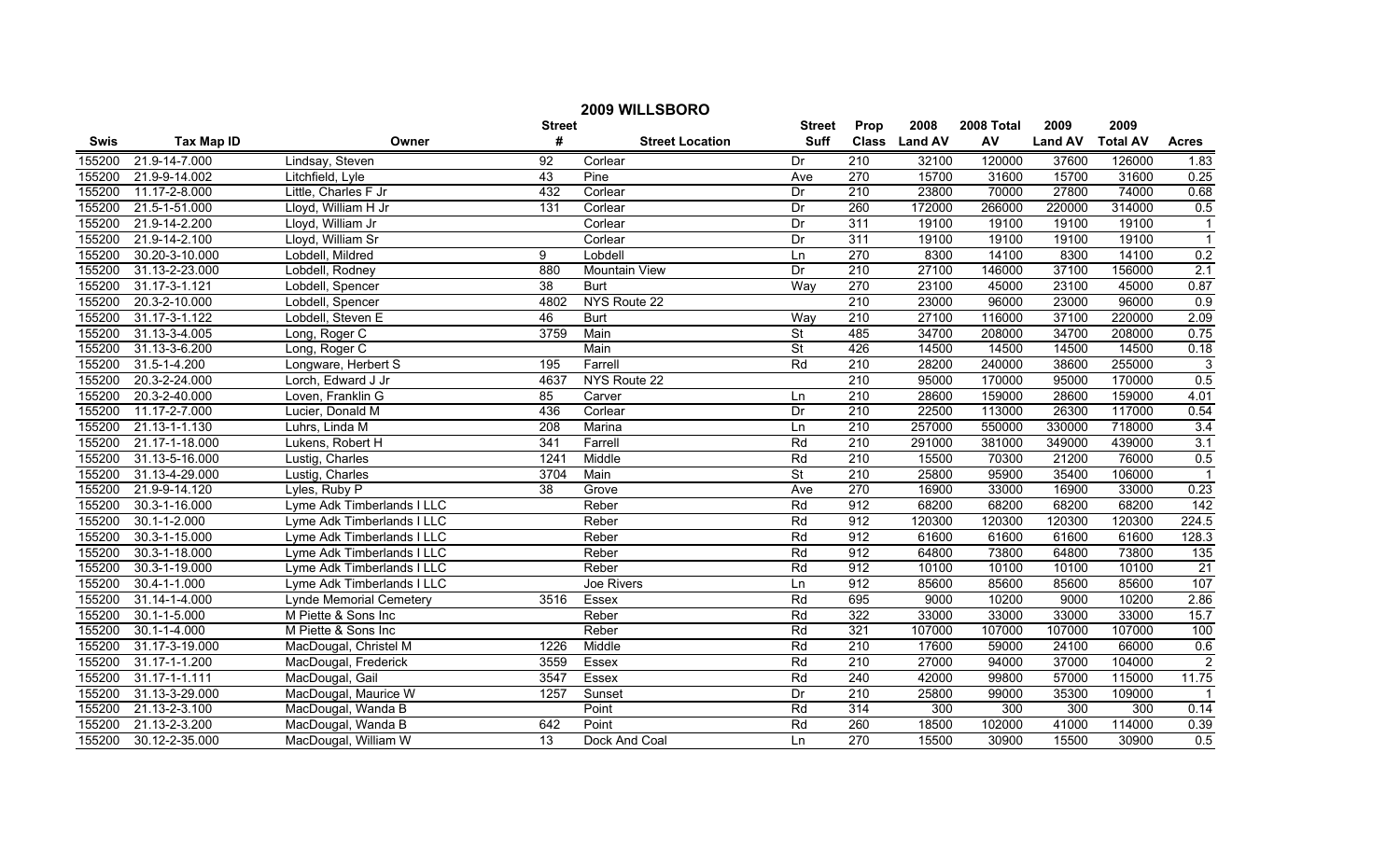| 2009 WILLSBORO |                    |                      |                  |                        |               |                  |               |            |                |                 |                         |
|----------------|--------------------|----------------------|------------------|------------------------|---------------|------------------|---------------|------------|----------------|-----------------|-------------------------|
|                |                    |                      | <b>Street</b>    |                        | <b>Street</b> | Prop             | 2008          | 2008 Total | 2009           | 2009            |                         |
| Swis           | <b>Tax Map ID</b>  | Owner                | #                | <b>Street Location</b> | <b>Suff</b>   |                  | Class Land AV | AV         | <b>Land AV</b> | <b>Total AV</b> | <b>Acres</b>            |
| 155200         | 30.16-1-10.000     | MacDougall, Ronald A | 1173             | Sunset                 | Dr            | 210              | 25800         | 108000     | 35300          | 118000          | $\overline{1}$          |
| 155200         | 39.2-1-28.200      | MacDougall, Ronald A |                  | Coonrod                | Rd            | 105              | 10400         | 10400      | 10400          | 10400           | 11.5                    |
| 155200         | 40.1-1-5.000       | Mace, Christina      |                  | Coonrod                | Rd            | 912              | 143300        | 143300     | 143300         | 143300          | 179.17                  |
| 155200         | 31.13-1-22.000     | Madison, Thomas      | 893              | <b>Mountain View</b>   | Dr            | 210              | 19600         | 101000     | 26800          | 108000          | 0.7                     |
| 155200         | 20.20-1-74.000     | Mahoney, Neil J      | 434              | Bay                    | Ln            | 260              | 22600         | 135400     | 26400          | 139000          | 0.5                     |
| 155200         | 21.17-1-51.220     | Maki, Melissa L      |                  | Cedar                  | Ln            | 311              | 2500          | 2500       | 2500           | 2500            | 0.9                     |
| 155200         | 21.17-1-54.100     | Maki, Melissa L      | 17               | Cedar                  | Ln            | 210              | 30700         | 228000     | 36000          | 233000          | 1.32                    |
| 155200         | 21.9-9-12.001      | Mallalieu, Kevin J   | 16               | Grove                  | Ave           | 270              | 15700         | 39500      | 15700          | 39500           | 0.25                    |
| 155200         | 20.20-1-39.000     | Mallalieu, Patricia  | 392              | Bay                    | Ln            | 260              | 162000        | 214000     | 192000         | 245000          | 0.42                    |
| 155200         | 21.17-1-30.200     | Maloney, Patrick     | 375              | Farrell                | Rd            | 210              | 177000        | 248000     | 225000         | 296000          | 1.51                    |
| 155200         | 21.17-1-30.100     | Maloney, Patrick     | $\overline{373}$ | Farrell                | Rd            | $\overline{210}$ | 164000        | 265000     | 207000         | 308000          | 1.52                    |
| 155200         | $30.1 - 2 - 1.002$ | Mance, Steven J      | $\overline{28}$  | Beaver                 | Way           | 260              | 63000         | 117000     | 63000          | 117000          | 0.24                    |
| 155200         | 21.5-1-4.001       | Manning, Eira B      | 989              | Point                  | Rd            | $\overline{240}$ | 96000         | 316000     | 112000         | 333000          | 74.9                    |
| 155200         | 11.18-1-12.120     | Manning, Eira B      |                  | Point                  | Rd            | 311              | 215000        | 215000     | 215000         | 215000          | 1.34                    |
| 155200         | 11.17-1-16.000     | Maratea, Anthony G   | 20               | <b>Brothers</b>        | Way           | 260              | 352000        | 445000     | 386000         | 479000          | 1.3                     |
| 155200         | 21.9-13-1.000      | Marble, Thomas       |                  | Cyprus                 | Ave           | 270              | 18800         | 28400      | 18800          | 28400           | 0.45                    |
| 155200         | 21.9-13-24.000     | Marble, Thomas       | 713              | Point                  | Rd            | 270              | 19000         | 32200      | 19000          | 32200           | 0.46                    |
| 155200         | 20.20-2-4.100      | Marcianti, Paul W Jr | 180              | Cedar                  | Ln            | 210              | 190000        | 392000     | 240000         | 420000          | 0.6                     |
| 155200         | 40.1-2-23.000      | Marcotte, Jeffrey    | 871              | Middle                 | Rd            | 210              | 32400         | 174000     | 32400          | 174000          | 7.2                     |
| 155200         | 30.16-1-6.200      | Marcotte, Ralph      | 1187             | Sunset                 | Dr            | 210              | 18200         | 27000      | 25000          | 96000           | 0.63                    |
| 155200         | 31.9-1-33.000      | Marcotte, Samuel     | 3837             | NYS Route 22           |               | 210              | 16500         | 95000      | 22600          | 101000          | 0.55                    |
| 155200         | 31.13-4-21.002     | Marcotte, Samuel     |                  | Essex                  | Rd            | 311              | 20200         | 20200      | 20200          | 20200           | 0.73                    |
| 155200         | 31.9-3-17.000      | Marcotte, Samuel J   |                  | NYS Route 22           |               | 311              | 100           | 100        | 100            | 100             | 0.1                     |
| 155200         | 21.13-1-2.420      | Marcotte, Scott A    | 29               | Frisbee                | Rd            | 240              | 32300         | 171000     | 38000          | 177000          | 10.67                   |
| 155200         | 21.9-2-3.000       | Mark, William A Jr   | 103              | Corlear                | Dr            | 260              | 338000        | 464000     | 278000         | 389000          | 1.2                     |
| 155200         | 31.10-1-4.000      | Maroldo, Robert A Jr | 88               | Perrys Point           | Way           | 260              | 224000        | 275000     | 277000         | 328000          | 0.7                     |
| 155200         | 39.4-2-2.112       | Marschhausen, Rita C | 181              | Sanders                | Rd            | $\overline{240}$ | 41000         | 125000     | 41000          | 125000          | 14.3                    |
| 155200         | 40.6-1-5.000       | Marsh, James I III   | 3222             | Essex                  | Rd            | 260              | 415000        | 530000     | 538000         | 653000          | 7.3                     |
| 155200         | 40.6-1-6.000       | Marsh, James I III   | 3220             | Essex                  | Rd            | 260              | 577000        | 684000     | 739000         | 846000          | 15.3                    |
| 155200         | 40.1-2-1.230       | Marsha, Laura L      | 1025             | Middle                 | Rd            | 210              | 29000         | 158000     | 29000          | 153000          | 4.3                     |
| 155200         | 39.1-1-15.000      | Marshall, Keith      | 144              | <b>Mountain View</b>   | Dr            | 270              | 25400         | 52000      | 25400          | 52000           | 1.3                     |
| 155200         | 39.1-2-2.000       | Marshall, William    | 147              | <b>Mountain View</b>   | Dr            | 433              | 38600         | 113000     | 38600          | 113000          | 8.56                    |
| 155200         | 20.4-1-8.130       | <b>Martin David</b>  |                  | NYS Route 22           |               | 322              | 35000         | 35000      | 35000          | 35000           | 39.07                   |
| 155200         | 21.13-2-86.000     | Martin, Ardis R      | 15               | Hilton                 | Ter           | $\overline{210}$ | 20000         | 107700     | 42000          | 127000          | 0.3                     |
| 155200         | 31.13-2-4.000      | Martin, David        | 3790             | Main                   | St            | 482              | 19400         | 132000     | 19400          | 132000          | 0.2                     |
| 155200         | 31.13-3-28.100     | Martin, Hilda M      | 1267             | Sunset                 | Dr            | $\overline{210}$ | 18800         | 112000     | 25800          | 115000          | 0.66                    |
| 155200         | 30.2-1-28.000      | Martin, John         | 1508             | Reber                  | Rd            | 260              | 25000         | 53600      | 25000          | 53600           | $\overline{\mathbf{1}}$ |
| 155200         | 31.17-3-43.000     | Martin, John J       | 1139             | Middle                 | Rd            | $\overline{210}$ | 27200         | 94000      | 37200          | 104000          | 2.2                     |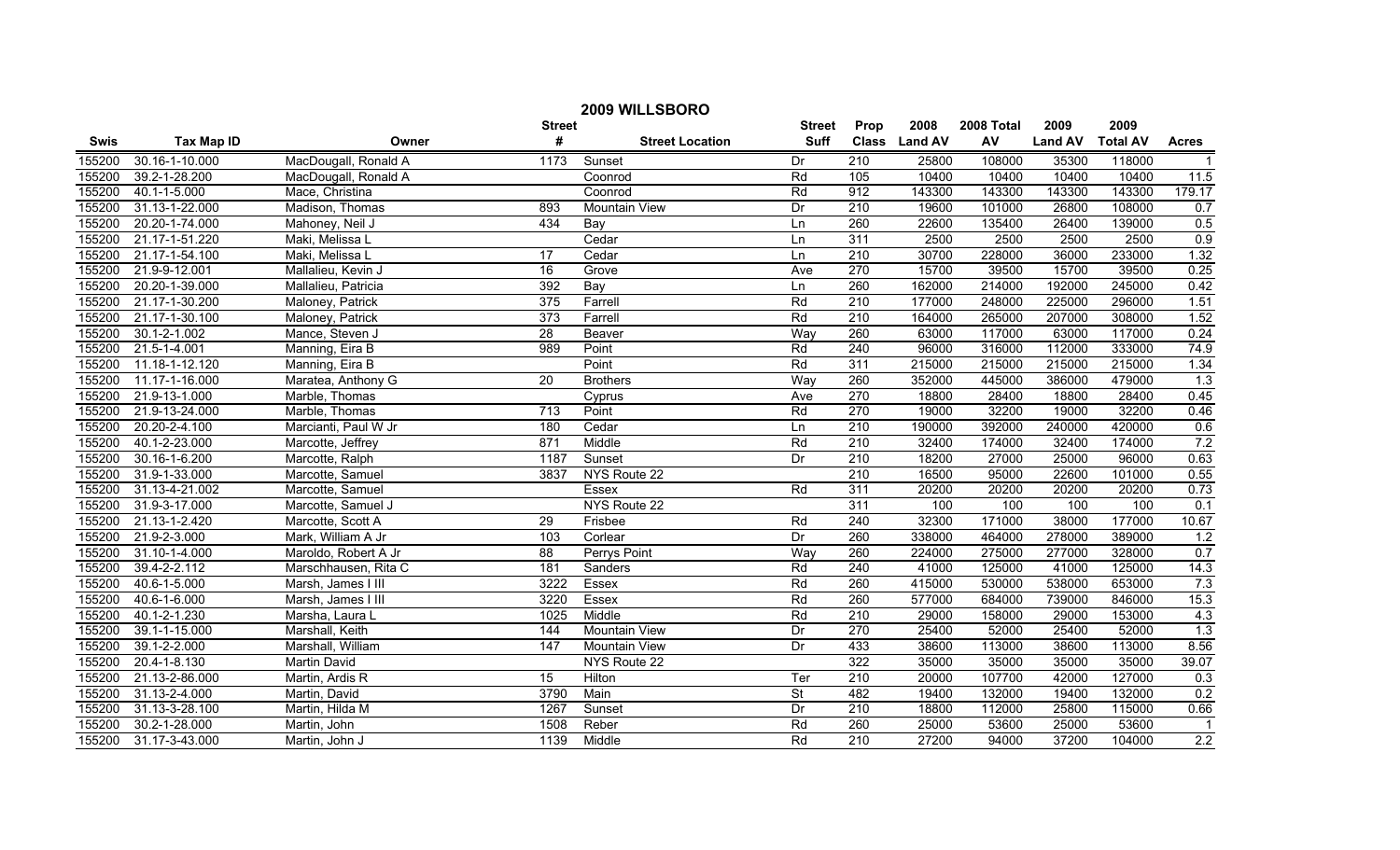| 2009 WILLSBORO |                    |                           |                  |                        |               |                  |               |            |                |                 |                  |
|----------------|--------------------|---------------------------|------------------|------------------------|---------------|------------------|---------------|------------|----------------|-----------------|------------------|
|                |                    |                           | <b>Street</b>    |                        | <b>Street</b> | Prop             | 2008          | 2008 Total | 2009           | 2009            |                  |
| <b>Swis</b>    | <b>Tax Map ID</b>  | Owner                     | #                | <b>Street Location</b> | <b>Suff</b>   |                  | Class Land AV | AV         | <b>Land AV</b> | <b>Total AV</b> | <b>Acres</b>     |
| 155200         | 30.20-3-19.112     | Martin, Joseph V          |                  | Sunset                 | Dr            | 311              | 3300          | 3300       | 3300           | 3300            | 4.17             |
| 155200         | 30.20-3-19.120     | Martin, Joseph V          | 1018             | Sunset                 | Dr            | $\overline{210}$ | 27600         | 148000     | 37800          | 150000          | 2.5              |
| 155200         | 30.20-2-7.000      | Martin, Lawrence P        | 1135             | Sunset                 | Dr            | 270              | 26300         | 31100      | 26300          | 31100           | 1.4              |
| 155200         | 39.1-1-7.000       | Martin, Llewelyn J Jr     |                  | Reber                  | Rd            | 321              | 183000        | 183000     | 183000         | 183000          | 228.9            |
| 155200         | 21.9-10-14.100     | Martin, Lucille M         | 5                | <b>Birch</b>           | Ave           | 270              | 16800         | 39000      | 16800          | 39000           | 0.31             |
| 155200         | 31.9-1-38.000      | Martin, Nathan J          | 3863             | NYS Route 22           |               | 210              | 11400         | 69000      | 14400          | 72000           | 0.3              |
| 155200         | 39.4-2-3.000       | Martin, Paul              | 272              | Sanders                | Rd            | 240              | 39000         | 128000     | 39000          | 128000          | 17.1             |
| 155200         | 21.5-1-13.000      | Martin, Philip            | 269              | Corlear                | Dr            | 311              | 118300        | 118300     | 118300         | 118300          | 0.7              |
| 155200         | 21.5-1-12.000      | Martin, Philip            | $\overline{271}$ | Corlear                | Dr            | 260              | 121000        | 168000     | 127000         | 174000          | 0.2              |
| 155200         | 31.17-3-1.200      | Martin, Philip J          | 1200             | Sunset                 | Dr            | $\overline{220}$ | 33000         | 125000     | 45000          | 137000          | $\overline{7}$   |
| 155200         | 30.12-2-31.000     | Martin, Victor            | 5                | Depot                  | Ln            | 210              | 11400         | 34200      | 15000          | 38000           | $\overline{0.3}$ |
| 155200         | 40.11-2-4.000      | Martineau, Susan B        | 3024             | Essex                  | Rd            | 240              | 392000        | 512000     | 532000         | 652000          | 12.4             |
| 155200         | 31.13-2-17.000     | Martineau, Wayne          | 894              | <b>Mountain View</b>   | Dr            | 210              | 11400         | 61000      | 15100          | 65000           | 0.3              |
| 155200         | 39.1-1-10.000      | Mason, Arlene             | 435              | Reber                  | Rd            | 210              | 21000         | 81000      | 21000          | 81000           | 0.8              |
| 155200         | 21.5-1-53.000      | Mason, Edward C           | $\overline{121}$ | Corlear                | Dr            | 260              | 172000        | 244000     | 220000         | 292000          | 0.4              |
| 155200         | 11.17-1-19.000     | Mason, Joann              | 49               | Sabousin               | Dr            | 210              | 30900         | 136000     | 36200          | 142000          | 1.4              |
| 155200         | 31.9-1-1.200       | <b>Maverick Group LLC</b> | 3926             | NYS Route 22           |               | 484              | 52000         | 124000     | 52000          | 124000          | $\overline{2}$   |
| 155200         | 21.5-1-55.000      | Mayer, William D          | 157              | Corlear                | Dr            | 260              | 174000        | 227000     | 238000         | 282000          | 2.3              |
| 155200         | 20.20-1-68.000     | McCarthy, Alice M         | 409              | Bay                    | Ln            | 260              | 17900         | 56700      | 20000          | 60000           | 0.27             |
| 155200         | 30.12-2-11.000     | McCauliffe, Michael       | 4000             | NYS Route 22           |               | 210              | 28400         | 169000     | 38400          | 188000          | 3.2              |
| 155200         | 21.10-1-42.100     | McCaw, Margaret           |                  | Hilton                 | Ter           | 311              | 9400          | 9400       | 9400           | 9400            | 0.33             |
| 155200         | 21.10-1-59.200     | McCaw, Thomas             | 108              | Hilton                 | Ter           | 210              | 20500         | 87000      | 23000          | 90000           | 0.33             |
| 155200         | 21.10-1-41.000     | McCaw, Thomas             |                  | Hilton                 | Ter           | 311              | 3100          | 3100       | 3100           | 3100            | 0.2              |
| 155200         | 21.10-1-42.200     | McCaw, Thomas             |                  | Hilton                 | Ter           | 311              | 2500          | 2500       | 2500           | 2500            | 0.17             |
| 155200         | 31.13-1-19.000     | McClay, William           | 5                | Maple                  | <b>St</b>     | $\overline{210}$ | 27000         | 330000     | 30000          | 350000          | 1.5              |
| 155200         | 21.9-12-26.002     | McCorkell, Gary           | $\overline{7}$   | EIm                    | Ave           | 270              | 19600         | 43400      | 19600          | 43400           | 0.5              |
| 155200         | 30.12-2-27.000     | McCray, Carl              | 3983             | NYS Route 22           |               | 210              | 8300          | 50900      | 12000          | 53000           | 0.2              |
| 155200         | 30.8-1-10.000      | McCray, Richard R         | 4100             | NYS Route 22           |               | $\overline{210}$ | 21000         | 190000     | 21000          | 190000          | 0.8              |
| 155200         | $30.8 - 1 - 3.121$ | McCray, Richard R         |                  | NYS Route 22           |               | 322              | 31000         | 31000      | 31000          | 31000           | 34.83            |
| 155200         | 40.1-1-1.100       | McCutchan Michael E       | 127              | Coonrod                | Rd            | 105              | 26400         | 26400      | 33000          | 33000           | 23.3             |
| 155200         | 21.17-1-63.000     | <b>McGlinchy Trust</b>    |                  | Cedar                  | Ln            | 311              | 30000         | 30000      | 30000          | 30000           | 1.62             |
| 155200         | 21.17-1-3.000      | <b>McGlinchy Trust</b>    | 112              | Cedar                  | Ln            | 260              | 174000        | 271000     | 242000         | 339000          | 1.1              |
| 155200         | 21.9-13-7.000      | McGloine, Daniel          | 14               | Cyprus                 | Ave           | 312              | 24000         | 31000      | 24000          | 31000           | 0.7              |
| 155200         | 21.9-10-7.000      | McGloine, Daniel          | $\overline{17}$  | <b>Birch</b>           | Ave           | 270              | 15700         | 28000      | 15700          | 28000           | 0.25             |
| 155200         | 21.10-1-40.000     | McGovern, Jerome V        | 116              | Hilton                 | Ter           | 260              | 19100         | 50900      | 21400          | 53000           | 0.4              |
| 155200         | 21.9-13-15.000     | McKaig, Donald            | 683              | Point                  | Rd            | $\overline{210}$ | 20400         | 41000      | 23900          | 45000           | 0.5              |
| 155200         | 21.17-1-5.000      | McKenna, James            | 108              | Cedar                  | Ln            | 260              | 160000        | 277000     | 210000         | 317000          | 0.5              |
| 155200         | 31.13-3-28.200     | McKenna, Mark             | 1263             | Sunset                 | Dr            | 210              | 25800         | 103000     | 35300          | 113000          | $\overline{1}$   |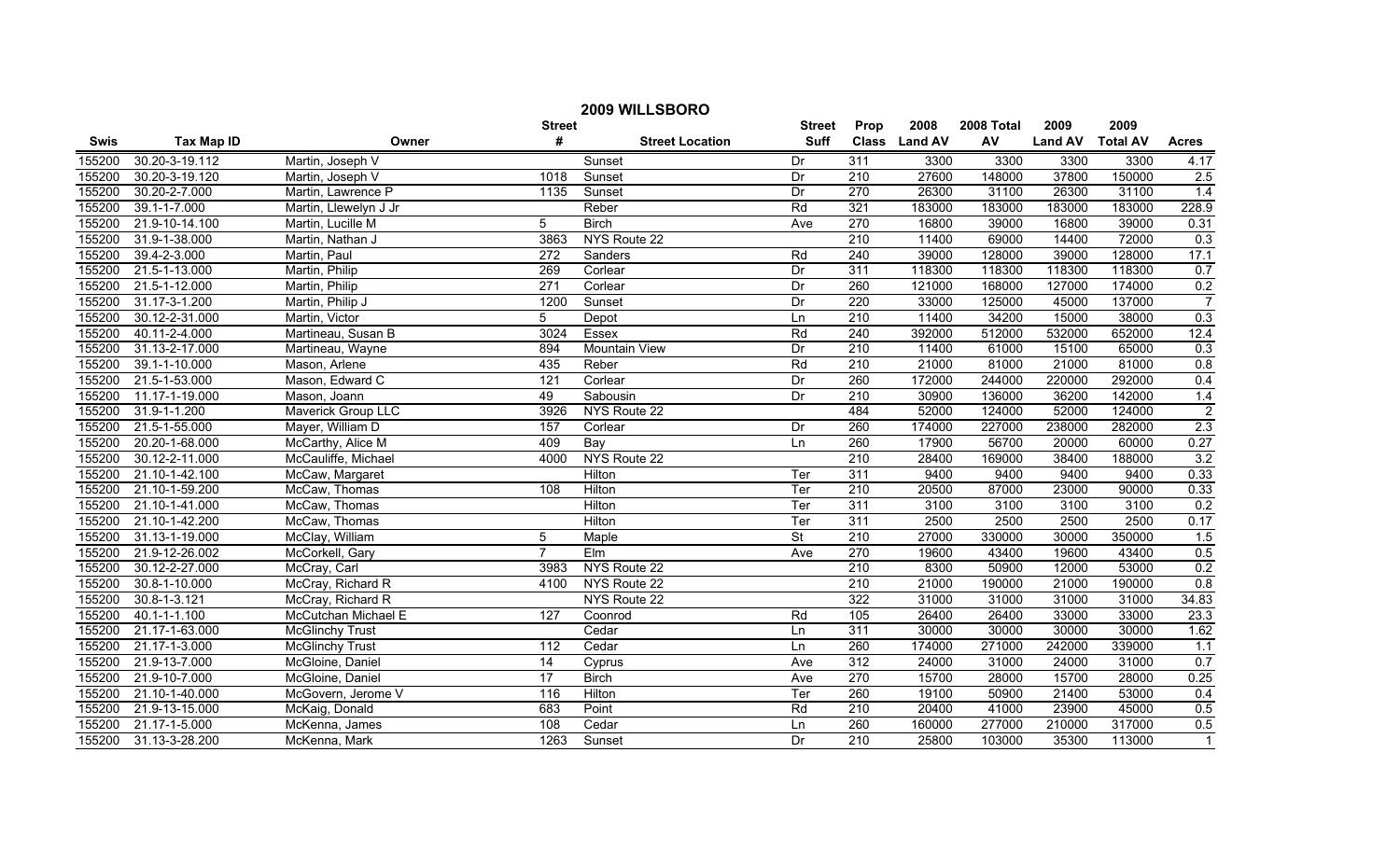| 2009 WILLSBORO |                   |                             |                 |                        |                          |                  |               |            |                |                 |                  |
|----------------|-------------------|-----------------------------|-----------------|------------------------|--------------------------|------------------|---------------|------------|----------------|-----------------|------------------|
|                |                   |                             | <b>Street</b>   |                        | <b>Street</b>            | Prop             | 2008          | 2008 Total | 2009           | 2009            |                  |
| <b>Swis</b>    | <b>Tax Map ID</b> | Owner                       | #               | <b>Street Location</b> | Suff                     |                  | Class Land AV | AV         | <b>Land AV</b> | <b>Total AV</b> | <b>Acres</b>     |
| 155200         | 31.9-1-36.000     | McKenna, Mark               | 3857            | NYS Route 22           |                          | 210              | 8300          | 49000      | 13500          | 52000           | 0.2              |
| 155200         | 31.13-5-1.000     | McKenna, Mark               | 1210            | Sunset                 | Dr                       | $\overline{210}$ | 26400         | 95000      | 36200          | 105000          | 1.5              |
| 155200         | 40.1-2-28.220     | McKenna, Mark               | 726             | Middle                 | Rd                       | $\overline{210}$ | 29400         | 370000     | 29400          | 370000          | 8.86             |
| 155200         | 31.13-5-7.000     | McKenna, Mark               | 1244            | Sunset                 | Dr                       | 210              | 15500         | 64700      | 21200          | 70000           | 0.5              |
| 155200         | 31.17-4-1.000     | McKenna, Sheila M           | 74              | Woodlawn               | Ln                       | 210              | 15500         | 87000      | 21200          | 92000           | 0.5              |
| 155200         | 30.8-1-6.032      | McKenna, Stephen            | 25              | Dane                   | Ln                       | 210              | 25000         | 73000      | 34300          | 82000           | 0.96             |
| 155200         | 30.12-2-21.002    | McKenna, Stephen A          | 3953            | NYS Route 22           |                          | 485              | 54000         | 301000     | 54000          | 301000          | $\overline{1.2}$ |
| 155200         | 40.1-2-28.100     | McKenna, Stephen M          |                 | Middle                 | Rd                       | 210              | 29400         | 315800     | 29400          | 315800          | 8.82             |
| 155200         | 31.9-1-55.300     | McLean, Alvin JA            | 50              | Farrell                | Rd                       | $\overline{210}$ | 25900         | 126000     | 35500          | 137000          | 1.05             |
| 155200         | 21.13-2-61.000    | McMahon, Terrace E          |                 | Park                   | PI                       | $\overline{311}$ | 19000         | 19000      | 19000          | 19000           | 0.9              |
| 155200         | 21.13-1-7.000     | McMahon, Terrence E         | 561             | Point                  | Rd                       | 240              | 60000         | 173000     | 70000          | 183000          | 12.4             |
| 155200         | 31.13-6-32.200    | McNamara, Gary              | 1282            | Middle                 | Rd                       | $\overline{210}$ | 26900         | 157000     | 36900          | 167000          | 1.89             |
| 155200         | 31.13-6-32.100    | McNamara, Gary              | 1278            | Middle                 | Rd                       | 311              | 20700         | 20700      | 20700          | 20700           | 1.58             |
| 155200         | 31.13-6-6.100     | McNamara, Gary              |                 | Essex                  | Rd                       | $\overline{311}$ | 23000         | 23000      | 23000          | 23000           | 3.52             |
| 155200         | 21.13-1-24.000    | McPheeters Sharron L        | $\overline{26}$ | <b>Boat Launch</b>     | Ln                       | $\overline{210}$ | 35900         | 204000     | 42000          | 211000          | 3.01             |
| 155200         | 30.20-2-8.000     | McQuinn Reid K              |                 | Sunset                 | Dr                       | 311              | 1100          | 1100       | 1100           | 1100            | 0.2              |
| 155200         | 30.20-2-9.000     | McQuinn, Reid K             | 1127            | Sunset                 | Dr                       | 210              | 26200         | 56000      | 35500          | 65000           | 1.3              |
| 155200         | 20.20-1-56.002    | McShane, Robert             | 361             | Bay                    | Ln                       | 210              | 33600         | 279000     | 39300          | 285000          | 1.9              |
| 155200         | 31.17-4-9.000     | McVicker, Cecile E          | 97              | Woodlawn               | Ln                       | 210              | 26000         | 98000      | 35600          | 100000          | 1.2              |
| 155200         | 20.20-1-24.000    | Medler, Matthew D           | 414             | Bay                    | Ln                       | 260              | 92000         | 162000     | 96000          | 166000          | 0.2              |
| 155200         | 31.13-4-34.000    | Medler, Suzanne C           |                 | Main                   | $\overline{\mathsf{St}}$ | 311              | 4100          | 4100       | 4100           | 4100            | 0.1              |
| 155200         | 31.13-4-33.000    | Medler, Suzanne C           | 3730            | Main                   | $\overline{\mathsf{St}}$ | $\overline{210}$ | 10000         | 38000      | 13200          | 41000           | 0.2              |
| 155200         | 39.2-1-5.000      | Meinsen, Richard K II       | 38              | Nolette                | Ln                       | 210              | 25800         | 102000     | 25800          | 102000          | 1.7              |
| 155200         | 39.2-1-4.031      | Meinsen, Richard K          | 35              | Nolette                | Ln                       | $\overline{240}$ | 43000         | 120000     | 43000          | 120000          | 20.4             |
| 155200         | 30.3-1-12.000     | Meinsen, Richard K II       |                 | Reber                  | Rd                       | 322              | 58000         | 58000      | 58000          | 58000           | 139.5            |
| 155200         | 39.1-1-9.000      | Meinsen, Richard K II       |                 | Reber                  | Rd                       | $\overline{311}$ | 42000         | 42000      | 42000          | 42000           | 61.3             |
| 155200         | 30.3-1-11.000     | Meinsen, Richard K II       |                 | Reber                  | Rd                       | 322              | 65200         | 65200      | 65200          | 65200           | 156.8            |
| 155200         | 21.6-2-3.110      | Melka, Sylvia               |                 | Point                  | Rd                       | $\overline{311}$ | 23700         | 23700      | 23700          | 23700           | 2.75             |
| 155200         | 21.6-2-3.120      | Melka, Sylvia               | 870             | Point                  | Rd                       | 210              | 378000        | 687000     | 378000         | 694000          | 2.85             |
| 155200         | 21.5-1-28.000     | Melton, Gaylen B            | 241             | Corlear                | Dr                       | 260              | 176000        | 229000     | 190000         | 243000          | 0.6              |
| 155200         | 31.13-11-6.000    | Memorial Cemetery Willsboro |                 | Essex                  | Rd                       | 695              | 5800          | 5800       | 5800           | 5800            | 1.38             |
| 155200         | 31.9-3-4.000      | Mero. Howard J              | 40              | Gilliland              | Ln                       | 210              | 11400         | 99600      | 15000          | 103000          | 0.3              |
| 155200         | 21.9-11-20.021    | Mero, Lyman P               | 21              | Spruce                 | Ave                      | 270              | 17700         | 23200      | 17700          | 23200           | 0.4              |
| 155200         | 31.9-1-12.200     | Mero, Norman E              | 23              | Point                  | Rd                       | 311              | 12800         | 12800      | 12800          | 12800           | 0.37             |
| 155200         | 31.9-1-12.100     | Mero, Norman E              | $\overline{19}$ | Point                  | Rd                       | $\overline{210}$ | 14700         | 73800      | 19400          | 78000           | 0.46             |
| 155200         | 21.9-11-15.000    | Mero, Pamela L              | 39              | Spruce                 | Ave                      | 270              | 11300         | 16500      | 11300          | 16500           | 0.19             |
| 155200         | 21.9-11-14.000    | Mero, Pamela L              | $\overline{43}$ | Spruce                 | Ave                      | 270              | 15700         | 18000      | 19600          | 22000           | 0.3              |
| 155200         | 21.13-1-2.200     | Mero. Paul                  | 617             | Point                  | Rd                       | 210              | 34300         | 174000     | 40000          | 180000          | $\overline{2.8}$ |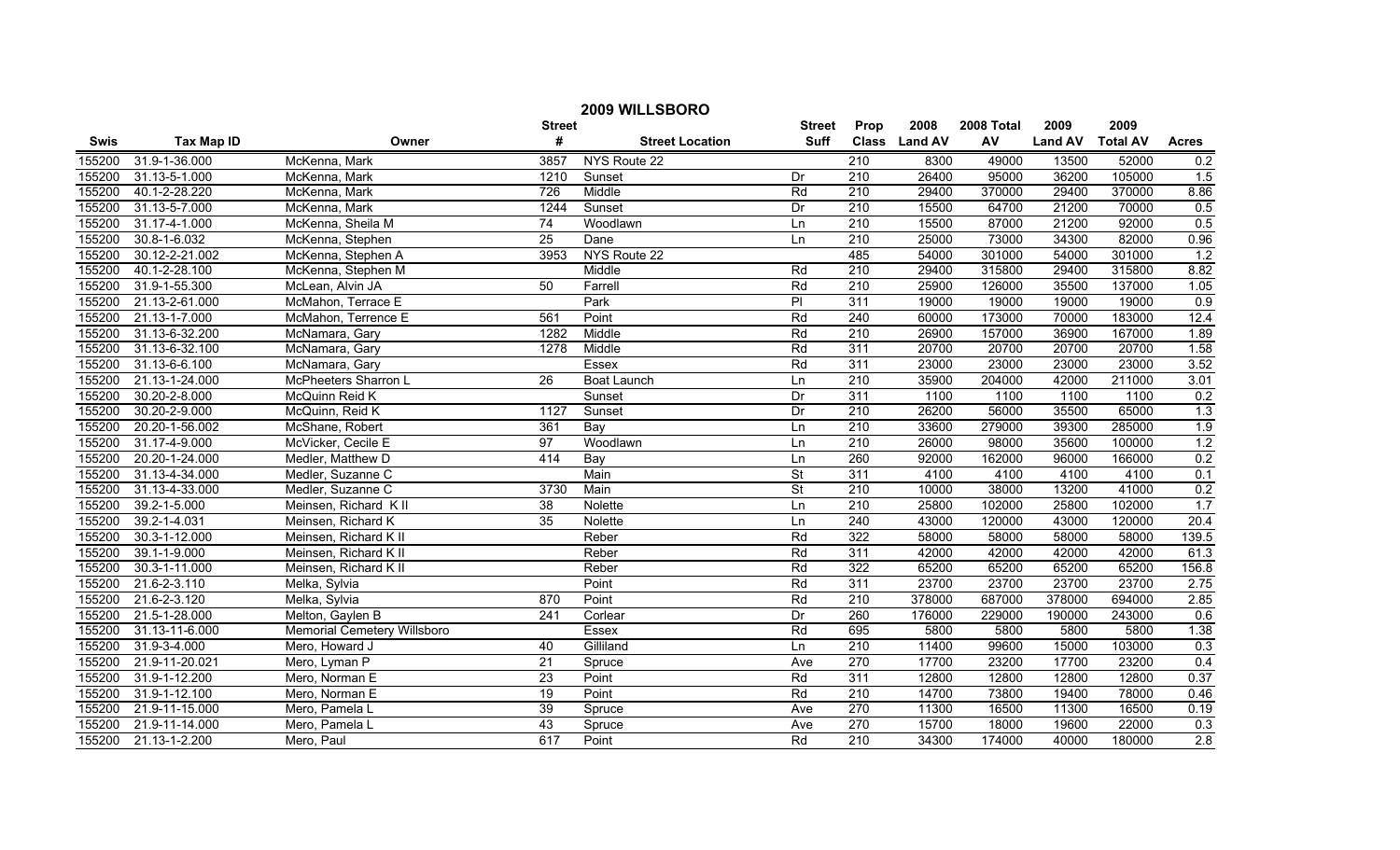| 2009 WILLSBORO |                   |                          |                 |                        |                          |                  |               |            |                |                 |                |
|----------------|-------------------|--------------------------|-----------------|------------------------|--------------------------|------------------|---------------|------------|----------------|-----------------|----------------|
|                |                   |                          | <b>Street</b>   |                        | <b>Street</b>            | Prop             | 2008          | 2008 Total | 2009           | 2009            |                |
| <b>Swis</b>    | <b>Tax Map ID</b> | Owner                    | #               | <b>Street Location</b> | <b>Suff</b>              |                  | Class Land AV | AV         | <b>Land AV</b> | <b>Total AV</b> | <b>Acres</b>   |
| 155200         | 21.13-2-23.120    | Mero, Paul               |                 | Hilton                 | Ter                      | 311              | 15700         | 15700      | 15700          | 15700           | 0.7            |
| 155200         | 31.13-5-2.100     | Mero, Raymond            | 1214            | Sunset                 | Dr                       | 210              | 26600         | 94000      | 36400          | 104000          | 1.7            |
| 155200         | 31.17-5-7.000     | Mero, William G          | 1108            | Middle                 | Rd                       | $\overline{210}$ | 26800         | 142000     | 36800          | 119000          | 2.49           |
| 155200         | 39.3-2-5.002      | <b>Methodist Society</b> | 214             | Reber                  | Rd                       | 620              | 43000         | 110000     | 43000          | 110000          | 2.6            |
| 155200         | 31.13-3-10.002    | <b>Methodist Society</b> | 3731            | Main                   | $\overline{\mathsf{St}}$ | 620              | 28900         | 320000     | 28900          | 320000          | 0.5            |
| 155200         | 31.13-3-11.000    | <b>Methodist Society</b> | 3737            | Main                   | $\overline{\mathsf{St}}$ | 210              | 26000         | 167000     | 35600          | 177000          | 1.15           |
| 155200         | 21.9-12-12.000    | Michalowski, Alfred      | 46              | Spruce                 | Ave                      | 270              | 15900         | 22600      | 15900          | 22600           | 0.3            |
| 155200         | 21.10-1-21.400    | Michie, Barbara E        |                 | Lakeshore              | Dr                       | 312              | 1000          | 1000       | 1000           | 7000            | 0.24           |
| 155200         | 21.10-1-22.100    | Michie, Barbara E        | 136             | Lakeshore              | Dr                       | 260              | 118000        | 191000     | 118000         | 191000          | 0.2            |
| 155200         | 11.17-1-47.000    | Miller, Gary L           | 305             | Corlear                | Dr                       | 210              | 110000        | 175000     | 110000         | 175000          | 0.2            |
| 155200         | 21.9-4-7.002      | Miller, Heather          | 28              | Elm                    | Ave                      | 270              | 20400         | 27100      | 20400          | 27100           | 0.5            |
| 155200         | 21.10-1-44.000    | Miller, Jean M           |                 | Club                   | Dr                       | 311              | 12400         | 12400      | 12400          | 12400           | 0.2            |
| 155200         | 20.20-1-61.000    | Miller, Kevin J          | 381             | Bay                    | Ln                       | 260              | 28000         | 86000      | 31400          | 89000           | 0.4            |
| 155200         | 21.10-1-16.000    | Miller, Marilyn A        |                 | Lakeshore              | Dr                       | $\overline{311}$ | 57000         | 57000      | 57000          | 57000           | 0.2            |
| 155200         | 21.10-1-31.000    | Miller, Marilyn A        | 143             | Lakeshore              | Dr                       | 260              | 15100         | 54800      | 16900          | 56000           | 0.2            |
| 155200         | 21.10-1-43.000    | Miller, Marilyn A        |                 | Club                   | Dr                       | $\overline{311}$ | 12400         | 12400      | 12400          | 12400           | 0.2            |
| 155200         | 11.17-1-46.002    | Miller, William R        | 306             | Corlear                | Dr                       | 260              | 21700         | 65000      | 25300          | 68000           | 0.53           |
| 155200         | 21.9-14-13.000    | Milne, Frank G           | 54              | Corlear                | Dr                       | 312              | 33600         | 90000      | 33600          | 90000           | 2.37           |
| 155200         | 21.9-14-14.200    | Milne, Frank G           | 48              | Corlear                | Dr                       | 311              | 30800         | 30800      | 30800          | 30800           | 5.01           |
| 155200         | 21.9-2-16.000     | Milne, Shari             | 41              | Corlear                | Dr                       | 210              | 170000        | 254000     | 218000         | 302000          | 0.5            |
| 155200         | 11.17-1-1.000     | Milos, Donald C          | 479             | Corlear                | Dr                       | 260              | 175000        | 218000     | 175000         | 218000          | $\overline{1}$ |
| 155200         | 21.10-1-11.200    | Minard, John D           | 54              | Ligonier               | Way                      | 240              | 578000        | 728000     | 624000         | 774000          | 19.5           |
| 155200         | 31.13-1-11.000    | Mitchell Wayne A         | 26              | Maple                  | St                       | 210              | 10000         | 128000     | 15000          | 133000          | 0.2            |
| 155200         | 21.9-4-17.000     | Mitchell, Gael           |                 | Frisbie                | Rd                       | 311              | 3000          | 3000       | 3000           | 3000            | 0.2            |
| 155200         | 21.9-4-16.000     | Mitchell, Gael L         | $\overline{24}$ | Frisbie                | Rd                       | 210              | 10700         | 50000      | 10700          | 50000           | 0.17           |
| 155200         | 21.9-4-15.000     | Mitchell, Gael M         |                 | Frisbie                | Rd                       | 311              | 1100          | 1100       | 1100           | 1100            | 0.18           |
| 155200         | 21.9-4-18.191     | Mitchell, Gregory A      | 30              | Frisbie                | Rd                       | 270              | 15300         | 22100      | 15300          | 22100           | 0.27           |
| 155200         | 39.2-1-9.000      | Mitchell, Sherry H       | 343             | <b>Mountain View</b>   | Dr                       | 240              | 273000        | 385000     | 297000         | 409000          | 250            |
| 155200         | 21.9-14-1.000     | Moisan, Charles E        |                 | Corlear                | Dr                       | 311              | 21400         | 21400      | 21400          | 21400           | 1.66           |
| 155200         | 21.5-1-47.000     | Moisan, Charles E Jr     | 147             | Corlear                | Dr                       | 260              | 204000        | 263000     | 256000         | 315000          | 0.6            |
| 155200         | 21.9-7-4.000      | Moisan, Charles E Jr     |                 | Point                  | Rd                       | 311              | 31400         | 31400      | 31400          | 31400           | 6.03           |
| 155200         | 21.9-9-26.000     | Monks, Denise            | 17              | Grove                  | Ave                      | 210              | 13800         | 93000      | 21500          | 99000           | 0.56           |
| 155200         | 21.9-9-27.000     | Monks, Denise            | 25              | Grove                  | Ave                      | 311              | 11000         | 11000      | 11000          | 11000           | 0.57           |
| 155200         | 21.5-1-41.000     | Montfort, John           | 179             | Corlear                | Dr                       | $\overline{210}$ | 186000        | 298000     | 236000         | 348000          | 0.5            |
| 155200         | 30.12-2-9.000     | Montville, John F        | 3               | Bay                    | Ln                       | 210              | 12600         | 70000      | 12600          | 74000           | 0.36           |
| 155200         | 31.9-1-54.000     | Moquin, Davis H          | 3945            | NYS Route 22           |                          | $\overline{210}$ | 8300          | 49000      | 13500          | 52000           | 0.2            |
| 155200         | 39.1-1-29.100     | Moran, Beverly P         |                 | Reber                  | Rd                       | 105              | 101000        | 101000     | 119000         | 119000          | 110.5          |
| 155200         | 39.1-1-1.200      | Moran, Bryon S           | 549             | Reber                  | Rd                       | 240              | 33300         | 133000     | 33300          | 133000          | 12.1           |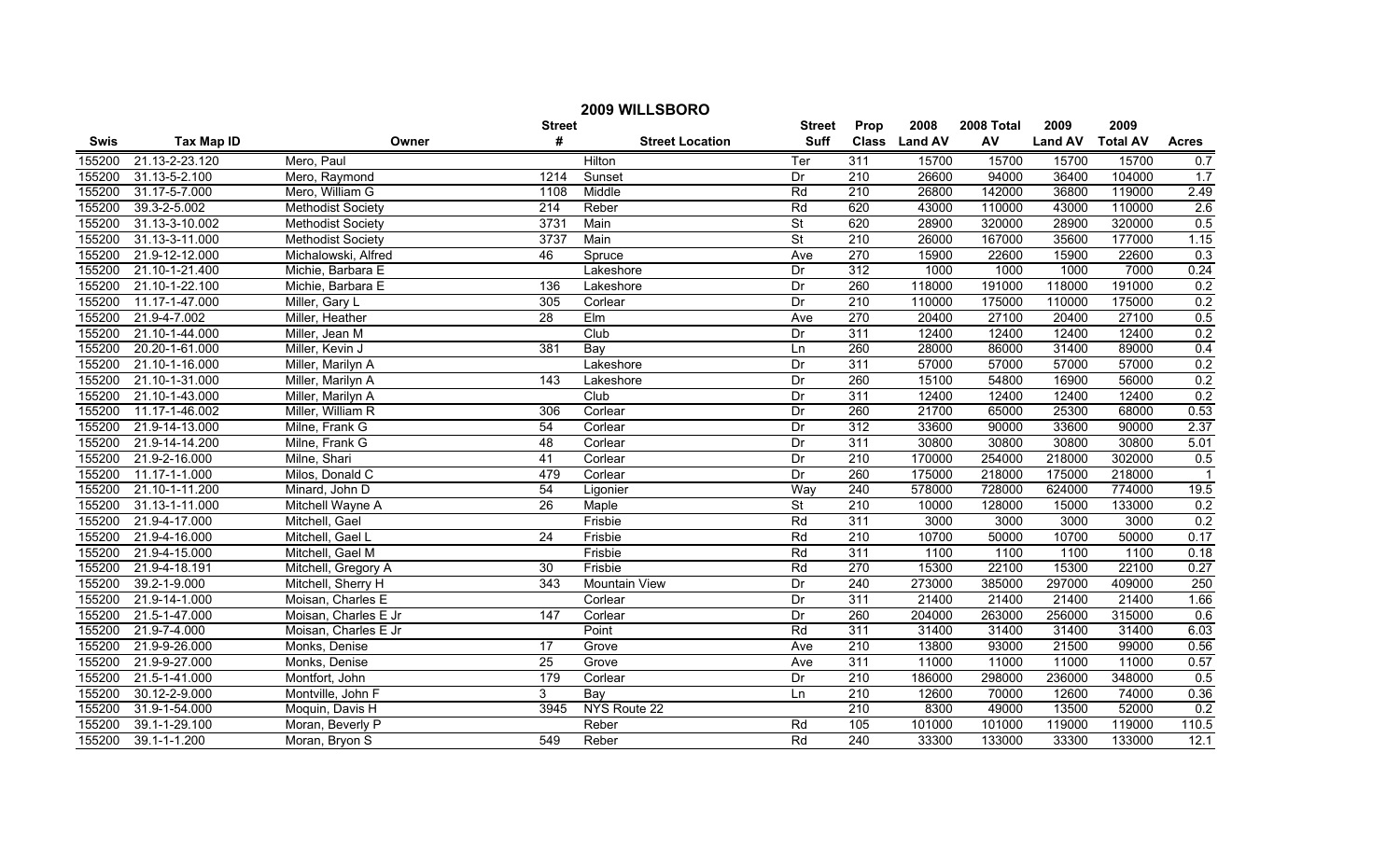| 2009 WILLSBORO |                   |                      |                  |                        |               |                  |               |            |                |                 |              |
|----------------|-------------------|----------------------|------------------|------------------------|---------------|------------------|---------------|------------|----------------|-----------------|--------------|
|                |                   |                      | <b>Street</b>    |                        | <b>Street</b> | Prop             | 2008          | 2008 Total | 2009           | 2009            |              |
| <b>Swis</b>    | <b>Tax Map ID</b> | Owner                | #                | <b>Street Location</b> | <b>Suff</b>   |                  | Class Land AV | AV         | <b>Land AV</b> | <b>Total AV</b> | <b>Acres</b> |
| 155200         | 39.1-1-1.100      | Moran, Leamon        |                  | Reber                  | Rd            | 105              | 66800         | 97400      | 66800          | 97400           | 56.18        |
| 155200         | 39.1-1-23.100     | Moran, Leamon        |                  | Sunset                 | Dr            | 105              | 85000         | 85000      | 96000          | 96000           | 95.38        |
| 155200         | 39.1-1-20.040     | Moran, Leamon        | 399              | Reber                  | Rd            | $\overline{210}$ | 21000         | 107000     | 21000          | 107000          | 0.8          |
| 155200         | 39.1-1-3.000      | Moran, Leamon        | 540              | Reber                  | Rd            | 210              | 21000         | 68000      | 21000          | 68000           | 0.8          |
| 155200         | 39.1-1-31.000     | Moran, Leamon        | 19               | Sunset                 | Dr            | 311              | 2600          | 2600       | 2600           | 2600            | 2.2          |
| 155200         | 39.1-1-36.000     | Moran, Leamon S      | 409              | Reber                  | Rd            | 210              | 2200          | 2200       | 2200           | 2200            | 0.4          |
| 155200         | 39.1-1-1.300      | Moran, Rodney S      | 471              | Reber                  | Rd            | 240              | 55000         | 149000     | 64000          | 158000          | 31           |
| 155200         | 30.20-2-1.120     | Morgan, Richard E    | 1145             | Sunset                 | Dr            | 210              | 26600         | 179000     | 36400          | 189000          | 1.7          |
| 155200         | 20.3-2-4.000      | Morgan, Richard E    |                  | NYS Route 22           |               | 910              | 53100         | 53100      | 53100          | 53100           | 133.3        |
| 155200         | 30.20-2-4.000     | Morgan, Walter E     | 1157             | Sunset                 | Dr            | $\overline{210}$ | 26900         | 159000     | 36900          | 169000          | 1.9          |
| 155200         | 11.13-1-41.000    | Morgenstern, Brenton | 144              | Sabousin               | Dr            | 260              | 272000        | 334000     | 330000         | 340000          | 0.9          |
| 155200         | 20.20-1-37.000    | Morley, James        | 396              | Bay                    | Ln            | 260              | 20200         | 102600     | 22600          | 105000          | 0.3          |
| 155200         | 20.20-1-41.000    | Morley, James        | 388              | Bay                    | Ln            | 260              | 177000        | 231000     | 216000         | 271000          | 0.5          |
| 155200         | 21.9-4-5.000      | Morris, Allan        | $\overline{20}$  | EIm                    | Ave           | 312              | 12500         | 12500      | 12500          | 12500           | 0.2          |
| 155200         | 21.5-2-17.000     | Morse, James R       |                  | Indian Bay             | Rd            | 311              | 19200         | 19200      | 19200          | 19200           | 1.47         |
| 155200         | 21.5-2-15.000     | Morse, James R       |                  | Indian Bay             | Rd            | 311              | 19200         | 19200      | 19200          | 19200           | 1.45         |
| 155200         | 21.5-2-14.000     | Morse, James R       |                  | <b>Indian Bay</b>      | Rd            | 311              | 19200         | 19200      | 19200          | 19200           | 1.45         |
| 155200         | 21.5-2-11.000     | Morse, James R       | 102              | Indian Bay             | Rd            | 210              | 40000         | 170000     | 47000          | 177000          | 4.38         |
| 155200         | 21.5-2-3.000      | Morse, James R       |                  | Indian Bay             | Rd            | 311              | 19200         | 19200      | 19200          | 19200           | 1.5          |
| 155200         | 21.5-2-2.000      | Morse, James R       |                  | Indian Bay             | Rd            | 311              | 19200         | 19200      | 19200          | 19200           | 1.49         |
| 155200         | 21.5-2-1.000      | Morse, James R       |                  | Indian Bay             | Rd            | 311              | 19200         | 19200      | 19200          | 19200           | 2.96         |
| 155200         | 21.5-2-12.000     | Morse, Marsha A      |                  | Indian Bay             | Rd            | $\overline{311}$ | 19200         | 19200      | 19200          | 19200           | 3.3          |
| 155200         | 31.18-1-10.200    | Moses, Barbara K     | 3295             | Essex                  | Rd            | 210              | 34400         | 197000     | 52000          | 215000          | 8.16         |
| 155200         | 21.14-2-1.000     | Mosher, Harry        | 126              | Lakeshore              | Dr            | 260              | 172000        | 259000     | 220000         | 307000          | 0.44         |
| 155200         | 21.10-1-24.100    | Mosher, Harry I      | 78               | Hilton                 | Ter           | 311              | 8800          | 8800       | 8800           | 8800            | 0.14         |
| 155200         | 21.13-2-24.000    | Mosher, John         |                  | Hilton                 | Ter           | 311              | 3000          | 3000       | 3000           | 3000            | 0.2          |
| 155200         | 21.14-2-32.036    | Mosher, John L Jr    |                  | Lakeshore              | Dr            | 311              | 3000          | 3000       | 3000           | 3000            | 0.2          |
| 155200         | 21.14-2-14.000    | Mosher, John L Jr    | 78               | Lakeshore              | Dr            | 260              | 169000        | 370000     | 217000         | 300000          | 0.4          |
| 155200         | 21.10-1-29.200    | Mosher, Michael V    | 92               | Hilton                 | Ter           | 260              | 14300         | 69000      | 16000          | 71000           | 0.2          |
| 155200         | 20.20-1-75.000    | Mosseau, Leo         | 432              | Bay                    | Ln            | 260              | 21000         | 64600      | 24600          | 68000           | 0.5          |
| 155200         | 31.13-6-26.000    | Moynan, Charles F    | $\overline{21}$  | Woodlawn               | Ln            | 210              | 26400         | 124000     | 36200          | 134000          | 1.5          |
| 155200         | 20.20-1-38.000    | Mueller, H Bruce     | 394              | Bay                    | Ln            | 260              | 191000        | 247000     | 232000         | 289000          | 0.54         |
| 155200         | 40.6-1-12.000     | Mulbury, Albert M    | 3148             | Essex                  | Rd            | 210              | 244000        | 396000     | 271000         | 423000          | 4.9          |
| 155200         | 21.13-2-23.300    | Muller, Robert J     |                  | Hilton                 | Ter           | 311              | 13000         | 13000      | 13000          | 13000           | 0.4          |
| 155200         | 21.5-1-36.000     | Munroe, John         | $\overline{207}$ | Corlear                | Dr            | 260              | 263000        | 401000     | 321000         | 459000          | 0.9          |
| 155200         | 21.5-1-64.200     | Munroe, John T       |                  | Corlear                | Dr            | 311              | 20200         | 20200      | 20200          | 20200           | 0.49         |
| 155200         | 30.20-3-19.111    | Murphy, Joshua       |                  | Sunset                 | Dr            | 322              | 71000         | 71000      | 71000          | 71000           | 87.61        |
| 155200         | 30.20-3-13.140    | Murphy, Joshua       |                  | Sunset                 | Dr            | 322              | 28000         | 28000      | 28000          | 28000           | 40.52        |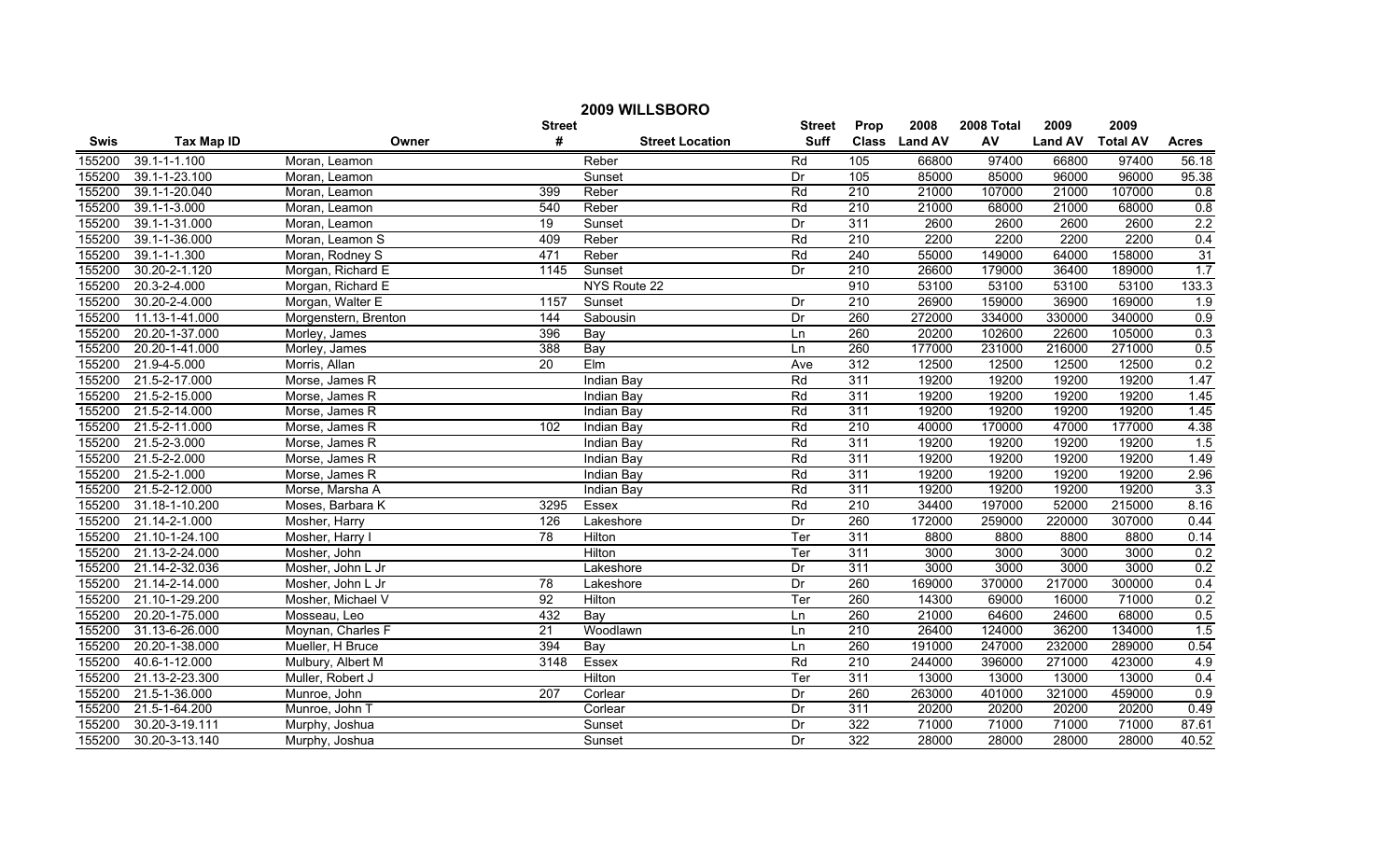| 2009 WILLSBORO |                            |                          |                  |                        |               |                  |                |            |                |                 |              |
|----------------|----------------------------|--------------------------|------------------|------------------------|---------------|------------------|----------------|------------|----------------|-----------------|--------------|
|                |                            |                          | <b>Street</b>    |                        | <b>Street</b> | Prop             | 2008           | 2008 Total | 2009           | 2009            |              |
| <b>Swis</b>    | <b>Tax Map ID</b>          | Owner                    | #                | <b>Street Location</b> | <b>Suff</b>   | <b>Class</b>     | <b>Land AV</b> | AV         | <b>Land AV</b> | <b>Total AV</b> | <b>Acres</b> |
| 155200         | 30.20-3-13.120             | Murphy, Joshua           |                  | Sunset                 | Dr            | 311              | 20700          | 20700      | 20700          | 20700           | 1.59         |
| 155200         | 30.20-3-13.130             | Murphy, Joshua           |                  | Sunset                 | Dr            | 311              | 20400          | 20400      | 20400          | 20400           | 1.34         |
| 155200         | 31.17-2-1.000              | Murphy, Joshua W         |                  | Middle                 | Rd            | 311              | 9300           | 9300       | 9300           | 9300            | 10.3         |
| 155200         | 21.5-2-8.000               | Murphy, Joshua W         | 85               | Indian Bay             | Rd            | 210              | 19200          | 19200      | 31000          | 100000          | 2.16         |
| 155200         | 21.5-2-9.000               | Murphy, Kimberly         |                  | Indian Bay             | Rd            | 311              | 19200          | 19200      | 19200          | 19200           | 3.03         |
| 155200         | 31.13-12-3.000             | Murphy, Robert J         | 3570             | Essex                  | Rd            | 270              |                |            | 25900          | 61000           | 1.1          |
| 155200         | 31.13-12-2.000             | Murphy, William          | 3580             | Essex                  | Rd            | 210              |                |            | 30400          | 179000          | 4.8          |
| 155200         | 21.5-2-10.000              | Murphy, William          | 111              | <b>Indian Bay</b>      | Rd            | 210              | 30000          | 321000     | 35100          | 326000          | 3.07         |
| 155200         | $\overline{40.7-1}$ -1.000 | Myers, Emily W           | 69               | Dalton                 | Way           | $\overline{210}$ | 29300          | 49600      | 40000          | 61000           | 3.93         |
| 155200         | 20.20-1-27.000             | Nasner, Francis P        | 406              | Bay                    | Ln            | 260              | 14300          | 36400      | 16000          | 39000           | 0.2          |
| 155200         | 21.5-1-69.100              | Nasner, Jeffrey L        | 292              | Corlear                | Dr            | $\overline{210}$ | 26500          | 26500      | 26500          | 34000           | 0.98         |
| 155200         | 21.-4-1.000                | Nature Conservancy       |                  | Point                  | Rd            | 323              | 519000         | 519000     | 519000         | 519000          | 2.4          |
| 155200         | 31.14-1-1.200              | Nature Conservancy       |                  | Essex                  | Rd            | 971              | 12800          | 12800      | 12800          | 12800           | 16           |
| 155200         | $21.-3-1.000$              | Nature Conservancy       |                  | Point                  | Rd            | 323              | 512000         | 512000     | 512000         | 512000          | 2.3          |
| 155200         | 21.-2-1.000                | Nature Conservancy       |                  | Point                  | Rd            | 323              | 899000         | 899000     | 899000         | 899000          | 6.9          |
| 155200         | $21.-1-.000$               | Nature Conservancy       |                  | Point                  | Rd            | 323              | 839000         | 839000     | 839000         | 839000          | 6.2          |
| 155200         | 31.9-1-59.000              | Nature Conservancy Inc   |                  | NYS Route 22           |               | 322              | 111000         | 111000     | 111000         | 111000          | 110          |
| 155200         | 21.5-1-1.200               | Neagley, John            |                  | Corlear                | Dr            | 311              | 59000          | 70000      | 59000          | 70000           | 0.18         |
| 155200         | 21.5-1-2.000               | Neagley, John            | 299              | Corlear                | Dr            | 260              | 124000         | 225000     | 134000         | 235000          | 0.3          |
| 155200         | 11.17-2-19.000             | Neal, Gary               |                  | Corlear                | Dr            | 311              | 4400           | 4400       | 4400           | 4400            | 0.34         |
| 155200         | 11.17-2-18.000             | Neal, Gary               | 376              | Corlear                | Dr            | 210              | 18400          | 62000      | 20600          | 65000           | 0.3          |
| 155200         | 31.18-1-10.160             | Neely, Marshall G        | 45               | Apple Orchard          | Way           | 312              | 396000         | 503000     | 433000         | 540000          | 6.14         |
| 155200         | 20.20-1-67.000             | Neevel, Rev James        | 407              | Bay                    | Ln            | 260              | 18600          | 58200      | 20800          | 61000           | 0.3          |
| 155200         | 21.9-11-8.000              | Nelson, Lori J           | 32               | <b>Birch</b>           | Ave           | 270              | 16600          | 24900      | 16600          | 24900           | 0.3          |
| 155200         | 20.20-3-14.000             | Nelson, Maynard A        | 120              | Cedar                  | Ln            | 260              | 171000         | 284000     | 219000         | 302000          | 0.5          |
| 155200         | 21.13-2-17.000             | Nichols, John W          |                  | Beach                  | Dr            | 311              | 16500          | 16500      | 16500          | 16500           | 0.3          |
| 155200         | 21.9-2-21.000              | Nichols, Keith           | 29               | Corlear                | Dr            | 260              | 91000          | 144000     | 97000          | 150000          | 0.24         |
| 155200         | 11.17-2-16.000             | Nichols, Richard         |                  | Corlear                | Dr            | 311              | 22400          | 22400      | 22400          | 22400           | 0.7          |
| 155200         | 20.20-3-5.000              | Noel, Wray H Jr          | 152              | Cedar                  | Ln            | 260              | 176000         | 220000     | 224000         | 268000          | 0.71         |
| 155200         | 21.13-1-18.000             | Nolan, Michael           | 53               | Rowley                 | Way           | 260              | 180000         | 235000     | 228000         | 283000          | 0.59         |
| 155200         | 39.1-2-6.000               | Nolette, Alvin B Jr      | 83               | <b>Mountain View</b>   | Dr            | 210              | 27400          | 160000     | 27400          | 160000          | 3            |
| 155200         | 21.10-1-10.111             | NOM Trust U/W/O          | 65               | Ligonier               | Way           | 280              | 1020000        | 1090000    | 1260000        | 1330000         | 15.15        |
| 155200         | 40.7-1-4.211               | Norper Investment Inc    | 56               | Elizabeth              | Way           | 210              | 582000         | 1042000    | 771000         | 1270000         | 9.3          |
| 155200         | 21.9-13-13.000             | North Plank Dev Co LLC   |                  | Point                  | Rd            | 311              | 19200          | 19200      | 19200          | 19200           | 0.49         |
| 155200         | 39.1-1-39.112              | Nutini, Joseph M         | 313              | Reber                  | Rd            | 112              | 70000          | 116000     | 74000          | 106000          | 77.14        |
| 155200         | 39.1-1-39.120              | Nutini, Joseph M         | $\overline{318}$ | Reber                  | Rd            | $\overline{210}$ | 29000          | 92000      | 28500          | 82000           | 4.4          |
| 155200         | 30.12-1-12.000             | <b>NYCO Minerals Inc</b> |                  | Joyce                  | Ln            | 311              | 28000          | 28000      | 28000          | 28000           | 44           |
| 155200         | 30.4-1-7.000               | NYCO Minerals Inc        | 491              | <b>Mountain View</b>   | Dr.           | 912              | 125000         | 125000     | 125000         | 125000          | 170.08       |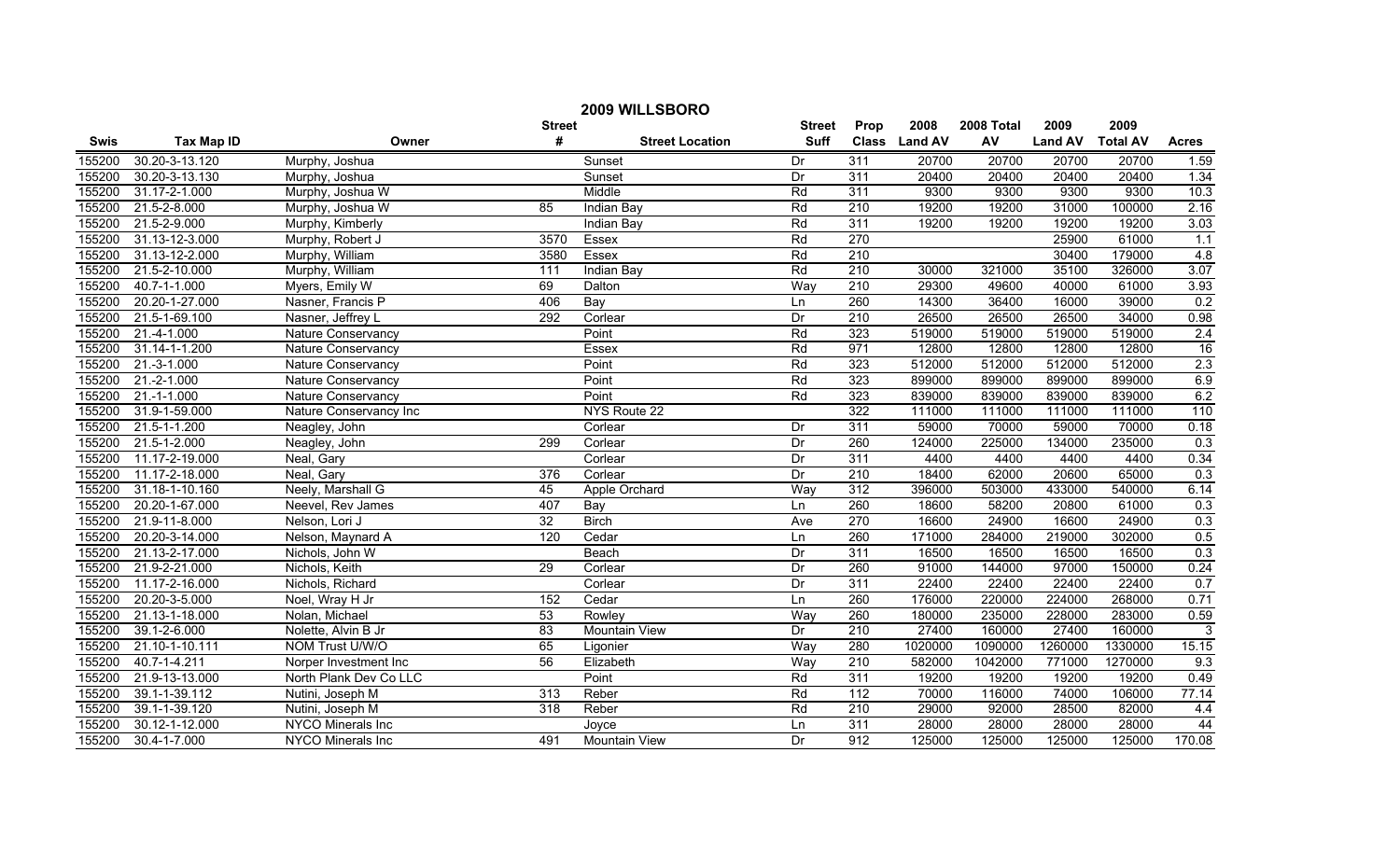| 2009 WILLSBORO |                        |                          |                 |                            |               |                  |               |            |                |                 |                  |
|----------------|------------------------|--------------------------|-----------------|----------------------------|---------------|------------------|---------------|------------|----------------|-----------------|------------------|
|                |                        |                          | <b>Street</b>   |                            | <b>Street</b> | Prop             | 2008          | 2008 Total | 2009           | 2009            |                  |
| Swis           | <b>Tax Map ID</b>      | Owner                    | #               | <b>Street Location</b>     | <b>Suff</b>   |                  | Class Land AV | AV         | <b>Land AV</b> | <b>Total AV</b> | <b>Acres</b>     |
| 155200         | 30.4-1-6.000           | NYCO Minerals Inc        |                 | Joe Rivers                 | Ln            | 912              | 42200         | 52100      | 42200          | 52100           | 66               |
| 155200         | $30.3 - 1 - 8.000$     | NYCO Minerals Inc        |                 | Reber                      | Rd            | 912              | 81800         | 81800      | 81800          | 81800           | 102.2            |
| 155200         | 30.4-1-5.000           | NYCO Minerals Inc        |                 | Joe Rivers                 | Ln            | 912              | 51800         | 51800      | 51800          | 51800           | 85               |
| 155200         | 30.3-1-10.000          | NYCO Minerals Inc        |                 | Reber                      | Rd            | 912              | 56000         | 56000      | 56000          | 56000           | 70               |
| 155200         | 30.16-2-1.002          | NYCO Minerals Inc        | 819             | <b>Mountain View</b>       | Dr            | 710              | 242000        | 3520000    | 242000         | 3520000         | 48.4             |
| 155200         | 30.16-1-3.004          | <b>NYCO Minerals Inc</b> | 791             | <b>Mountain View</b>       | Dr            | 710              | 232600        | 4480000    | 232600         | 4480000         | 133.3            |
| 155200         | 30.16-1-4.000          | <b>NYSEG Corp</b>        | 782             | <b>Mountain View</b>       | Dr            | 872              | 14600         | 168842     | 14600          | 230899          | 2.7              |
| 155200         | 652.-9999-131.600/1882 | <b>NYSEG Corp</b>        |                 | <b>Total Electric Dist</b> |               | 884              | $\Omega$      | 179335     | $\Omega$       | 199668          | $\mathbf 0$      |
| 155200         | 652.-9999-131.600/1881 | <b>NYSEG Corp</b>        |                 | <b>Total Electric Dist</b> |               | 884              | $\Omega$      | 1844763    | $\Omega$       | 2053920         | $\pmb{0}$        |
| 155200         | 652.-9999-131.600/1001 | <b>NYSEG Corp</b>        |                 | Northeast Grouped Trans    |               | 882              | $\mathbf{0}$  | 376932     | $\mathbf{0}$   | 428068          | $\boldsymbol{0}$ |
| 155200         | 21.5-1-40.000          | OBerle, William J        |                 | Corlear                    | Dr            | 311              | 167000        | 167000     | 167000         | 167000          | 0.4              |
| 155200         | 31.18-1-9.000          | OBrien, Gayle            | 3280            | Essex                      | Rd            | $\overline{210}$ | 255000        | 367000     | 387000         | 499000          | 5.8              |
| 155200         | 21.5-2-13.000          | OBrien, Thomas           |                 | <b>Indian Bay</b>          | Rd            | 311              | 19200         | 19200      | 19200          | 19200           | 1.75             |
| 155200         | 21.5-1-54.100          | Ocker, Arthur            |                 | Corlear                    | Dr            | 311              | 20900         | 20900      | 20900          | 20900           | 0.55             |
| 155200         | 21.13-1-1.110          | ODonovan, Alice L        |                 | Ledge                      | Ln            | 240              | 849000        | 910000     | 1070000        | 1130000         | 81.6             |
| 155200         | 30.2-1-15.000          | Ogden, Jane              |                 | NYS Route 22               |               | 322              | 62000         | 62000      | 62000          | 62000           | 47.8             |
| 155200         | 30.2-1-22.000          | Ogden, Jane              |                 | NYS Route 22               |               | 322              | 64000         | 64000      | 64000          | 64000           | 50.51            |
| 155200         | 30.2-1-23.000          | Ogden, Jane              |                 | NYS Route 22               |               | 322              | 27000         | 27000      | 27000          | 27000           | 30               |
| 155200         | $30.8 - 1 - 8.000$     | Ogden, Jane              |                 | NYS Route 22               |               | 311              | 27300         | 27300      | 27300          | 27300           | 7.1              |
| 155200         | 21.10-1-70.000         | Olcott, Edwina F         |                 | Vista                      | Dr            | 311              | 17400         | 17400      | 17400          | 17400           | 0.3              |
| 155200         | 30.16-2-2.000          | Oliver, Bernard G        | 827             | <b>Mountain View</b>       | Dr            | 210              | 25800         | 77800      | 35300          | 88000           | $\overline{1}$   |
| 155200         | 31.13-1-26.000         | Oliver, Clarence Jr      |                 | Clarence Oliver            | Ln            | 311              | 19600         | 19600      | 19600          | 19600           | 0.7              |
| 155200         | 31.13-1-27.000         | Oliver, Clarence Jr      | 38              | <b>Clarence Oliver</b>     | Ln            | $\overline{210}$ | 19600         | 121000     | 26800          | 128000          | 0.7              |
| 155200         | 31.13-1-28.000         | Oliver, Clarence Jr      | 32              | <b>Clarence Oliver</b>     | Ln            | 311              | 11500         | 11500      | 11500          | 11500           | 0.4              |
| 155200         | 11.17-1-54.000/1       | Oliver, Jerald           | 337             | Corlear                    | Dr            | 260              | 900           | 34300      | 900            | 34300           | 0.01             |
| 155200         | 11.17-1-54.000         | Oliver, Jerald           | 335             | Corlear                    | Dr            | 260              | 189000        | 275000     | 189000         | 275000          | 0.5              |
| 155200         | 39.1-1-25.000          | Oliver, John O           | 92              | Sunset                     | Dr            | $\overline{113}$ | 69000         | 155000     | 76000          | 162000          | 42.57            |
| 155200         | 39.1-2-7.000           | Oliver, Michael R        | 73              | <b>Mountain View</b>       | Dr            | 210              | 34100         | 134000     | 34100          | 134000          | 8.6              |
| 155200         | 21.13-2-65.000         | Orcutt, John G           | 40              | Ryan                       | Dr            | 210              | 19600         | 78000      | 39600          | 85000           | 0.4              |
| 155200         | 39.3-2-12.000          | Ori, George Jr           | 112             | Spear                      | Rd            | 210              | 32400         | 154000     | 32400          | 154000          | 7.2              |
| 155200         | 21.13-1-1.150          | Orlowski, Eugene         | 204             | Marina                     | Ln            | 210              | 255000        | 417000     | 313000         | 475000          | 3.1              |
| 155200         | 31.13-3-31.000         | Osgood, David A          | 1245            | Sunset                     | Dr            | 210              | 27200         | 128000     | 38000          | 140000          | 2.2              |
| 155200         | 21.14-2-15.002         | OShaughnessy, Kathleen M | $\overline{74}$ | Lakeshore                  | Dr            | 210              | 120000        | 264000     | 190000         | 335000          | 0.2              |
| 155200         | 21.9-9-9.000           | Osterhout, Gary P        |                 | Grove                      | Ave           | 311              | 2400          | 2400       | 2400           | 2400            | 0.1              |
| 155200         | 11.13-1-25.000         | Ouimette, James H        | 589             | Corlear                    | Dr            | 260              | 107000        | 196000     | 107000         | 196000          | 0.4              |
| 155200         | 20.3-2-35.000          | Page, Barbara V          | 4755            | NYS Route 22               |               | 260              | 10100         | 17200      | 10100          | 17200           | 0.18             |
| 155200         | 21.14-1-23.000         | Page, Richard H          | 95              | Lakeshore                  | Dr            | 210              | 13500         | 64000      | 36000          | 82000           | 0.2              |
| 155200         | 31.13-4-2.000          | Paine Memorial Library   | $\overline{2}$  | Gilliland                  | Ln            | 611              | 29600         | 379000     | 29600          | 379000          | 0.6              |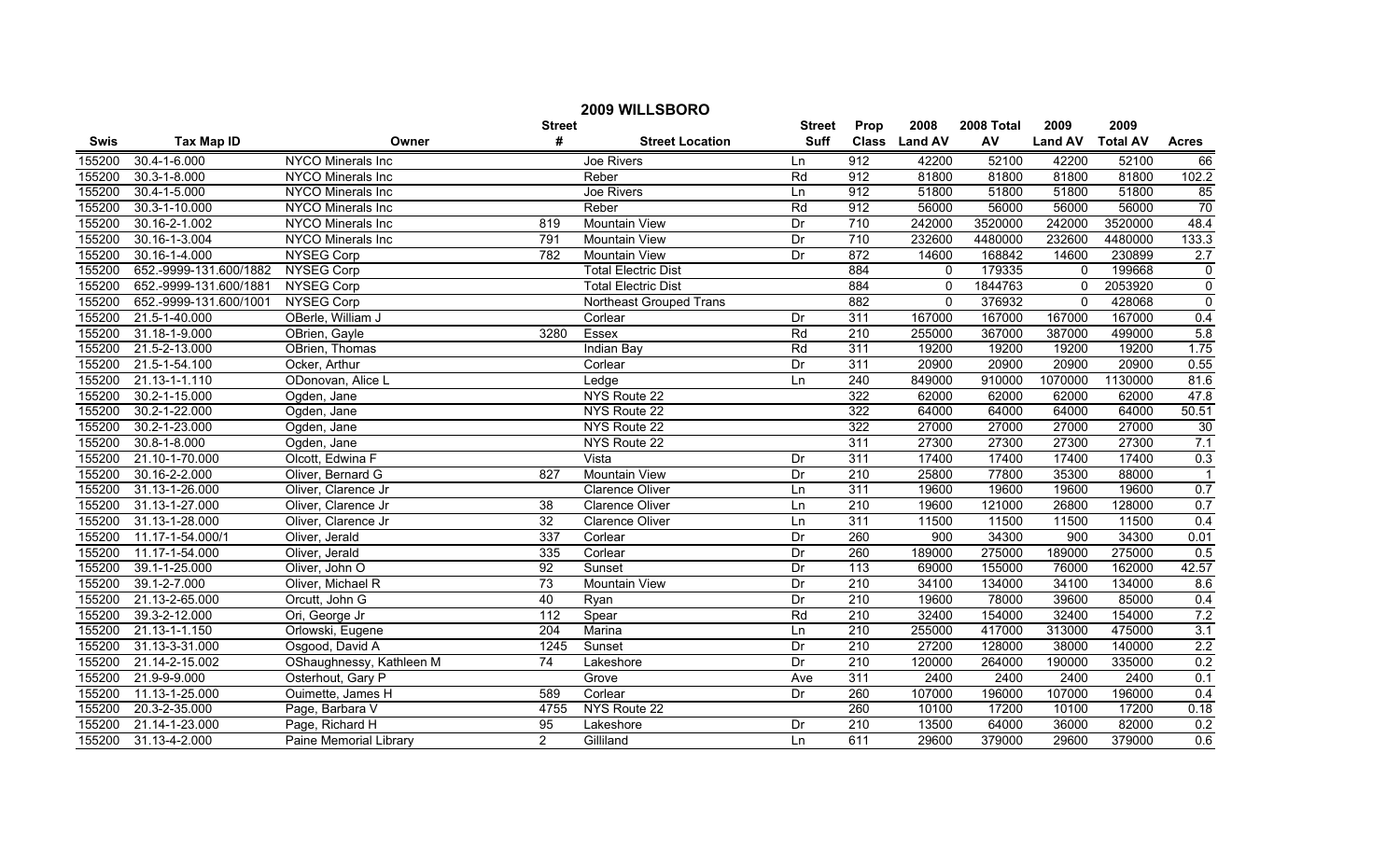| 2009 WILLSBORO |                       |                        |                  |                        |                          |                  |               |            |                |                 |                |
|----------------|-----------------------|------------------------|------------------|------------------------|--------------------------|------------------|---------------|------------|----------------|-----------------|----------------|
|                |                       |                        | <b>Street</b>    |                        | <b>Street</b>            | Prop             | 2008          | 2008 Total | 2009           | 2009            |                |
| <b>Swis</b>    | <b>Tax Map ID</b>     | Owner                  | #                | <b>Street Location</b> | <b>Suff</b>              |                  | Class Land AV | AV         | <b>Land AV</b> | <b>Total AV</b> | <b>Acres</b>   |
| 155200         | 31.13-3-1.000         | Paine Memorial Library |                  | Main                   | <b>St</b>                | 330              | 21300         | 42500      | 21300          | 42500           | 0.4            |
| 155200         | $31.5 - 1 - 18.004/3$ | Paine, Peter Jr        | 179              | <b>Flat Rock</b>       | Way                      | 250              | 5300          | 77000      | 50000          | 77000           | 0.01           |
| 155200         | 31.9-1-56.000         | Paine, Peter S Jr      | 140              | Point                  | Rd                       | 552              | 157200        | 204400     | 157200         | 204400          | 94             |
| 155200         | 31.10-1-2.001         | Paine, Peter S Jr      | 158              | River                  | Ln                       | 210              | 28000         | 193000     | 38000          | 203000          | 2.8            |
| 155200         | 31.10-1-1.002         | Paine, Peter S Jr      | 135              | River                  | Ln                       | 240              | 134000        | 310000     | 148000         | 324000          | 118            |
| 155200         | 21.17-1-47.000        | Paine, Peter S Jr      |                  | Farrell                | Rd                       | 311              | 62000         | 62000      | 62000          | 62000           | 49.03          |
| 155200         | 11.17-2-14.000        | Palfey, Judy A         |                  | Corlear                | Dr                       | 311              | 24000         | 24000      | 24000          | 24000           | 0.69           |
| 155200         | 21.13-1-6.000         | Palmer Todd W          | 595              | Point                  | Rd                       | 210              | 23800         | 150000     | 27800          | 154000          | 0.6            |
| 155200         | 11.18-1-3.000         | Palmer, Bruce B        | 1046             | Point                  | Rd                       | 260              | 390000        | 476000     | 437000         | 523000          | 1.39           |
| 155200         | 20.4-1-8.110          | Palmer, Josh           |                  | NYS Route 22           |                          | 322              | 10800         | 10800      | 10800          | 10800           | 22.31          |
| 155200         | 30.8-1-11.002         | Palmer, Josh J         | 34               | Dane                   | Ln                       | 270              | 28300         | 44100      | 28300          | 44100           | 3.06           |
| 155200         | 30.20-2-13.000        | Palmer, Margaret       | 1099             | Sunset                 | Dr                       | 270              | 25900         | 39000      | 25900          | 39000           | 1.1            |
| 155200         | 21.17-1-56.000        | Palmer, Rebecca        |                  | Cedar                  | Ln                       | 311              | 22500         | 22500      | 22500          | 22500           | 2.33           |
| 155200         | 21.17-1-54.200        | Palmer, Rebecca L      | 8                | Lee                    | Way                      | $\overline{311}$ | 19700         | 19700      | 19700          | 19700           | 1.32           |
| 155200         | 31.13-5-9.000         | Palmer, Shari Lynn     | 1254             | Sunset                 | Dr                       | 210              | 19600         | 133000     | 26800          | 140000          | 0.7            |
| 155200         | 31.9-1-1.110          | Paradox Partners LLC   | 3932             | NYS Route 22           |                          | 484              | 48000         | 249000     | 48000          | 249000          | $\overline{1}$ |
| 155200         | 21.10-1-71.000        | Park, Man S            | 3                | Vista                  | Dr                       | 260              | 13000         | 39800      | 14600          | 42000           | 0.2            |
| 155200         | 31.18-1-13.500        | Parry, Diane           | 3439             | Essex                  | Rd                       | 240              | 43900         | 197000     | 60000          | 215000          | 21.1           |
| 155200         | 30.12-1-10.000        | Passino, Joyce         | 10               | Joyce                  | Ln                       | 210              | 15500         | 101000     | 21200          | 107000          | 0.5            |
| 155200         | 30.12-1-11.200        | Passino, Richard       |                  | Joyce                  | Ln                       | 311              | 18600         | 18600      | 18600          | 18600           | 0.65           |
| 155200         | 30.20-3-17.000        | Patnode, Bruce J       | 1038             | Sunset                 | Dr                       | 210              | 19600         | 191000     | 26800          | 198000          | 0.7            |
| 155200         | 21.9-10-1.500         | Patry, Claude          | 36               | Pine                   | Ave                      | $\overline{311}$ | 14500         | 14500      | 14500          | 14500           | 0.31           |
| 155200         | 21.5-1-16.217         | Paye, Barbara A        | 263              | Corlear                | Dr                       | 311              | 50000         | 50000      | 50000          | 50000           | 0.26           |
| 155200         | 21.5-1-16.117         | Paye, Barbara A        | $\overline{263}$ | Corlear                | Dr                       | 260              | 128000        | 200000     | 128000         | 200000          | 0.22           |
| 155200         | 31.13-1-17.000        | Paye, Barbara A        | $\overline{12}$  | Maple                  | $\overline{\mathsf{St}}$ | 280              | 13200         | 126000     | 13200          | 126000          | 0.4            |
| 155200         | 21.5-1-70.000         | Paye, Bradley L        | 298              | Corlear                | Dr                       | 260              | 30900         | 70000      | 36000          | 75000           | 1.4            |
| 155200         | 11.17-1-40.000        | Paye, Bradley L        |                  | Corlear                | Dr                       | 311              | 37500         | 37500      | 37500          | 37500           | 41.7           |
| 155200         | 20.3-2-36.000         | Peacock, Shita A       |                  | NYS Route 22           |                          | 314              | 1600          | 1600       | 1600           | 1600            | 1.3            |
| 155200         | 31.17-3-6.000         | Peden, Michael A       | 1195             | Middle                 | Rd                       | 210              | 21700         | 68000      | 29700          | 76000           | 0.8            |
| 155200         | 31.13-4-22.000        | Pedro, John W          | 3658             | Essex                  | Rd                       | $\overline{210}$ | 15500         | 77600      | 21200          | 83000           | 0.5            |
| 155200         | 31.10-1-8.100         | <b>Peleax Partners</b> | 201              | River                  | Ln                       | 240              | 633000        | 765000     | 700000         | 832000          | 67.5           |
| 155200         | 31.14-2-2.112         | <b>Peleax Partners</b> | 290              | River                  | Ln                       | 250              | 38700         | 401000     | 54000          | 419000          | 15.35          |
| 155200         | 39.2-1-13.000         | Peltier, Charles       | 954              | Sunset                 | Dr                       | 210              | 25000         | 120000     | 25000          | 120000          |                |
| 155200         | 39.2-1-18.000         | Peltier, Charles       | 962              | Sunset                 | Dr                       | $\overline{210}$ | 19200         | 142000     | 19200          | 142000          | 0.7            |
| 155200         | 39.2-1-2.000          | Peltier, Charles E     | 946              | Sunset                 | Dr                       | 210              | 16000         | 42900      | 16000          | 42900           | 0.5            |
| 155200         | 40.1-2-15.000         | Pennell, Carol         | 3081             | Essex                  | Rd                       | 210              | 26300         | 61800      | 39000          | 75000           | 1.4            |
| 155200         | 11.17-1-65.000        | Perez, Richard G       | $\overline{377}$ | Corlear                | Dr                       | 260              | 170000        | 241000     | 170000         | 241000          | 0.4            |
| 155200         | 30.16-1-6.100         | Perkett, Howard R      | 1191             | Sunset                 | Dr                       | $\overline{210}$ | 33400         | 120000     | 46000          | 132000          | 7.37           |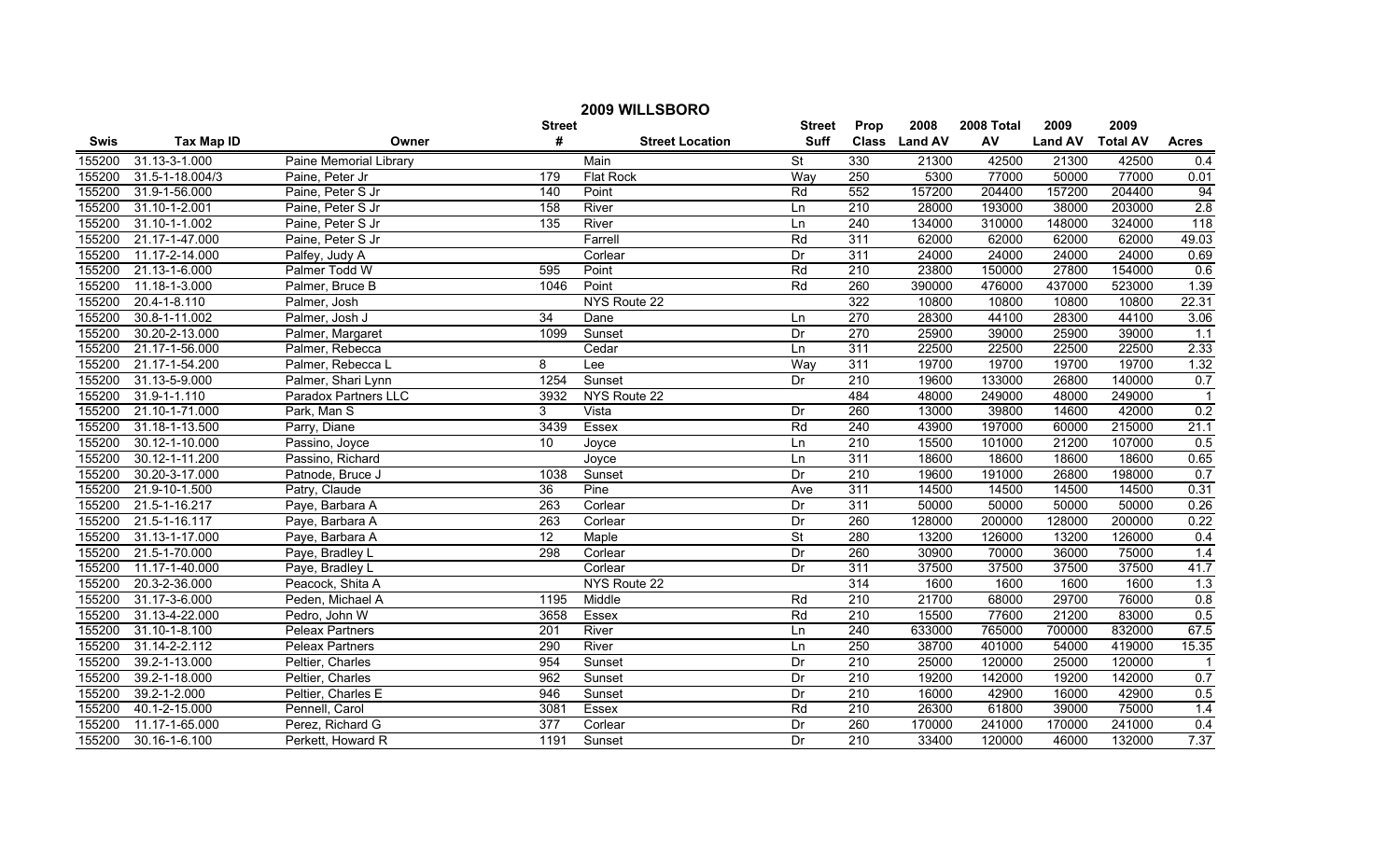| 2009 WILLSBORO |                   |                             |                 |                        |               |                  |               |            |                |                 |                         |
|----------------|-------------------|-----------------------------|-----------------|------------------------|---------------|------------------|---------------|------------|----------------|-----------------|-------------------------|
|                |                   |                             | <b>Street</b>   |                        | <b>Street</b> | Prop             | 2008          | 2008 Total | 2009           | 2009            |                         |
| <b>Swis</b>    | <b>Tax Map ID</b> | Owner                       | #               | <b>Street Location</b> | <b>Suff</b>   |                  | Class Land AV | AV         | <b>Land AV</b> | <b>Total AV</b> | <b>Acres</b>            |
| 155200         | 21.14-2-2.000     | Perkett, Rosemary           | 122             | Lakeshore              | Dr            | 260              | 176000        | 250000     | 224000         | 298000          | 0.5                     |
| 155200         | 21.9-4-13.000     | Perry, Christine A          | 42              | Elm                    | Ave           | 270              | 14300         | 17300      | 14300          | 17300           | 0.2                     |
| 155200         | 21.13-2-2.000     | Perryman, Arthur C          |                 | Point                  | Rd            | 311              | 32300         | 32300      | 32300          | 32300           | 1.9                     |
| 155200         | 21.13-2-89.000    | Perryman, Arthur C          |                 | Hilton                 | Ter           | 311              | 4000          | 4000       | 4000           | 4000            | 0.15                    |
| 155200         | 21.13-2-23.113    | Perryman, Arthur C          | 41              | Hilton                 | Ter           | 311              | 16800         | 16800      | 16800          | 16800           | 0.86                    |
| 155200         | 21.13-2-90.000    | Perryman, Arthur C          |                 | Hilton                 | Ter           | 311              | 19000         | 19000      | 19000          | 19000           | 1.1                     |
| 155200         | 21.13-2-1.000     | Perryman, Arthur C          |                 | Point                  | Rd            | 311              | 3000          | 3000       | 3000           | 3000            | 0.1                     |
| 155200         | 21.14-1-17.200    | Persons, Helen L            |                 | Lakeshore              | Dr            | 260              | 14100         | 62200      | 14100          | 62200           | 0.14                    |
| 155200         | 11.13-1-53.000    | Petitpas, Mary              | 12              | Cayuga                 | P             | 260              | 20100         | 75000      | 22500          | 77000           | 0.4                     |
| 155200         | 21.17-1-43.000    | Petitpas, Roger Jr          | 343             | Point                  | Rd            | 260              | 17200         | 38200      | 19300          | 40000           | 0.3                     |
| 155200         | 40.1-2-3.000      | Pfund, Raymond L            | 259             | Coonrod                | Rd            | 210              | 19200         | 104700     | 19200          | 104700          | 0.7                     |
| 155200         | 21.10-1-39.002    | Phillips, Cathy L           | $\overline{4}$  | Vista                  | Dr            | 312              | 19500         | 31700      | 19500          | 31700           | 0.43                    |
| 155200         | 21.10-1-37.000    | Phillips, Cathy L           |                 | Vista                  | Dr            | 311              | 3100          | 3100       | 3100           | 3100            | 0.2                     |
| 155200         | 21.9-10-11.000    | Picard, Norman              | 41              | <b>Birch</b>           | Ave           | 270              | 15100         | 25300      | 15100          | 25300           | 0.25                    |
| 155200         | 20.20-1-12.000    | Pickett, John J             | 21              | Cove                   | Ln            | 260              | 125000        | 170000     | 140000         | 185000          | 0.3                     |
| 155200         | 20.20-1-14.000    | Pickett, John J             |                 | Cove                   | Ln            | 314              | 7900          | 7900       | 7900           | 7900            | 0.11                    |
| 155200         | 20.20-1-1.114     | Pickett, John J             |                 | Tunnel                 | Ln            | 311              | 15600         | 15600      | 15600          | 15600           | 1.01                    |
| 155200         | 20.20-1-1.113     | Pickett, John J             |                 | Tunnel                 | Ln            | 311              | 15600         | 15600      | 15600          | 15600           | 1.01                    |
| 155200         | 20.3-2-25.000     | Piekarski, Henry            | 4641            | NYS Route 22           |               | 260              | 112000        | 175000     | 112000         | 175000          | 0.5                     |
| 155200         | 30.20-3-14.000    | Pierce, Bruce W             | 1090            | Sunset                 | Dr            | 270              | 19600         | 50300      | 19600          | 50300           | 0.7                     |
| 155200         | 31.17-4-6.000     | Pierce, Gerald S            | 92              | Woodlawn               | Ln            | 210              | 19600         | 115000     | 26800          | 122000          | 0.7                     |
| 155200         | 39.2-1-31.100     | Pierce, Kevin               |                 | Coonrod                | Rd            | $\overline{311}$ | 35500         | 35500      | 40000          | 40000           | 16.5                    |
| 155200         | 39.2-1-31.200     | Pierce, Kevin               | $\overline{82}$ | Coonrod                | Rd            | 210              | 31800         | 121000     | 31800          | 121000          | 8.5                     |
| 155200         | 21.14-2-28.002    | Pierle, Joy A               | 45              | Lakeshore              | Dr            | 260              | 59000         | 113000     | 59000          | 113000          | 0.78                    |
| 155200         | 39.2-1-14.000     | Pierson, Todd               | 931             | Sunset                 | Dr            | $\overline{210}$ | 28000         | 109000     | 28000          | 109000          | 3.5                     |
| 155200         | 30.20-2-5.000     | Pierson, Todd M             | 1149            | Sunset                 | Dr            | 210              | 25800         | 88000      | 35300          | 98000           | $\overline{\mathbf{1}}$ |
| 155200         | 30.12-2-7.000     | Pike, Steven T              | $\overline{2}$  | Wickes                 | Way           | $\overline{210}$ | 25900         | 133000     | 35400          | 142000          | 1.1                     |
| 155200         | 11.13-1-3.000     | Plunkett, James E           | 493             | Corlear                | Dr            | 210              | 164000        | 245000     | 164000         | 245000          | 0.4                     |
| 155200         | 21.6-3-3.000      | Pohlman, Judith C           | 924             | Point                  | Rd            | 210              | 276000        | 660000     | 334000         | 718000          | 3.18                    |
| 155200         | 31.10-1-7.000     | Poitras, Maurice C          | 76              | <b>Perrys Point</b>    | Way           | 210              | 610000        | 633000     | 683000         | 710000          | 3                       |
| 155200         | 30.1-1-13.002     | Pokomoonshine/MacCready Ltd | 1391            | Reber                  | Rd            | 581              | 291000        | 1435000    | 291000         | 1435000         | 23                      |
| 155200         | 30.1-1-20.000     | Pokomoonshine/MacCready Ltd |                 | Reber                  | Rd            | 312              | 43000         | 48000      | 43000          | 48000           | 20.4                    |
| 155200         | 30.1-1-21.000     | Pokomoonshine/MacCready Ltd |                 | Reber                  | Rd            | 322              | 11700         | 11700      | 11700          | 11700           | 16.2                    |
| 155200         | 30.1-1-30.000     | Polak, Bogdan               |                 | Reber                  | Rd            | 912              | 62500         | 62500      | 62500          | 62500           | 144.7                   |
| 155200         | 30.1-1-29.000     | Polak, Bogdan               | 1045            | Reber                  | Rd            | 240              | 55000         | 85000      | 55000          | 85000           | 37.8                    |
| 155200         | 31.13-7-4.000     | Polhemus, Edgar             | 36              | Woodlawn               | Ln            | $\overline{210}$ | 26300         | 115000     | 36100          | 125000          | 1.4                     |
| 155200         | 20.20-1-1.112     | Politi, Anthony             |                 | Tunnel                 | Ln            | 311              | 21300         | 21300      | 21300          | 21300           | 1.53                    |
| 155200         | 20.20-1-4.002     | Politi, Anthony             | 17              | Cove                   | Ln            | $\overline{210}$ | 130000        | 311000     | 150000         | 331000          | 1.17                    |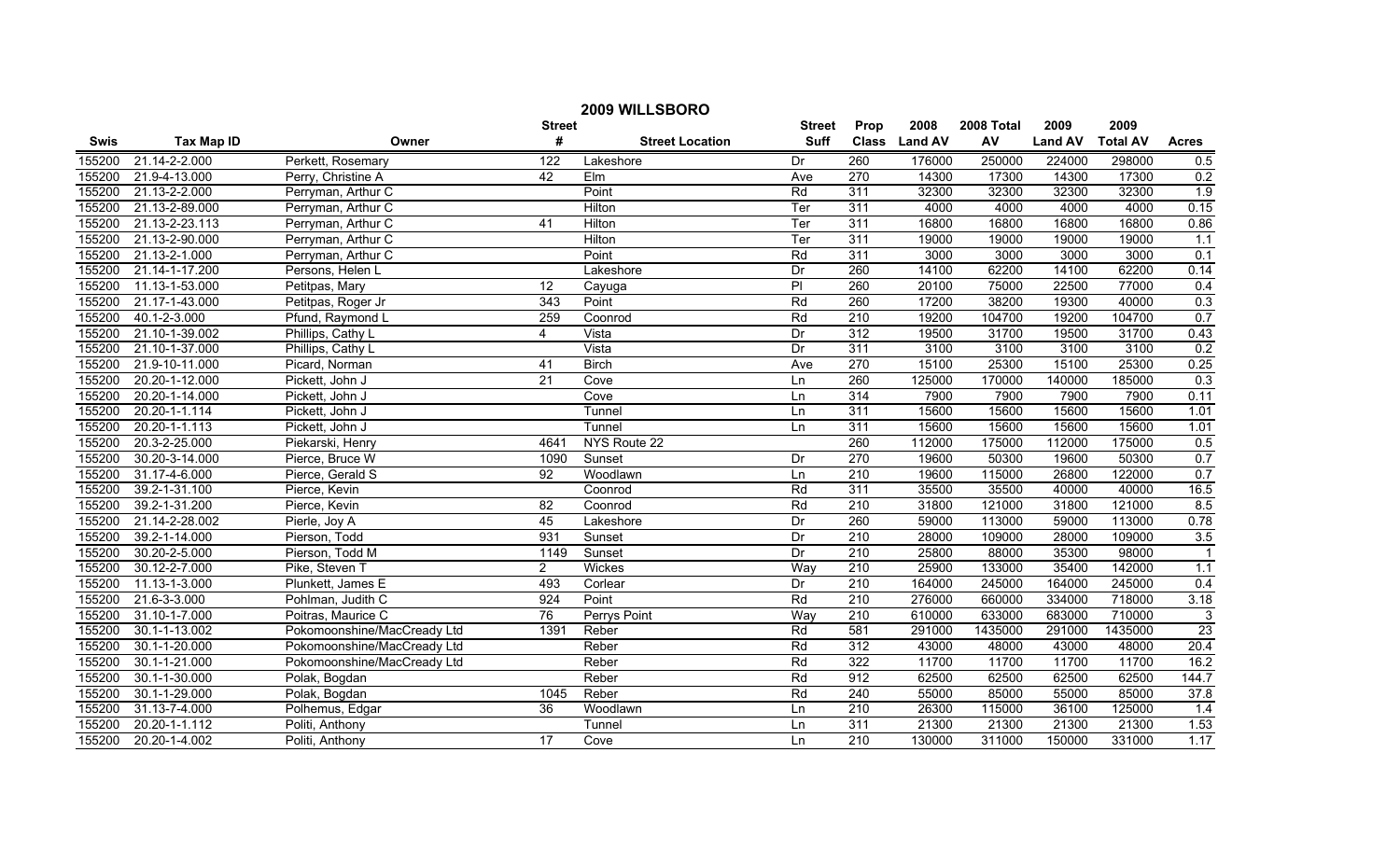| 2009 WILLSBORO |                    |                             |                 |                        |                          |                  |               |            |                |                 |                |
|----------------|--------------------|-----------------------------|-----------------|------------------------|--------------------------|------------------|---------------|------------|----------------|-----------------|----------------|
|                |                    |                             | <b>Street</b>   |                        | <b>Street</b>            | Prop             | 2008          | 2008 Total | 2009           | 2009            |                |
| <b>Swis</b>    | <b>Tax Map ID</b>  | Owner                       | #               | <b>Street Location</b> | <b>Suff</b>              |                  | Class Land AV | AV         | <b>Land AV</b> | <b>Total AV</b> | <b>Acres</b>   |
| 155200         | 21.17-1-37.002     | Pool, Stewart N             | 386             | Point                  | Rd                       | 260              | 956000        | 1150000    | 1180000        | 1370000         | 52             |
| 155200         | 20.20-1-36.000     | Pool, Thomas M              | $\overline{10}$ | Blueberry              | Way                      | 260              | 182000        | 227000     | 223000         | 268000          | 0.41           |
| 155200         | 21.13-2-85.000     | Poritzky, Bruce S           |                 | Ryan                   | Dr                       | 311              | 3000          | 3000       | 3000           | 3000            | 0.1            |
| 155200         | 21.17-1-7.000      | Porter, Gene H              | 104             | Cedar                  | Ln                       | 210              | 159000        | 256000     | 205000         | 301000          | 0.3            |
| 155200         | 21.13-2-67.000     | <b>Potente Family Trust</b> | 30              | Ryan                   | Dr                       | 260              | 20700         | 67900      | 42000          | 77000           | 0.45           |
| 155200         | 30.2-1-18.000      | Potroanchenu, John          | 4164            | NYS Route 22           |                          | 210              | 31700         | 95000      | 31700          | 95000           | 6.6            |
| 155200         | 21.10-1-2.000      | Powell, Robert W            | 820             | Point                  | Rd                       | 210              | 230000        | 408000     | 283000         | 461000          | 2.8            |
| 155200         | 21.17-1-46.000     | <b>PPP Properties LLC</b>   | 401             | Point                  | Rd                       | 240              | 51000         | 149000     | 60000          | 158000          | 24.3           |
| 155200         | 21.17-1-38.102     | <b>PPP Properties LLC</b>   | 384             | Point                  | Rd                       | 240              | 829000        | 906000     | 970000         | 1040000         | 30             |
| 155200         | 21.14-1-3.100      | Pratt, Michael E            | 18              | Beach                  | Dr                       | 260              | 30900         | 57100      | 34600          | 61000           | 0.29           |
| 155200         | 21.9-13-5.000      | Priest, John                | $\overline{24}$ | Cyprus                 | Ave                      | 270              | 16600         | 21000      | 16600          | 21000           | 0.3            |
| 155200         | 21.9-13-6.000      | Priest, John                | $\overline{22}$ | Cyprus                 | Ave                      | 270              | 24000         | 30000      | 24000          | 30000           | 0.7            |
| 155200         | 21.9-9-13.001      | Prim, James                 | 46              | Grove                  | Ave                      | 311              | 15500         | 15500      | 15500          | 15500           | 0.25           |
| 155200         | 21.13-1-1.140      | Prindle, Jeffrey S          | 194             | Marina                 | Ln                       | 210              | 280000        | 460000     | 333000         | 533000          | $\overline{3}$ |
| 155200         | 21.9-8-6.000       | Prouty, Chad                | 9               | Oak                    | Ave                      | 270              | 12600         | 23300      | 12600          | 23300           | 0.2            |
| 155200         | 30.12-2-40.000     | Provost, Arnold             | 4011            | NYS Route 22           |                          | $\overline{210}$ | 10000         | 80000      | 13200          | 83000           | 0.2            |
| 155200         | 21.9-4-21.000      | Provost, Arnold E           | 40              | Frisbie                | Rd                       | 270              | 13200         | 20500      | 13200          | 20500           | 0.21           |
| 155200         | 30.20-3-5.000      | Provost, Bobby L            | 1160            | Sunset                 | Dr                       | 210              | 17600         | 85000      | 24100          | 91000           | 0.6            |
| 155200         | 30.12-2-6.000      | Provost, Danny A            | 10              | Wickes                 | Way                      | 270              | 8300          | 24400      | 8300           | 24400           | 0.2            |
| 155200         | 31.17-3-32.002     | Provost, Harmon             | 1161            | Middle                 | Rd                       | 270              | 13400         | 35000      | 13400          | 35000           | 0.4            |
| 155200         | 31.13-6-7.000      | Provost, Harmon Jr          | 3657            | Essex                  | Rd                       | 210              | 25900         | 111000     | 35500          | 121000          | 1.1            |
| 155200         | 31.13-4-6.000      | Provost, Harry              | 5               | Bowery                 | Ln                       | $\overline{210}$ | 17200         | 58000      | 23800          | 64000           | 0.58           |
| 155200         | 31.13-4-5.000      | Provost, Harry              | $\overline{3}$  | Bowery                 | Ln                       | 210              | 10000         | 47000      | 13200          | 50000           | 0.2            |
| 155200         | 31.13-4-27.001     | Provost, Harry              |                 | Main                   | $\overline{\mathsf{St}}$ | 311              | 15000         | 15000      | 15000          | 15000           | 1.13           |
| 155200         | 31.17-3-16.000     | Provost, James A            | 1216            | Middle                 | Rd                       | 210              | 15500         | 68000      | 21200          | 74000           | 0.5            |
| 155200         | 20.3-2-37.000      | Provost, Raymond P          | 4797            | NYS Route 22           |                          | 210              | 27500         | 95000      | 27500          | 95000           | 3.1            |
| 155200         | 31.13-7-5.000      | Provost, Richard            | 46              | Woodlawn               | Ln                       | $\overline{210}$ | 17600         | 55000      | 24100          | 61000           | 0.6            |
| 155200         | 21.5-1-19.000      | Prudhomme, Gerard R         | 259             | Corlear                | Dr                       | 260              | 131000        | 192000     | 137000         | 199000          | 0.4            |
| 155200         | 31.13-3-15.100     | Puccia, Anthony M           | 3721            | Main                   | St                       | 484              | 20200         | 34800      | 20200          | 34800           | 0.2            |
| 155200         | 31.13-3-13.000     | Puccia, Anthony N           | 3725            | Main                   | <b>St</b>                | 483              | 19200         | 58000      | 19200          | 58000           | 0.2            |
| 155200         | 11.17-1-80.000     | Pulaski, Thomas S           | 451             | Corlear                | Dr                       | 260              | 110000        | 166000     | 110000         | 166000          | 0.2            |
| 155200         | 31.13-6-14.000     | Pulsifer, Kendra Lee        | 3615            | Essex                  | Rd                       | 210              | 23700         | 112000     | 32500          | 121000          | 0.9            |
| 155200         | 21.5-1-44.000      | Pulsifer, Philip L          | 167             | Corlear                | Dr                       | 260              | 177000        | 245000     | 225000         | 293000          | 0.6            |
| 155200         | $30.3 - 1 - 3.000$ | Pulsifer, Rolland Jr        | 899             | Reber                  | Rd                       | 260              | 20000         | 26000      | 20000          | 26000           | 0.9            |
| 155200         | 31.5-1-5.000       | Putman, Victor J            | 183             | Farrell                | Rd                       | 210              | 27200         | 150000     | 37200          | 162000          | 2.15           |
| 155200         | 21.13-2-71.000     | Pyrzenski, Philip           | $\overline{2}$  | Lakeshore              | Dr                       | 260              | 20200         | 54600      | 22500          | 57000           | 0.4            |
| 155200         | 21.13-2-51.100     | Pyrzenski, Philip           |                 | Ryan                   | Dr                       | 311              | 3000          | 3000       | 3000           | 3000            | 0.44           |
| 155200         | 31.9-1-1.140       | Pytlak Brian S              |                 | NYS Route 22           |                          | 322              | 31600         | 31600      | 31600          | 31600           | 10.64          |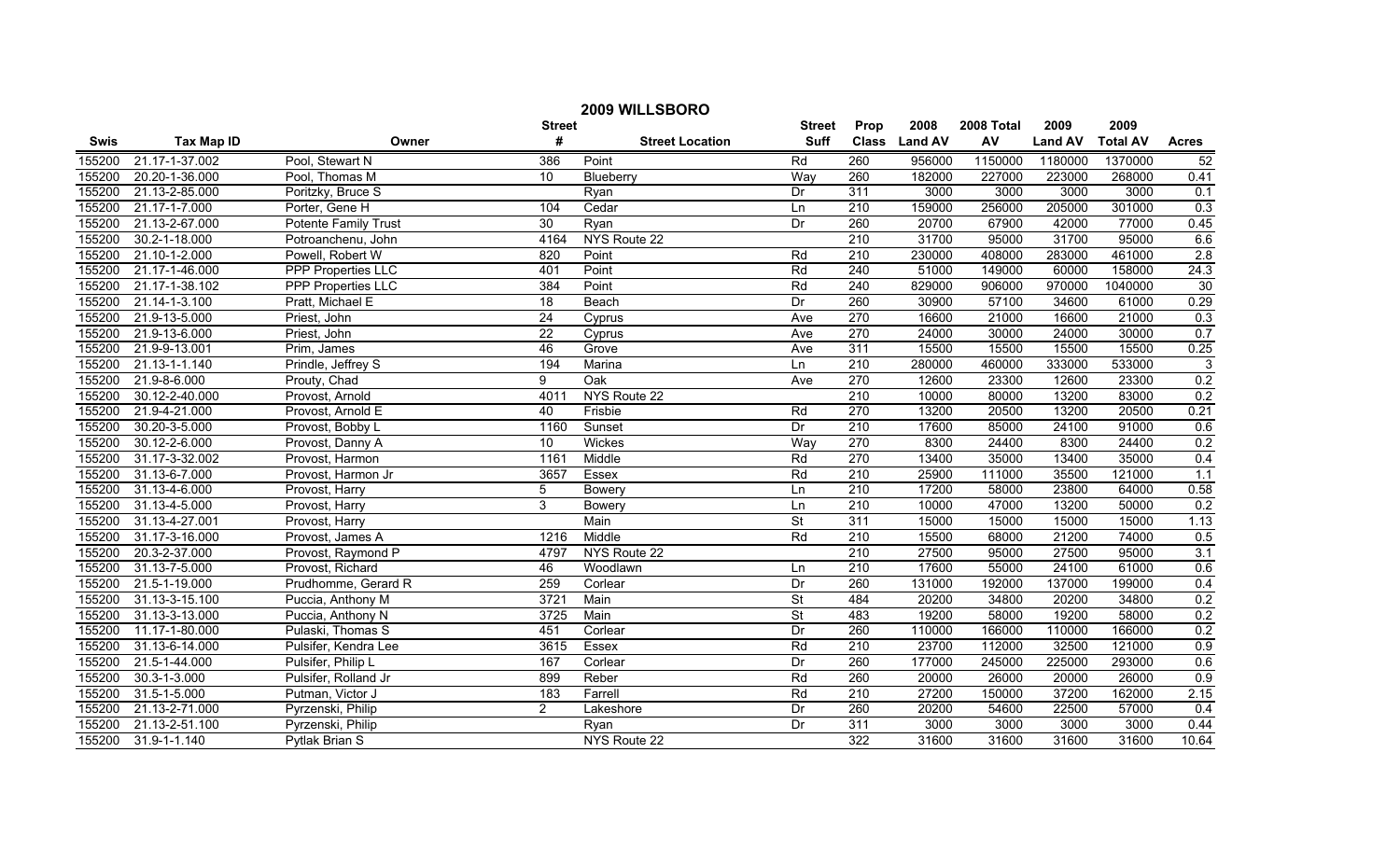| 2009 WILLSBORO |                    |                       |                 |                        |                |                  |               |            |                |                 |                |
|----------------|--------------------|-----------------------|-----------------|------------------------|----------------|------------------|---------------|------------|----------------|-----------------|----------------|
|                |                    |                       | <b>Street</b>   |                        | <b>Street</b>  | Prop             | 2008          | 2008 Total | 2009           | 2009            |                |
| <b>Swis</b>    | <b>Tax Map ID</b>  | Owner                 | #               | <b>Street Location</b> | <b>Suff</b>    |                  | Class Land AV | AV         | <b>Land AV</b> | <b>Total AV</b> | <b>Acres</b>   |
| 155200         | 11.13-2-8.200      | Pytlak, Brian         | 5               | Cayuga                 | PI             | 210              | 22300         | 108000     | 26100          | 111000          | 0.6            |
| 155200         | 11.13-2-8.100      | Pytlak, Brian         |                 | Cayuga                 | $\overline{P}$ | 311              | 6300          | 6300       | 6300           | 6300            | 0.17           |
| 155200         | 11.13-2-7.000      | Pytlak, Lucinda       |                 | Cayuga                 | $\overline{P}$ | 311              | 18500         | 18500      | 18500          | 18500           | 0.4            |
| 155200         | 21.9-10-9.000      | Racine, Leo           | 47              | <b>Birch</b>           | Ave            | 270              | 15100         | 30000      | 15100          | 30000           | 0.25           |
| 155200         | 30.12-1-9.000      | Radloff, William M    |                 | Joyce                  | Ln             | 311              | 23700         | 23700      | 23700          | 23700           | 0.9            |
| 155200         | 31.5-1-6.000       | Raffel, Marlene B     | 238             | Farrell                | Rd             | 210              | 29300         | 121000     | 40000          | 132000          | 3.9            |
| 155200         | 40.1-2-29.210      | Randall, Sherman B    |                 | Middle                 | Rd             | 322              | 24000         | 24000      | 24000          | 24000           | 40             |
| 155200         | 40.1-2-29.220      | Randall, Sherman B    | 764             | Middle                 | Rd             | 240              | 67000         | 440000     | 67000          | 440000          | 38.2           |
| 155200         | 31.13-3-24.039     | Rankin, Frank         | 1211            | Sunset                 | Dr             | $\overline{210}$ | 26400         | 86900      | 36200          | 97000           | 1.5            |
| 155200         | 31.18-1-7.300      | Rarick, Paddie M      | 3388            | Essex                  | Rd             | 240              | 447000        | 860000     | 438000         | 820000          | 23             |
| 155200         | 21.5-1-62.000      | Ratay, Lee A          | 196             | Corlear                | Dr             | 260              | 21700         | 83000      | 29700          | 89000           | 0.5            |
| 155200         | 21.5-1-61.000      | Ratay, Lee A          |                 | Corlear                | Dr             | 311              | 20500         | 20500      | 20500          | 20500           | 0.5            |
| 155200         | 11.13-1-16.000     | Rayburn, John A       | 543             | Corlear                | Dr             | 260              | 194000        | 252000     | 194000         | 252000          | 0.5            |
| 155200         | 11.13-1-56.000     | Rayburn, John A       |                 | Corlear                | Dr             | 311              | 12400         | 12400      | 12400          | 12400           | 0.2            |
| 155200         | 39.3-2-2.000       | Reber Cemetery        | 239             | Reber                  | Rd             | 695              | 5000          | 5000       | 5000           | 5000            | 2.23           |
| 155200         | 39.1-1-32.000      | Reber Fire House      | 21              | Sunset                 | Dr             | 662              | 14400         | 59000      | 14400          | 59000           | 0.4            |
| 155200         | 20.20-1-5.000      | Reed, Forrest J Jr    | 82              | Tunnel                 | Ln             | 260              | 140000        | 197000     | 158000         | 215000          | 0.43           |
| 155200         | 30.1-1-18.100      | Reinckens, Margaret L | 1484            | Reber                  | Rd             | 240              | 171000        | 313000     | 171000         | 313000          | 53.85          |
| 155200         | $30.2 - 1 - 8.000$ | Reinckens, Margaret S | 1541            | Reber                  | Rd             | 260              | 71000         | 113400     | 71000          | 113400          | 0.6            |
| 155200         | 40.6-1-14.017      | Reinhardt, William    |                 | Essex                  | Rd             | 311              | 26000         | 26000      | 26000          | 26000           | $\overline{6}$ |
| 155200         | 40.6-1-16.000      | Reinhardt, William    | 3175            | Essex                  | Rd             | $\overline{240}$ | 73000         | 233000     | 100000         | 260000          | 54.1           |
| 155200         | $40.1 - 2 - 5.100$ | Reithel, Drew G       | 982             | Middle                 | Rd             | 270              | 26000         | 170000     | 26000          | 170000          | 1.8            |
| 155200         | 21.10-1-3.000      | Rendich, Lester J     | 812             | Point                  | Rd             | 210              | 228000        | 308000     | 285000         | 331000          | 3.5            |
| 155200         | 40.6-1-8.000       | Reuther, David L      | 3174            | Essex                  | Rd             | 280              | 371000        | 646000     | 407000         | 739000          | $\overline{5}$ |
| 155200         | 21.14-2-30.000     | <b>Rex Realty</b>     |                 | Lakeshore              | Dr             | 311              | 20500         | 20500      | 20500          | 20500           | 0.5            |
| 155200         | 39.2-1-12.100      | Reynolds, Dean        | 927             | Sunset                 | Dr             | 240              | 35800         | 151000     | 35800          | 151000          | 13             |
| 155200         | 31.13-5-13.000     | Reynolds, Hadee M     | 1261            | Middle                 | Rd             | $\overline{210}$ | 25800         | 122000     | 35400          | 131000          | $\overline{1}$ |
| 155200         | 21.6-2-7.000       | Reynolds, Patricia E  | 828             | Point                  | Rd             | $\overline{210}$ | 275000        | 413000     | 332000         | 470000          | 3.6            |
| 155200         | 20.3-2-15.112      | Reynolds, Rodney      | 4567            | NYS Route 22           |                | 311              | 38100         | 38100      | 38100          | 38100           | 0.68           |
| 155200         | 39.2-1-12.200      | Reynolds, Timothy D   | 913             | Sunset                 | Dr             | 210              | 32200         | 169000     | 32200          | 169000          | $\overline{7}$ |
| 155200         | 11.13-1-54.000     | Rice, James W         | 6               | Cayuga                 | PI             | 260              | 20100         | 102000     | 22500          | 105000          | 0.4            |
| 155200         | 21.9-12-8.000      | Richard, Catherine    | $\overline{26}$ | Spruce                 | Ave            | 270              | 15900         | 20600      | 15900          | 20600           | 0.3            |
| 155200         | 21.9-2-17.000      | Richard, Hector F     | 39              | Corlear                | Dr             | 270              | 170000        | 185000     | 218000         | 233000          | 0.5            |
| 155200         | 31.17-4-14.600     | Richard, Lucille      |                 | Woodlawn               | Ln             | 311              |               |            | 11400          | 11400           | 0.48           |
| 155200         | 31.17-4-14.400     | Richard, Lucille      |                 | Woodlawn               | Ln             | 311              |               |            | 19000          | 19000           | 0.82           |
| 155200         | 31.17-4-14.500     | Richard, Lucille      |                 | Woodlawn               | Ln             | 311              |               |            | 12000          | 12000           | 0.51           |
| 155200         | 31.17-4-14.300     | Richard, Lucille      |                 | Woodlawn               | Ln             | 311              |               |            | 18000          | 18000           | 0.76           |
| 155200         | 31.17-4-14.100     | Richard, Lucille      |                 | Woodlawn               | Ln             | 311              |               |            | 11400          | 11400           | 0.48           |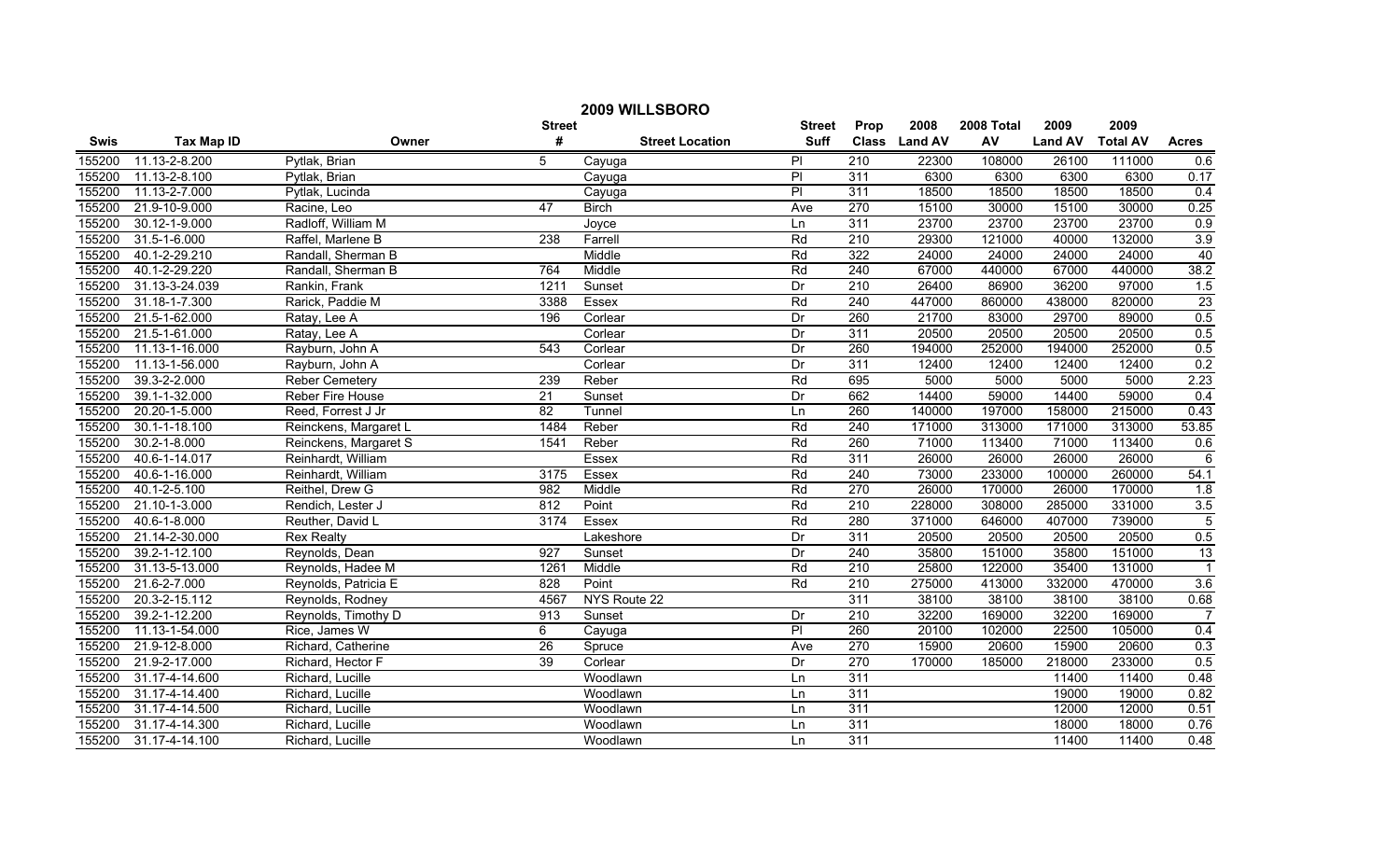| 2009 WILLSBORO |                    |                        |                  |                        |                          |                  |               |            |                |                 |              |
|----------------|--------------------|------------------------|------------------|------------------------|--------------------------|------------------|---------------|------------|----------------|-----------------|--------------|
|                |                    |                        | <b>Street</b>    |                        | <b>Street</b>            | Prop             | 2008          | 2008 Total | 2009           | 2009            |              |
| <b>Swis</b>    | <b>Tax Map ID</b>  | Owner                  | #                | <b>Street Location</b> | <b>Suff</b>              |                  | Class Land AV | AV         | <b>Land AV</b> | <b>Total AV</b> | <b>Acres</b> |
| 155200         | 31.17-4-8.000      | Richard, Lucille       | 93               | Woodlawn               | Ln                       | 210              | 26700         | 148000     | 36500          | 158000          | 1.79         |
| 155200         | 21.5-1-11.100      | Ridky, Charles W       |                  | Corlear                | Dr                       | 311              | 23300         | 23300      | 23300          | 23300           | 0.77         |
| 155200         | 20.20-3-15.000     | Ridolfo, Michael       | $\overline{118}$ | Cedar                  | Ln                       | 260              | 181000        | 223000     | 230000         | 272000          | 0.5          |
| 155200         | 21.13-1-2.300      | Rivet, Sharon          | 47               | Frisbie                | Rd                       | 210              | 41000         | 75000      | 48000          | 82000           | 5.03         |
| 155200         | 39.1-1-23.200      | Rizzon, Robert         | 237              | Sunset                 | Dr                       | 240              | 38400         | 184000     | 38400          | 184000          | 12.2         |
| 155200         | 31.18-1-2.200      | Robare, Eugene         |                  | <b>Essex</b>           | Rd                       | 314              | 5900          | 5900       | 5900           | 5900            | 9.67         |
| 155200         | 31.18-1-3.000      | Robare, Harriet V      | 3453             | Essex                  | Rd                       | 210              | 25800         | 98000      | 35400          | 108000          |              |
| 155200         | 39.3-2-6.100       | Robare, William        | 256              | Reber                  | Rd                       | 270              | 34900         | 75000      | 34900          | 75000           | 17           |
| 155200         | 39.1-1-30.000      | Robare, William F      | 302              | Reber                  | Rd                       | $\overline{210}$ | 21000         | 99000      | 21000          | 99000           | 0.8          |
| 155200         | 21.17-1-35.000     | Roberts, Carol E       | 68               | Champine               | Way                      | 260              | 390000        | 420000     | 427000         | 457000          | 4.8          |
| 155200         | 21.10-1-73.000     | Robertson, Duncan G    |                  | Vista                  | Dr                       | 311              | 16500         | 16500      | 16500          | 16500           | 0.3          |
| 155200         | 30.1-1-16.001      | Robinson, Andrew B     |                  | Reber                  | Rd                       | 311              | 166400        | 166400     | 166400         | 166400          | 1.9          |
| 155200         | 30.1-1-10.200      | Robinson, Andrew B     |                  | Reber                  | Rd                       | 311              | 93800         | 93800      | 93800          | 93800           | 10.1         |
| 155200         | 30.1-1-10.100      | Robinson, Catherine G  |                  | Reber                  | Rd                       | 311              | 76000         | 76000      | 76000          | 76000           | 10.4         |
| 155200         | 30.1-1-12.000      | Robinson, Catherine G  | 1367             | Reber                  | Rd                       | 311              | 24300         | 24300      | 24300          | 24300           | 4.6          |
| 155200         | 30.1-1-14.000      | Robinson, Catherine G  |                  | Reber                  | Rd                       | 311              | 146800        | 146800     | 146800         | 146800          | 4.04         |
| 155200         | 11.13-1-40.000     | Robinson, Charles P    | 154              | Sabousin               | Dr                       | 260              | 252000        | 386000     | 297000         | 404000          | 1.1          |
| 155200         | $30.1 - 2 - 6.000$ | Robinson, David        |                  | Beaver                 | Way                      | 311              | 93500         | 93500      | 93500          | 93500           | 3            |
| 155200         | 11.13-2-9.000      | Robinson, David M      | 576              | Corlear                | Dr                       | 260              | 22400         | 70000      | 26200          | 74000           | 0.6          |
| 155200         | 30.1-1-22.000      | Robinson, Franklin     |                  | Reber                  | Rd                       | 314              | 23000         | 23000      | 23000          | 23000           | 8.9          |
| 155200         | 30.1-1-11.000      | Robinson, Franklin W   |                  | Reber                  | Rd                       | 311              | 75200         | 75200      | 75200          | 75200           | 2.06         |
| 155200         | 30.1-1-10.300      | Robinson, Franklin W   |                  | Reber                  | Rd                       | 311              | 127800        | 127800     | 127800         | 127800          | 7.8          |
| 155200         | 21.9-10-13.000     | Robinson, Joseph       | 35               | <b>Birch</b>           | Ave                      | 270              | 15700         | 34000      | 15700          | 34000           | 0.25         |
| 155200         | 20.20-1-3.004      | Rock, Douglas A        | 84               | Tunnel                 | Ln                       | 260              | 198000        | 268000     | 190000         | 260000          | 0.75         |
| 155200         | 21.5-1-18.000      | Rock, Mary E           | 261              | Corlear                | Dr                       | $\overline{210}$ | 203000        | 356000     | 258000         | 385000          | 0.4          |
| 155200         | 21.9-9-15.014      | Rock, William J        | 4                | Grove                  | Ave                      | 270              | 15700         | 27700      | 15700          | 27700           | 0.25         |
| 155200         | 21.9-9-17.000      | Rock, William J        |                  | Grove                  | Ave                      | 311              | 7700          | 7700       | 7700           | 7700            | 0.13         |
| 155200         | 11.13-1-4.002      | Roeck, Bruce A         | 495              | Corlear                | Dr                       | 260              | 166000        | 210000     | 166000         | 210000          | 0.4          |
| 155200         | 11.17-1-79.000     | Roeck, Donald M        | 447              | Corlear                | Dr                       | 260              | 160000        | 208000     | 160000         | 208000          | 0.4          |
| 155200         | 21.5-1-7.000       | Rogala, Allen L        | 283              | Corlear                | Dr                       | 210              | 118000        | 173000     | 126000         | 278000          | 0.2          |
| 155200         | 31.13-4-38.000     | Roman Catholic Society | 3746             | Main                   | $\overline{\mathsf{St}}$ | 210              | 17600         | 178000     | 24100          | 185000          | 0.6          |
| 155200         | 31.13-4-39.000     | Roman Catholic Society | 3748             | Main                   | <b>St</b>                | 620              | 20000         | 332000     | 20000          | 332000          | 0.3          |
| 155200         | 20.20-1-72.000     | Romano, Matthew J      | 439              | Bay                    | Ln                       | 210              | 24200         | 110000     | 28300          | 114000          | 0.71         |
| 155200         | 31.17-3-9.000      | Root, Melvin J Jr      | 1180             | Middle                 | Rd                       | 210              | 25900         | 110000     | 35500          | 120000          | 1.1          |
| 155200         | 31.18-1-8.110      | Rosch-Lewis, Renee A   | 3350             | Essex                  | Rd                       | 210              | 405000        | 567000     | 450000         | 622000          | 4.77         |
| 155200         | 21.14-1-22.002     | Ross, James            | 97               | Lakeshore              | Dr                       | $\overline{210}$ | 22800         | 188000     | 46000          | 212000          | 0.56         |
| 155200         | 11.17-2-12.000     | Rossman, Nancy P       |                  | Corlear                | Dr                       | 311              | 5600          | 5600       | 5600           | 5600            | 0.7          |
| 155200         | 11.17-2-11.000     | Rossman, Nancy P       | 412              | Corlear                | Dr                       | 260              | 24200         | 65000      | 28300          | 68000           | 0.7          |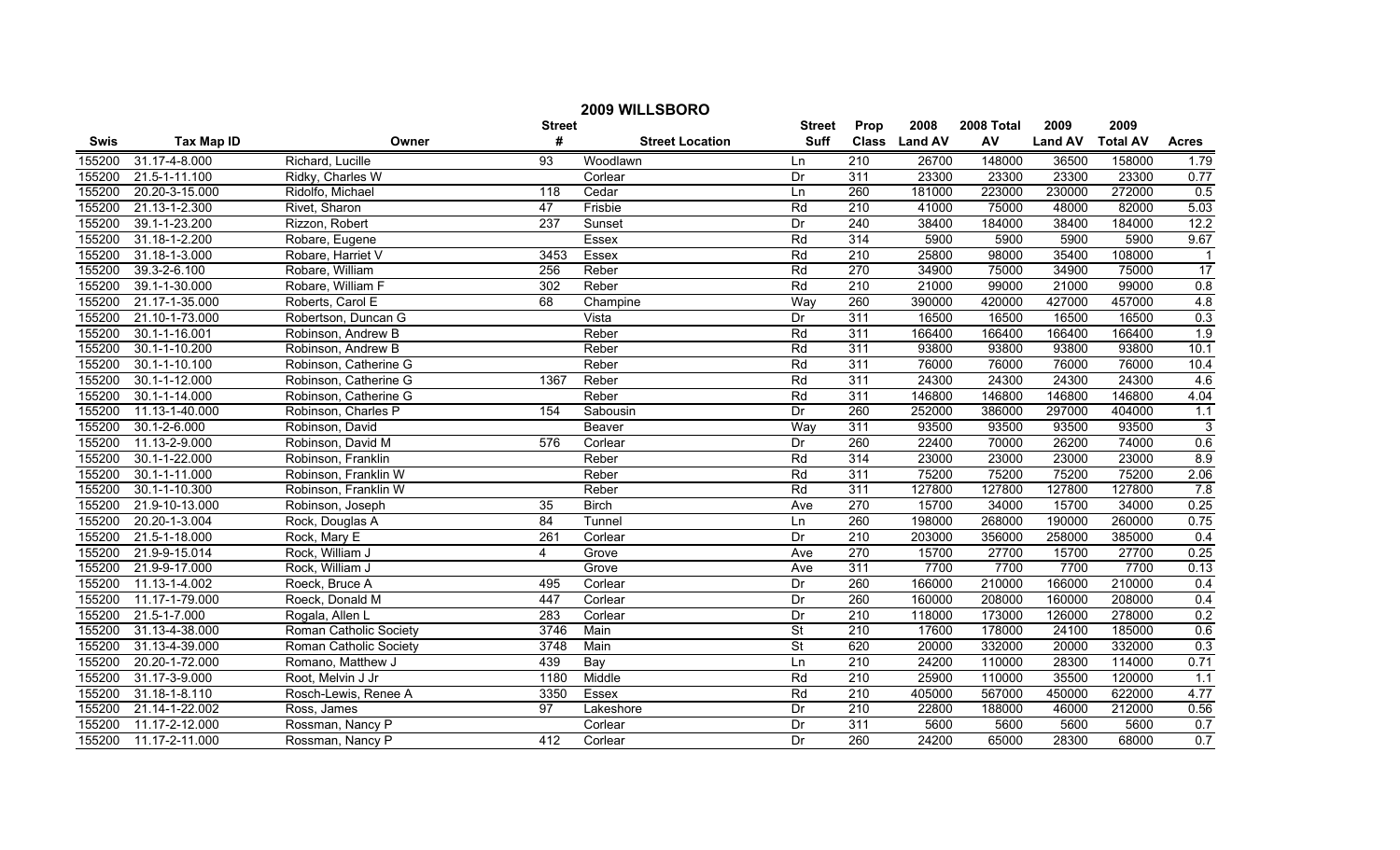| 2009 WILLSBORO |                        |                                 |                  |                        |                |                  |               |            |                |                 |                  |
|----------------|------------------------|---------------------------------|------------------|------------------------|----------------|------------------|---------------|------------|----------------|-----------------|------------------|
|                |                        |                                 | <b>Street</b>    |                        | <b>Street</b>  | Prop             | 2008          | 2008 Total | 2009           | 2009            |                  |
| Swis           | <b>Tax Map ID</b>      | Owner                           | #                | <b>Street Location</b> | <b>Suff</b>    |                  | Class Land AV | AV         | <b>Land AV</b> | <b>Total AV</b> | <b>Acres</b>     |
| 155200         | 31.18-1-6.000          | Rouse, Luther                   |                  | Essex                  | Rd             | 311              | 13400         | 13400      | 13400          | 13400           | 0.4              |
| 155200         | 21.9-8-4.000           | Rousseau, Lilia K               | $\overline{19}$  | Oak                    | Ave            | 270              | 16600         | 29400      | 16600          | 29400           | 0.3              |
| 155200         | 11.17-2-6.000          | Rowland, Douglas J              |                  | Corlear                | Dr             | 311              | 11700         | 11700      | 11700          | 11700           | 0.3              |
| 155200         | 20.20-1-34.000         | Rowland, Douglas J              | $\overline{7}$   | Blueberry              | Way            | 260              | 17400         | 56100      | 19500          | 58000           | 0.3              |
| 155200         | 31.13-6-11.000         | Rowland, William R              | 3643             | Essex                  | Rd             | 210              | 11400         | 52800      | 16400          | 57000           | 0.3              |
| 155200         | $30.1 - 1 - 6.000$     | Rucker, Steven E                |                  | Reber                  | Rd             | 321              | 145000        | 145000     | 145000         | 145000          | 145.4            |
| 155200         | 21.13-2-72.000         | Rudolph, Charles E              | 18               | Park                   | $\overline{P}$ | 260              | 18200         | 56300      | 20700          | 59000           | 0.3              |
| 155200         | 21.9-13-8.000          | Rudolph, Michael J              | $\overline{8}$   | Cyprus                 | Ave            | 270              | 17800         | 22600      | 17800          | 22600           | 0.4              |
| 155200         | 21.6-3-4.100           | Ruhdorfer, Johann               | $\overline{928}$ | Point                  | Rd             | 210              | 376000        | 593000     | 421000         | 638000          | 3.2              |
| 155200         | 31.17-3-3.110          | Rushford, Andrea                | 1229             | Middle                 | Rd             | 210              | 26300         | 132000     | 36100          | 92000           | 1.4              |
| 155200         | 11.13-1-62.050         | Ruzow-Holland, Ann Hope         | 133              | Sabousin               | Dr             | 311              | 35400         | 35400      | 35400          | 35400           | $\overline{7}$   |
| 155200         | 11.13-1-44.100         | Ruzow-Holland, Ann Hope         |                  | Sabousin               | Dr             | 311              | 14500         | 14500      | 14500          | 14500           | 0.19             |
| 155200         | 21.13-2-27.000         | Ryan, Edward                    |                  | Hilton                 | Ter            | 311              | 3000          | 3000       | 3000           | 3000            | 0.2              |
| 155200         | 21.13-2-58.000         | Ryan, Janet A                   |                  | Ryan                   | Dr             | 311              | 16400         | 16400      | 16400          | 16400           | 0.2              |
| 155200         | 21.10-1-59.342         | Ryder, Barton                   | 6                | Targhee                | Way            | 210              | 18500         | 60000      | 20600          | 62000           | 0.4              |
| 155200         | 21.17-1-15.000         | <b>Sagerstrand Living Trust</b> | 32               | Cedar                  | Ln             | 260              | 242000        | 303000     | 290000         | 351000          | 4.5              |
| 155200         | 11.17-1-50.000         | Saker, Gretchen                 | 317              | Corlear                | Dr             | 260              | 220000        | 338000     | 220000         | 338000          | 0.8              |
| 155200         | 11.17-1-42.000         | Saker, Gretchen                 |                  | Corlear                | Dr             | 311              | 20400         | 20400      | 20400          | 20400           | 1.2              |
| 155200         | 21.13-3-1.100          | Salem, Gerard M                 | 546              | Point                  | Rd             | 210              | 28300         | 127000     | 33100          | 132000          | 0.92             |
| 155200         | 21.13-3-1.200          | Salem, Gerard M                 |                  | Point                  | Rd             | 311              | 206000        | 206000     | 206000         | 206000          | 0.7              |
| 155200         | 21.9-2-15.000          | Salisbury, W Ronald             | 47               | Corlear                | Dr             | $\overline{210}$ | 171000        | 378000     | 223000         | 430000          | 0.4              |
| 155200         | 21.14-2-18.000         | Saltwick, Paul H                | 64               | Lakeshore              | Dr             | 260              | 137000        | 185000     | 173000         | 221000          | 0.3              |
| 155200         | 21.6-2-5.000           | Salvatore Paul A                | 848              | Point                  | Rd             | 260              | 383000        | 487000     | 422000         | 526000          | 3.2              |
| 155200         | 11.17-1-12.000         | Samuelson, William E            | 62               | Sabousin               | Dr             | 260              | 298000        | 358000     | 341000         | 401000          | 1.3              |
| 155200         | 11.17-1-21.100         | Samuelson, William E            |                  | Sabousin               | Dr             | 312              | 20900         | 26300      | 20900          | 26300           | 0.75             |
| 155200         | 30.2-1-3.000           | Sanborn, Jeffrey L              | 117              | Beaver                 | Way            | 260              | 83200         | 110300     | 83200          | 110300          | 2.1              |
| 155200         | 30.20-2-14.100         | Santor, Richard W Jr            | 1083             | Sunset                 | Dr             | 240              | 34600         | 118000     | 47000          | 130000          | 10.8             |
| 155200         | 31.5-1-8.000           | Sarvis, Walter E                | 282              | Point                  | Rd             | 260              | 28000         | 118000     | 38400          | 128000          | 0.7              |
| 155200         | 652.-9999-705.820/1881 | <b>SAVVIS Communications</b>    |                  | <b>Outside Plant</b>   |                | 836              | $\Omega$      | 12733      | $\mathbf{0}$   | 12587           | 0.01             |
| 155200         | 31.13-1-14.001         | Sayward Kelly L Sr              | 16               | <b>Clarence Oliver</b> | Ln             | 210              | 13400         | 79000      | 17600          | 83000           | 0.4              |
| 155200         | 31.13-1-29.000         | Sayward Kelly L Sr              |                  | Clarence Oliver        | Ln             | 311              | 11400         | 11400      | 11400          | 11400           | 0.3              |
| 155200         | 31.13-3-30.000         | Sayward, Anthony E Sr           | 1253             | Sunset                 | Dr             | 210              | 26800         | 99000      | 37000          | 109000          | 1.8              |
| 155200         | 40.1-2-1.100           | Sayward, David                  | 1024             | Middle                 | Rd             | 240              | 87000         | 198000     | 87000          | 198000          | 70.16            |
| 155200         | 40.1-2-7.000           | Sayward, George                 | 924              | Middle                 | Rd             | 105              | 80000         | 149000     | 87000          | 156000          | 47.2             |
| 155200         | 40.1-2-31.100          | Sayward, George                 |                  | Coonrod                | Rd             | 105              | 32000         | 32000      | 40000          | 40000           | 26.84            |
| 155200         | 40.1-2-2.100           | Sayward, George                 |                  | Coonrod                | Rd             | 105              | 66000         | 66000      | 81000          | 81000           | 55.12            |
| 155200         | 40.1-2-13.000          | Sayward, George R               |                  | Middle                 | Rd             | 322              | 47000         | 47000      | 49000          | 49000           | 39.7             |
| 155200         | 31.13-3-19.000         | Sayward, Glen                   | $\overline{2}$   | Staya                  | Way            | $\overline{210}$ | 23700         | 163000     | 32400          | 172000          | $\overline{0.9}$ |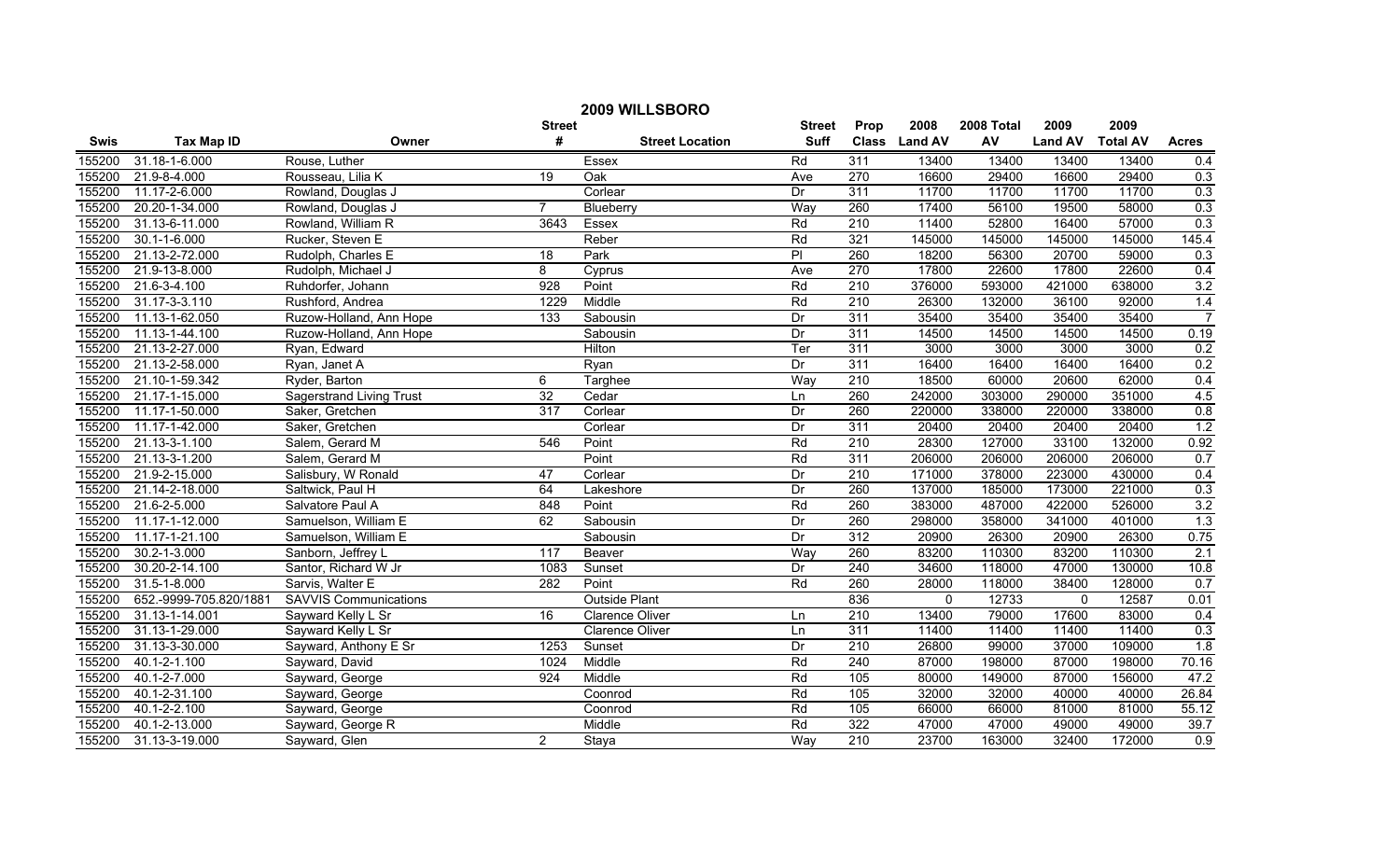| 2009 WILLSBORO |                   |                      |                 |                        |                          |                  |               |            |                |                 |                 |
|----------------|-------------------|----------------------|-----------------|------------------------|--------------------------|------------------|---------------|------------|----------------|-----------------|-----------------|
|                |                   |                      | <b>Street</b>   |                        | <b>Street</b>            | Prop             | 2008          | 2008 Total | 2009           | 2009            |                 |
| <b>Swis</b>    | <b>Tax Map ID</b> | Owner                | #               | <b>Street Location</b> | <b>Suff</b>              |                  | Class Land AV | AV         | <b>Land AV</b> | <b>Total AV</b> | <b>Acres</b>    |
| 155200         | 31.13-3-18.000    | Sayward, Glen        |                 | Main                   | <b>St</b>                | 311              | 100           | 100        | 100            | 100             | 0.3             |
| 155200         | 31.13-6-15.000    | Sayward, Glenn J     | 3609            | Essex                  | Rd                       | 486              | 68000         | 235000     | 68000          | 235000          | 1.7             |
| 155200         | 39.2-1-32.000     | Sayward, Irwin       |                 | Coonrod                | Rd                       | 105              | 28900         | 39900      | 34900          | 46000           | 31.1            |
| 155200         | 39.2-1-25.000     | Sayward, Irwin       | 43              | Coonrod                | Rd                       | 240              | 36000         | 130000     | 36000          | 130000          | 12              |
| 155200         | 39.2-1-33.100     | Sayward, Irwin       | 795             | Sunset                 | Dr                       | 240              | 115000        | 230000     | 135000         | 250000          | 75.5            |
| 155200         | 39.2-1-24.000     | Sayward, Irwin       | 15              | Coonrod                | Rd                       | 210              | 31000         | 48300      | 31000          | 48300           | $\overline{6}$  |
| 155200         | 39.2-1-26.000     | Sayward, Irwin E     |                 | Coonrod                | Rd                       | 105              | 32600         | 32600      | 32600          | 32600           | $\overline{15}$ |
| 155200         | 40.1-1-3.000      | Sayward, Janice      | 158             | Coonrod                | Rd                       | 210              | 26100         | 139000     | 26100          | 139000          | 1.9             |
| 155200         | 31.13-4-16.000    | Sayward, Kenneth     | 3620            | Essex                  | Rd                       | $\overline{210}$ | 23300         | 84000      | 31900          | 93000           | 0.88            |
| 155200         | 40.1-2-1.221      | Sayward, Kenneth R   | 1029            | Middle                 | Rd                       | 210              | 26600         | 202000     | 26600          | 195000          | 2.34            |
| 155200         | 40.1-2-1.211      | Sayward, Kenneth R   |                 | Middle                 | Rd                       | 105              | 42000         | 42000      | 52000          | 52000           | $\overline{35}$ |
| 155200         | 30.3-1-13.200     | Sayward, Nicholas H  |                 | Reber                  | Rd                       | 311              | 25800         | 25800      | 25800          | 25800           | 53.7            |
| 155200         | 40.1-2-8.110      | Sayward, Peter B     | 904             | Middle                 | Rd                       | $\overline{210}$ | 25800         | 78000      | 25800          | 78000           | 1.7             |
| 155200         | 31.17-3-4.000     | Sayward, Peter W     | 1213            | Middle                 | Rd                       | $\overline{210}$ | 26000         | 94000      | 35400          | 104000          | 1.2             |
| 155200         | 40.1-2-8.200      | Sayward, Richard E   | 269             | Coonrod                | Rd                       | 210              | 29100         | 89800      | 29100          | 89800           | 4.41            |
| 155200         | 40.1-2-30.200     | Sayward, Robert N    |                 | Coonrod                | Rd                       | 280              | 67000         | 172000     | 67000          | 172000          | 109.5           |
| 155200         | 31.13-7-2.000     | Sayward, Roger A     | 24              | Woodlawn               | Ln                       | 210              | 19600         | 102000     | 26800          | 109000          | 0.7             |
| 155200         | 31.17-3-18.000    | Sayward, Roy         | 1222            | Middle                 | Rd                       | 210              | 15500         | 150000     | 21200          | 156000          | 0.5             |
| 155200         | 40.1-2-25.000     | Sayward, Roy C       | 837             | Middle                 | Rd                       | 240              | 49000         | 124000     | 49000          | 124000          | 28.2            |
| 155200         | 21.5-2-16.000     | Sayward, Roy C Jr    | 48              | Indian Bay             | Rd                       | 311              | 19200         | 19200      | 19200          | 19200           | 1.49            |
| 155200         | 39.3-2-10.100     | Sayward, Samuel III  | 138             | Spear                  | Rd                       | 240              | 125000        | 340000     | 132000         | 347000          | 105.06          |
| 155200         | 39.2-1-33.200     | Sayward, Scott       | 875             | Sunset                 | Dr                       | 240              | 56000         | 269000     | 59000          | 272000          | $\overline{31}$ |
| 155200         | 40.1-2-5.200      | Sayward, Wendy R     | 1000            | Middle                 | Rd                       | 210              | 26000         | 131000     | 26000          | 131000          | 1.8             |
| 155200         | 31.9-1-40.000     | Sayward, William     | 3865            | NYS Route 22           |                          | 270              | 12000         | 32000      | 12000          | 32000           | 0.33            |
| 155200         | 21.9-4-20.000     | Sayward, William     | $\overline{38}$ | Frisbie                | Rd                       | 270              | 16600         | 29000      | 16600          | 29000           | 0.3             |
| 155200         | 31.13-4-19.000    | Sayward, William F   | 3640            | Essex                  | Rd                       | $\overline{210}$ | 19600         | 116000     | 26800          | 123000          | 0.7             |
| 155200         | 31.13-3-17.000    | Sayward, William F   | 3709            | Main                   | $\overline{\mathsf{St}}$ | 230              | 23700         | 157000     | 32400          | 166000          | 0.9             |
| 155200         | 31.13-6-6.200     | Scaglione, David D   | 3667            | Essex                  | Rd                       | 270              | 16500         | 25800      | 16500          | 25800           | 0.55            |
| 155200         | 31.13-6-5.000     | Scaglione, David D   | 3665            | Essex                  | Rd                       | 465              | 31900         | 126000     | 31900          | 126000          | 0.7             |
| 155200         | 30.4-1-15.000     | Scheuermann, Gary    |                 | Joe Rivers             | Ln                       | 910              | 45900         | 45900      | 45900          | 45900           | 57.42           |
| 155200         | 39.2-1-41.000     | Schick, Timothy D    |                 | Sunset                 | Dr                       | 322              | 76000         | 76000      | 76000          | 76000           | 63.3            |
| 155200         | 39.2-1-23.045     | Schick, Timothy D    |                 | Coonrod                | Rd                       | 314              | 12000         | 12000      | 12000          | 12000           | 0.45            |
| 155200         | 21.9-12-15.000    | Schier Jon           | 43              | Elm                    | Ave                      | 270              | 15700         | 45000      | 15700          | 45000           | 0.3             |
| 155200         | 31.17-4-3.000     | Schiesser, Mark      |                 | Woodlawn               | Ln                       | 311              | 15500         | 15500      | 15500          | 15500           | 0.5             |
| 155200         | 31.13-5-4.000     | Schiesser, Mark H    | 1230            | Sunset                 | Dr                       | 210              | 15500         | 60000      | 21200          | 66000           | 0.5             |
| 155200         | 40.6-1-10.000     | Schiller, Beth M     | 3166            | Essex                  | Rd                       | $\overline{210}$ | 181000        | 383000     | 301000         | 504000          | 2.5             |
| 155200         | 21.5-1-42.000     | Schmidt, Dennis R    | 173             | Corlear                | Dr                       | $\overline{210}$ | 177000        | 286000     | 225000         | 334000          | 0.6             |
| 155200         | 11.13-1-37.000    | <b>Schmitt Trust</b> | 641             | Corlear                | Dr                       | 260              | 153000        | 233000     | 183000         | 263000          | 0.5             |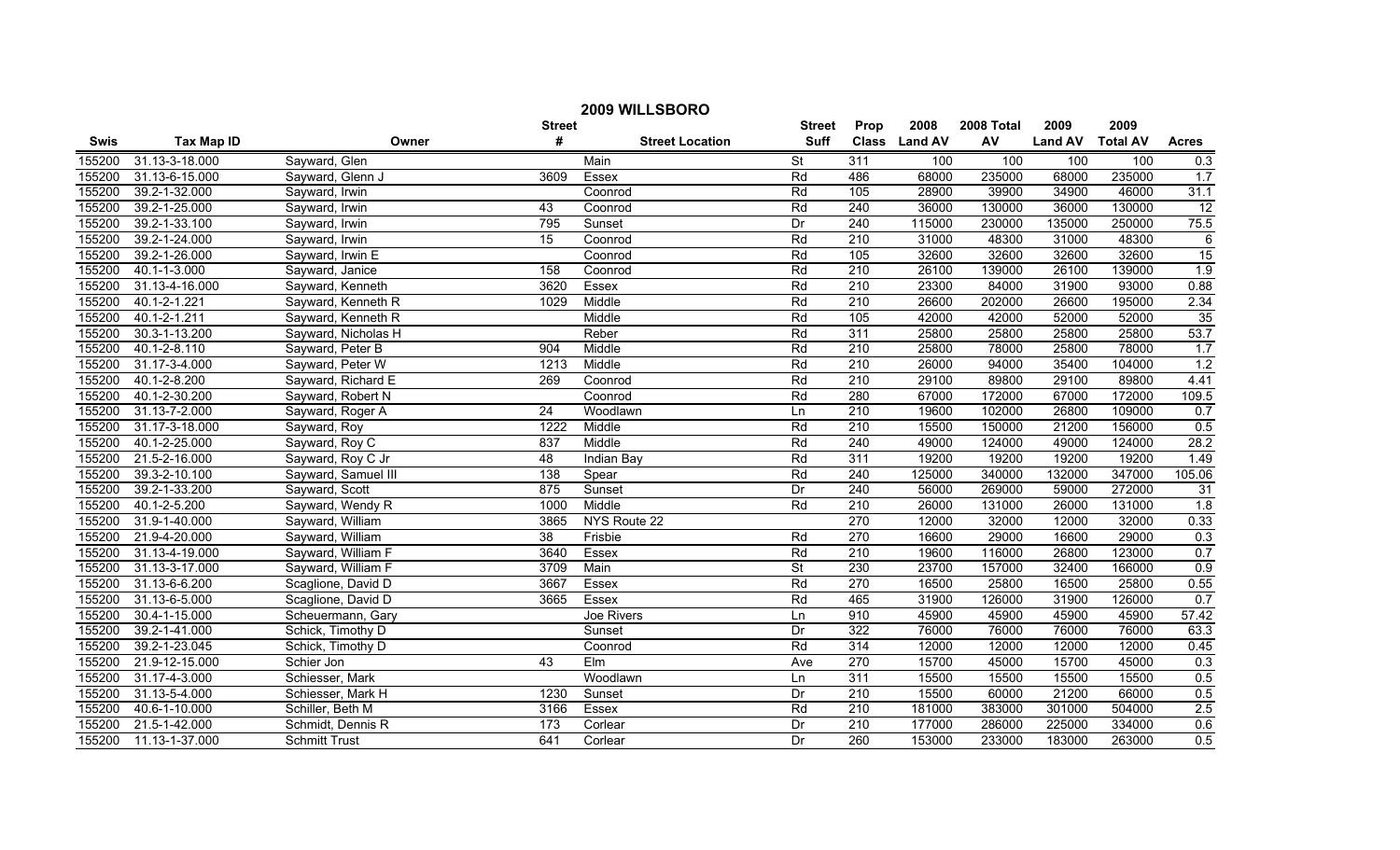|             | 2009 WILLSBORO     |                        |                 |                        |               |                  |               |            |                |                 |                  |  |
|-------------|--------------------|------------------------|-----------------|------------------------|---------------|------------------|---------------|------------|----------------|-----------------|------------------|--|
|             |                    |                        | <b>Street</b>   |                        | <b>Street</b> | Prop             | 2008          | 2008 Total | 2009           | 2009            |                  |  |
| <b>Swis</b> | <b>Tax Map ID</b>  | Owner                  | #               | <b>Street Location</b> | <b>Suff</b>   |                  | Class Land AV | AV         | <b>Land AV</b> | <b>Total AV</b> | <b>Acres</b>     |  |
| 155200      | 20.3-2-41.000      | Schneible, Mary A      | 4761            | NYS Route 22           |               | 582              | 180000        | 200000     | 180000         | 200000          | 185.92           |  |
| 155200      | 30.2-1-7.000       | Schneible, Philip      | 1537            | Reber                  | Rd            | $\overline{210}$ | 51000         | 210000     | 51000          | 210000          | 0.5              |  |
| 155200      | 40.1-2-14.200      | Schneider, Kenneth A   | 3071            | Essex                  | Rd            | $\overline{210}$ | 29500         | 89800      | 45000          | 105000          | 4.09             |  |
| 155200      | 40.6-1-11.000      | Schoenfeld, Mitchell D | 3158            | Essex                  | Rd            | 210              | 232000        | 461000     | 379000         | 625000          | 4.9              |  |
| 155200      | 20.20-1-51.000     | Schoolcraft, James T   | 250             | Bay                    | Ln            | 260              | 123000        | 193000     | 129000         | 199000          | 0.4              |  |
| 155200      | 31.13-6-28.000     | Schwartzberg Josh      | 1244            | Middle                 | Rd            | 210              | 27000         | 110000     | 37000          | 120000          | $\overline{2}$   |  |
| 155200      | 31.18-1-8.200      | Schwarz, Helen F       | 3352            | Essex                  | Rd            | 312              | 270000        | 310000     | 295000         | 335000          | 5.35             |  |
| 155200      | 40.1-2-1.222       | Schwencke, Eric J      | 1037            | Middle                 | Rd            | 210              | 25600         | 82000      | 25600          | 82000           | 1.46             |  |
| 155200      | 21.17-1-40.000     | Schwennker, Patricia   |                 | Point                  | Rd            | 312              | 26600         | 34000      | 26600          | 34000           | 3.7              |  |
| 155200      | 21.17-1-41.000     | Schwennker, William C  | 322             | Point                  | Rd            | $\overline{210}$ | 37800         | 227000     | 44000          | 233000          | 3.6              |  |
| 155200      | 20.20-1-45.000     | Scofield, Peter        | 374             | Bay                    | Ln            | 260              | 159000        | 175000     | 176000         | 191000          | 0.4              |  |
| 155200      | 31.13-6-9.200      | Seaver, Nancy          | 3627            | Essex                  | Rd            | 270              | 26800         | 52000      | 26800          | 52000           | 1.8              |  |
| 155200      | 21.14-1-24.000     | Seery, Sheila C        | $\overline{93}$ | Lakeshore              | Dr            | 260              | 16300         | 52400      | 16300          | 52400           | 0.1              |  |
| 155200      | 21.14-2-4.000      | Seyfarth, Leonard H    | 114             | Lakeshore              | Dr            | 260              | 112000        | 158000     | 119000         | 165000          | 0.3              |  |
| 155200      | 21.9-10-5.000      | Shafir, Lori A         |                 | <b>Birch</b>           | Ave           | 311              | 9400          | 9400       | 9400           | 9400            | 0.2              |  |
| 155200      | 21.9-10-4.000      | Shafir, Lori A         |                 | <b>Birch</b>           | Ave           | 311              | 9400          | 9400       | 9400           | 9400            | 0.2              |  |
| 155200      | 21.5-1-32.000      | Shambo Trust           | 231             | Corlear                | Dr            | 260              | 125000        | 207000     | 129000         | 211000          | 0.4              |  |
| 155200      | 21.5-1-31.000      | Shambo, Donald         | 233             | Corlear                | Dr            | 260              | 176000        | 303000     | 190000         | 317000          | 0.6              |  |
| 155200      | 21.13-2-52.000     | Shannon, Joan          | $\overline{24}$ | Ryan                   | Dr            | 260              | 162000        | 216000     | 212000         | 266000          | 0.4              |  |
| 155200      | 21.13-1-15.000     | Shannon, Michael       | 61              | Boat Launch            | Ln            | 210              | 200000        | 529000     | 248000         | 577000          | 0.9              |  |
| 155200      | 21.13-2-69.000     | Shannon, Winnifred     |                 | Lakeshore              | Dr            | 311              | 1100          | 1100       | 1100           | 1100            | 0.2              |  |
| 155200      | 21.13-2-51.200     | Shannon, Winnifred     |                 | Ryan                   | Dr            | 311              | 3000          | 3000       | 3000           | 3000            | 0.63             |  |
| 155200      | 21.13-2-68.000     | Shannon, Winnifred K   |                 | Lakeshore              | Dr            | 311              | 23900         | 23900      | 23900          | 23900           | 0.8              |  |
| 155200      | 21.13-1-17.000     | Sharpe, Stuart L       | 56              | Rowley                 | Way           | 260              | 268000        | 357000     | 326000         | 415000          | 0.7              |  |
| 155200      | 21.13-1-11.200     | Sharpley, Paul T       | 38              | <b>Boat Launch</b>     | Ln            | 210              | 45000         | 230000     | 53000          | 238000          | $6\phantom{1}6$  |  |
| 155200      | 21.17-1-42.002     | Shaw, Carlotta         | 44              | Champine               | Way           | 260              | 498000        | 630000     | 536000         | 668000          | 10.5             |  |
| 155200      | 21.17-1-32.120     | Shaw, Carlotta         |                 | Point                  | Rd            | 311              | 340000        | 340000     | 340000         | 340000          | 29.1             |  |
| 155200      | 31.13-1-15.000     | Shaw, John R Jr        | 931             | <b>Mountain View</b>   | Dr            | $\overline{210}$ | 11400         | 102000     | 15000          | 106000          | $\overline{0.3}$ |  |
| 155200      | 30.4-1-2.000       | Shaw, Joseph           | 284             | Joe Rivers             | Ln            | 912              | 65400         | 74300      | 65400          | 74300           | 57.69            |  |
| 155200      | 31.13-4-3.001      | Shedd, Bernice H       | 3762            | Main                   | <b>St</b>     | 483              | 21100         | 74000      | 21100          | 74000           | 0.3              |  |
| 155200      | 31.13-6-9.100      | Shedd, Bernice H       |                 | Essex                  | Rd            | 311              | 26300         | 26300      | 26300          | 26300           | 6.25             |  |
| 155200      | 11.17-1-44.000     | Sheehan, Colleen       |                 | Corlear                | Dr            | 311              | 24600         | 24600      | 24600          | 24600           | 1.1              |  |
| 155200      | 31.13-10-1.000     | Sheehan, Colleen       | 3535            | Essex                  | Rd            | $\overline{210}$ | 25900         | 100000     | 25900          | 100000          | 1.08             |  |
| 155200      | 31.18-1-1.200      | Sheehan, Colleen       |                 | Essex                  | Rd            | 322              | 58200         | 58200      | 58200          | 58200           | 32.8             |  |
| 155200      | 21.6-1-4.000       | Sheehan, Doris R       | 968             | Point                  | Rd            | $\overline{210}$ | 359000        | 571000     | 409000         | 621000          | $\overline{2.8}$ |  |
| 155200      | $30.4 - 1 - 3.000$ | Sheehan, Doris R       |                 | Joe Rivers             | Ln            | 322              | 96000         | 96000      | 96000          | 96000           | 113.9            |  |
| 155200      | 31.9-1-16.000      | Sheehan, John          |                 | Point                  | Rd            | 311              | 11400         | 11400      | 11400          | 11400           | 0.42             |  |
| 155200      | 30.3-1-5.000       | Sheehan, John          | 846             | Reber                  | Rd            | 240              | 78000         | 141000     | 78000          | 141000          | 64.46            |  |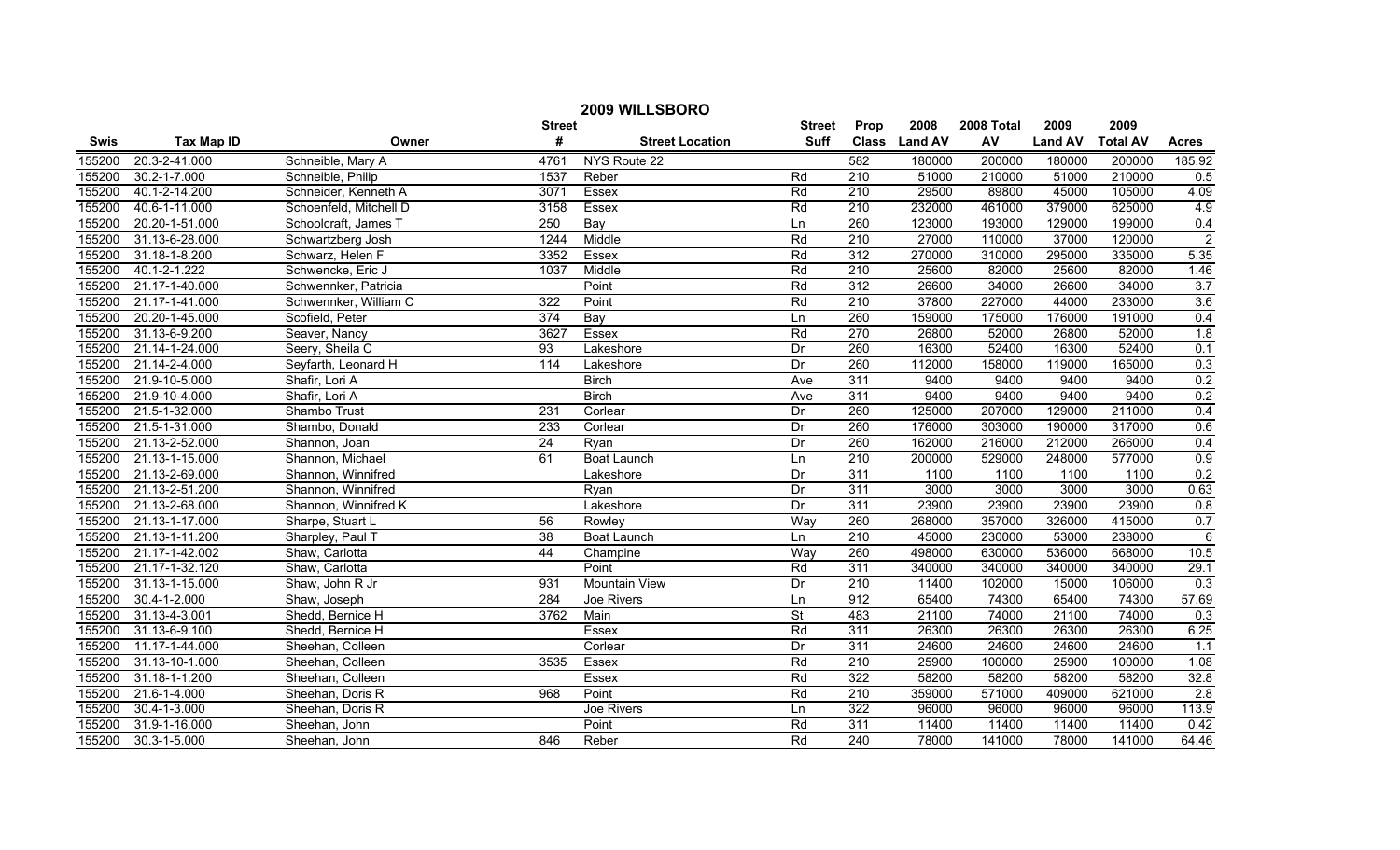|             | 2009 WILLSBORO     |                     |                  |                        |               |                  |               |            |                |                 |                  |
|-------------|--------------------|---------------------|------------------|------------------------|---------------|------------------|---------------|------------|----------------|-----------------|------------------|
|             |                    |                     | <b>Street</b>    |                        | <b>Street</b> | Prop             | 2008          | 2008 Total | 2009           | 2009            |                  |
| <b>Swis</b> | <b>Tax Map ID</b>  | Owner               | #                | <b>Street Location</b> | <b>Suff</b>   |                  | Class Land AV | AV         | <b>Land AV</b> | <b>Total AV</b> | <b>Acres</b>     |
| 155200      | 21.5-1-52.000      | Sheehan, John       | 127              | Corlear                | Dr            | 210              | 172000        | 415000     | 220000         | 463000          | 0.4              |
| 155200      | 31.14-1-5.300      | Sheehan, John Jr    |                  | Essex                  | Rd            | 311              | 1400          | 1400       | 1400           | 1400            | 1.19             |
| 155200      | 31.18-1-1.100      | Sheehan, John Jr    | 3529             | Essex                  | Rd            | 449              | 81000         | 158000     | 81000          | 158000          | 37.7             |
| 155200      | 31.18-1-13.100     | Sheehan, John Jr    |                  | Essex                  | Rd            | 311              | 600           | 600        | 600            | 600             | 0.5              |
| 155200      | 31.18-1-13.300     | Sheehan, John Jr    |                  | Essex                  | Rd            | 311              | 22000         | 22000      | 22000          | 22000           | 2.7              |
| 155200      | 31.18-1-13.400     | Sheehan, John Jr    |                  | Essex                  | Rd            | 311              | 21200         | 21200      | 21200          | 21200           | $\overline{2}$   |
| 155200      | 31.14-1-2.110      | Sheehan, John Jr    | 3                | Sheehans               | Way           | 416              | 182000        | 360000     | 182000         | 360000          | 30.75            |
| 155200      | 21.9-14-3.200      | Sheehan, John Jr    |                  | Corlear                | Dr            | 311              | 17400         | 17400      | 17400          | 17400           | 1.38             |
| 155200      | 31.14-1-2.120      | Sheehan, John Jr    |                  | Sheehans               | Way           | 314              | 22400         | 22400      | 22400          | 22400           | 3                |
| 155200      | 31.14-1-2.130      | Sheehan, John Jr    |                  | Sheehans               | Way           | 314              | 21200         | 21200      | 21200          | 21200           | $\overline{2}$   |
| 155200      | 31.14-1-5.100      | Sheehan, John Jr    |                  | Essex                  | Rd            | 330              | 22800         | 22800      | 22800          | 22800           | 25.28            |
| 155200      | 31.14-1-2.200      | Sheehan, John W     | 3442             | Essex                  | Rd            | $\overline{210}$ | 25800         | 96000      | 35400          | 106000          |                  |
| 155200      | 21.9-14-3.100      | Sheehan, Lorilee    | $\overline{128}$ | Corlear                | Dr            | 210              | 29000         | 85000      | 33900          | 90000           | 1.38             |
| 155200      | 21.5-2-7.000       | Sheehan, Travis J   | 77               | Indian Bay             | Rd            | $\overline{210}$ | 19200         | 19200      | 19200          | 19200           | 3                |
| 155200      | 21.5-2-5.000       | Sheehan, Trevor J   |                  | Indian Bay             | Rd            | 311              | 19200         | 19200      | 19200          | 19200           | $\overline{3}$   |
| 155200      | 21.5-2-4.000       | Sheehan, Trisha J   |                  | Indian Bay             | Rd            | 311              | 19200         | 19200      | 19200          | 19200           | $\overline{2}$   |
| 155200      | 39.2-1-16.000      | Sheffer Albert G    | 981              | Sunset                 | Dr            | 210              | 23700         | 66000      | 32400          | 75000           | 0.9              |
| 155200      | 30.20-2-16.000     | Sheffer, Albert     | 993              | Sunset                 | Dr            | 240              | 72800         | 152100     | 109000         | 188000          | 51.3             |
| 155200      | 21.5-1-25.000      | Sheffer, Albert     | 247              | Corlear                | Dr            | 312              | 177000        | 187000     | 177000         | 187000          | 0.6              |
| 155200      | 21.14-1-21.027     | Shenk, Joseph       |                  | Lakeshore              | Dr            | 311              | 11700         | 11700      | 11700          | 11700           | 0.3              |
| 155200      | 20.3-2-2.310       | Shepard, George Jr  | 1023             | Reber                  | Rd            | 312              | 21100         | 30900      | 21100          | 30900           | 17               |
| 155200      | 21.9-11-10.000     | Shepard, James E    | 40               | <b>Birch</b>           | Ave           | 270              | 11800         | 18000      | 11800          | 18000           | 0.2              |
| 155200      | 31.13-6-17.000     | Shepard, Lorri M    | 3599             | Essex                  | Rd            | 210              | 26200         | 90400      | 35900          | 100000          | 1.2              |
| 155200      | 31.17-4-10.000     | Shepard, Morris     | 105              | Woodlawn               | Ln            | 270              | 19400         | 43000      | 19400          | 43000           | 0.69             |
| 155200      | 31.18-1-10.120     | Shephard, Sharon L  | 13               | Owens                  | Way           | $\overline{210}$ | 393000        | 716000     | 510000         | 780000          | 6.53             |
| 155200      | 21.9-12-13.000     | Shepherd, James     | 48               | Spruce                 | Ave           | 270              | 16500         | 23300      | 16500          | 23300           | 0.33             |
| 155200      | 21.6-2-3.200       | Shereck, Leonard    | 882              | Point                  | Rd            | 210              | 275000        | 767000     | 350000         | 805000          | 2.9              |
| 155200      | 30.20-3-7.000      | Sherman, Alna J     | 1150             | Sunset                 | Dr            | 270              | 25800         | 38300      | 25800          | 38300           | 1.1              |
| 155200      | 31.9-2-3.001       | Sherman, Debi       | 12               | Stower                 | Ln            | 210              | 12600         | 58000      | 16600          | 62000           | 0.36             |
| 155200      | 31.13-3-5.001      | Sherman, Gary S     | 1221             | Sunset                 | Dr            | $\overline{210}$ | 25900         | 89000      | 35500          | 99000           | 1.1              |
| 155200      | 30.20-2-17.000     | Sherman, Judith A   |                  | Sunset                 | Dr            | 311              | 400           | 400        | 400            | 400             | 0.1              |
| 155200      | 30.20-2-1.110      | Sherman, Judith A   | 13               | Gal                    | Way           | 240              | 42000         | 124400     | 57000          | 139000          | 14.5             |
| 155200      | $30.1 - 1 - 3.000$ | Shirley Forests Inc |                  | Reber                  | Rd            | 911              | 144000        | 144000     | 144000         | 144000          | 180              |
| 155200      | 20.3-2-6.000       | Shirley Forests Inc |                  | NYS Route 22           |               | 910              | 23700         | 23700      | 23700          | 23700           | 49.3             |
| 155200      | 39.3-2-22.100      | Shirley Forests Inc |                  | Spear                  | Rd            | 911              | 45200         | 45200      | 45200          | 45200           | 56.5             |
| 155200      | 20.3-2-5.000       | Shirley Forests Inc |                  | NYS Route 22           |               | 911              | 413600        | 413600     | 413600         | 413600          | 517              |
| 155200      | 21.9-2-4.000       | Shlatz, Eugene L    | 95               | Corlear                | Dr            | 260              | 166000        | 197000     | 214000         | 245000          | $\overline{0.4}$ |
| 155200      | 20.20-1-18.200     | Shor, Murray        | $\overline{37}$  | Cove                   | Ln            | 260              | 206000        | 277000     | 247000         | 318000          | 0.69             |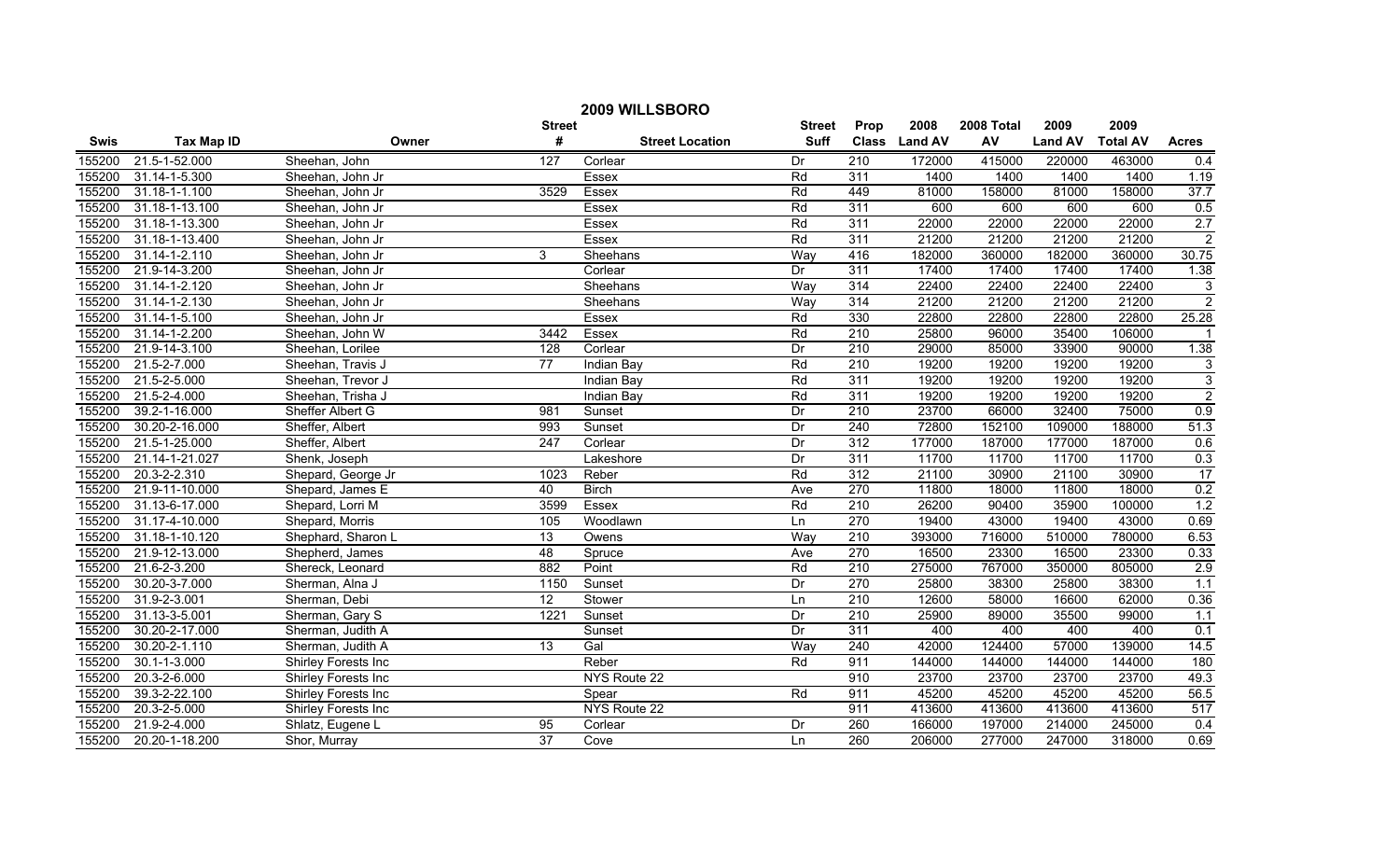| 2009 WILLSBORO |                   |                             |                 |                        |                          |                  |               |            |                |                 |                |
|----------------|-------------------|-----------------------------|-----------------|------------------------|--------------------------|------------------|---------------|------------|----------------|-----------------|----------------|
|                |                   |                             | <b>Street</b>   |                        | <b>Street</b>            | Prop             | 2008          | 2008 Total | 2009           | 2009            |                |
| <b>Swis</b>    | <b>Tax Map ID</b> | Owner                       | #               | <b>Street Location</b> | <b>Suff</b>              |                  | Class Land AV | AV         | <b>Land AV</b> | <b>Total AV</b> | <b>Acres</b>   |
| 155200         | 30.3-1-14.000     | Siarkowski, Philip          |                 | Reber                  | Rd                       | 322              | 75200         | 75200      | 75200          | 75200           | 94             |
| 155200         | 30.3-1-6.032      | Siarkowski, Philip T        |                 | Reber                  | Rd                       | 314              | 7200          | 7200       | 7200           | 7200            | $\overline{6}$ |
| 155200         | 21.9-6-3.200      | Simkins, Thomas E           | $\overline{38}$ | Lilly                  | Ln                       | 280              | 256000        | 377000     | 314000         | 435000          | 4.71           |
| 155200         | 30.3-1-7.006      | Singleton, John E           |                 | Reber                  | Rd                       | 312              | 142000        | 148000     | 142000         | 148000          | 250            |
| 155200         | 39.2-1-15.000     | Skarshinski, Mark D         | 961             | Sunset                 | Dr                       | 322              | 39000         | 39000      | 39000          | 39000           | 30             |
| 155200         | 21.5-1-26.068     | Slayback Julie F            | 245             | Corlear                | Dr                       | 260              | 186000        | 246000     | 236000         | 301000          | 0.63           |
| 155200         | 11.17-1-68.000    | Sloper, Allen L             | 391             | Corlear                | Dr                       | 260              | 174000        | 224000     | 174000         | 224000          | 0.5            |
| 155200         | 11.17-2-15.000    | Sloper, Allen L             |                 | Corlear                | Dr                       | 311              | 2800          | 10700      | 2800           | 10700           | 0.17           |
| 155200         | 11.17-1-67.000    | Sloper, Joan                | 385             | Corlear                | Dr                       | 260              | 173000        | 211000     | 173000         | 211000          | 0.5            |
| 155200         | 30.8-3-9.000      | Sloper, Lee                 |                 | Bay                    | Ln                       | 314              | 20800         | 20800      | 20800          | 20800           | 8.29           |
| 155200         | 30.8-3-1.000      | Sloper, Lee A               | 91              | Bay                    | Ln                       | $\overline{210}$ | 27400         | 115000     | 37500          | 125000          | 2.33           |
| 155200         | 21.17-1-9.000     | Smith Family Trust          | $\overline{98}$ | Cedar                  | Ln                       | $\overline{210}$ | 164000        | 266000     | 212000         | 314000          | 0.4            |
| 155200         | 31.13-3-16.000    | Smith Richard E             | 3715            | Main                   | $\overline{\mathsf{St}}$ | 210              | 17600         | 91000      | 24100          | 97000           | 0.5            |
| 155200         | 11.17-1-21.200    | Smith, Brian H              |                 | Sabousin               | Dr                       | 311              | 17500         | 17500      | 17500          | 17500           | 0.45           |
| 155200         | 11.17-1-11.000    | Smith, Brian H              | 68              | Sabousin               | Dr                       | 260              | 139000        | 203000     | 176000         | 240000          | 0.57           |
| 155200         | 21.17-1-12.000    | Smith, Charles D            | $\overline{82}$ | Cedar                  | Ln                       | 260              | 169000        | 281000     | 217000         | 329000          | 0.4            |
| 155200         | 21.17-1-61.000    | Smith, Charles D            |                 | Cedar                  | Ln                       | 311              | 26700         | 26700      | 26700          | 26700           | 1.29           |
| 155200         | 20.20-1-44.000    | Smith, Edward F             | 380             | Bay                    | Ln                       | 210              | 182000        | 210900     | 182000         | 211000          | 0.87           |
| 155200         | 11.17-1-66.200    | Smith, Gary K               | 379             | Corlear                | Dr                       | 312              | 61000         | 69000      | 61000          | 69000           | 0.22           |
| 155200         | 11.17-2-17.000    | Smith, Gary K               | 380             | Corlear                | Dr                       | 260              | 19600         | 73000      | 22000          | 76000           | 0.4            |
| 155200         | 21.9-2-20.000     | Smith, Gregory D            | $\overline{31}$ | Corlear                | Dr                       | 260              | 87000         | 130000     | 93000          | 136000          | 0.2            |
| 155200         | 21.9-11-16.000    | Smith, Michael D Jr         | 37              | Spruce                 | Ave                      | 270              | 11800         | 18000      | 11800          | 18000           | 0.2            |
| 155200         | 20.3-2-28.000     | Smith, Shawn                | 4657            | NYS Route 22           |                          | 312              | 74500         | 90500      | 74500          | 90500           | 0.8            |
| 155200         | 31.18-1-10.140    | Snyder, Curt M              | 14              | Apple Orchard          | Way                      | $\overline{210}$ | 386000        | 740000     | 430000         | 775000          | 6.01           |
| 155200         | 31.13-6-3.000     | So This Is Florida LLC      | 3673            | Essex                  | Rd                       | 484              | 22500         | 105000     | 22500          | 105000          | 0.53           |
| 155200         | 31.13-4-24.000    | Sodaro, Gary                | 3674            | <b>Essex</b>           | Rd                       | $\overline{210}$ | 26200         | 126000     | 35900          | 136000          | 1.3            |
| 155200         | 20.20-1-69.000    | Sopchak, Gael A             | 415             | Bay                    | Ln                       | 260              | 24000         | 65000      | 28000          | 69000           | 0.7            |
| 155200         | 30.8-3-8.000      | Soper, Elizabeth A          | 62              | Bay                    | Ln                       | $\overline{210}$ | 27900         | 27900      | 27900          | 81000           | 2.75           |
| 155200         | 20.4-1-3.000      | South Forest Developers LLC |                 | NYS Route 22           |                          | 322              | 53000         | 53000      | 53000          | 53000           | 59.5           |
| 155200         | 20.4-1-8.140      | South Forest Developers LLC |                 | NYS Route 22           |                          | 322              | 37000         | 37000      | 37000          | 37000           | 42             |
| 155200         | 30.2-1-25.000     | South Forest Developers LLC |                 | NYS Route 22           |                          | 912              | 80100         | 133700     | 80100          | 133700          | 182            |
| 155200         | 30.2-1-24.000     | South Forest Developers LLC |                 | NYS Route 22           |                          | 912              | 80000         | 80000      | 80000          | 80000           | 100            |
| 155200         | 30.2-1-26.000     | South Forest Developers LLC |                 | Reber                  | Rd                       | 912              | 74400         | 74400      | 74400          | 74400           | 93             |
| 155200         | 20.4-1-5.000      | South Forest Developers LLC |                 | NYS Route 22           |                          | 322              | 43000         | 43000      | 43000          | 43000           | 48.18          |
| 155200         | 30.4-1-10.000     | South Forest Developers LLC |                 | Joe Rivers             | Ln                       | 910              | 77500         | 77500      | 77500          | 77500           | 113.91         |
| 155200         | 30.2-1-14.000     | South Forest Developers LLC |                 | NYS Route 22           |                          | 314              | 11600         | 11600      | 11600          | 11600           | 9.7            |
| 155200         | 20.4-1-4.000      | South Forest Developers LLC |                 | NYS Route 22           |                          | 322              | 90000         | 90000      | 90000          | 90000           | 100            |
| 155200         | 21.10-1-49.000    | Sowizdrzal, Peter           |                 | Point                  | Rd                       | 311              | 16300         | 16300      | 16300          | 16300           | 0.29           |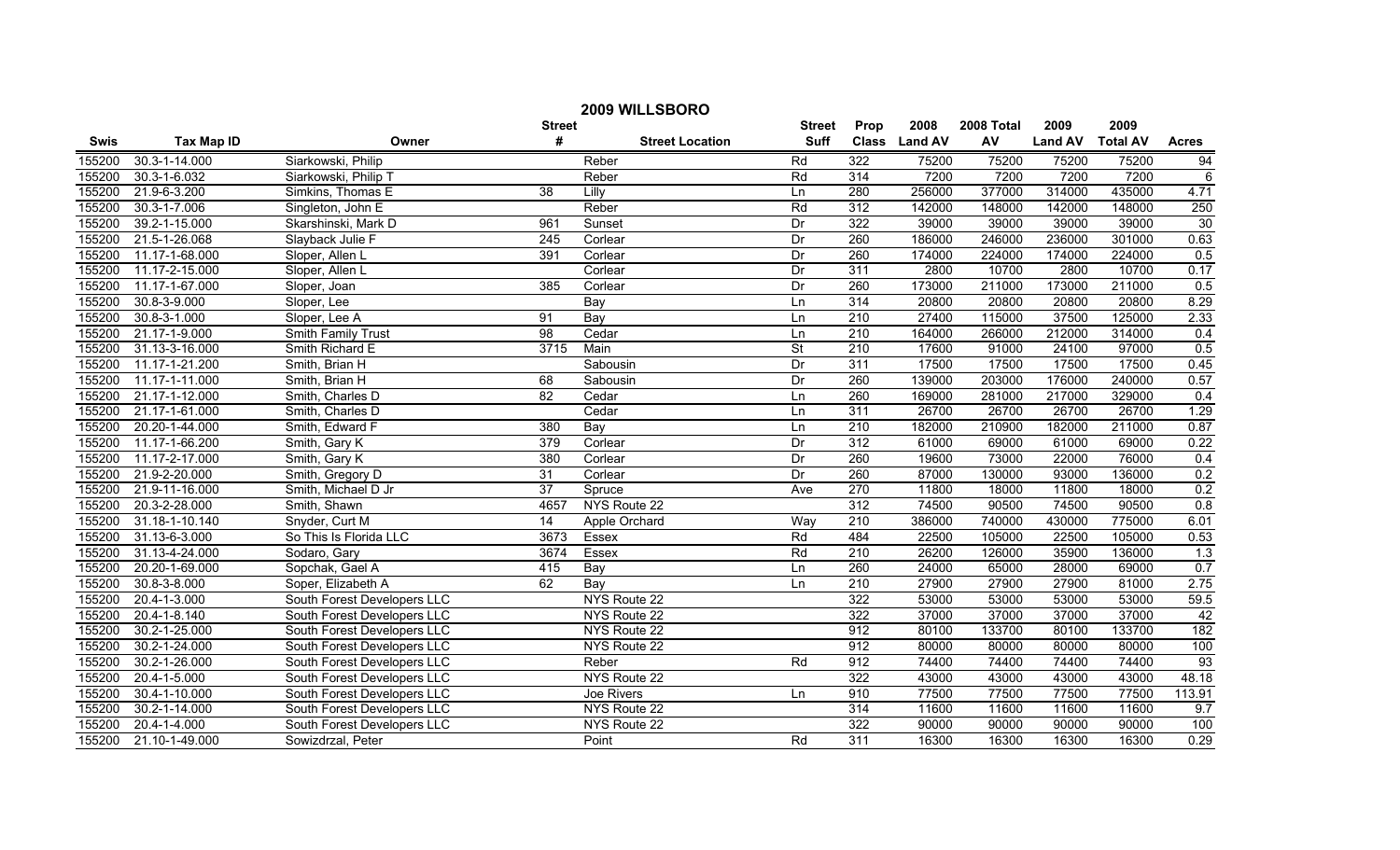| 2009 WILLSBORO |                   |                                |                  |                        |                          |                  |               |            |                |                 |                  |
|----------------|-------------------|--------------------------------|------------------|------------------------|--------------------------|------------------|---------------|------------|----------------|-----------------|------------------|
|                |                   |                                | <b>Street</b>    |                        | <b>Street</b>            | Prop             | 2008          | 2008 Total | 2009           | 2009            |                  |
| Swis           | <b>Tax Map ID</b> | Owner                          | #                | <b>Street Location</b> | <b>Suff</b>              |                  | Class Land AV | AV         | <b>Land AV</b> | <b>Total AV</b> | <b>Acres</b>     |
| 155200         | 21.14-1-7.000     | Sowizdrzal, Peter              | 50               | Hilton                 | Ter                      | 260              | 14000         | 58600      | 36000          | 67000           | 0.2              |
| 155200         | 21.13-2-21.000    | Sowizdrzal, Peter              |                  | Hilton                 | Ter                      | 311              | 16500         | 16500      | 16500          | 16500           | 0.3              |
| 155200         | 21.13-1-25.000    | Spannagel, James               |                  | <b>Boat Launch</b>     | Ln                       | 270              | 31500         | 33800      | 31500          | 33800           | 3.1              |
| 155200         | 31.13-6-24.200    | <b>Special Property VI LLC</b> | 45               | Woodlawn               | Ln                       | 210              | 23700         | 150000     | 31400          | 158000          | 0.9              |
| 155200         | 21.5-1-71.300     | Spierto, Thomas                | 282              | Corlear                | Dr                       | 311              | 20700         | 20700      | 20700          | 20700           | 1.25             |
| 155200         | 21.5-1-8.000      | Spierto, Thomas G              | 281              | Corlear                | Dr                       | 260              | 125000        | 215000     | 135000         | 225000          | 0.3              |
| 155200         | 11.13-1-2.000     | Spilling, Ann M                |                  | Corlear                | Dr                       | 311              | 19100         | 19100      | 19100          | 19100           |                  |
| 155200         | 11.13-1-61.000    | Spilling, Ann M                | 494              | Corlear                | Dr                       | 260              | 30900         | 180000     | 36000          | 186000          | 1.4              |
| 155200         | 11.13-1-6.000     | Spilling, Ann M                | 499              | Corlear                | Dr                       | 260              | 114000        | 165000     | 114000         | 165000          | 0.2              |
| 155200         | 11.13-1-60.000    | Spilling, Ann-Marie            |                  | Corlear                | Dr                       | $\overline{311}$ | 22300         | 22300      | 22300          | 22300           | 0.6              |
| 155200         | 31.17-3-7.000     | Spooner, Gerald                | 1191             | Middle                 | Rd                       | 210              | 25900         | 70000      | 35500          | 80000           | 1.06             |
| 155200         | 31.13-4-43.000    | Spooner, Gerald E              | 3760             | Main                   | $\overline{\mathsf{St}}$ | 483              | 26400         | 85000      | 26400          | 85000           | 0.6              |
| 155200         | 21.9-12-19.000    | Spooner, Jim                   | 29               | Elm                    | Ave                      | 270              | 12000         | 18700      | 12000          | 18700           | 0.2              |
| 155200         | 40.1-2-24.200     | Spooner, Tina A                | 843              | Middle                 | Rd                       | $\overline{210}$ | 25000         | 75000      | 25000          | 75000           | $\overline{1}$   |
| 155200         | 30.20-2-2.000     | Spring, James B                | 1167             | Sunset                 | Dr                       | 210              | 25800         | 100000     | 35300          | 110000          | $\overline{1}$   |
| 155200         | 39.2-1-22.200     | Spring, Lawrence               | 902              | Sunset                 | Dr                       | $\overline{210}$ | 27600         | 53000      | 27600          | 53000           | 3.16             |
| 155200         | 39.2-1-20.000     | Spring, Vesta                  | 912              | Sunset                 | Dr                       | 210              | 26100         | 135000     | 26100          | 135000          | $\overline{1.9}$ |
| 155200         | 39.3-2-9.300      | St Dennis, Richard             | 207              | Spear                  | Rd                       | 210              | 18600         | 89000      | 18600          | 89000           | 0.66             |
| 155200         | 31.13-4-36.000    | St Francis, Brenda             | 3740             | Main                   | St                       | 210              | 19600         | 64200      | 26800          | 72000           | 0.7              |
| 155200         | 21.13-2-47.000    | St Louis, Keith                | 30               | Lakeshore              | Dr                       | 210              | 166000        | 238000     | 207000         | 279000          | 0.8              |
| 155200         | 30.20-1-1.200     | St Marie, Ileen M              | 613              | Mountain View          | Dr                       | 270              | 21100         | 37600      | 21100          | 37600           | 0.77             |
| 155200         | 31.14-1-6.000     | St Phillips Catholic Cemetery  | 3494             | Essex                  | Rd                       | 695              | 6400          | 6400       | 6400           | 6400            | 1.9              |
| 155200         | 11.18-1-2.000     | Stadtlander, Erika             | 16               | <b>Brothers</b>        | Way                      | 311              | 65000         | 65000      | 79000          | 250000          | 0.1              |
| 155200         | 11.13-2-6.200     | Stadtlander, Norma             |                  | Sabousin               | Dr                       | $\overline{311}$ | 20100         | 20100      | 20100          | 20100           | 0.48             |
| 155200         | 11.13-1-38.000    | Stadtlander, Rev John          | 643              | Corlear                | Dr                       | 260              | 237000        | 314000     | 291000         | 368000          | -1               |
| 155200         | 31.13-3-23.024    | Stafford, Kenneth L            | 1287             | Sunset                 | Dr                       | $\overline{210}$ | 34300         | 186000     | 47000          | 199000          | 8.06             |
| 155200         | 31.9-1-31.000     | Stafford, Spencer R            | 53               | Maple                  | $\overline{\mathsf{St}}$ | 210              | 13400         | 116500     | 17700          | 121000          | 0.4              |
| 155200         | 31.9-1-30.000     | Stafford, Spencer R            |                  | Maple                  | $\overline{\mathsf{St}}$ | 311              | 15500         | 15500      | 15500          | 15500           | 0.5              |
| 155200         | 21.5-1-67.000     | Stainken, Mark H               |                  | Corlear                | Dr                       | 695              | 600           | 600        | 600            | 600             | 1.5              |
| 155200         | 21.5-1-17.000     | Stainken, Mark H               | $\overline{225}$ | Corlear                | Dr                       | 312              | 273000        | 293000     | 273000         | 293000          | 170.5            |
| 155200         | 21.17-1-27.000    | Stanton, Richard P             | 357              | Farrell                | Rd                       | 260              | 127000        | 185000     | 133000         | 193000          | 0.3              |
| 155200         | 21.17-1-26.000    | Stanton, Richard P             | 355              | Farrell                | Rd                       | 260              | 176000        | 243000     | 224000         | 291000          | 1.44             |
| 155200         | 20.20-3-1.000     | Stark, Michael R               | 174              | Cedar                  | Ln                       | 210              | 125000        | 347000     | 155000         | 377000          | 0.7              |
| 155200         | 30.12-2-45.038    | State Of New York              |                  | NYS Route 22           |                          | $\overline{311}$ | 13500         | 13500      | 13500          | 13500           | 0.6              |
| 155200         | 21.13-1-14.000    | State Of New York              | $\overline{73}$  | Boat Launch            | Ln                       | 961              | 570600        | 582800     | 570600         | 582800          | $\,6$            |
| 155200         | 31.9-3-8.000      | State Of New York              |                  | Mill                   | Ln                       | 961              | 38100         | 48500      | 38100          | 48500           | $\overline{1}$   |
| 155200         | 31.9-3-6.000      | State Of New York              |                  | Mill                   | Ln                       | 961              | 29500         | 29500      | 29500          | 29500           | 0.55             |
| 155200         | 21.17-1-50.200    | Staub, William F               | 269              | Farrell                | Rd                       | $\overline{240}$ | 101000        | 345000     | 118000         | 363000          | 87.88            |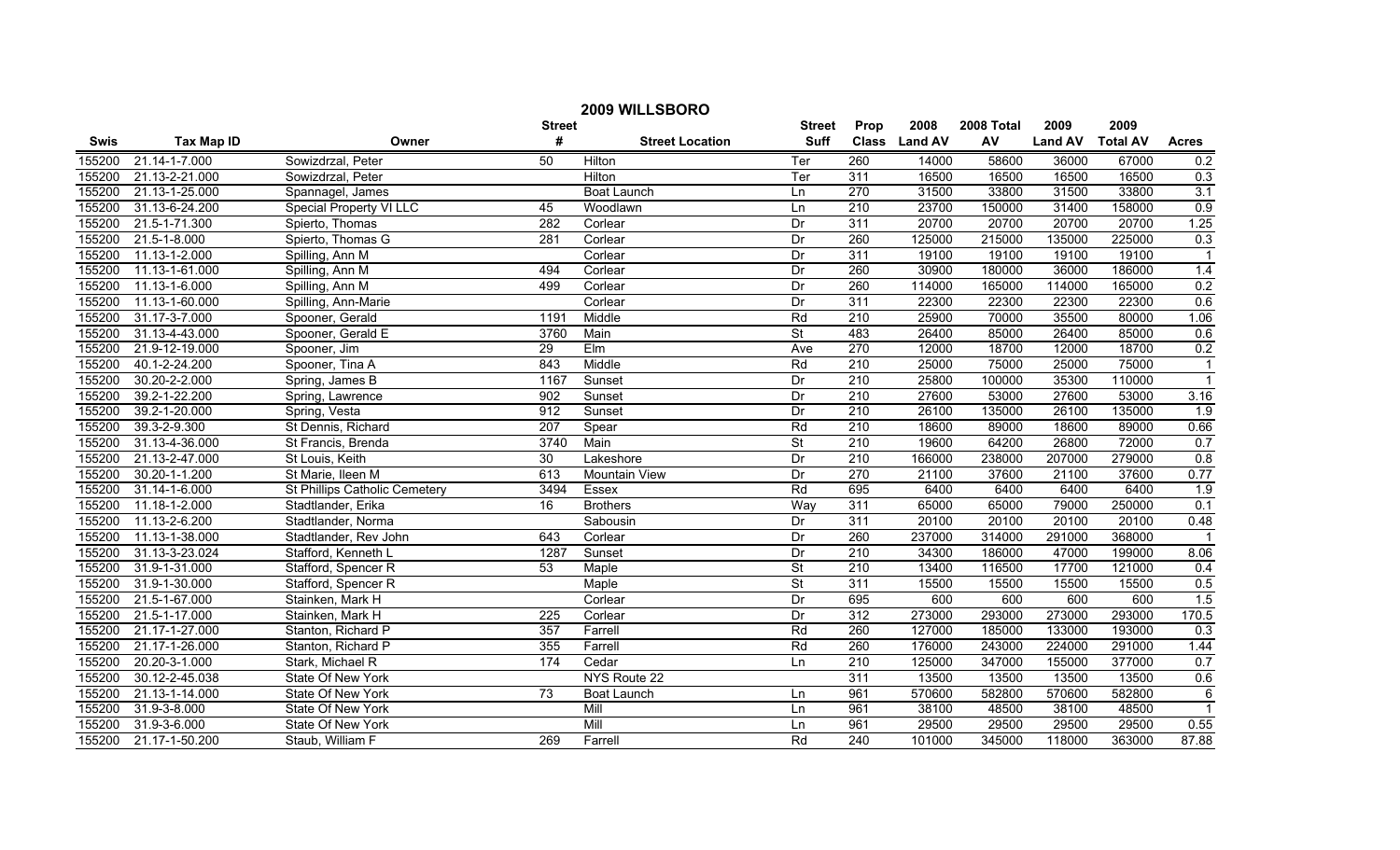| 2009 WILLSBORO |                     |                           |                |                        |                 |                  |               |            |                |                 |                |
|----------------|---------------------|---------------------------|----------------|------------------------|-----------------|------------------|---------------|------------|----------------|-----------------|----------------|
|                |                     |                           | <b>Street</b>  |                        | <b>Street</b>   | Prop             | 2008          | 2008 Total | 2009           | 2009            |                |
| <b>Swis</b>    | <b>Tax Map ID</b>   | Owner                     | $\pmb{\#}$     | <b>Street Location</b> | <b>Suff</b>     |                  | Class Land AV | AV         | <b>Land AV</b> | <b>Total AV</b> | <b>Acres</b>   |
| 155200         | 31.13-4-30.000      | Steeves, Jon M            | 3710           | Main                   | <b>St</b>       | $\overline{210}$ | 26400         | 80500      | 36200          | 90000           | 1.5            |
| 155200         | 21.10-1-22.200      | Stefanik, Melanie E       | 134            | Lakeshore              | Dr              | $\overline{210}$ | 119000        | 419000     | 119000         | 419000          | 0.2            |
| 155200         | 20.3-2-27.000       | Stefankiewicz, John K     | 4655           | NYS Route 22           |                 | 260              | 93000         | 106000     | 93000          | 106000          | 0.3            |
| 155200         | 20.3-2-26.000       | Stefankiewicz, Sabina     | 4645           | NYS Route 22           |                 | 260              | 111000        | 196000     | 111000         | 196000          | 0.5            |
| 155200         | 40.1-2-28.210       | Stewart, Caryl J          |                | Middle                 | Rd              | 311              | 29700         | 29700      | 29700          | 29700           | 9.06           |
| 155200         | $30.2 - 1 - 4.000$  | Stinekraus, James E       | 115            | Beaver                 | Way             | 260              | 118000        | 122000     | 118000         | 122000          | 2.3            |
| 155200         | 31.13-2-10.000      | Stoker, Anthony J Jr      | 942            | <b>Mountain View</b>   | Dr              | 210              | 15300         | 82000      | 20900          | 87000           | 0.49           |
| 155200         | 31.9-3-1.002        | Stoker, Arnold            | 52             | Gilliland              | Ln              | 210              | 12600         | 65700      | 16600          | 70000           | 0.36           |
| 155200         | 31.9-3-2.000        | Stoker, Arnold            |                | Gilliland              | Ln              | 311              | 11400         | 11400      | 11400          | 11400           | 0.3            |
| 155200         | 31.13-2-19.000      | Stoker, Gary              | 13             | Stoker                 | Ln              | 210              | 15900         | 77000      | 21700          | 83000           | 0.52           |
| 155200         | 31.13-2-21.000      | Stoker, Gary              |                | <b>Mountain View</b>   | Dr              | 311              | 400           | 400        | 400            | 400             | 0.33           |
| 155200         | 31.17-3-44.000      | Stoker, Wayne             | 1149           | Middle                 | Rd              | $\overline{210}$ | 25800         | 85000      | 35400          | 95000           | 1.5            |
| 155200         | 30.3-1-17.000       | Stokes, Christopher       |                | Reber                  | Rd              | 910              | 106900        | 106900     | 106900         | 106900          | 133.6          |
| 155200         | 21.17-1-60.000      | Stokes, Christopher A     |                | Cedar                  | Ln              | 311              | 22300         | 22300      | 22300          | 22300           | 2.25           |
| 155200         | 31.9-2-4.300        | Stonebrook Properties LLC |                | Gilliland              | Ln              | 612              | 69900         | 70000      | 69900          | 70000           | 1.79           |
| 155200         | 30.1-2-3.000        | Strand, Ronald F          | 26             | Beaver                 | Way             | $\overline{210}$ | 146000        | 210000     | 146000         | 210000          | 0.29           |
| 155200         | 11.17-1-82.000      | Stratton, John E          | 457            | Corlear                | Dr              | 260              | 154000        | 220000     | 154000         | 220000          | 0.3            |
| 155200         | 11.17-3-1.100       | Stratton, John E          | $\overline{3}$ | Mohawk                 | $\overline{PI}$ | 311              | 20900         | 20900      | 20900          | 20900           | 1.39           |
| 155200         | 11.17-3-4.000       | Stratton, Martha L        |                | Mohawk                 | P               | 311              | 18800         | 18800      | 18800          | 18800           | $\overline{1}$ |
| 155200         | 11.17-3-5.000       | Stratton, Martha L        |                | Mohawk                 | $\overline{P}$  | 311              | 18800         | 18800      | 18800          | 18800           | $\overline{1}$ |
| 155200         | 11.17-3-6.000       | Stratton, Martha L        |                | Mohawk                 | P               | 311              | 14300         | 14300      | 14300          | 14300           | 0.68           |
| 155200         | 11.17-3-1.200       | Stratton, Thomas          |                | Corlear                | Dr              | 311              | 20600         | 20600      | 20600          | 20600           | 1.26           |
| 155200         | 11.17-3-3.000       | Stratton, Thomas S        |                | Mohawk                 | $\overline{P}$  | 311              | 16400         | 16400      | 16400          | 16400           | 0.83           |
| 155200         | 11.17-3-2.000       | Stratton, Thomas S        |                | Mohawk                 | P               | 311              | 13800         | 13800      | 13800          | 13800           | 0.58           |
| 155200         | 39.1-1-19.200       | Strong Stephen A          | 283            | Spear                  | Rd              | $\overline{210}$ | 27400         | 114000     | 27400          | 114000          | 3              |
| 155200         | 31.13-1-25.200      | Strong, Ricky A           | 853            | Mountain View          | Dr              | $\overline{210}$ | 25800         | 55000      | 35300          | 65000           | $\overline{1}$ |
| 155200         | 31.13-2-27.000      | Strong, Ronald C          | 860            | Mountain View          | Dr              | 210              | 26300         | 96000      | 36000          | 106000          | 1.4            |
| 155200         | 39.1-1-19.100       | Strong, Ronald C          | 233            | Spear                  | Rd              | 112              | 191000        | 298000     | 230000         | 337000          | 170.7          |
| 155200         | 40.7-1-4.212        | Sunset Farm Ltd           | 44             | Elizabeth              | Wav             | 311              | 417000        | 818000     | 552000         | 953000          | 13.8           |
| 155200         | 40.11-2-1.100       | Sunset Farm Ltd           |                | Essex                  | Rd              | 311              | 387000        | 387000     | 412000         | 412000          | 11.3           |
| 155200         | 40.1-2-16.000       | Sunset Farm Ltd           | 3051           | Essex                  | Rd              | 210              | 25900         | 94000      | 38000          | 106000          | 1.08           |
| 155200         | 40.11-2-1.200       | Sunset Farm Ltd           | 3062           | Essex                  | Rd              | 312              | 138000        | 150000     | 144000         | 161000          | 4.4            |
| 155200         | 40.1-2-22.002       | Sunset Farm Ltd           | 3061           | Essex                  | Rd              | 321              | 307000        | 307000     | 359000         | 359000          | 285.61         |
| 155200         | 30.3-1-28.000       | Svec, Steven T            | 637            | Reber                  | Rd              | $\overline{210}$ | 27900         | 81100      | 27900          | 81100           | 3.4            |
| 155200         | 30.1-2-2.010        | Swan, David               |                | Beaver                 | Way             | 311              | 73600         | 73600      | 73600          | 73600           | 2.4            |
| 155200         | 30.1-1-23.000       | Swan, Jack                |                | Reber                  | Rd              | 322              | 23800         | 23800      | 23800          | 23800           | 10.8           |
| 155200         | 30.2-1-10.000       | Swan, John S              | 4403           | NYS Route 22           |                 | 220              | 31200         | 345000     | 31200          | 345000          | 6.2            |
| 155200         | $30.1 - 1 - 31.131$ | Swan, John S              |                | Reber                  | Rd              | 322              | 940000        | 940000     | 940000         | 940000          | 221.18         |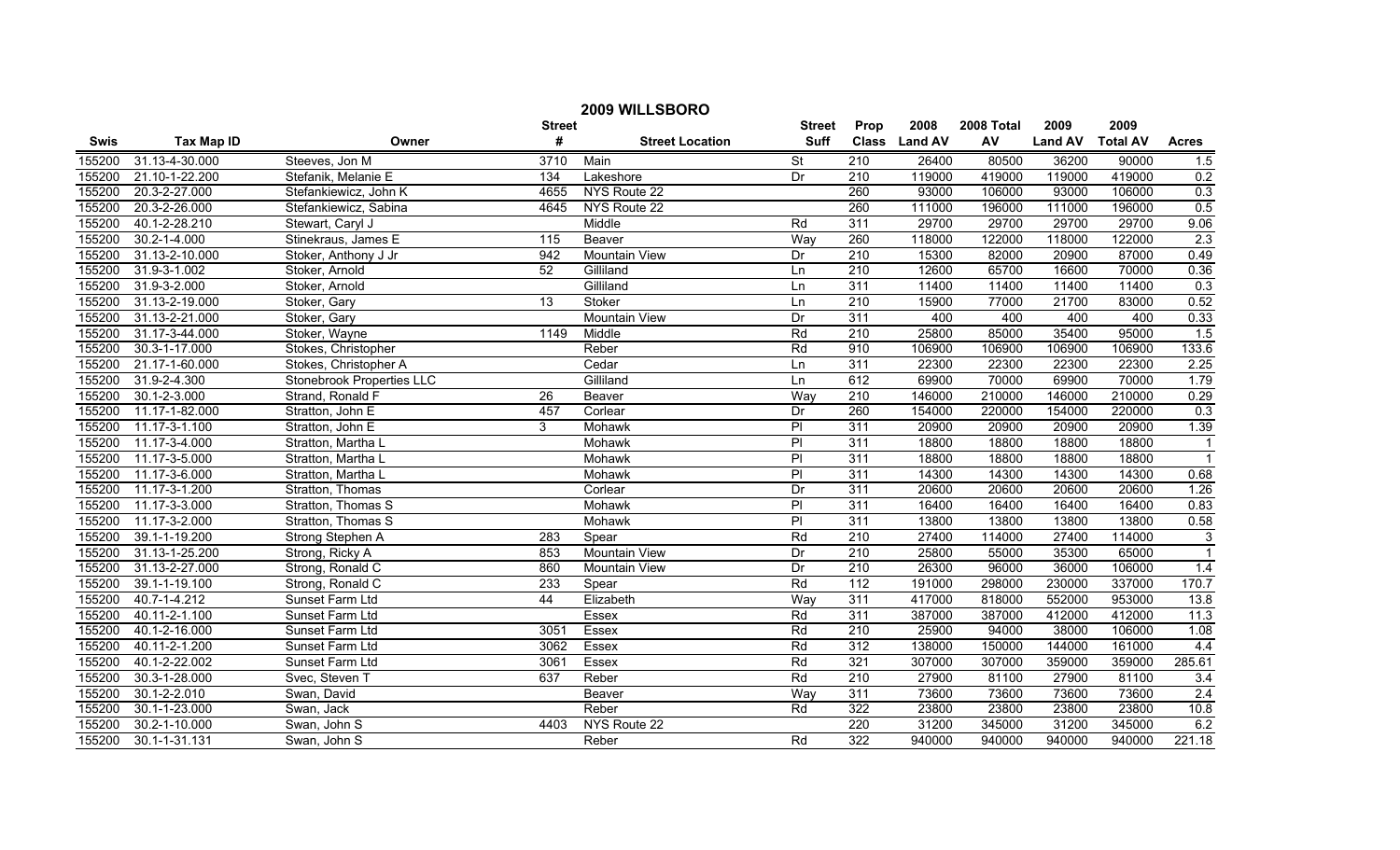| 2009 WILLSBORO |                        |                            |                 |                        |               |                  |               |            |                |                 |                |
|----------------|------------------------|----------------------------|-----------------|------------------------|---------------|------------------|---------------|------------|----------------|-----------------|----------------|
|                |                        |                            | <b>Street</b>   |                        | <b>Street</b> | Prop             | 2008          | 2008 Total | 2009           | 2009            |                |
| <b>Swis</b>    | <b>Tax Map ID</b>      | Owner                      | #               | <b>Street Location</b> | <b>Suff</b>   |                  | Class Land AV | AV         | <b>Land AV</b> | <b>Total AV</b> | <b>Acres</b>   |
| 155200         | 30.2-1-5.100           | Swan, John S Sr            | 82              | Beaver                 | Way           | 260              | 161000        | 223600     | 161000         | 223600          | 5.5            |
| 155200         | 39.1-2-9.000           | Sweatt Jason D             | 43              | Mountain View          | Dr            | 270              | 25800         | 55000      | 25800          | 55000           | 1.7            |
| 155200         | 31.17-3-8.000          | Sweatt, Daniel T           | 1185            | Middle                 | Rd            | $\overline{210}$ | 25800         | 116000     | 35400          | 126000          | $\overline{1}$ |
| 155200         | 21.17-1-69.000         | Sweatt, Jacob M            | 155             | Cedar                  | Ln            | 210              | 32900         | 73000      | 37800          | 79000           | 2.12           |
| 155200         | 30.12-2-3.000          | Sweatt, Korey A            | $\overline{37}$ | Bay                    | Ln            | 210              | 28500         | 123000     | 28500          | 123000          | 3.27           |
| 155200         | 20.4-1-11.000          | Sweeney, Glenn P           |                 | NYS Route 22           |               | 322              | 88700         | 88700      | 88700          | 88700           | 97.6           |
| 155200         | 31.13-4-23.200         | Swires, Randy J            | 3664            | Essex                  | Rd            | 210              | 14900         | 52000      | 19900          | 57000           | 0.47           |
| 155200         | 31.13-4-23.102         | Swires, Susan E            | 3670            | Essex                  | Rd            | 210              | 25900         | 103000     | 31500          | 113000          | 1.05           |
| 155200         | 21.9-11-11.000         | <b>Taft Properties LLC</b> | 42              | <b>Birch</b>           | Ave           | $\overline{270}$ | 11900         | 24900      | 11900          | 24900           | 0.19           |
| 155200         | 21.9-13-4.200          | <b>Taft Properties LLC</b> | $\overline{7}$  | Lilac                  | Ave           | 270              | 16100         | 50000      | 16100          | 50000           | 0.27           |
| 155200         | 21.9-13-25.000         | <b>Taft Properties LLC</b> | 3               | Lilac                  | Ave           | 210              | 10000         | 10000      | 20000          | 70000           | 0.32           |
| 155200         | 21.9-8-7.200           | Talbot, Robert L           | $\overline{5}$  | $\overline{Oak}$       | Ave           | 311              | 14700         | 14700      | 14700          | 14700           | 0.5            |
| 155200         | 21.9-8-7.100           | Talbot, Robert L           | $\overline{7}$  | Oak                    | Ave           | $\overline{270}$ | 13200         | 19900      | 13200          | 19900           | 0.21           |
| 155200         | 21.10-1-4.000          | Tchetchik, Katrin          | 810             | Point                  | Rd            | 260              | 397000        | 557000     | 435000         | 595000          | 6.94           |
| 155200         | 40.6-1-1.000           | Teillon, L Pierre          | 3270            | Essex                  | Rd            | 260              | 224000        | 547000     | 353000         | 675000          | 3.5            |
| 155200         | 40.6-1-7.200           | Tekowitz, John             | 3184            | Essex                  | Rd            | 210              | 195000        | 383000     | 255000         | 460000          | 3.9            |
| 155200         | 652.-9999-701.800/1881 | Telus Communications Inc   |                 | 888888 Outside Plant   |               | 831              | 0             | 19503      | 0              | 15931           | 0.01           |
| 155200         | 21.17-1-68.000         | Thabault, John E           |                 | Cedar                  | Ln            | 311              | 26000         | 26000      | 26000          | 26000           | 1.02           |
| 155200         | 30.12-2-28.000         | Therrien, Francis N Sr     | 3985            | NYS Route 22           |               | 210              | 26500         | 75300      | 36300          | 85000           | 1.6            |
| 155200         | 21.10-1-27.282         | Thoma, John L              | $\overline{88}$ | Hilton                 | Ter           | 260              | 22300         | 77000      | 26000          | 81000           | 0.57           |
| 155200         | 21.13-2-48.000         | Thoma, John L              | 26              | Lakeshore              | Dr            | 210              | 342000        | 453000     | 370000         | 490000          | 1.1            |
| 155200         | 21.9-8-2.000           | Thompson, Cynthia EA       |                 | $\overline{Oak}$       | Ave           | 311              | 15700         | 15700      | 15700          | 15700           | 0.3            |
| 155200         | 40.1-2-6.000           | Thompson, Jeffrey M        | 962             | Middle                 | Rd            | 322              | 46000         | 46000      | 46000          | 46000           | 51.3           |
| 155200         | 30.8-3-2.000           | Thompson, John J           | 63              | Bay                    | Ln            | $\overline{210}$ | 26500         | 35000      | 26500          | 77000           | 1.6            |
| 155200         | 21.13-2-28.000         | Thompson, William          |                 | Hilton                 | Ter           | 311              | 3000          | 3000       | 3000           | 3000            | 0.1            |
| 155200         | 21.14-1-20.021         | Thompson, William H        | 28              | Beach                  | Dr            | $\overline{210}$ | 18300         | 119000     | 20500          | 121000          | 0.29           |
| 155200         | 31.13-7-7.000          | Thompson, William H Jr     | 56              | Woodlawn               | Ln            | 210              | 19600         | 137000     | 26800          | 144000          | 0.7            |
| 155200         | 21.14-1-10.002         | Thompson, William H Sr     |                 | Hilton                 | Ter           | 311              | 16400         | 16400      | 16400          | 16400           | 0.34           |
| 155200         | 21.13-1-19.000         | Thomson, Mark E            | 51              | Rowley                 | Way           | 210              | 153000        | 375000     | 197000         | 419000          | 0.5            |
| 155200         | 21.17-1-6.000          | Thorley, Gene L            | 106             | Cedar                  | Ln            | $\overline{210}$ | 143000        | 279000     | 185000         | 315000          | 0.4            |
| 155200         | 20.4-1-9.000           | Thornton, Thomas J         | 4362            | NYS Route 22           |               | 240              | 145000        | 164000     | 145000         | 164000          | 184.72         |
| 155200         | 31.13-1-25.100         | Thuresson, Robert B        | 857             | <b>Mountain View</b>   | Dr            | 210              | 26900         | 176000     | 36900          | 186000          | 1.9            |
| 155200         | 11.13-1-52.000         | Tilliquist, George         |                 | Cayuga                 | P             | 311              | 18500         | 18500      | 18500          | 18500           | 0.4            |
| 155200         | 31.13-3-25.000         | Tilton, Florence M         | 1281            | Sunset                 | Dr            | 270              | 11400         | 23400      | 11400          | 23400           | 0.3            |
| 155200         | 21.13-2-35.000         | Timm, Warner               | 43              | Lakeshore              | Dr            | 260              | 20000         | 68000      | 22400          | 70000           | 0.4            |
| 155200         | 21.17-1-29.000         | <b>Tobiassen Trust</b>     | 365             | Farrell                | Rd            | $\overline{210}$ | 231000        | 371000     | 285000         | 425000          | 2.2            |
| 155200         | 21.17-1-34.000         | Torczyner, James           | 84              | Champine               | Way           | $\overline{210}$ | 421000        | 475000     | 350000         | 425000          | 2.01           |
| 155200         | 31.9-1-20.100          | Town Of Willsboro          |                 | Mill                   | Ln            | 330              | 35000         | 35000      | 35000          | 35000           | 25.65          |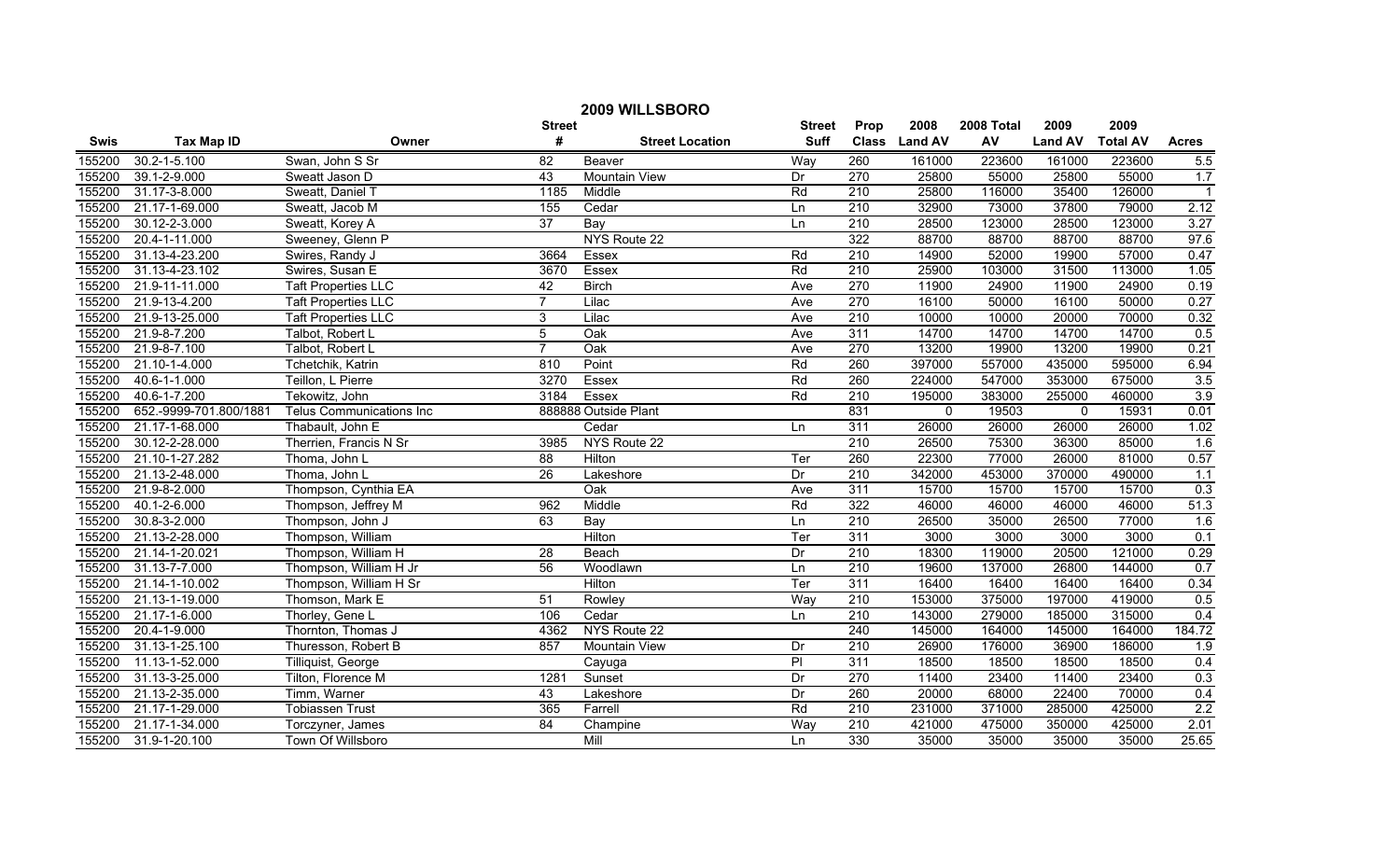| 2009 WILLSBORO |                   |                               |                 |                        |                          |                  |               |            |                |                 |                |
|----------------|-------------------|-------------------------------|-----------------|------------------------|--------------------------|------------------|---------------|------------|----------------|-----------------|----------------|
|                |                   |                               | <b>Street</b>   |                        | <b>Street</b>            | Prop             | 2008          | 2008 Total | 2009           | 2009            |                |
| <b>Swis</b>    | <b>Tax Map ID</b> | Owner                         | #               | <b>Street Location</b> | <b>Suff</b>              |                  | Class Land AV | AV         | <b>Land AV</b> | <b>Total AV</b> | <b>Acres</b>   |
| 155200         | 31.13-2-30.000    | Town Of Willsboro             | 838             | Mountain View          | Dr                       | 963              | 30900         | 30900      | 30900          | 30900           | 10.1           |
| 155200         | 31.13-2-20.000    | Town Of Willsboro             | $\overline{17}$ | Stoker                 | Ln                       | 692              | 54000         | 180000     | 54000          | 180000          | 5.7            |
| 155200         | 31.13-2-5.000     | Town Of Willsboro             |                 | Main                   | <b>St</b>                | 330              | 2400          | 2400       | 2400           | 2400            | 0.3            |
| 155200         | 30.12-1-14.100    | Town Of Willsboro             | 47              | Sportsmans             | Ln                       | 852              | 41800         | 46500      | 41800          | 46500           | 14.7           |
| 155200         | 30.4-1-11.016     | Town Of Willsboro             |                 | Joe Rivers             | Ln                       | 311              | 25200         | 25200      | 25200          | 25200           | $\overline{4}$ |
| 155200         | 31.9-1-42.300     | Town Of Willsboro             | 3866            | NYS Route 22           |                          | 330              | 39000         | 39000      | 39000          | 39000           | 1.37           |
| 155200         | 31.18-1-2.100     | Town Of Willsboro             |                 | Essex                  | Rd                       | 330              | 36000         | 36000      | 36000          | 36000           | 40.25          |
| 155200         | 31.9-1-4.003      | Town Of Willsboro             | $\overline{5}$  | Farrell                | Rd                       | 652              | 57000         | 158000     | 57000          | 158000          | 3.47           |
| 155200         | 21.6-2-4.200      | Town Of Willsboro             | 852             | Point                  | Rd                       | $\overline{312}$ | 27300         | 27300      | 27300          | 27300           | 0.2            |
| 155200         | 31.13-3-9.000     | Town Of Willsboro             | 3743            | Main                   | <b>St</b>                | 662              | 32200         | 124600     | 32200          | 124600          | 0.35           |
| 155200         | 30.12-1-13.200    | Town Of Willsboro             | 26              | Sportsmans             | Ln                       | 852              | 8200          | 8200       | 8200           | 8200            | 2.6            |
| 155200         | 31.9-1-45.001     | Town Of Willsboro             | 76              | Gilliland              | Ln                       | 853              | 102900        | 519800     | 102900         | 519800          | 2.7            |
| 155200         | 31.9-2-4.400      | Town of Willsboro             |                 | Gilliland              | Ln                       | 681              | 14200         | 106000     | 14200          | 106000          | 0.26           |
| 155200         | 30.12-1-1.200     | Town Of Willsboro             |                 | NYS Route 22           |                          | 330              | 12000         | 12000      | 12000          | 12000           | 1.32           |
| 155200         | 31.18-1-7.200     | Town Of Willsboro             | 92              | Noblewood              | Ln                       | $\overline{210}$ | 166000        | 288000     | 166000         | 288000          | 69             |
| 155200         | 39.1-1-24.000     | Towns, Krista F               | 125             | Sunset                 | Dr                       | 260              | 151000        | 151000     | 167000         | 206000          | 160            |
| 155200         | 21.13-2-32.000    | Trainor, Thomas P III         |                 | Lakeshore              | Dr                       | 311              | 21600         | 21600      | 21600          | 21600           | 0.6            |
| 155200         | 21.9-2-22.000     | Trefry, Joel                  | $\overline{27}$ | Corlear                | Dr                       | 260              | 153000        | 203000     | 189000         | 239000          | 0.4            |
| 155200         | 11.17-1-73.000    | Tripp, Leona A                | 415             | Corlear                | Dr                       | 312              | 110000        | 114000     | 110000         | 114000          | 0.3            |
| 155200         | 40.1-2-19.000     | Trost, David A                | 3019            | Essex                  | Rd                       | 240              | 109000        | 196000     | 130000         | 217000          | 106.2          |
| 155200         | 21.9-9-14.320     | Trowbridge Jones Living Trust | 10              | Grove                  | Ave                      | 210              | 18000         | 96000      | 20200          | 126000          | 0.37           |
| 155200         | 40.6-1-7.100      | Trudeau, Robert               | 3186            | Essex                  | Rd                       | 240              | 528000        | 786000     | 685000         | 967000          | 10.2           |
| 155200         | 30.20-2-3.000     | Trudeau, Sally M              | 1161            | Sunset                 | Dr                       | 210              | 29200         | 92200      | 40000          | 103000          | 3.8            |
| 155200         | 11.13-1-9.000     | Trulsen, Donald T             | 507             | Corlear                | Dr                       | 260              | 208000        | 273000     | 208000         | 273000          | 0.8            |
| 155200         | 21.9-4-26.000     | Trulsen, Donald T Jr          | 58              | Frisbie                | Rd                       | 312              | 18500         | 18500      | 18500          | 18500           | 0.4            |
| 155200         | 20.20-1-32.200    | Trzaskos, Brian L             | 61              | Tunnel                 | Ln                       | 210              | 34400         | 162000     | 40000          | 168000          | 1.2            |
| 155200         | 20.20-1-10.002    | Trzaskos, Laurence S          | 64              | Tunnel                 | Ln                       | $\overline{210}$ | 142000        | 281000     | 177000         | 316000          | 0.46           |
| 155200         | 31.13-4-32.000    | Trzaskos, Todd J              | 3720            | Main                   | $\overline{\mathsf{St}}$ | 210              | 32000         | 127000     | 43000          | 139000          | 6.2            |
| 155200         | 31.13-1-23.000    | Tucker, James F               | 885             | <b>Mountain View</b>   | Dr                       | 210              | 17600         | 71000      | 24100          | 77000           | 0.6            |
| 155200         | 31.13-1-13.000    | Tucker, Jerry T               | 16              | Maple                  | <b>St</b>                | $\overline{210}$ | 13400         | 91000      | 19100          | 97000           | 0.4            |
| 155200         | 21.9-12-21.000    | Turner, K                     | 23              | EIm                    | Ave                      | 270              | 11400         | 18900      | 11400          | 18900           | 0.2            |
| 155200         | 21.13-1-5.000     | Tybush, Helen A               | 603             | Point                  | Rd                       | 260              | 30400         | 104000     | 35500          | 109000          | 1.2            |
| 155200         | 31.13-1-31.000    | Tyrrell, Ronald J             | 6               | <b>Clarence Oliver</b> | Ln                       | 210              | 21700         | 94000      | 29700          | 102000          | 0.8            |
| 155200         | 21.17-1-14.000    | Uhlig, James S                | $\overline{72}$ | Cedar                  | Ln                       | 260              | 176000        | 227000     | 224000         | 275000          | 0.6            |
| 155200         | 30.2-1-13.000     | Uhlig, Johnston S             | 4307            | NYS Route 22           |                          | 240              | 58000         | 229000     | 58000          | 229000          | 57.34          |
| 155200         | 39.1-1-2.000      | Valachovic, Aaron             | 563             | Reber                  | Rd                       | 210              | 27400         | 89000      | 27400          | 89000           | 3              |
| 155200         | 20.20-1-20.000    | Valachovic, Carol             |                 | Bay                    | Ln                       | 311              | 8800          | 8800       | 8800           | 8800            | 0.2            |
| 155200         | 20.20-1-21.000    | Valachovic, Carol             | 422             | Bay                    | Ln                       | 260              | 253000        | 303000     | 265000         | 315000          | 0.6            |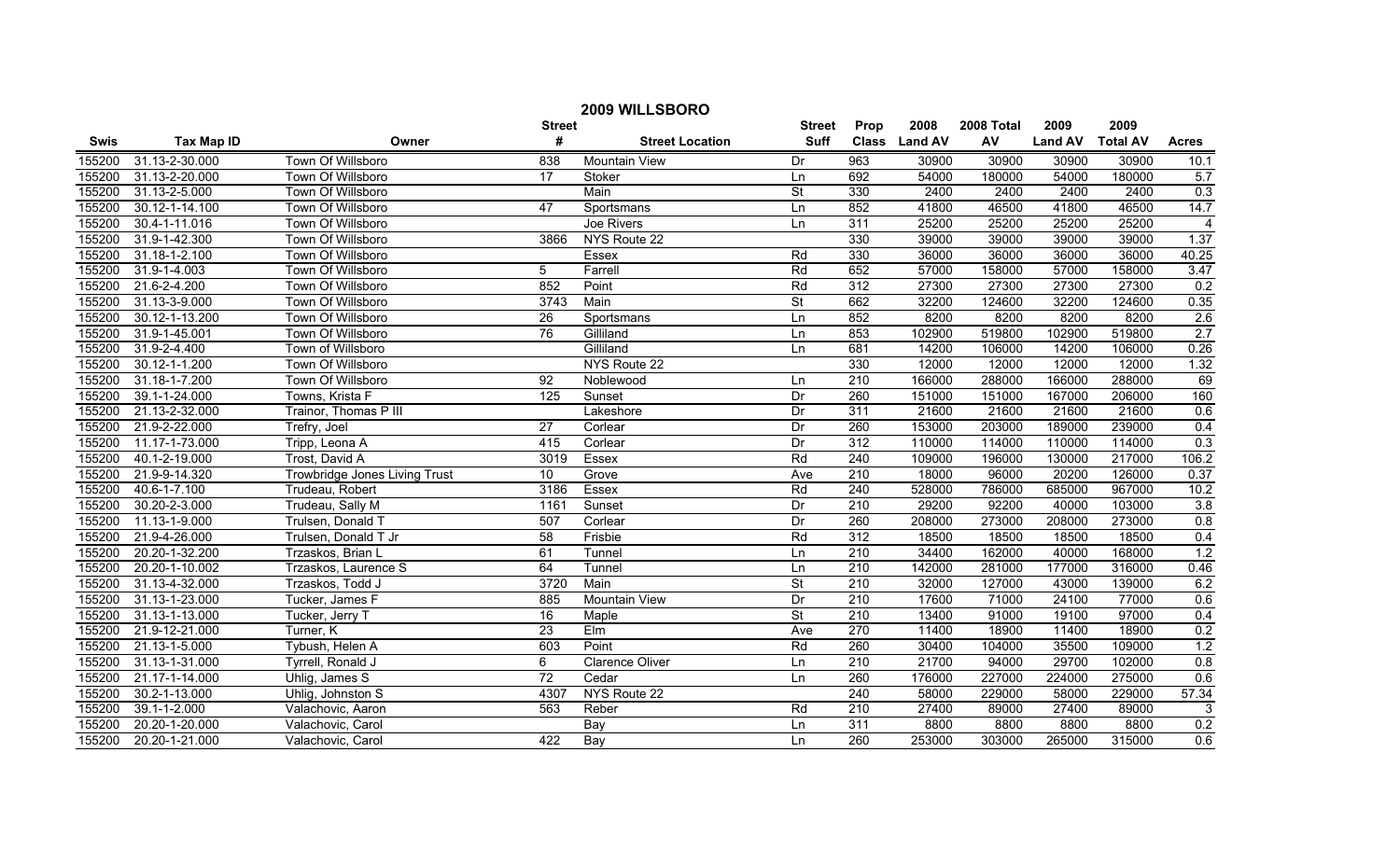| 2009 WILLSBORO |                        |                            |                 |                        |               |                  |               |            |                |                 |                |
|----------------|------------------------|----------------------------|-----------------|------------------------|---------------|------------------|---------------|------------|----------------|-----------------|----------------|
|                |                        |                            | <b>Street</b>   |                        | <b>Street</b> | Prop             | 2008          | 2008 Total | 2009           | 2009            |                |
| <b>Swis</b>    | <b>Tax Map ID</b>      | Owner                      | #               | <b>Street Location</b> | <b>Suff</b>   |                  | Class Land AV | AV         | <b>Land AV</b> | <b>Total AV</b> | <b>Acres</b>   |
| 155200         | 39.1-1-29.400          | Valachovic, Carol E        |                 | Reber                  | Rd            | 314              | 22100         | 22100      | 22100          | 22100           | 2.75           |
| 155200         | 39.1-1-29.300          | Valachovic, Carol E        |                 | Reber                  | Rd            | 314              | 22100         | 22100      | 22100          | 22100           | 2.75           |
| 155200         | 31.13-5-10.000         | Valachovic, Philip         | 1262            | Sunset                 | Dr            | $\overline{210}$ | 19600         | 72000      | 26800          | 78000           | 0.7            |
| 155200         | 39.1-1-29.200          | Valachovic, Philip T       |                 | Reber                  | Rd            | 322              | 31800         | 31800      | 31800          | 31800           | 10.82          |
| 155200         | 21.13-1-13.000         | Valachovic, Steven         | 52              | <b>Boat Launch</b>     | Ln            | 449              | 340000        | 475000     | 340000         | 475000          | 6.3            |
| 155200         | 20.20-1-49.001         | Valachovic, Steven         |                 | Bay                    | Ln            | 311              | 24200         | 24200      | 24200          | 24200           | 3.06           |
| 155200         | 20.20-1-71.000         | Valachovic, Steven         | 423             | Bay                    | Ln            | 210              | 31600         | 236000     | 37000          | 241000          | 1.2            |
| 155200         | 21.9-14-8.000          | Valentine-James, Deborah   | 86              | Corlear                | Dr            | 210              | 34600         | 143000     | 41000          | 149000          | 2.73           |
| 155200         | 21.9-2-23.000          | VanAbs, Arno W             | 23              | Corlear                | Dr            | 260              | 148000        | 194000     | 174000         | 220000          | 0.4            |
| 155200         | 21.17-1-50.120         | Vanags, Sheila J           |                 | Farrell                | Rd            | 311              | 23700         | 23700      | 23700          | 23700           | 2.76           |
| 155200         | 21.10-1-26.000         | Vandemark Michael          |                 | Hilton                 | Ter           | 311              | 3100          | 3100       | 3100           | 3100            | 0.2            |
| 155200         | 11.18-1-5.000          | VanDemark, Elizabeth       | 1044            | Point                  | Rd            | 260              | 178000        | 233000     | 188000         | 241000          | 0.68           |
| 155200         | 21.10-1-25.000         | VanDemark, William         | 123             | Lakeshore              | Dr            | 260              | 20100         | 71000      | 20100          | 71000           | 0.6            |
| 155200         | 21.14-2-6.000          | VanDemark, William         | 110             | Lakeshore              | Dr            | 311              | 100000        | 100000     | 70000          | 70000           | 0.3            |
| 155200         | 21.14-2-23.000         | VanderHorst, Gary J        | 46              | Lakeshore              | Dr            | 260              | 308000        | 396000     | 356000         | 454000          | 1.2            |
| 155200         | 31.13-12-4.000         | Vanneman, Denise           | 3588            | Essex                  | Rd            | 210              |               |            | 26600          | 138000          | 1.7            |
| 155200         | 21.9-2-2.200           | Vanni, Robert J            | 115             | Corlear                | Dr            | 210              | 166000        | 270000     | 214000         | 318000          | 0.4            |
| 155200         | 30.2-1-21.000          | VanOrnam, Janet M          | 1521            | Reber                  | Rd            | 260              | 111700        | 130500     | 111700         | 130500          | 0.8            |
| 155200         | 21.10-1-60.000         | Varian Maureen A           | 17              | Club                   | Dr            | 210              | 28500         | 105000     | 33300          | 110000          | 0.93           |
| 155200         | 21.10-1-62.002         | Varian-Sheehan, Margaret M | 23              | Club                   | Dr            | 210              | 23800         | 104800     | 26700          | 108000          | 0.4            |
| 155200         | 21.10-1-47.000         | Varian, Charles J Jr       | 91              | Hilton                 | Ter           | 260              | 17800         | 54100      | 19900          | 56000           | 0.3            |
| 155200         | 21.10-1-57.000         | Varian, Charles J Jr       |                 | Club                   | Dr            | 312              | 6200          | 6800       | 6200           | 6800            | 0.1            |
| 155200         | 21.13-2-44.000         | VerHagen, Peter G Jr       | $\overline{7}$  | Lakeshore              | Dr            | 260              | 18500         | 67100      | 41000          | 74000           | 0.4            |
| 155200         | 652.-9999-631.900/1881 | Verizon New York Inc       |                 | <b>Outside Plant</b>   |               | 836              | $\Omega$      | 401408     | $\mathbf 0$    | 351749          | $\overline{0}$ |
| 155200         | 31.13-4-31.000         | Verizon New York Inc       | 3714            | Main                   | St            | 831              | 13900         | 62800      | 13900          | 62800           | 0.2            |
| 155200         | 21.10-1-59.100         | Virgini, Tony              | 694             | Point                  | Rd            | 270              | 37500         | 78000      | 37500          | 78000           | 3.8            |
| 155200         | 31.9-1-41.100          | Vista DeMontana Inc        | 3873            | NYS Route 22           |               | 421              | 29800         | 244000     | 29800          | 244000          | 0.65           |
| 155200         | 31.9-1-41.200          | Vista DeMontana Inc        |                 | NYS Route 22           |               | 311              | 3700          | 3700       | 3700           | 3700            | 0.1            |
| 155200         | 30.16-1-7.000          | Wade, Gloria J             | 1190            | Sunset                 | Dr            | 210              | 17600         | 81000      | 24100          | 87000           | 0.6            |
| 155200         | 31.17-5-9.000          | Wade, Jeff A               | 1098            | Middle                 | Rd            | 270              | 33800         | 64000      | 33800          | 64000           | 7.7            |
| 155200         | 30.16-1-2.000          | Wade, Joyce M              | 120             | Fish And Game          | Dr            | 210              | 20100         | 66000      | 27500          | 73000           | 1.78           |
| 155200         | 31.17-5-10.000         | Wade, Mary                 | 1096            | Middle                 | Rd            | 240              | 44000         | 157000     | 60000          | 106000          | 21.7           |
| 155200         | 30.8-1-4.000           | Wade, Richard              | 40              | Dane                   | Ln            | 210              | 25800         | 35000      | 30000          | 40000           | 1.1            |
| 155200         | 31.17-3-20.100         | Wade, Wanda                | $\overline{2}$  | Woodlawn               | Ln            | $\overline{210}$ | 17400         | 27000      | 21500          | 31000           | 0.59           |
| 155200         | 39.3-2-8.000           | Wadhams, Emily E           |                 | Spear                  | Rd            | 105              | 111000        | 111000     | 137000         | 137000          | 102.7          |
| 155200         | 21.14-2-5.000          | Wagner, Janet R            | 112             | Lakeshore              | Dr            | $\overline{210}$ | 124000        | 164000     | 127000         | 167000          | 0.28           |
| 155200         | 21.13-2-53.000         | Wagner, Theresa A          | $\overline{28}$ | Ryan                   | Dr            | 260              | 32000         | 85000      | 36000          | 89000           | 0.26           |
| 155200         | 30.12-2-29.000         | Walker, Carolyn S          | 3995            | NYS Route 22           |               | 210              | 12600         | 24200      | 16600          | 28200           | 0.36           |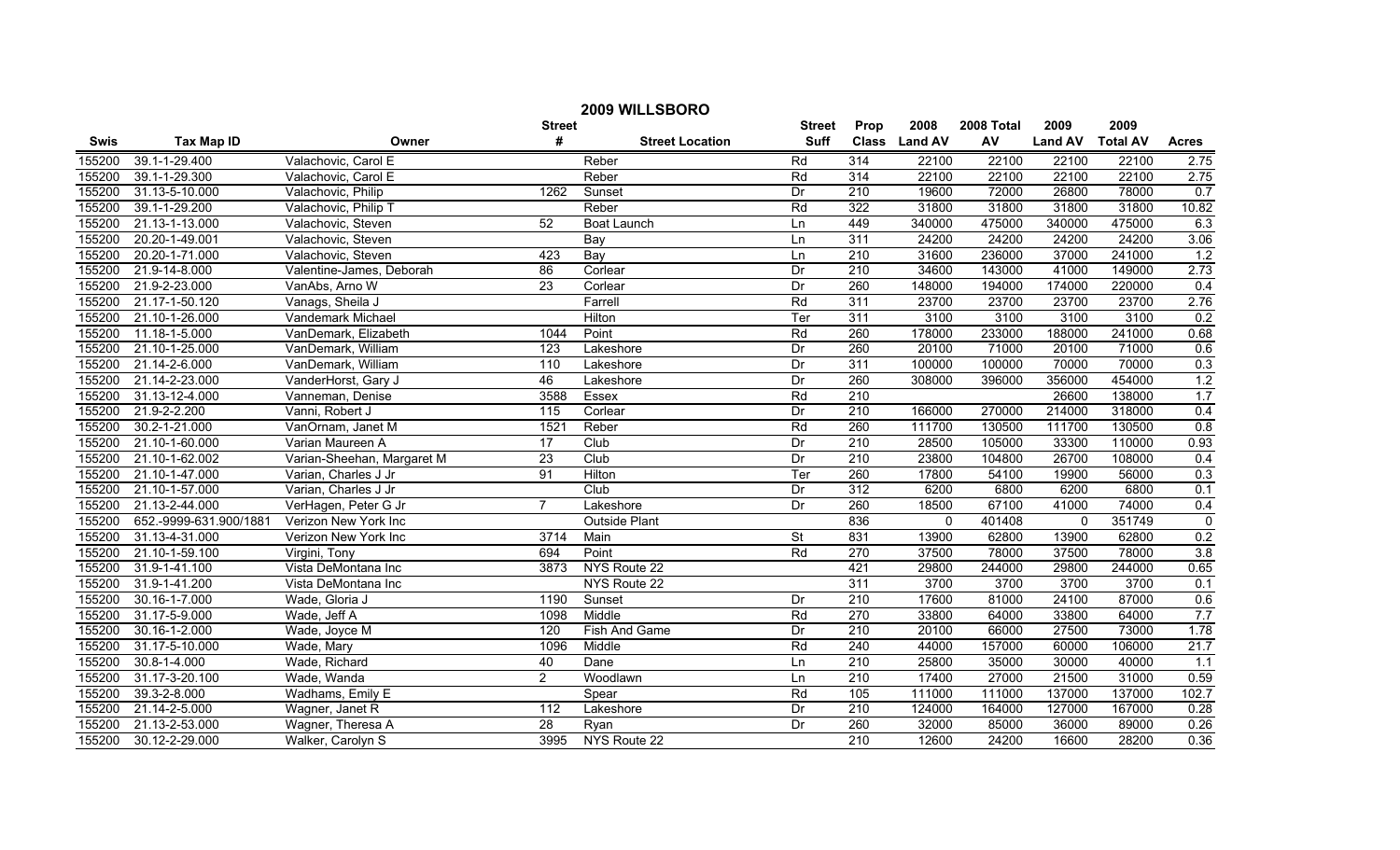| 2009 WILLSBORO |                             |                      |                  |                        |                  |                  |               |            |                |                 |                 |
|----------------|-----------------------------|----------------------|------------------|------------------------|------------------|------------------|---------------|------------|----------------|-----------------|-----------------|
|                |                             |                      | <b>Street</b>    |                        | <b>Street</b>    | Prop             | 2008          | 2008 Total | 2009           | 2009            |                 |
| <b>Swis</b>    | <b>Tax Map ID</b>           | Owner                | #                | <b>Street Location</b> | <b>Suff</b>      |                  | Class Land AV | AV         | <b>Land AV</b> | <b>Total AV</b> | <b>Acres</b>    |
| 155200         | 30.12-2-30.000              | Walker, Carolyn S    | 3997             | NYS Route 22           |                  | $\overline{210}$ | 21700         | 66000      | 29700          | 74000           | 0.8             |
| 155200         | 30.3-1-13.100               | Walker, Carolyn S    |                  | Reber                  | Rd               | 322              | 25800         | 25800      | 25800          | 25800           | 53.7            |
| 155200         | 30.12-2-32.000              | Walker, Carolyn S    |                  | NYS Route 22           |                  | 311              | 23700         | 23700      | 23700          | 23700           | 0.9             |
| 155200         | 39.2-1-1.000                | Walker, Heather A    | 94               | Nolette                | Ln               | 240              | 62000         | 202000     | 62000          | 202000          | 44.6            |
| 155200         | 30.2-1-17.019               | Walker, John T Jr    | 4270             | NYS Route 22           |                  | 240              | 76000         | 126000     | 76000          | 126000          | 58.33           |
| 155200         | 21.17-1-45.242              | Wallace, Edmund      | 329              | Point                  | Rd               | 240              | 58000         | 307000     | 68000          | 340000          | $\overline{12}$ |
| 155200         | 21.9-4-22.000               | Wallace, Randall     | 44               | Frisbie                | Rd               | 270              | 12600         | 22600      | 12600          | 22600           | 0.2             |
| 155200         | 21.9-14-10.000              | Walsh Joseph W       | 76               | Corlear                | Dr               | 260              | 28300         | 121000     | 33100          | 126000          | 0.92            |
| 155200         | 11.17-1-61.000              | Walsh, Janet D       | 357              | Corlear                | Dr               | 260              | 151000        | 192000     | 151000         | 192000          | 0.3             |
| 155200         | 21.9-9-21.003               | Walsh, Joseph W      | 57               | Cyprus                 | Ave              | 210              | 26600         | 74000      | 31000          | 79000           | 0.83            |
| 155200         | 40.1-2-1.241                | Walters, Harry       |                  | Middle                 | Rd               | 314              | 25500         | 25500      | 25500          | 25500           | 5.6             |
| 155200         | 30.16-1-5.001               | Wanklin, Claud       | 746              | Mountain View          | Dr               | 240              | 70000         | 210000     | 70000          | 210000          | 42              |
| 155200         | 30.12-2-25.000              | Ward, Sidney J III   | 3977             | NYS Route 22           |                  | $\overline{210}$ | 11400         | 77300      | 15000          | 81000           | 0.3             |
| 155200         | 21.14-2-11.000              | Warner, Diane L      | 90               | Lakeshore              | Dr               | 260              | 120000        | 200000     | 126000         | 207000          | 0.22            |
| 155200         | 20.20-1-15.000              | Warner, Scott M      | $\overline{27}$  | Cove                   | Ln               | 260              | 120000        | 161000     | 136000         | 177000          | 0.3             |
| 155200         | 21.13-2-81.000              | Warner, Thomas P     |                  | Ryan                   | Dr               | 311              | 8800          | 8800       | 8800           | 8800            | 0.14            |
| 155200         | 21.13-2-82.000              | Warner, Thomas P     |                  | Ryan                   | Dr               | 311              | 3000          | 3000       | 3000           | 3000            | 0.1             |
| 155200         | 21.13-2-83.100              | Warner, Thomas P     |                  | Point                  | Rd               | 311              | 21600         | 21600      | 21600          | 21600           | 0.6             |
| 155200         | 21.17-1-19.000              | Water District No 2  | 343              | Farrell                | Rd               | 822              | 101700        | 144900     | 101700         | 144900          | 0.7             |
| 155200         | 21.14-1-17.100              | Weaver, Albert C     | 113              | Lakeshore              | Dr               | 311              | 8800          | 8800       | 8800           | 8800            | 0.14            |
| 155200         | 21.9-13-9.000               | Weber, Michael J     | 16               | Frisbie                | Rd               | 270              | 12000         | 19000      | 12000          | 19000           | 0.2             |
| 155200         | 21.9-13-10.000              | Weber, Michael J     | 14               | Frisbie                | Rd               | 270              | 15800         | 22200      | 15800          | 22200           | 0.3             |
| 155200         | 20.20-3-9.000               | Webler, Mary A       | 136              | Cedar                  | $\overline{\ln}$ | 210              | 172000        | 310000     | 220000         | 358000          | 0.6             |
| 155200         | 21.13-2-14.000              | Weeks, Sue           |                  | Point                  | Rd               | 311              | 3000          | 3000       | 3000           | 3000            | 0.2             |
| 155200         | 21.13-1-9.000               | Weimann, Bruce R     | $\overline{127}$ | Marina                 | Ln               | $\overline{210}$ | 52000         | 171000     | 61000          | 180000          | $\overline{9}$  |
| 155200         | 21.6-1-3.000                | Weiskotten, David R  | 974              | Point                  | Rd               | 260              | 168000        | 225000     | 217000         | 274000          | 1.1             |
| 155200         | 11.18-1-11.100              | Weiskotten, Edward F | 996              | Point                  | Rd               | 260              | 400000        | 464000     | 385000         | 449000          | 2.87            |
| 155200         | 11.18-1-12.110              | Weiskotten, Lillian  | 994              | Point                  | Rd               | 260              | 352000        | 411000     | 400000         | 459000          | 1.34            |
| 155200         | 21.13-2-7.200               | Weiskotten, Thomas R |                  | Point                  | Rd               | 311              | 3000          | 3000       | 3000           | 3000            | 0.1             |
| 155200         | 21.13-2-7.300               | Weiskotten, Thomas R |                  | Point                  | Rd               | 311              | 3000          | 3000       | 3000           | 3000            | 0.1             |
| 155200         | 21.13-2-9.000               | Weiskotten, Thomas R |                  | Point                  | Rd               | 311              | 4500          | 4500       | 4500           | 4500            | 0.3             |
| 155200         | 21.13-2-8.000               | Weiskotten, Thomas R |                  | Point                  | Rd               | 311              | 3000          | 3000       | 3000           | 3000            | 0.2             |
| 155200         | 21.13-2-7.100               | Weiskotten, Thomas R | 626              | Point                  | Rd               | 210              | 18000         | 112000     | 40000          | 125000          | 0.28            |
| 155200         | 31.17-3-5.200               | Wells, Thomas J      | 1207             | Middle                 | Rd               | $\overline{210}$ | 22700         | 116000     | 31100          | 124000          | 0.85            |
| 155200         | 39.1-1-34.000               | Wells, Thomas J Jr   | 283              | Reber                  | Rd               | 210              | 25000         | 111000     | 25000          | 111000          | $\overline{1}$  |
| 155200         | 21.5-1-35.000               | Wellspeak, Richard   | 211              | Corlear                | Dr               | $\overline{210}$ | 169000        | 336000     | 217000         | 385000          | 0.5             |
| 155200         | 21.5-1-64.100               | Wellspeak, Richard   |                  | Corlear                | Dr               | 311              | 20200         | 20200      | 20200          | 20200           | 0.49            |
| 155200         | $\overline{21.5}$ -1-65.000 | Wellspeak, Richard P | $\overline{212}$ | Corlear                | Dr               | $\overline{312}$ | 20400         | 39000      | 20400          | 39000           | 0.5             |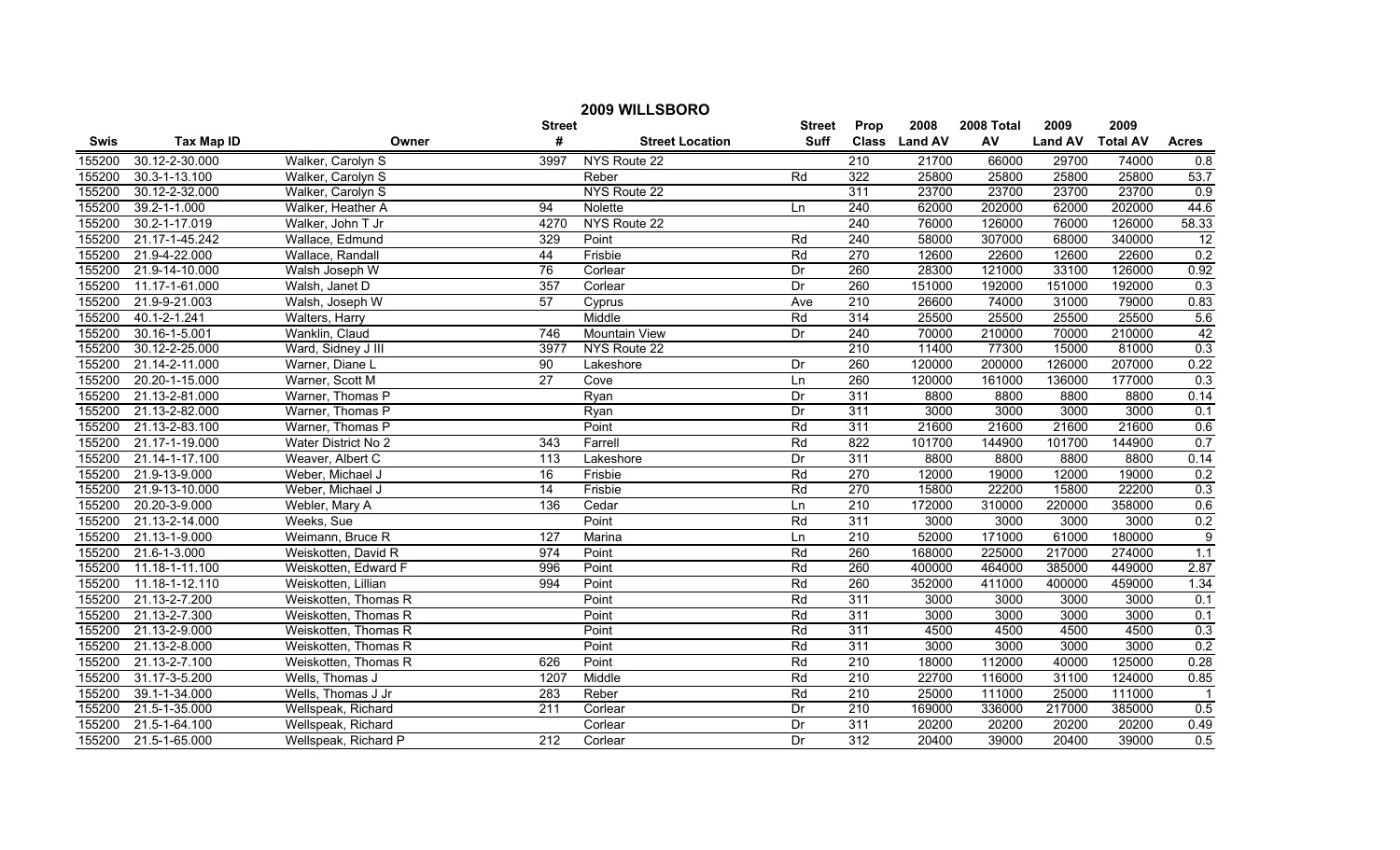| 2009 WILLSBORO |                    |                                  |                 |                        |               |                  |               |            |                |                 |                         |
|----------------|--------------------|----------------------------------|-----------------|------------------------|---------------|------------------|---------------|------------|----------------|-----------------|-------------------------|
|                |                    |                                  | <b>Street</b>   |                        | <b>Street</b> | Prop             | 2008          | 2008 Total | 2009           | 2009            |                         |
| <b>Swis</b>    | <b>Tax Map ID</b>  | Owner                            | #               | <b>Street Location</b> | <b>Suff</b>   |                  | Class Land AV | AV         | <b>Land AV</b> | <b>Total AV</b> | <b>Acres</b>            |
| 155200         | 39.3-2-10.200      | West, Douglas A                  | 96              | Spear                  | Rd            | 270              | 28400         | 95500      | 28400          | 95500           | 3.85                    |
| 155200         | 39.1-1-39.111      | West, Douglas A                  |                 | Deerhead               | Rd            | 105              | 133000        | 133000     | 160000         | 160000          | 120.6                   |
| 155200         | 39.3-2-22.200      | West, Douglas A                  |                 | Spear                  | Rd            | 314              | 2600          | 2600       | 2600           | 2600            | 2.2                     |
| 155200         | 39.3-2-21.000      | West, Douglas A                  | 243             | Reber                  | Rd            | 105              | 72000         | 72000      | 82000          | 82000           | 72.24                   |
| 155200         | $30.3 - 1 - 1.120$ | West, Wanda                      |                 | Reber                  | Rd            | 322              | 43000         | 43000      | 43000          | 43000           | 48.52                   |
| 155200         | $30.3 - 1 - 4.100$ | West, Wanda                      | 935             | Reber                  | Rd            | 210              | 30800         | 35900      | 30800          | 35900           | 9.3                     |
| 155200         | 30.3-1-4.200       | West, Wanda                      |                 | Reber                  | Rd            | 311              | 2000          | 2000       | 2000           | 2000            | 1.7                     |
| 155200         | 40.7-1-2.000       | <b>Westmount Learning Center</b> | 21              | Kinsale                | Way           | 210              | 263000        | 514000     | 402000         | 660000          | 2.5                     |
| 155200         | 30.20-3-4.000      | Whalen, Brian K                  | 1162            | Sunset                 | Dr            | $\overline{210}$ | 15500         | 110800     | 21200          | 116000          | 0.5                     |
| 155200         | 30.2-1-27.210      | Whalen, James P                  | 4356            | NYS Route 22           |               | $\overline{210}$ | 34000         | 87500      | 34000          | 87500           | 8.46                    |
| 155200         | 20.4-1-7.000       | Whalen, James P                  |                 | NYS Route 22           |               | 322              | 17200         | 17200      | 17200          | 17200           | $\overline{14}$         |
| 155200         | 30.2-1-27.220      | Whalen, James P Jr               | 4344            | NYS Route 22           |               | 311              | 22100         | 22100      | 22100          | 22100           | 2.75                    |
| 155200         | 30.4-1-4.000       | Whalen, John K                   | 302             | Joe Rivers             | Ln            | 314              | 23600         | 23600      | 23600          | 23600           | $\overline{4}$          |
| 155200         | 20.4-1-8.120       | Whalen, Ricky A                  |                 | NYS Route 22           |               | 322              | 15800         | 15800      | 15800          | 15800           | 26.78                   |
| 155200         | 21.5-1-58.000      | Whicher, Rex A Jr                |                 | Corlear                | Dr            | 311              | 19100         | 19100      | 19100          | 19100           | -1                      |
| 155200         | 21.13-2-75.000     | Whitcomb, Richard Jr             | $\overline{2}$  | Park                   | P             | $\overline{210}$ | 19200         | 49700      | 21500          | 52000           | 0.4                     |
| 155200         | $30.3 - 1 - 1.110$ | White-Ferris, Mary E             | 975             | Reber                  | Rd            | 322              | 37500         | 37500      | 37500          | 37500           | 41.87                   |
| 155200         | 21.9-6-3.100       | White-Ferris, Mary E             | 6               | Lilly                  | Ln            | 210              | 316000        | 602000     | 374000         | 660000          | 4.62                    |
| 155200         | $30.1 - 2 - 4.000$ | White-Lief, David                |                 | Beaver                 | Way           | 311              | 91000         | 91000      | 91000          | 91000           | 3.5                     |
| 155200         | 30.1-1-15.100      | White, Helen L                   |                 | Reber                  | Rd            | 311              | 64900         | 64900      | 64900          | 64900           | 2.05                    |
| 155200         | 30.1-1-9.300       | White, Helen L                   |                 | Carver                 | Ln            | 311              | 130000        | 130000     | 130000         | 130000          | 25                      |
| 155200         | 20.3-2-42.200      | White, Helen L                   | 231             | Carver                 | Ln            | 240              | 810000        | 1290000    | 825000         | 1310000         | 56.2                    |
| 155200         | 20.3-2-42.120      | White, Helen L                   |                 | Carver                 | Ln            | 311              | 133000        | 133000     | 133000         | 133000          | 15.39                   |
| 155200         | $30.1 - 1 - 9.105$ | White, Mona S                    | 1245            | Reber                  | Rd            | 240              | 103000        | 187000     | 103000         | 187000          | 89.2                    |
| 155200         | 30.1-1-15.200      | White, Mona S                    |                 | Reber                  | Rd            | 311              | 64000         | 64000      | 64000          | 64000           | 2.25                    |
| 155200         | 31.14-1-5.200      | White, Paul                      | 3502            | Essex                  | Rd            | 444              | 38000         | 51000      | 38000          | 51000           | 4.5                     |
| 155200         | 40.7-1-3.000       | White, Polly S                   | 79              | Dalton                 | Way           | 260              | 532000        | 680000     | 694000         | 842000          | 3.93                    |
| 155200         | 11.13-1-44.200     | Whittemore, Edward E             | 132             | Sabousin               | Dr            | 210              | 386000        | 620000     | 500000         | 750000          | $\overline{\mathbf{1}}$ |
| 155200         | 21.10-1-17.000     | Wick, Timothy C                  | 158             | Lakeshore              | Dr            | 260              | 166000        | 253000     | 214000         | 301000          | 0.4                     |
| 155200         | 21.13-2-20.000     | Widman, Kenneth R                | $\overline{12}$ | Beach                  | Dr            | 260              | 22300         | 75000      | 26100          | 76000           | 0.6                     |
| 155200         | 21.13-2-23.111     | Wilcox, Maureen C                |                 | <b>Hilton</b>          | Ter           | 311              | 1700          | 1700       | 1700           | 1700            | 1.63                    |
| 155200         | 21.13-2-87.112     | Wilcox, Maureen C                |                 | Hilton                 | Ter           | 311              | 6300          | 6300       | 6300           | 6300            | 0.56                    |
| 155200         | 21.14-2-25.000     | Wilcox, Maureen C                | $\overline{38}$ | Lakeshore              | Dr            | 210              | 210000        | 306000     | 262000         | 358000          | 0.7                     |
| 155200         | 21.13-2-15.000     | Wilcox, Maureen C                |                 | Beach                  | Dr            | 311              | 3000          | 3000       | 3000           | 3000            | 0.2                     |
| 155200         | 21.10-1-65.000     | Wilcox, Richard P                |                 | Vista                  | Dr            | 311              | 21600         | 21600      | 21600          | 21600           | 0.6                     |
| 155200         | 21.13-1-21.000     | Wiley, Kathleen                  | 39              | <b>Boat Launch</b>     | Ln            | $\overline{210}$ | 39300         | 94000      | 46000          | 101000          | 4.4                     |
| 155200         | 21.9-7-1.200       | Wilkins, Gale                    | 112             | Frisbie                | Rd            | 210              | 27500         | 110000     | 27500          | 110000          | 1.33                    |
| 155200         | 20.20-1-55.100     | Wilkins, Gale                    |                 | $\overline{Bav}$       | Ln            | 311              | 14400         | 14400      | 14400          | 14400           | 3.29                    |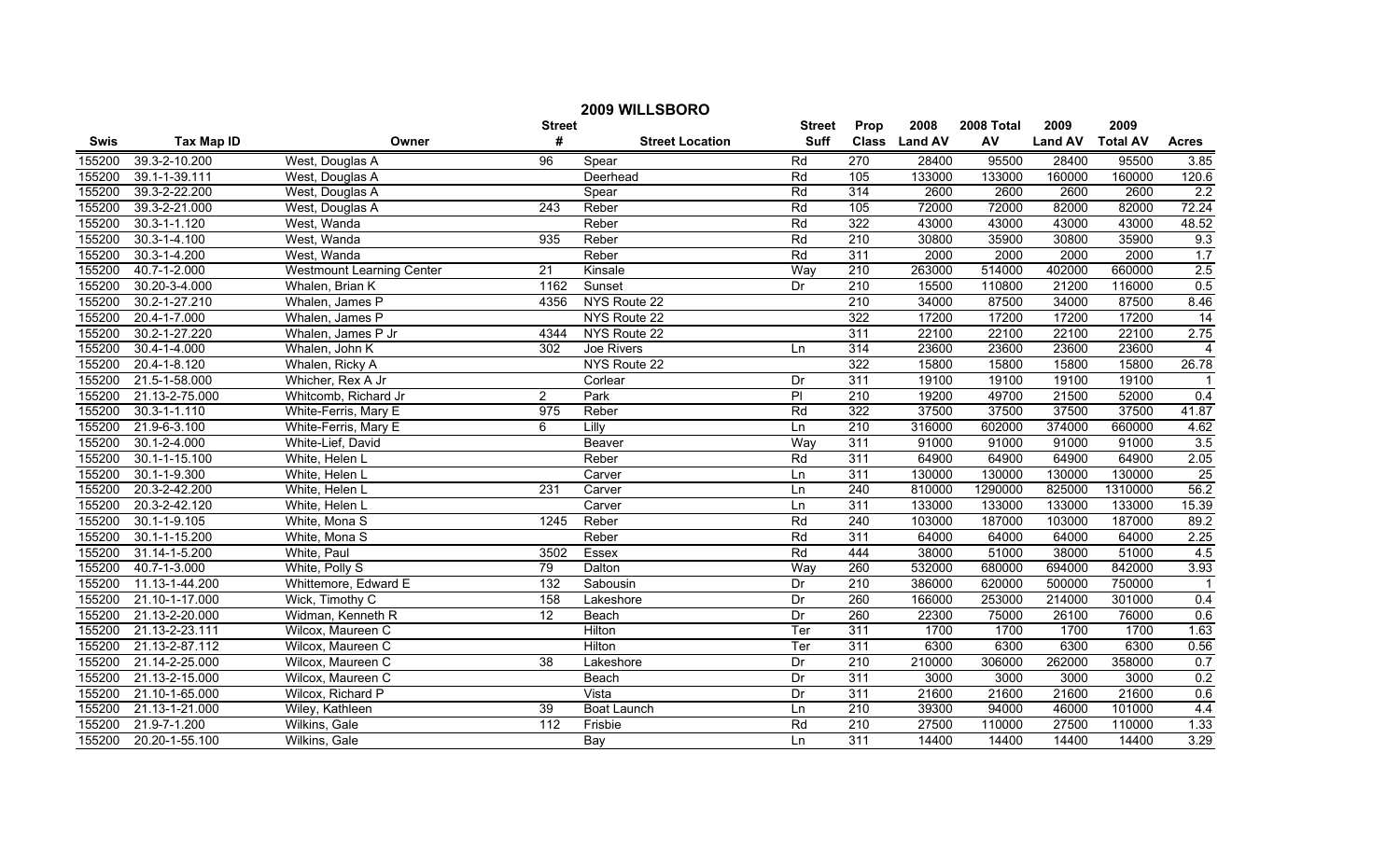| 2009 WILLSBORO |                    |                                  |                  |                        |               |                  |               |            |                |                 |                  |
|----------------|--------------------|----------------------------------|------------------|------------------------|---------------|------------------|---------------|------------|----------------|-----------------|------------------|
|                |                    |                                  | <b>Street</b>    |                        | <b>Street</b> | Prop             | 2008          | 2008 Total | 2009           | 2009            |                  |
| Swis           | <b>Tax Map ID</b>  | Owner                            | #                | <b>Street Location</b> | <b>Suff</b>   |                  | Class Land AV | AV         | <b>Land AV</b> | <b>Total AV</b> | <b>Acres</b>     |
| 155200         | 20.20-1-55.200     | Wilkins, Gale                    |                  | Bay                    | Ln            | 311              | 9900          | 9900       | 9900           | 9900            | 1.01             |
| 155200         | 20.20-1-55.300     | Wilkins, Gale                    |                  | Bay                    | Ln            | 311              | 14700         | 14700      | 14700          | 14700           | 1.04             |
| 155200         | 20.20-1-42.000     | Wilkins, Gale F                  | 386              | Bay                    | Ln            | $\overline{210}$ | 276000        | 370000     | 227000         | 327000          | 1.3              |
| 155200         | 31.13-5-8.000      | Wilkins, Gale F                  | 1248             | Sunset                 | Dr            | 210              | 15500         | 61000      | 21200          | 67000           | 0.5              |
| 155200         | 21.9-11-2.000      | Wilkinson, Katherine             | $\overline{12}$  | <b>Birch</b>           | Ave           | 270              | 14900         | 20800      | 14900          | 20800           | 0.25             |
| 155200         | 11.13-1-17.000     | Williams, Catherine H            |                  | Corlear                | Dr            | 311              | 170000        | 170000     | 170000         | 170000          | 0.4              |
| 155200         | 11.13-1-29.068     | Williams, Catherine H            |                  | Corlear                | Dr            | 311              | 23000         | 23000      | 23000          | 23000           | 0.75             |
| 155200         | 11.13-1-18.000     | Williams, Catherine H            | 549              | Corlear                | Dr            | 260              | 155000        | 223000     | 155000         | 223000          | 0.3              |
| 155200         | 21.9-13-22.000     | Williams, Hubert M               | 670              | Point                  | Rd            | 260              | 22300         | 58000      | 26100          | 62000           | 0.6              |
| 155200         | 31.10-1-5.000      | Williams, James R Sr             | 86               | Perrys Point           | Way           | 260              | 131000        | 192000     | 141000         | 202000          | 0.3              |
| 155200         | 21.5-1-43.000      | Williams, Lacey M                | $\overline{171}$ | Corlear                | Dr            | 260              | 177000        | 276000     | 225000         | 324000          | 0.6              |
| 155200         | $30.2 - 1 - 1.000$ | Williamson, Martha W             | $\overline{137}$ | Beaver                 | Way           | 260              | 181000        | 264300     | 181000         | 264300          | 2.3              |
| 155200         | 21.17-1-28.000     | Willsboro Bay Holdings LLC       | 361              | Farrell                | Rd            | 415              | 132000        | 275000     | 132000         | 275000          | 1.6              |
| 155200         | 21.13-1-10.000     | Willsboro Bay Marina Inc         | $\overline{26}$  | Klein                  | Way           | 570              | 512000        | 962000     | 940000         | 1400000         | 137.59           |
| 155200         | 31.9-2-4.500       | Willsboro Central School Dist    |                  | Gilliland              | Ln            | 311              | 100           | 100        | 100            | 100             | 0.03             |
| 155200         | 31.9-2-4.200       | Willsboro Central School Dist    |                  | Stower                 | Ln            | 612              | 54000         | 252000     | 54000          | 252000          | 1.2              |
| 155200         | 31.9-2-4.100       | Willsboro Central School Dist    | 6                | Gilliland              | Ln            | 612              | 185000        | 239000     | 185000         | 239000          | 7.16             |
| 155200         | 31.5-1-14.000      | Willsboro Central School Dist    | 29               | School                 | Ln            | 116              | 67000         | 150000     | 77000          | 160000          | 35.4             |
| 155200         | 31.9-3-18.000      | <b>Willsboro Enterprises LLC</b> | 45               | Mill                   | Ln            | 449              | 59000         | 159000     | 59000          | 159000          | 4.09             |
| 155200         | 31.9-1-6.120       | <b>Willsboro Fire District</b>   | 17               | Farrell                | Rd            | 662              | 51000         | 270000     | 51000          | 270000          | 1.93             |
| 155200         | 30.4-1-12.011      | Willsboro Fish & Game Club Inc   |                  | Joe Rivers             | Ln            | 920              | 120500        | 150400     | 120500         | 150400          | 227.25           |
| 155200         | 31.9-1-15.111      | Willsboro Industries Inc         |                  | Mill                   | Ln            | 322              | 51000         | 51000      | 51000          | 51000           | 73.75            |
| 155200         | 21.9-9-20.000      | <b>Willsboro Point Prop LLC</b>  |                  | Grove                  | Ave           | 311              | 13800         | 13800      | 13800          | 13800           | 0.29             |
| 155200         | 21.9-9-16.014      | Willsboro Point Prop LLC         |                  | Pine                   | Ave           | 311              | 14700         | 14700      | 14700          | 14700           | 0.25             |
| 155200         | 21.9-9-14.313      | Willsboro Point Prop LLC         |                  | Pine                   | Ave           | 311              | 15700         | 15700      | 15700          | 15700           | 0.25             |
| 155200         | 21.9-9-14.311      | Willsboro Point Prop LLC         |                  | Pine                   | Ave           | 311              | 15700         | 15700      | 15700          | 15700           | 0.25             |
| 155200         | 21.9-9-1.100       | Willsboro Point Prop LLC         |                  | Grove                  | Ave           | 311              | 17000         | 17000      | 17000          | 17000           | 0.69             |
| 155200         | 21.9-8-3.000       | <b>Willsboro Point Prop LLC</b>  |                  | $\overline{Oak}$       | Ave           | 311              | 3000          | 3000       | 3000           | 3000            | 2.34             |
| 155200         | 21.9-8-1.000       | <b>Willsboro Point Prop LLC</b>  |                  | Oak                    | Ave           | 311              | 1400          | 1400       | 1400           | 1400            | 0.25             |
| 155200         | 21.9-13-4.100      | <b>Willsboro Point Prop LLC</b>  |                  | Cyprus                 | Ave           | 312              | 29200         | 29300      | 29200          | 29300           | 1.02             |
| 155200         | 21.9-10-1.400      | <b>Willsboro Point Prop LLC</b>  |                  | Pine                   | Ave           | 311              | 11900         | 11900      | 11900          | 11900           | 0.2              |
| 155200         | 21.9-10-1.110      | <b>Willsboro Point Prop LLC</b>  |                  | Pine                   | Ave           | 311              | 20800         | 20800      | 20800          | 20800           | 1.73             |
| 155200         | 21.9-9-14.001      | <b>Willsboro Point Prop LLC</b>  |                  | Grove                  | Ave           | 311              | 5700          | 5700       | 5700           | 5700            | 0.25             |
| 155200         | 21.9-9-14.312      | <b>Willsboro Point Prop LLC</b>  | 19               | Pine                   | Ave           | $\overline{210}$ | 15700         | 86000      | 17500          | 88000           | 0.25             |
| 155200         | 21.9-9-14.111      | Willsboro Point Prop LLC         |                  | Grove                  | Ave           | 311              | 15000         | 15000      | 15000          | 15000           | 2.11             |
| 155200         | 31.9-1-55.120      | Willsboro Senior Housing Corp    | 15               | Senior                 | Ln            | 633              | 102000        | 800000     | 102000         | 800000          | 6.27             |
| 155200         | 31.17-3-2.000      | Wilson, Howard                   |                  | Middle                 | Rd            | 311              | 61000         | 61000      | 61000          | 61000           | 40.6             |
| 155200         | 21.5-1-39.000      | Wilt, Russell L                  | 187              | Corlear                | Dr            | $\overline{210}$ | 167000        | 274000     | 216000         | 323000          | $\overline{0.4}$ |